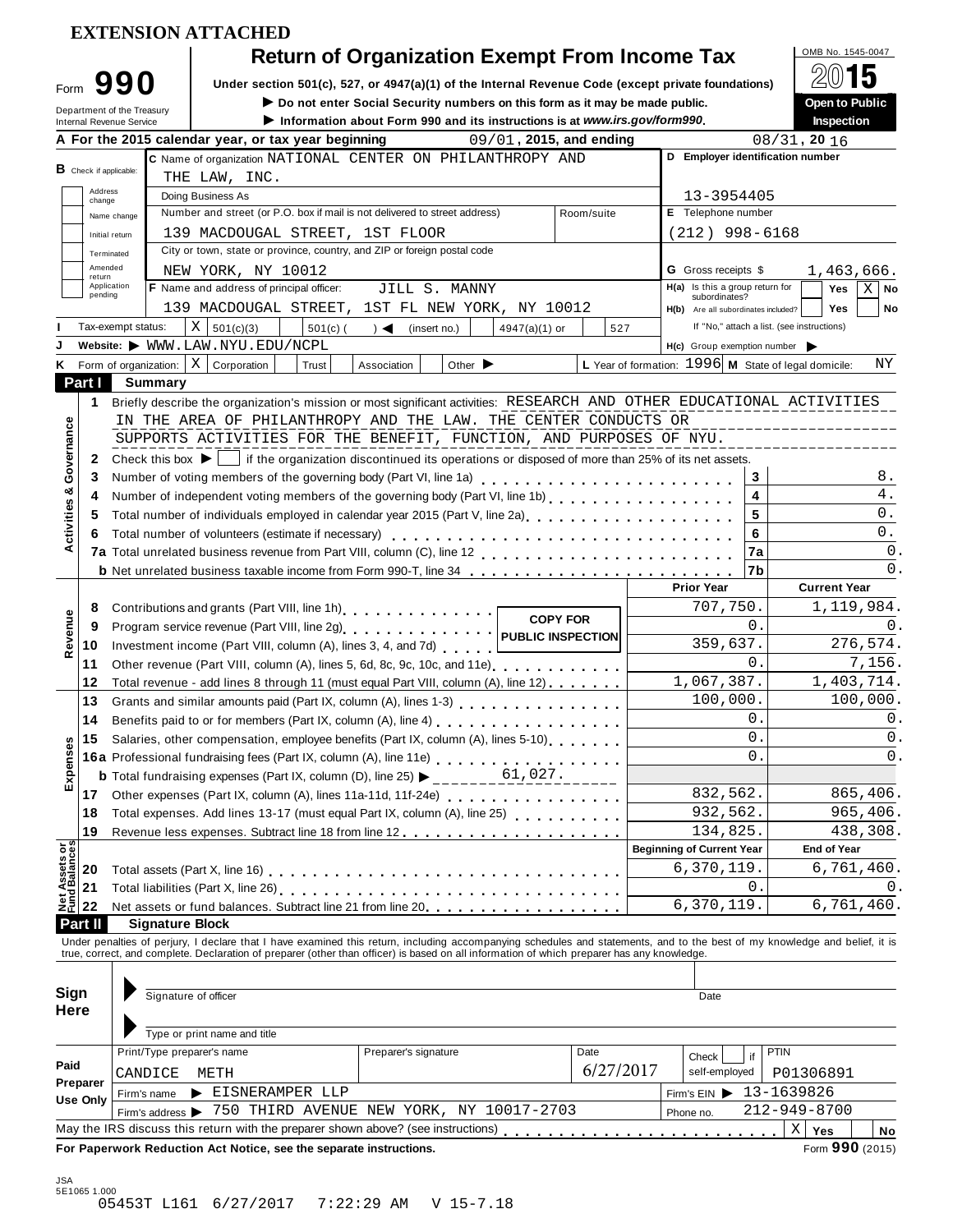(Rev. January 2014)

## Application for Extension of Time To File an **Exempt Organization Return**

OMB No. 1545-1709

Department of the Treasury Internal Revenue Service

File a separate application for each return.<br>Information about Form 8868 and its instructions is at www.irs.gov/form8868.

 $\mathbf{X}$ 

• If you are filing for an Automatic 3-Month Extension, complete only Part I and check this box . . . . . • If you are filing for an Additional (Not Automatic) 3-Month Extension, complete only Part II (on page 2 of this form).

Do not complete Part II unless you have already been granted an automatic 3-month extension on a previously filed Form 8868.

Electronic filing (e-file). You can electronically file Form 8868 if you need a 3-month automatic extension of time to file (6 months for a corporation required to file Form 990-T), or an additional (not automatic) 3-month extension of time. You can electronically file Form 8868 to request an extension of time to file any of the forms listed in Part I or Part II with the exception of Form 8870, Information Return for Transfers Associated With Certain Personal Benefit Contracts, which must be sent to the IRS in paper format (see instructions). For more details on the electronic filing of this form, visit www.irs.gov/efile and click on e-file for Charities & Nonprofits.

#### Part Automatic 3-Month Extension of Time. Only submit original (no copies needed).

A corporation required to file Form 990-T and requesting an automatic 6-month extension - check this box and complete Part I only enterprise to the set of the set of the set of the set of the set of the set of the set of the set of the set of the set of the set of the set of the set of the set of the set of the set of the set of the set o 

All other corporations (including 1120-C filers), partnerships, REMICs, and trusts must use Form 7004 to request an extension of time **Control for course fact and trade** Enter filesia identifician number, can instructions

| to me mcome lax returns.    |                                                                                          | <b>Line including the manner, see moderations</b> |
|-----------------------------|------------------------------------------------------------------------------------------|---------------------------------------------------|
|                             | Name of exempt organization or other filer, see instructions.                            | Employer identification number (EIN) or           |
| Type or                     | NATIONAL CENTER ON PHILANTHROPY AND                                                      |                                                   |
| print                       | THE LAW. INC.                                                                            | 13-3954405                                        |
| File by the                 | Number, street, and room or suite no. If a P.O. box, see instructions.                   | Social security number (SSN)                      |
| due date for<br>filing your | 139 MACDOUGAL STREET, 1ST FLOOR                                                          |                                                   |
| return. See                 | City, town or post office, state, and ZIP code. For a foreign address, see instructions. |                                                   |
| instructions.               | NEW YORK, NY 10012                                                                       |                                                   |

Enter the Return code for the return that this application is for (file a separate application for each return)  $\ldots \ldots \ldots \ldots$ 

| Application                              | Return | <b>Application</b>                | <b>Return</b> |
|------------------------------------------|--------|-----------------------------------|---------------|
| <b>Is For</b>                            | Code   | Is For                            | Code          |
| Form 990 or Form 990-EZ                  | 01     | Form 990-T (corporation)          | 07            |
| Form 990-BL                              | 02     | Form 1041-A                       | 08            |
| Form 4720 (individual)                   | 03     | Form 4720 (other than individual) | 09            |
| Form 990-PF                              | 04     | Form 5227                         | 10            |
| Form 990-T (sec. 401(a) or 408(a) trust) | 05     | Form 6069                         |               |
| Form 990-T (trust other than above)      | 06     | Form 8870                         | 12            |

KERRI TRICARICO

The books are in the care of  $\triangleright$  C/O NYU 105 EAST 17TH ST, ROOM 311 NEW YORK, NY 10003

| Telephone No. $\triangleright$ 212 998-2913                         | FAX No. ▶ 212 995-4113<br><u> 1999 - Albert Alexandro II</u>                                                                          |              |
|---------------------------------------------------------------------|---------------------------------------------------------------------------------------------------------------------------------------|--------------|
|                                                                     | • If the organization does not have an office or place of business in the United States, check this box                               |              |
|                                                                     | • If this is for a Group Return, enter the organization's four digit Group Exemption Number (GEN)                                     | . If this is |
|                                                                     | for the whole group, check this box $\ldots$ , $\blacktriangleright$ $\Box$ If it is for part of the group, check this box $\ldots$ . | and attach   |
| a list with the names and EINs of all members the extension is for. |                                                                                                                                       |              |
|                                                                     | I request an automatic 3-month (6 months for a corporation required to file Form 990-T) extension of time                             |              |
|                                                                     | until 04/15, 20 17, to file the exempt organization return for the organization named above. The extension is                         |              |
| for the organization's return for:                                  |                                                                                                                                       |              |
| calendar year 20 _____ or                                           |                                                                                                                                       |              |

|  | -   X<br>-- | heainning<br>tax year | ם ר<br>. .<br>_ _ _ _ _ _ _ _ _ _ _ _ _ | 20.<br>ل بار<br>- - - | and<br>ending | _______________ | 20<br>TP. |  |
|--|-------------|-----------------------|-----------------------------------------|-----------------------|---------------|-----------------|-----------|--|
|--|-------------|-----------------------|-----------------------------------------|-----------------------|---------------|-----------------|-----------|--|

Final return 2  $\mathbf{L}$ Change in accounting period

| 3a If this application is for Form 990-BL, 990-PF, 990-T, 4720, or 6069, enter the tentative tax, less any     |         |       |
|----------------------------------------------------------------------------------------------------------------|---------|-------|
| nonrefundable credits. See instructions.                                                                       | '3a I S |       |
| b If this application is for Form 990-PF, 990-T, 4720, or 6069, enter any refundable credits and               |         |       |
| estimated tax payments made. Include any prior year overpayment allowed as a credit.                           | 3b \$   | $0 -$ |
| c Balance due. Subtract line 3b from line 3a. Include your payment with this form, if required, by using EFTPS |         |       |
| (Electronic Federal Tax Payment System). See instructions.                                                     | 3c   \$ | 0.    |

Caution. If you are going to make an electronic funds withdrawal (direct debit) with this Form 8868, see Form 8453-EO and Form 8879-EO for payment instructions.

For Privacy Act and Paperwork Reduction Act Notice, see instructions.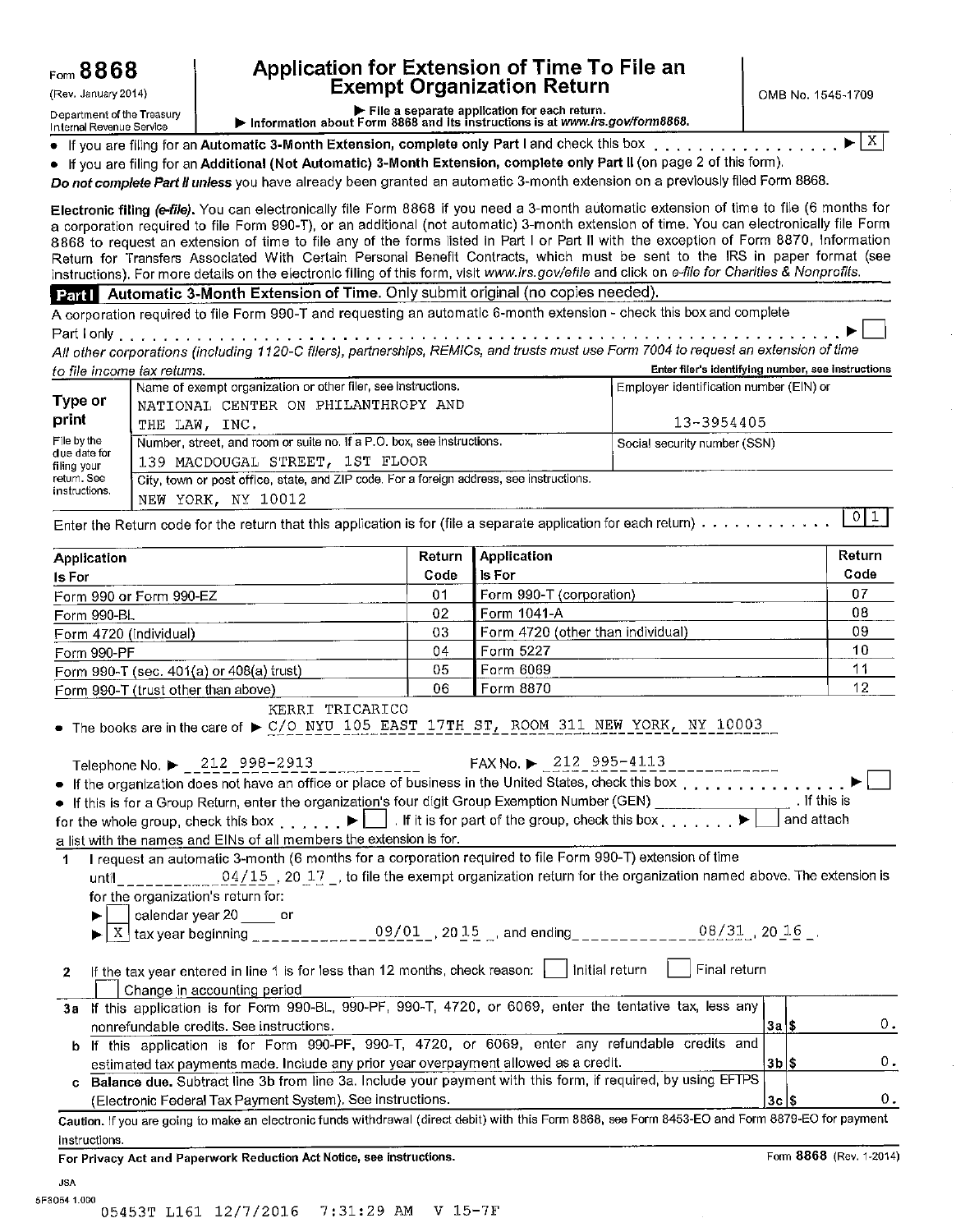| Form 8868 (Rev. 1-2014) |  |
|-------------------------|--|
|-------------------------|--|

• If you are filing for an Additional (Not Automatic) 3-Month Extension, complete only Part II and check this box....... **Note.** Only complete Part li if you have already been granted an automatic 3-month extension on a previously filed Form 8868.

• If you are filing for an Automatic 3-Month Extension, complete only Part I (on page 1).

| Part II                                                        | Additional (Not Automatic) 3-Month Extension of Time. Only file the original (no copies needed).                                     |        |                                               |                                                    |              |              |
|----------------------------------------------------------------|--------------------------------------------------------------------------------------------------------------------------------------|--------|-----------------------------------------------|----------------------------------------------------|--------------|--------------|
|                                                                |                                                                                                                                      |        |                                               | Enter filer's identifying number, see instructions |              |              |
|                                                                | Name of exempt organization or other filer, see instructions.                                                                        |        |                                               | Employer identification number (EIN) or            |              |              |
| Type or                                                        | NATIONAL CENTER ON PHILANTHROPY AND                                                                                                  |        |                                               |                                                    |              |              |
| print                                                          | THE LAW, INC.                                                                                                                        |        |                                               | 13-3954405                                         |              |              |
|                                                                | Number, street, and room or suite no. If a P.O. box, see instructions.                                                               |        |                                               | Social security number (SSN)                       |              |              |
| File by the<br>139 MACDOUGAL STREET, 1ST FLOOR<br>due date for |                                                                                                                                      |        |                                               |                                                    |              |              |
| filing your                                                    | City, town or post office, state, and ZIP code. For a foreign address, see instructions.                                             |        |                                               |                                                    |              |              |
| retum. See<br>NEW YORK, NY 10012<br>instructions.              |                                                                                                                                      |        |                                               |                                                    |              |              |
|                                                                | Enter the Return code for the return that this application is for (file a separate application for each return)                      |        |                                               |                                                    |              | $\sqrt{0}$ 1 |
| Application                                                    |                                                                                                                                      | Return | Application                                   |                                                    |              | Return       |
| Is For                                                         |                                                                                                                                      | Code   | Is For                                        |                                                    |              | Code         |
|                                                                | Form 990 or Form 990-EZ                                                                                                              | 01     |                                               |                                                    |              |              |
| Form 990-BL                                                    |                                                                                                                                      | 02     | Form 1041-A                                   |                                                    |              | 08           |
|                                                                | Form 4720 (individual)                                                                                                               | 03     | Form 4720 (other than individual)             |                                                    |              | 09           |
| Form 990-PF                                                    |                                                                                                                                      | 04     | Form 5227                                     |                                                    |              | 10           |
|                                                                | Form 990-T (sec. 401(a) or 408(a) trust)                                                                                             | 05     | Form 6069                                     |                                                    |              | 11           |
|                                                                | Form 990-T (trust other than above)                                                                                                  | 06     | Form 8870                                     |                                                    |              | 12           |
|                                                                | STOP! Do not complete Part II if you were not already granted an automatic 3-month extension on a previously filed Form 8868.        |        |                                               |                                                    |              |              |
|                                                                | • The books are in the care of $\triangleright$ CZO NYU LOS EXST 17TH ST, ROOM 311 NEW YORK, NY 10003.                               |        |                                               |                                                    |              |              |
|                                                                | Telephone No. ▶ 212 998-2913                                                                                                         |        | Fax No. $\blacktriangleright$ 212<br>995-4113 |                                                    |              |              |
|                                                                |                                                                                                                                      |        |                                               |                                                    |              |              |
|                                                                | • If this is for a Group Return, enter the organization's four digit Group Exemption Number (GEN) _________________. If this is      |        |                                               |                                                    |              |              |
|                                                                | for the whole group, check this box $\blacktriangleright$     . If it is for part of the group, check this box $\blacktriangleright$ |        |                                               |                                                    | and attach a |              |
|                                                                | list with the names and EINs of all members the extension is for.                                                                    |        |                                               |                                                    |              |              |
| 4                                                              | I request an additional 3-month extension of time until                                                                              |        |                                               | $\overline{07/15}$ 20 $\overline{17}$ .            |              |              |
| 5                                                              |                                                                                                                                      |        |                                               |                                                    |              |              |
| 6                                                              | If the tax year entered in line 5 is for less than 12 months, check reason:                                                          |        | Initial return                                | Final return                                       |              |              |
|                                                                | Change in accounting period                                                                                                          |        |                                               |                                                    |              |              |
| 7                                                              | State in detail why you need the extension INFORMATION NECESSARY TO FILE A COMPLETE AND                                              |        |                                               |                                                    |              |              |
|                                                                | ACCURATE RETURN IS NOT YET AVAILABLE.                                                                                                |        |                                               |                                                    |              |              |
|                                                                |                                                                                                                                      |        |                                               |                                                    |              |              |
|                                                                |                                                                                                                                      |        |                                               |                                                    |              |              |
|                                                                | 8a If this application is for Forms 990-BL, 990-PF, 990-T, 4720, or 6069, enter the tentative tax, less any                          |        |                                               |                                                    |              |              |
|                                                                | nonrefundable credits. See instructions.                                                                                             |        |                                               |                                                    | 8a S         | 0.           |
|                                                                | b If this application is for Forms 990-PF, 990-T, 4720, or 6069, enter any refundable credits and                                    |        |                                               |                                                    |              |              |
|                                                                | estimated tax payments made. Include any prior year overpayment allowed as a credit and any                                          |        |                                               |                                                    |              |              |
|                                                                | amount paid previously with Form 8868.                                                                                               |        |                                               |                                                    | $8b$  \$     | Ο.           |
|                                                                | c Balance Due. Subtract line 8b from line 8a. Include your payment with this form, if required, by using EFTPS                       |        |                                               |                                                    |              |              |
|                                                                | (Electronic Federal Tax Payment System). See instructions.                                                                           |        |                                               |                                                    | $8c$ $s$     | 0.           |

### **Signature and Verification must be completed for Part li only.**

Under penalties of perjury, I declare that I have examined this form, including accompanying schedules and statements, and to the best of my knowledge and belief, it is true, correct, and complete, and that I am authorized to prepare this form.

Signature .... Title .... Date ....

Form 8868 (Rev. 1-2014)

Page 2  $\overline{X}$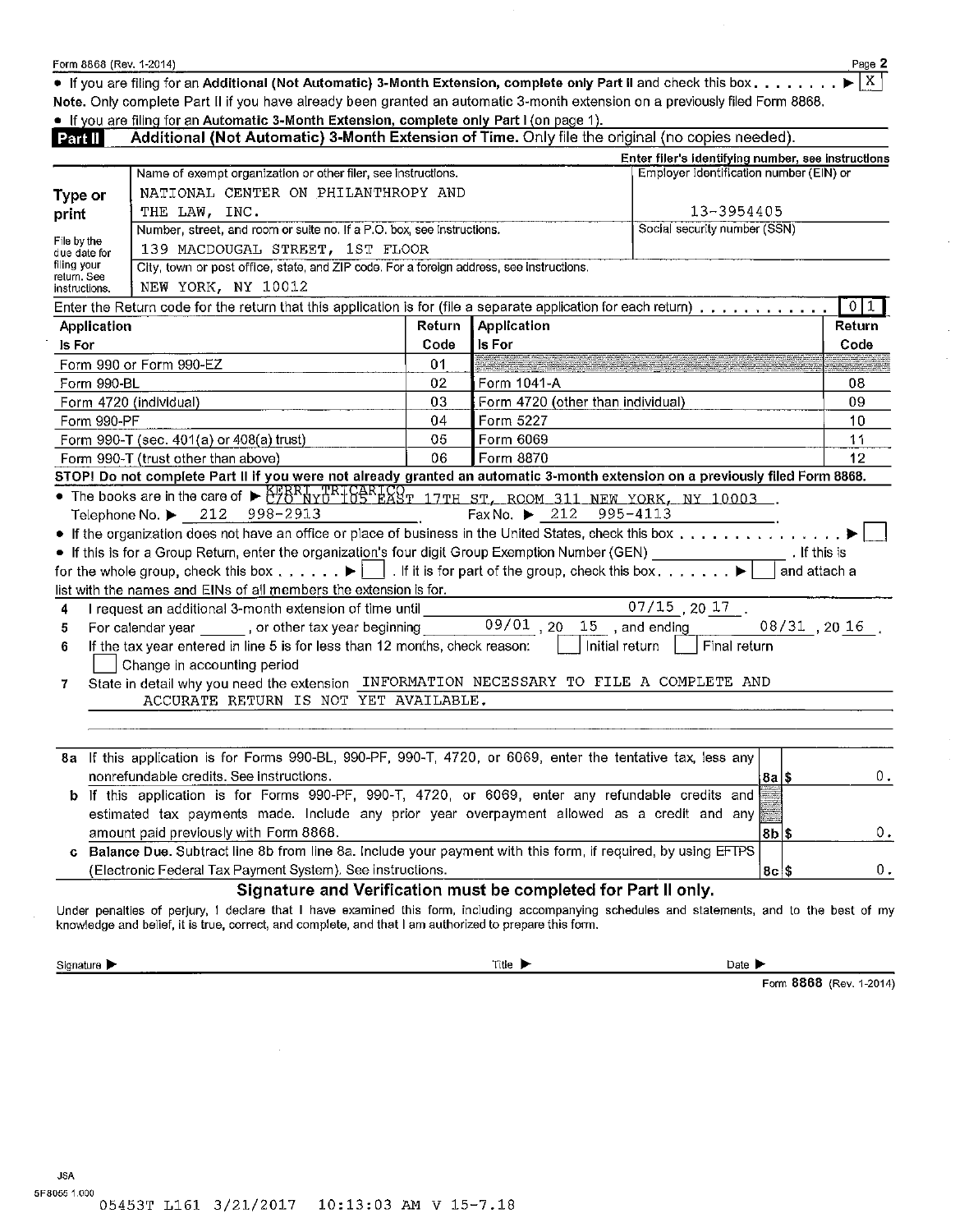| Form 990 (2015) |                                                                                   |                                                                                                                                                                                                                                                                                                                                                   |                                      | Page 2                             |
|-----------------|-----------------------------------------------------------------------------------|---------------------------------------------------------------------------------------------------------------------------------------------------------------------------------------------------------------------------------------------------------------------------------------------------------------------------------------------------|--------------------------------------|------------------------------------|
| Part III        | <b>Statement of Program Service Accomplishments</b>                               |                                                                                                                                                                                                                                                                                                                                                   |                                      |                                    |
|                 | 1 Briefly describe the organization's mission:                                    |                                                                                                                                                                                                                                                                                                                                                   |                                      |                                    |
|                 |                                                                                   | SUPPORT THE PROMOTION, ENCOURAGEMENT, AND SPONSORSHIP OF STUDY,                                                                                                                                                                                                                                                                                   |                                      |                                    |
|                 |                                                                                   | RESEARCH AND OTHER EDUCATIONAL ACTIVITIES IN THE AREA OF PHILANTHROPY                                                                                                                                                                                                                                                                             |                                      |                                    |
| AND THE LAW.    |                                                                                   |                                                                                                                                                                                                                                                                                                                                                   |                                      |                                    |
|                 | If "Yes," describe these new services on Schedule O.                              | 2 Did the organization undertake any significant program services during the year which were not listed on the                                                                                                                                                                                                                                    |                                      | $ X $ No<br>Yes                    |
|                 | If "Yes," describe these changes on Schedule O.                                   | Did the organization cease conducting, or make significant changes in how it conducts, any program                                                                                                                                                                                                                                                |                                      | $\vert$ X $\vert$ No<br><b>Yes</b> |
|                 |                                                                                   | 4 Describe the organization's program service accomplishments for each of its three largest program services, as measured by<br>expenses. Section $501(c)(3)$ and $501(c)(4)$ organizations are required to report the amount of grants and allocations to others,<br>the total expenses, and revenue, if any, for each program service reported. |                                      |                                    |
| 4a (Code:       | ) (Expenses \$                                                                    | $_{829,397}$ including grants of \$ $_{100,000}$ . ) (Revenue \$<br>THE CENTER IS OPERATED FOR CHARITABLE AND EDUCATIONAL PURPOSES,                                                                                                                                                                                                               |                                      |                                    |
|                 |                                                                                   | INCLUDING THE PROMOTION, ENCOURAGEMENT, AND SPONSORSHIP OF STUDY,                                                                                                                                                                                                                                                                                 |                                      |                                    |
|                 |                                                                                   | RESEARCH AND OTHER EDUCATIONAL ACTIVITIES IN THE AREA OF                                                                                                                                                                                                                                                                                          |                                      |                                    |
|                 | PHILANTHROPY AND THE LAW.                                                         | THE CENTER CONDUCTS OR SUPPORTS                                                                                                                                                                                                                                                                                                                   |                                      |                                    |
|                 |                                                                                   | ACTIVITIES FOR THE BENEFIT OF, PERFORMS THE FUNCTION OF, OR                                                                                                                                                                                                                                                                                       |                                      |                                    |
|                 |                                                                                   | CARRIES OUT THE PURPOSES OF NEW YORK UNIVERSITY.                                                                                                                                                                                                                                                                                                  |                                      |                                    |
|                 |                                                                                   |                                                                                                                                                                                                                                                                                                                                                   |                                      |                                    |
|                 |                                                                                   |                                                                                                                                                                                                                                                                                                                                                   |                                      |                                    |
|                 |                                                                                   |                                                                                                                                                                                                                                                                                                                                                   |                                      |                                    |
|                 |                                                                                   |                                                                                                                                                                                                                                                                                                                                                   |                                      |                                    |
|                 |                                                                                   |                                                                                                                                                                                                                                                                                                                                                   |                                      |                                    |
| 4b (Code:       | ) (Expenses \$                                                                    |                                                                                                                                                                                                                                                                                                                                                   | including grants of \$ ) (Revenue \$ |                                    |
|                 |                                                                                   |                                                                                                                                                                                                                                                                                                                                                   |                                      |                                    |
|                 |                                                                                   |                                                                                                                                                                                                                                                                                                                                                   |                                      |                                    |
|                 |                                                                                   |                                                                                                                                                                                                                                                                                                                                                   |                                      |                                    |
|                 |                                                                                   |                                                                                                                                                                                                                                                                                                                                                   |                                      |                                    |
|                 |                                                                                   |                                                                                                                                                                                                                                                                                                                                                   |                                      |                                    |
|                 |                                                                                   |                                                                                                                                                                                                                                                                                                                                                   |                                      |                                    |
|                 |                                                                                   |                                                                                                                                                                                                                                                                                                                                                   |                                      |                                    |
|                 |                                                                                   |                                                                                                                                                                                                                                                                                                                                                   |                                      |                                    |
|                 |                                                                                   |                                                                                                                                                                                                                                                                                                                                                   |                                      |                                    |
|                 |                                                                                   |                                                                                                                                                                                                                                                                                                                                                   |                                      |                                    |
| 4c (Code:       |                                                                                   | (Expenses \$ including grants of \$ ) (Revenue \$                                                                                                                                                                                                                                                                                                 |                                      |                                    |
|                 |                                                                                   |                                                                                                                                                                                                                                                                                                                                                   |                                      |                                    |
|                 |                                                                                   |                                                                                                                                                                                                                                                                                                                                                   |                                      |                                    |
|                 |                                                                                   |                                                                                                                                                                                                                                                                                                                                                   |                                      |                                    |
|                 |                                                                                   |                                                                                                                                                                                                                                                                                                                                                   |                                      |                                    |
|                 |                                                                                   |                                                                                                                                                                                                                                                                                                                                                   |                                      |                                    |
|                 |                                                                                   |                                                                                                                                                                                                                                                                                                                                                   |                                      |                                    |
|                 |                                                                                   |                                                                                                                                                                                                                                                                                                                                                   |                                      |                                    |
|                 |                                                                                   |                                                                                                                                                                                                                                                                                                                                                   |                                      |                                    |
|                 |                                                                                   |                                                                                                                                                                                                                                                                                                                                                   |                                      |                                    |
|                 |                                                                                   |                                                                                                                                                                                                                                                                                                                                                   |                                      |                                    |
|                 |                                                                                   |                                                                                                                                                                                                                                                                                                                                                   |                                      |                                    |
|                 |                                                                                   |                                                                                                                                                                                                                                                                                                                                                   |                                      |                                    |
|                 | 4d Other program services (Describe in Schedule O.)                               |                                                                                                                                                                                                                                                                                                                                                   |                                      |                                    |
| (Expenses \$    | including grants of \$<br>4e Total program service expenses $\blacktriangleright$ | ) (Revenue \$<br>829,397.                                                                                                                                                                                                                                                                                                                         |                                      |                                    |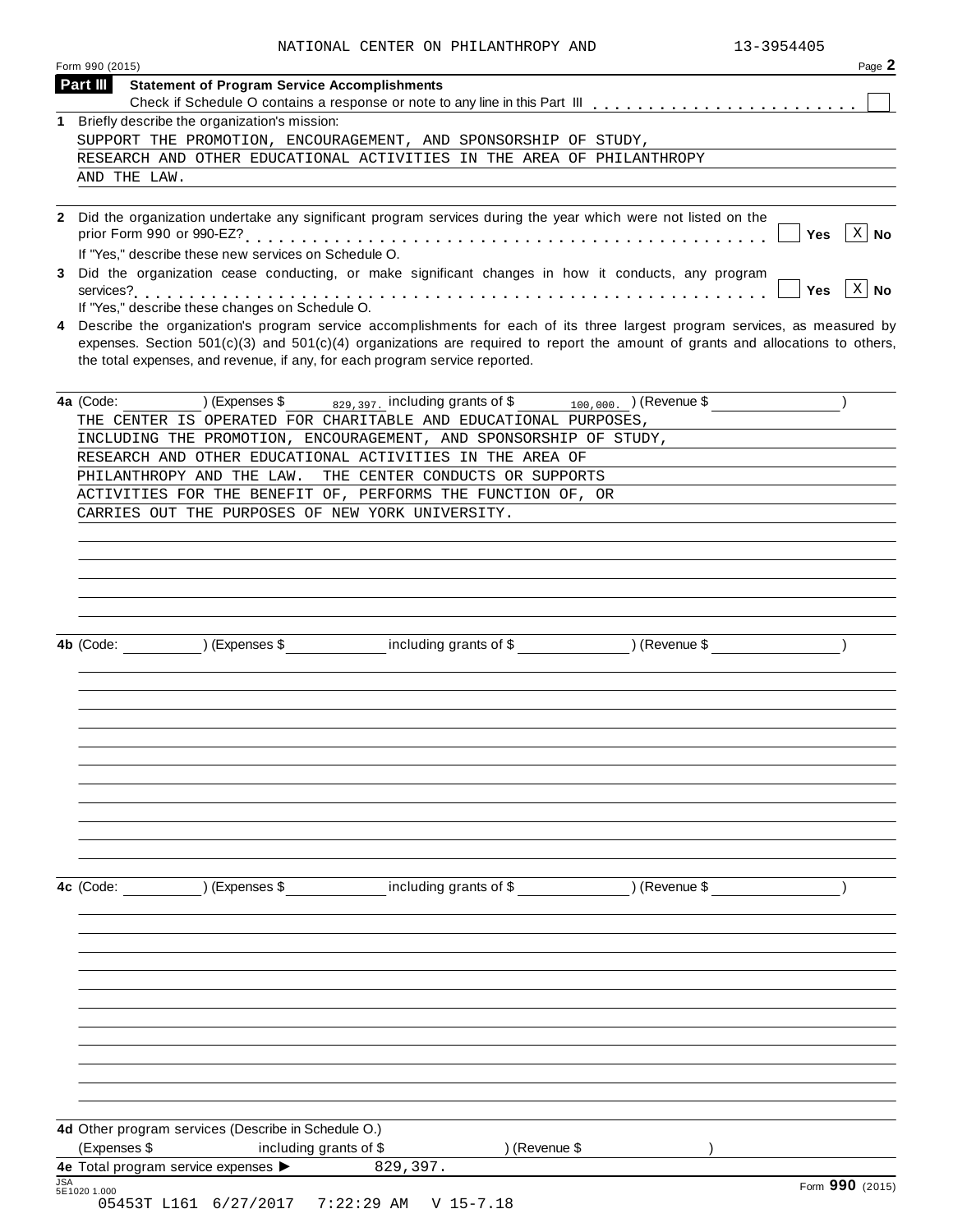|         | Form 990 (2015)                                                                                                                                                                          |                     |             | Page 3 |
|---------|------------------------------------------------------------------------------------------------------------------------------------------------------------------------------------------|---------------------|-------------|--------|
| Part IV | <b>Checklist of Required Schedules</b>                                                                                                                                                   |                     |             |        |
|         |                                                                                                                                                                                          |                     | Yes         | No     |
| 1       | Is the organization described in section $501(c)(3)$ or $4947(a)(1)$ (other than a private foundation)? If "Yes,"                                                                        |                     | Χ           |        |
|         | Is the organization required to complete Schedule B, Schedule of Contributors (see instructions)?.                                                                                       | 1<br>$\overline{2}$ | $\mathbf X$ |        |
| 2       |                                                                                                                                                                                          |                     |             |        |
| 3       | Did the organization engage in direct or indirect political campaign activities on behalf of or in opposition to<br>candidates for public office? If "Yes," complete Schedule C, Part I. |                     |             | X      |
|         |                                                                                                                                                                                          | 3                   |             |        |
| 4       | Section 501(c)(3) organizations. Did the organization engage in lobbying activities, or have a section 501(h)                                                                            | 4                   |             | X      |
| 5       | Is the organization a section $501(c)(4)$ , $501(c)(5)$ , or $501(c)(6)$ organization that receives membership dues,                                                                     |                     |             |        |
|         | assessments, or similar amounts as defined in Revenue Procedure 98-19? If "Yes," complete Schedule C,                                                                                    |                     |             |        |
|         |                                                                                                                                                                                          | 5                   |             | Χ      |
| 6       | Did the organization maintain any donor advised funds or any similar funds or accounts for which donors                                                                                  |                     |             |        |
|         | have the right to provide advice on the distribution or investment of amounts in such funds or accounts? If                                                                              |                     |             |        |
|         |                                                                                                                                                                                          | 6                   |             | Χ      |
| 7       | Did the organization receive or hold a conservation easement, including easements to preserve open space,                                                                                |                     |             |        |
|         | the environment, historic land areas, or historic structures? If "Yes," complete Schedule D, Part II.                                                                                    | $\overline{7}$      |             | X      |
| 8       | Did the organization maintain collections of works of art, historical treasures, or other similar assets? If "Yes,"                                                                      |                     |             |        |
|         |                                                                                                                                                                                          | 8                   |             | X      |
| 9       | Did the organization report an amount in Part X, line 21, for escrow or custodial account liability, serve as a                                                                          |                     |             |        |
|         | custodian for amounts not listed in Part X; or provide credit counseling, debt management, credit repair, or                                                                             |                     |             |        |
|         |                                                                                                                                                                                          | 9                   |             | Χ      |
| 10      | Did the organization, directly or through a related organization, hold assets in temporarily restricted                                                                                  |                     |             |        |
|         | endowments, permanent endowments, or quasi-endowments? If "Yes," complete Schedule D, Part V.                                                                                            | 10                  | Χ           |        |
| 11      | If the organization's answer to any of the following questions is "Yes," then complete Schedule D, Parts VI,                                                                             |                     |             |        |
|         | VII, VIII, IX, or X as applicable.                                                                                                                                                       |                     |             |        |
|         | a Did the organization report an amount for land, buildings, and equipment in Part X, line 10? If "Yes,"                                                                                 |                     |             |        |
|         |                                                                                                                                                                                          | 11a                 |             | X      |
|         | <b>b</b> Did the organization report an amount for investments-other securities in Part X, line 12 that is 5% or more                                                                    |                     |             |        |
|         |                                                                                                                                                                                          | 11 <sub>b</sub>     |             | X      |
|         | c Did the organization report an amount for investments-program related in Part X, line 13 that is 5% or more                                                                            |                     |             |        |
|         |                                                                                                                                                                                          | 11c                 |             | X      |
|         | d Did the organization report an amount for other assets in Part X, line 15 that is 5% or more of its total assets                                                                       |                     |             |        |
|         | reported in Part X, line 16? If "Yes," complete Schedule D, Part IX.                                                                                                                     | 11d                 |             | Χ      |
|         | e Did the organization report an amount for other liabilities in Part X, line 25? If "Yes," complete Schedule D, Part X                                                                  | 11e                 |             | Χ      |
|         | f Did the organization's separate or consolidated financial statements for the tax year include a footnote that addresses                                                                |                     |             |        |
|         | the organization's liability for uncertain tax positions under FIN 48 (ASC 740)? If "Yes," complete Schedule D, Part X                                                                   | 11f                 | $\mathbf X$ |        |
|         | 12a Did the organization obtain separate, independent audited financial statements for the tax year? If "Yes," complete                                                                  |                     |             |        |
|         |                                                                                                                                                                                          | 12a                 | X           |        |
|         | <b>b</b> Was the organization included in consolidated, independent audited financial statements for the tax year? If                                                                    |                     |             |        |
|         | "Yes," and if the organization answered "No" to line 12a, then completing Schedule D, Parts XI and XII is optional 1                                                                     | 12 <sub>b</sub>     | Χ           |        |
| 13      | Is the organization a school described in section $170(b)(1)(A)(ii)?$ If "Yes," complete Schedule E.                                                                                     | 13                  |             | Χ      |
|         | 14a Did the organization maintain an office, employees, or agents outside of the United States?.                                                                                         | 14a                 |             | Χ      |
|         | <b>b</b> Did the organization have aggregate revenues or expenses of more than \$10,000 from grantmaking,                                                                                |                     |             |        |
|         | fundraising, business, investment, and program service activities outside the United States, or aggregate                                                                                |                     |             |        |
|         | foreign investments valued at \$100,000 or more? If "Yes," complete Schedule F, Parts I and IV                                                                                           | 14b                 |             | Χ      |
| 15      | Did the organization report on Part IX, column (A), line 3, more than \$5,000 of grants or other assistance to or                                                                        |                     |             |        |
|         |                                                                                                                                                                                          | 15                  |             | Χ      |
| 16      | Did the organization report on Part IX, column (A), line 3, more than \$5,000 of aggregate grants or other                                                                               |                     |             |        |
|         | assistance to or for foreign individuals? If "Yes," complete Schedule F, Parts III and IV                                                                                                | 16                  |             | Χ      |
| 17      | Did the organization report a total of more than \$15,000 of expenses for professional fundraising services on                                                                           |                     |             |        |
|         | Part IX, column (A), lines 6 and 11e? If "Yes," complete Schedule G, Part I (see instructions)                                                                                           | 17                  |             | Χ      |
| 18      | Did the organization report more than \$15,000 total of fundraising event gross income and contributions on                                                                              |                     |             |        |
|         |                                                                                                                                                                                          | 18                  |             | Χ      |
| 19      | Did the organization report more than \$15,000 of gross income from gaming activities on Part VIII, line 9a?                                                                             |                     |             |        |
|         |                                                                                                                                                                                          | 19                  |             | Χ      |
|         |                                                                                                                                                                                          |                     |             |        |

Form **990** (2015)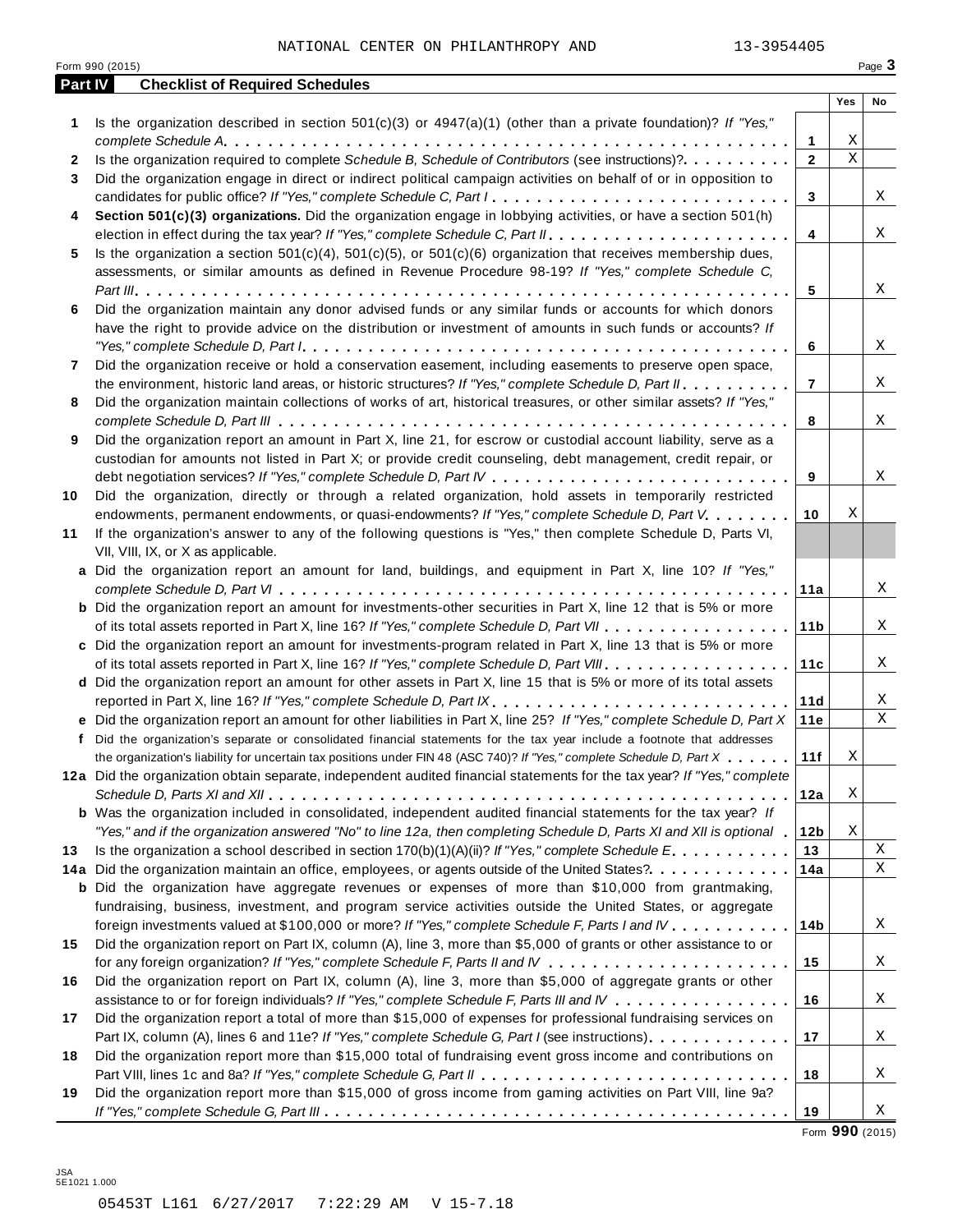| <b>Part IV</b> | <b>Checklist of Required Schedules (continued)</b>                                                                                  |                 |     |                 |
|----------------|-------------------------------------------------------------------------------------------------------------------------------------|-----------------|-----|-----------------|
|                |                                                                                                                                     |                 | Yes | No              |
| 20 a           | Did the organization operate one or more hospital facilities? If "Yes," complete Schedule H                                         | 20a             |     | Χ               |
| b              | If "Yes" to line 20a, did the organization attach a copy of its audited financial statements to this return?                        | 20 <sub>b</sub> |     |                 |
| 21             | Did the organization report more than \$5,000 of grants or other assistance to any domestic organization or                         |                 |     |                 |
|                | domestic government on Part IX, column (A), line 1? If "Yes," complete Schedule I, Parts I and II.                                  | 21              | Χ   |                 |
| 22             | Did the organization report more than \$5,000 of grants or other assistance to or for domestic individuals on                       |                 |     |                 |
|                |                                                                                                                                     | 22              |     | X               |
| 23             | Did the organization answer "Yes" to Part VII, Section A, line 3, 4, or 5 about compensation of the                                 |                 |     |                 |
|                | organization's current and former officers, directors, trustees, key employees, and highest compensated                             | 23              | Χ   |                 |
|                | Did the organization have a tax-exempt bond issue with an outstanding principal amount of more than                                 |                 |     |                 |
| 24 a           | \$100,000 as of the last day of the year, that was issued after December 31, 2002? If "Yes," answer lines 24b                       |                 |     |                 |
|                | through 24d and complete Schedule K. If "No," go to line 25a $\ldots \ldots \ldots \ldots \ldots \ldots \ldots \ldots \ldots$       | 24a             |     | Χ               |
| b              | Did the organization invest any proceeds of tax-exempt bonds beyond a temporary period exception?                                   | 24b             |     |                 |
| c              | Did the organization maintain an escrow account other than a refunding escrow at any time during the year                           |                 |     |                 |
|                |                                                                                                                                     | 24c             |     |                 |
| d              | Did the organization act as an "on behalf of" issuer for bonds outstanding at any time during the year?                             | 24d             |     |                 |
| 25 a           | Section 501(c)(3), 501(c)(4), and 501(c)(29) organizations. Did the organization engage in an excess benefit                        |                 |     |                 |
|                | transaction with a disqualified person during the year? If "Yes," complete Schedule L, Part I                                       | 25a             |     | Χ               |
| b              | Is the organization aware that it engaged in an excess benefit transaction with a disqualified person in a prior                    |                 |     |                 |
|                | year, and that the transaction has not been reported on any of the organization's prior Forms 990 or 990-EZ?                        |                 |     |                 |
|                |                                                                                                                                     | 25 <sub>b</sub> |     | Χ               |
| 26             | Did the organization report any amount on Part X, line 5, 6, or 22 for receivables from or payables to any                          |                 |     |                 |
|                | current or former officers, directors, trustees, key employees, highest compensated employees, or                                   |                 |     |                 |
|                |                                                                                                                                     | 26              |     | Χ               |
| 27             | Did the organization provide a grant or other assistance to an officer, director, trustee, key employee,                            |                 |     |                 |
|                | substantial contributor or employee thereof, a grant selection committee member, or to a 35% controlled                             |                 |     |                 |
|                | entity or family member of any of these persons? If "Yes," complete Schedule L, Part III.                                           | 27              |     | Χ               |
| 28             | Was the organization a party to a business transaction with one of the following parties (see Schedule L,                           |                 |     |                 |
|                | Part IV instructions for applicable filing thresholds, conditions, and exceptions):                                                 |                 |     |                 |
| a              | A current or former officer, director, trustee, or key employee? If "Yes," complete Schedule L, Part IV                             | 28a             |     | Χ               |
| b              | A family member of a current or former officer, director, trustee, or key employee? If "Yes," complete                              |                 |     |                 |
|                |                                                                                                                                     | 28b             |     | Χ               |
| c              | An entity of which a current or former officer, director, trustee, or key employee (or a family member thereof)                     |                 |     |                 |
|                | was an officer, director, trustee, or direct or indirect owner? If "Yes," complete Schedule L, Part IV.                             | 28c             |     | Χ               |
| 29             | Did the organization receive more than \$25,000 in non-cash contributions? If "Yes," complete Schedule M.                           | 29              |     | X               |
| 30             | Did the organization receive contributions of art, historical treasures, or other similar assets, or qualified                      |                 |     |                 |
|                |                                                                                                                                     | 30              |     | Χ               |
| 31             | Did the organization liquidate, terminate, or dissolve and cease operations? If "Yes," complete Schedule N,                         | 31              |     | X               |
|                | Did the organization sell, exchange, dispose of, or transfer more than 25% of its net assets? If "Yes,"                             |                 |     |                 |
| 32             |                                                                                                                                     | 32              |     | X               |
| 33             | Did the organization own 100% of an entity disregarded as separate from the organization under Regulations                          |                 |     |                 |
|                | sections 301.7701-2 and 301.7701-3? If "Yes," complete Schedule R, Part $l_1, \ldots, l_l, l_l, \ldots, l_l, l_l, \ldots, l_l, l_l$ | 33              |     | Χ               |
| 34             | Was the organization related to any tax-exempt or taxable entity? If "Yes," complete Schedule R, Part II, III,                      |                 |     |                 |
|                |                                                                                                                                     | 34              | Χ   |                 |
| 35a            | Did the organization have a controlled entity within the meaning of section 512(b)(13)?                                             | 35a             |     | X               |
| b              | If "Yes" to line 35a, did the organization receive any payment from or engage in any transaction with a                             |                 |     |                 |
|                | controlled entity within the meaning of section 512(b)(13)? If "Yes," complete Schedule R, Part V, line 2                           | 35b             |     |                 |
| 36             | Section 501(c)(3) organizations. Did the organization make any transfers to an exempt non-charitable                                |                 |     |                 |
|                |                                                                                                                                     | 36              |     | X               |
| 37             | Did the organization conduct more than 5% of its activities through an entity that is not a related organization                    |                 |     |                 |
|                | and that is treated as a partnership for federal income tax purposes? If "Yes," complete Schedule R,                                |                 |     |                 |
|                |                                                                                                                                     | 37              |     | Χ               |
| 38             | Did the organization complete Schedule O and provide explanations in Schedule O for Part VI, lines 11b and                          |                 |     |                 |
|                | 19? Note. All Form 990 filers are required to complete Schedule O.                                                                  | 38              | Χ   |                 |
|                |                                                                                                                                     |                 |     | Form 990 (2015) |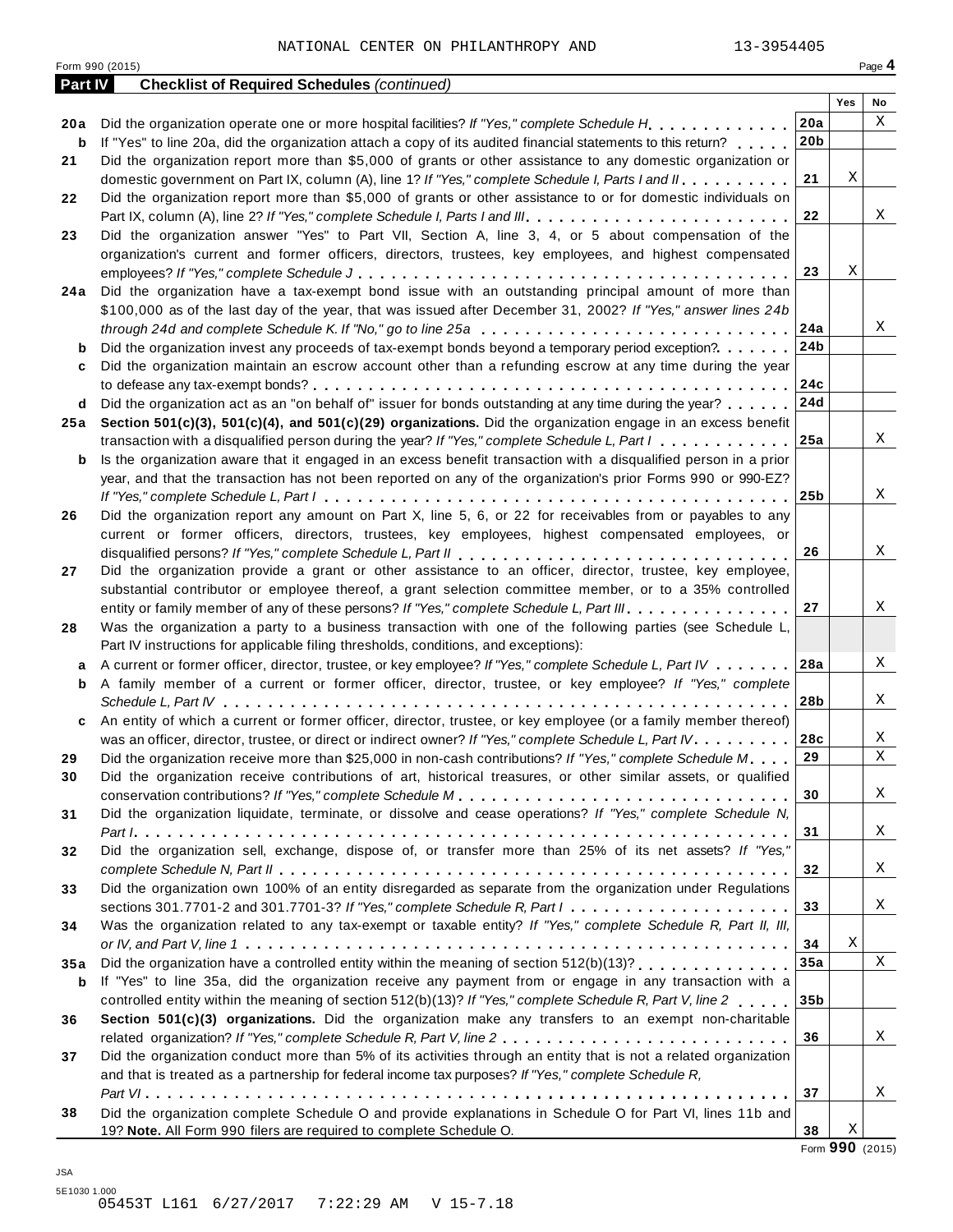| NATIONAL CENTER ON PHILANTHROPY AND |  |  |  |  | 13-3954405 |
|-------------------------------------|--|--|--|--|------------|
|-------------------------------------|--|--|--|--|------------|

Form <sup>990</sup> (2015) Page **5**

| <b>Part V</b> | <b>Statements Regarding Other IRS Filings and Tax Compliance</b>                                                                                                                               |                 |                  |
|---------------|------------------------------------------------------------------------------------------------------------------------------------------------------------------------------------------------|-----------------|------------------|
|               | Check if Schedule O contains a response or note to any line in this Part V                                                                                                                     |                 |                  |
|               |                                                                                                                                                                                                |                 | <b>Yes</b><br>No |
|               | 0.<br>1a<br>1a Enter the number reported in Box 3 of Form 1096. Enter -0- if not applicable<br>0.<br>1b                                                                                        |                 |                  |
|               | <b>b</b> Enter the number of Forms W-2G included in line 1a. Enter -0- if not applicable<br>c Did the organization comply with backup withholding rules for reportable payments to vendors and |                 |                  |
|               |                                                                                                                                                                                                | 1c              |                  |
|               | 2a Enter the number of employees reported on Form W-3, Transmittal of Wage and Tax                                                                                                             |                 |                  |
|               | 0.<br>2a<br>Statements, filed for the calendar year ending with or within the year covered by this return                                                                                      |                 |                  |
|               | <b>b</b> If at least one is reported on line 2a, did the organization file all required federal employment tax returns?                                                                        | 2b              |                  |
|               | Note. If the sum of lines 1a and 2a is greater than 250, you may be required to e-file (see instructions)                                                                                      |                 |                  |
|               | 3a Did the organization have unrelated business gross income of \$1,000 or more during the year?                                                                                               | 3a              | X                |
|               | <b>b</b> If "Yes," has it filed a Form 990-T for this year? If "No" to line 3b, provide an explanation in Schedule O.                                                                          | 3 <sub>b</sub>  |                  |
|               | 4a At any time during the calendar year, did the organization have an interest in, or a signature or other authority                                                                           |                 |                  |
|               | over, a financial account in a foreign country (such as a bank account, securities account, or other financial                                                                                 |                 |                  |
|               |                                                                                                                                                                                                | 4a              | Χ                |
|               |                                                                                                                                                                                                |                 |                  |
|               | See instructions for filing requirements for FinCEN Form 114, Report of Foreign Bank and Financial Accounts                                                                                    |                 |                  |
|               | (FBAR).                                                                                                                                                                                        |                 |                  |
|               | 5a Was the organization a party to a prohibited tax shelter transaction at any time during the tax year?                                                                                       | 5a              | X                |
|               | <b>b</b> Did any taxable party notify the organization that it was or is a party to a prohibited tax shelter transaction?                                                                      | 5b              | Χ                |
|               |                                                                                                                                                                                                | 5 <sub>c</sub>  |                  |
|               | 6a Does the organization have annual gross receipts that are normally greater than \$100,000, and did the                                                                                      |                 |                  |
|               | organization solicit any contributions that were not tax deductible as charitable contributions?                                                                                               | 6a              | Χ                |
|               | b If "Yes," did the organization include with every solicitation an express statement that such contributions or                                                                               |                 |                  |
|               |                                                                                                                                                                                                | 6b              |                  |
| 7             | Organizations that may receive deductible contributions under section 170(c).                                                                                                                  |                 |                  |
|               | a Did the organization receive a payment in excess of \$75 made partly as a contribution and partly for goods                                                                                  |                 | Χ                |
|               |                                                                                                                                                                                                | 7а<br>7b        |                  |
|               | <b>b</b> If "Yes," did the organization notify the donor of the value of the goods or services provided?                                                                                       |                 |                  |
|               | c Did the organization sell, exchange, or otherwise dispose of tangible personal property for which it was                                                                                     | 7c              | Χ                |
|               | 7d                                                                                                                                                                                             |                 |                  |
|               | d If "Yes," indicate the number of Forms 8282 filed during the year<br>e Did the organization receive any funds, directly or indirectly, to pay premiums on a personal benefit contract?       | 7е              | X                |
|               | f Did the organization, during the year, pay premiums, directly or indirectly, on a personal benefit contract?                                                                                 | 7f              | Χ                |
|               | g If the organization received a contribution of qualified intellectual property, did the organization file Form 8899 as required?                                                             | 7g              |                  |
|               | h If the organization received a contribution of cars, boats, airplanes, or other vehicles, did the organization file a Form 1098-C?                                                           | 7h              |                  |
|               | Sponsoring organizations maintaining donor advised funds. Did a donor advised fund maintained by the                                                                                           |                 |                  |
|               | sponsoring organization have excess business holdings at any time during the year?                                                                                                             | 8               |                  |
| 9             | Sponsoring organizations maintaining donor advised funds.                                                                                                                                      |                 |                  |
|               | a Did the sponsoring organization make any taxable distributions under section 4966?                                                                                                           | 9a              |                  |
|               | <b>b</b> Did the sponsoring organization make a distribution to a donor, donor advisor, or related person?                                                                                     | 9b              |                  |
| 10            | Section 501(c)(7) organizations. Enter:                                                                                                                                                        |                 |                  |
|               | 10a<br>a Initiation fees and capital contributions included on Part VIII, line 12                                                                                                              |                 |                  |
|               | 10 <sub>b</sub><br><b>b</b> Gross receipts, included on Form 990, Part VIII, line 12, for public use of club facilities.                                                                       |                 |                  |
| 11            | Section 501(c)(12) organizations. Enter:                                                                                                                                                       |                 |                  |
|               | 11a<br><b>a</b> Gross income from members or shareholders                                                                                                                                      |                 |                  |
|               | <b>b</b> Gross income from other sources (Do not net amounts due or paid to other sources                                                                                                      |                 |                  |
|               | 11 <sub>b</sub>                                                                                                                                                                                |                 |                  |
|               | 12a Section 4947(a)(1) non-exempt charitable trusts. Is the organization filing Form 990 in lieu of Form 1041?                                                                                 | 12a             |                  |
|               | 12b<br><b>b</b> If "Yes," enter the amount of tax-exempt interest received or accrued during the year                                                                                          |                 |                  |
| 13            | Section 501(c)(29) qualified nonprofit health insurance issuers.                                                                                                                               |                 |                  |
|               | a Is the organization licensed to issue qualified health plans in more than one state?                                                                                                         | 13a             |                  |
|               | Note. See the instructions for additional information the organization must report on Schedule O.                                                                                              |                 |                  |
|               | <b>b</b> Enter the amount of reserves the organization is required to maintain by the states in which                                                                                          |                 |                  |
|               | 13 <sub>b</sub>                                                                                                                                                                                |                 |                  |
|               | 13c                                                                                                                                                                                            |                 |                  |
|               | 14a Did the organization receive any payments for indoor tanning services during the tax year?                                                                                                 | 14a             | X                |
|               | <b>b</b> If "Yes," has it filed a Form 720 to report these payments? If "No," provide an explanation in Schedule $0$                                                                           | 14 <sub>b</sub> | Form 990 (2015)  |

JSA<br>5E10401.000<br>05453T L161 6/27/2017 7:22:29 AM V 15-7.18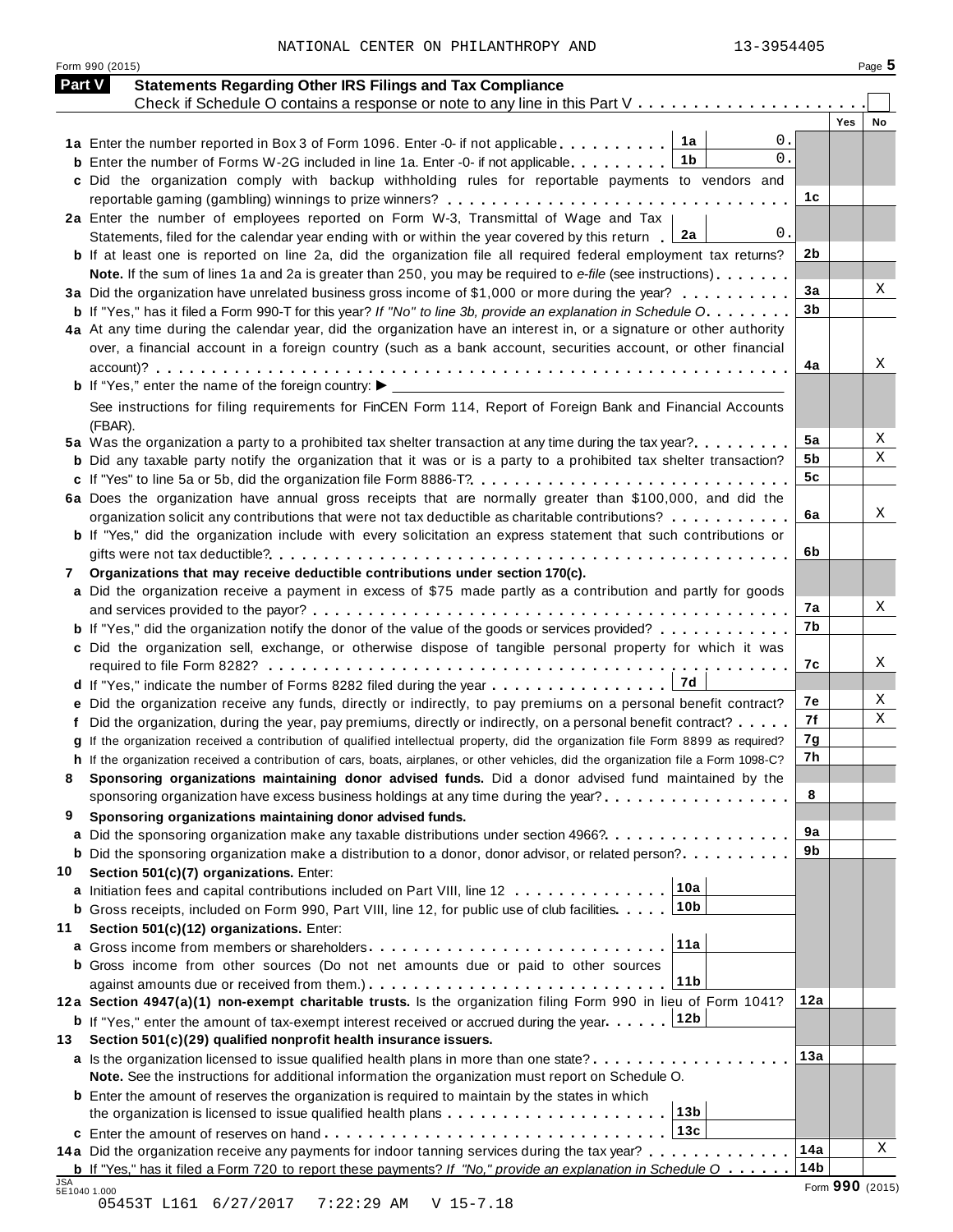|           | 13-3954405<br>NATIONAL CENTER ON PHILANTHROPY AND<br>Form 990 (2015)                                                                                                                                                         |                 |     | Page $6$    |
|-----------|------------------------------------------------------------------------------------------------------------------------------------------------------------------------------------------------------------------------------|-----------------|-----|-------------|
|           | Part VI<br>Governance, Management, and Disclosure For each "Yes" response to lines 2 through 7b below, and for a "No"                                                                                                        |                 |     |             |
|           | response to line 8a, 8b, or 10b below, describe the circumstances, processes, or changes in Schedule O. See instructions.                                                                                                    |                 |     | $\mathbf X$ |
|           | <b>Section A. Governing Body and Management</b>                                                                                                                                                                              |                 |     |             |
|           |                                                                                                                                                                                                                              |                 | Yes | No          |
|           | 1a<br>1a Enter the number of voting members of the governing body at the end of the tax year                                                                                                                                 |                 |     |             |
|           | If there are material differences in voting rights among members of the governing body, or if the governing                                                                                                                  |                 |     |             |
|           | body delegated broad authority to an executive committee or similar committee, explain in Schedule O.                                                                                                                        |                 |     |             |
| b         | 1b<br>Enter the number of voting members included in line 1a, above, who are independent                                                                                                                                     |                 |     |             |
| 2         | Did any officer, director, trustee, or key employee have a family relationship or a business relationship with                                                                                                               |                 |     |             |
|           |                                                                                                                                                                                                                              | 2               |     | Χ           |
| 3         | Did the organization delegate control over management duties customarily performed by or under the direct                                                                                                                    |                 |     |             |
|           | supervision of officers, directors, or trustees, or key employees to a management company or other person?                                                                                                                   | 3               |     | Χ           |
| 4         | Did the organization make any significant changes to its governing documents since the prior Form 990 was filed?                                                                                                             | 4               |     | Χ           |
| 5         | Did the organization become aware during the year of a significant diversion of the organization's assets?                                                                                                                   | 5               |     | X           |
| 6         |                                                                                                                                                                                                                              | 6               | Χ   |             |
| 7a        | Did the organization have members, stockholders, or other persons who had the power to elect or appoint                                                                                                                      |                 |     |             |
|           |                                                                                                                                                                                                                              | 7a              | X   |             |
| b         | Are any governance decisions of the organization reserved to (or subject to approval by) members,                                                                                                                            |                 |     |             |
|           |                                                                                                                                                                                                                              | 7b              | X   |             |
| 8         | Did the organization contemporaneously document the meetings held or written actions undertaken during                                                                                                                       |                 |     |             |
|           | the year by the following:                                                                                                                                                                                                   |                 |     |             |
| а         |                                                                                                                                                                                                                              | 8а              | Χ   |             |
|           |                                                                                                                                                                                                                              | 8b              | Χ   |             |
| 9         | Is there any officer, director, trustee, or key employee listed in Part VII, Section A, who cannot be reached at                                                                                                             |                 |     | Χ           |
|           | the organization's mailing address? If "Yes," provide the names and addresses in Schedule O<br>Section B. Policies (This Section B requests information about policies not required by the Internal Revenue Code.)           | 9               |     |             |
|           |                                                                                                                                                                                                                              |                 | Yes | No          |
|           |                                                                                                                                                                                                                              | 10a             |     | Χ           |
| 10a       | Did the organization have local chapters, branches, or affiliates?                                                                                                                                                           |                 |     |             |
| b         | If "Yes," did the organization have written policies and procedures governing the activities of such chapters,                                                                                                               | 10 <sub>b</sub> |     |             |
|           | affiliates, and branches to ensure their operations are consistent with the organization's exempt purposes?                                                                                                                  | 11a             | X   |             |
| 11 a<br>b | Has the organization provided a complete copy of this Form 990 to all members of its governing body before filing the form?<br>Describe in Schedule O the process, if any, used by the organization to review this Form 990. |                 |     |             |
| 12a       | Did the organization have a written conflict of interest policy? If "No," go to line 13                                                                                                                                      | 12a             | X   |             |
| b         | Were officers, directors, or trustees, and key employees required to disclose annually interests that could give                                                                                                             |                 |     |             |
|           |                                                                                                                                                                                                                              | 12 <sub>b</sub> | X   |             |
|           | Did the organization regularly and consistently monitor and enforce compliance with the policy? If "Yes,                                                                                                                     |                 |     |             |
|           |                                                                                                                                                                                                                              | 12c             | X   |             |
| 13        | Did the organization have a written whistleblower policy?                                                                                                                                                                    | 13              | Χ   |             |
| 14        | Did the organization have a written document retention and destruction policy?                                                                                                                                               | 14              | Χ   |             |
| 15        | Did the process for determining compensation of the following persons include a review and approval by                                                                                                                       |                 |     |             |
|           | independent persons, comparability data, and contemporaneous substantiation of the deliberation and decision?                                                                                                                |                 |     |             |
| а         |                                                                                                                                                                                                                              | 15a             |     | Χ           |
|           |                                                                                                                                                                                                                              | 15b             |     | X           |
|           | If "Yes" to line 15a or 15b, describe the process in Schedule O (see instructions).                                                                                                                                          |                 |     |             |
|           | 16a Did the organization invest in, contribute assets to, or participate in a joint venture or similar arrangement                                                                                                           |                 |     |             |
|           |                                                                                                                                                                                                                              | 16a             |     | Χ           |
|           | <b>b</b> If "Yes," did the organization follow a written policy or procedure requiring the organization to evaluate its                                                                                                      |                 |     |             |
|           | participation in joint venture arrangements under applicable federal tax law, and take steps to safeguard the                                                                                                                |                 |     |             |
|           |                                                                                                                                                                                                                              | 16 <sub>b</sub> |     |             |
|           | <b>Section C. Disclosure</b>                                                                                                                                                                                                 |                 |     |             |
| 17        | List the states with which a copy of this Form 990 is required to be filed $\blacktriangleright \frac{N Y_r}{N}$                                                                                                             |                 |     |             |
| 18        | Section 6104 requires an organization to make its Forms 1023 (or 1024 if applicable), 990, and 990-T (Section 501(c)(3)s only)                                                                                               |                 |     |             |
|           | available for public inspection. Indicate how you made these available. Check all that apply.                                                                                                                                |                 |     |             |
|           | $X$ Upon request<br>Own website<br>Another's website<br>Other (explain in Schedule O)                                                                                                                                        |                 |     |             |
| 19        | Describe in Schedule O whether (and if so, how) the organization made its governing documents, conflict of interest policy, and                                                                                              |                 |     |             |
|           | financial statements available to the public during the tax year.                                                                                                                                                            |                 |     |             |
| 20        | State the name, address, and telephone number of the person who possesses the organization's books and records:                                                                                                              |                 |     |             |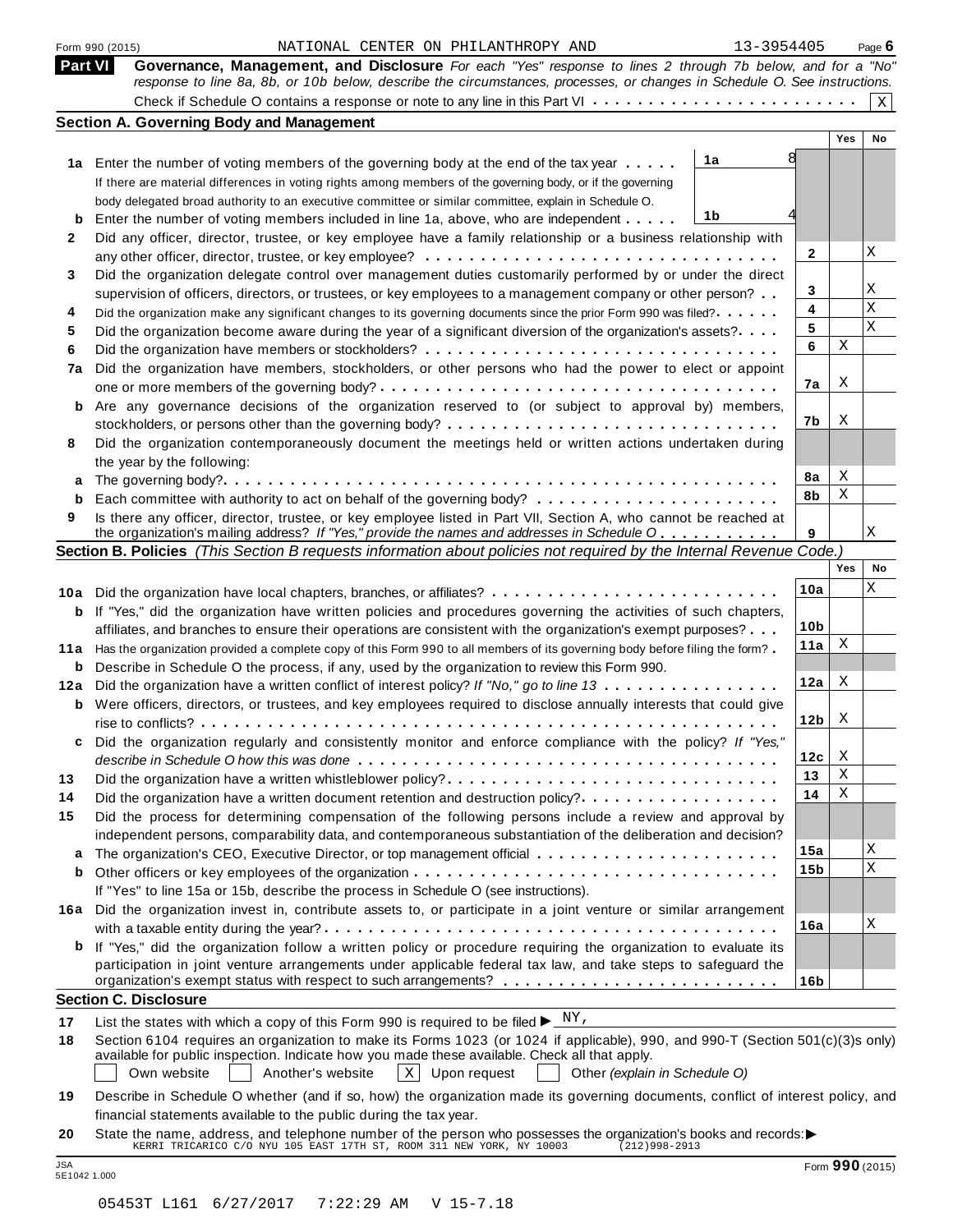| <b>Part VII</b> | Compensation of Officers, Directors, Trustees, Key Employees, Highest Compensated Employees, and<br><b>Independent Contractors</b> |
|-----------------|------------------------------------------------------------------------------------------------------------------------------------|
|                 |                                                                                                                                    |
|                 | Section A. Officers, Directors, Trustees, Key Employees, and Highest Compensated Employees                                         |
|                 | 1a Complete this table for all persons required to be listed. Report compensation for the calendar vear ending with or within the  |

10 be listed. Report compensation for the calendar year organization's tax year.

anization's lax year.<br>● List all of the organization's **current** officers, directors, trustees (whether individuals or organizations), regardless of amount of<br>nnensation Enter -0- in columns (D) (E) and (E) if no compensa compensation. Enter -0- in columns (D), (E), and (F) if no compensation was paid.

• List all of the organization's **current** key employees, if any. See instructions for definition of "key employee."<br>● List the experientials five expect highest expressed explores (other than an efficer director of

**Example in the organization's current** key employees, if any. See instructions for definition of key employee.<br>• List the organization's five **current** highest compensated employees (other than an officer, director, trust who received reportable compensation (Box 5 of Form W-2 and/or Box 7 of Form 1099-MISC) of more than \$100,000 from the

organization and any related organizations.<br>• List all of the organization's **former** officers, key employees, and highest compensated employees who received more than<br>\$1.00.000 of reportable componention from the erganiza \$100,000 of reportable compensation from the organization and any related organizations.

% List all of the organization's **former directors or trustees** that received, in the capacity as a former director or trustee of the organization, more than \$10,000 of reportable compensation from the organization and any related organizations.

List persons in the following order: individual trustees or directors; institutional trustees; officers; key employees; highest compensated employees; and former such persons.

┯

┱

Check this box if neither the organization nor any related organization compensated any current officer, director, or trustee.

┰

|                                 |                                                   | (C)                               |                                                              |         |              |                                 |        |                                 |                              |                                                          |
|---------------------------------|---------------------------------------------------|-----------------------------------|--------------------------------------------------------------|---------|--------------|---------------------------------|--------|---------------------------------|------------------------------|----------------------------------------------------------|
| (A)                             | (B)                                               |                                   |                                                              |         | Position     |                                 |        | (D)                             | (E)                          | (F)                                                      |
| Name and Title                  | Average                                           |                                   | (do not check more than one<br>box, unless person is both an |         |              |                                 |        | Reportable                      | Reportable                   | Estimated                                                |
|                                 | hours per<br>week (list any                       |                                   |                                                              |         |              | officer and a director/trustee) |        | compensation<br>from            | compensation from<br>related | amount of<br>other                                       |
|                                 | hours for                                         |                                   |                                                              |         |              |                                 |        | the                             | organizations                | compensation                                             |
|                                 | related<br>organizations<br>below dotted<br>line) | Individual trustee<br>or director | Institutional trustee                                        | Officer | Key employee | Highest compensated<br>employee | Former | organization<br>(W-2/1099-MISC) | (W-2/1099-MISC)              | from the<br>organization<br>and related<br>organizations |
| (1) PROFESSOR HARVEY P. DALE    | 30.00                                             |                                   |                                                              |         |              |                                 |        |                                 |                              |                                                          |
| PRESIDENT/DIRECTOR              | 10.00                                             | Χ                                 |                                                              | Χ       |              |                                 |        | 0.                              | 213,866.                     | 29,396.                                                  |
| (2) LESTER POLLACK, ESQ.        | 1.00                                              |                                   |                                                              |         |              |                                 |        |                                 |                              |                                                          |
| CHAIRMAN (THROUGH 12/2015)      | 0.                                                | X                                 |                                                              | X       |              |                                 |        | 0.                              | 0.                           | 0.                                                       |
| (3) DEAN TREVOR W. MORRISON     | 1.00                                              |                                   |                                                              |         |              |                                 |        |                                 |                              |                                                          |
| CHAIRMAN (FROM 12/2015)         | 40.00                                             | Χ                                 |                                                              | Χ       |              |                                 |        | 0.                              | 661,066.                     | 34,033.                                                  |
| (4)S. ANDREW SCHAFFER, ESQ.     | 1.00                                              |                                   |                                                              |         |              |                                 |        |                                 |                              |                                                          |
| VICE CHAIR                      | 10.00                                             | X                                 |                                                              | X       |              |                                 |        | 0.                              | 35,856.                      | 0.                                                       |
| (5) BONNIE S. BRIER, ESQ.       | 1.00                                              |                                   |                                                              |         |              |                                 |        |                                 |                              |                                                          |
| DIRECTOR                        | 40.00                                             | Χ                                 |                                                              |         |              |                                 |        | 0.                              | 631,983.                     | 27,781.                                                  |
| (6) SUZANNE ROSS MCDOWELL, ESQ. | 1.00                                              |                                   |                                                              |         |              |                                 |        |                                 |                              |                                                          |
| <b>DIRECTOR</b>                 | $0$ .                                             | Χ                                 |                                                              |         |              |                                 |        | 0.                              | 0.                           | 0.                                                       |
| (7) CELIA A. ROADY, ESQ.        | 1.00                                              |                                   |                                                              |         |              |                                 |        |                                 |                              |                                                          |
| <b>DIRECTOR</b>                 | 0.                                                | Χ                                 |                                                              |         |              |                                 |        | 0.                              | 0.                           | 0.                                                       |
| (8) PROFESSOR JOHN G. SIMON     | 1.00                                              |                                   |                                                              |         |              |                                 |        |                                 |                              |                                                          |
| <b>DIRECTOR</b>                 | 0.                                                | Χ                                 |                                                              |         |              |                                 |        | 0.                              | 0.                           | 0.                                                       |
| (9)JONATHON A. SMALL, ESQ.      | 1.00                                              |                                   |                                                              |         |              |                                 |        |                                 |                              |                                                          |
| <b>DIRECTOR</b>                 | 0.                                                | X                                 |                                                              |         |              |                                 |        | 0.                              | 0.                           | 0.                                                       |
| (10) PROFESSOR JILL S. MANNY    | 20.00                                             |                                   |                                                              |         |              |                                 |        |                                 |                              |                                                          |
| SECRETARY/TREASURER/EXEC DIR    | 20.00                                             |                                   |                                                              | X       |              |                                 |        | 0.                              | 140,416.                     | 34,711.                                                  |
| (11)                            |                                                   |                                   |                                                              |         |              |                                 |        |                                 |                              |                                                          |
| (12)                            |                                                   |                                   |                                                              |         |              |                                 |        |                                 |                              |                                                          |
|                                 |                                                   |                                   |                                                              |         |              |                                 |        |                                 |                              |                                                          |
| (14)                            |                                                   |                                   |                                                              |         |              |                                 |        |                                 |                              |                                                          |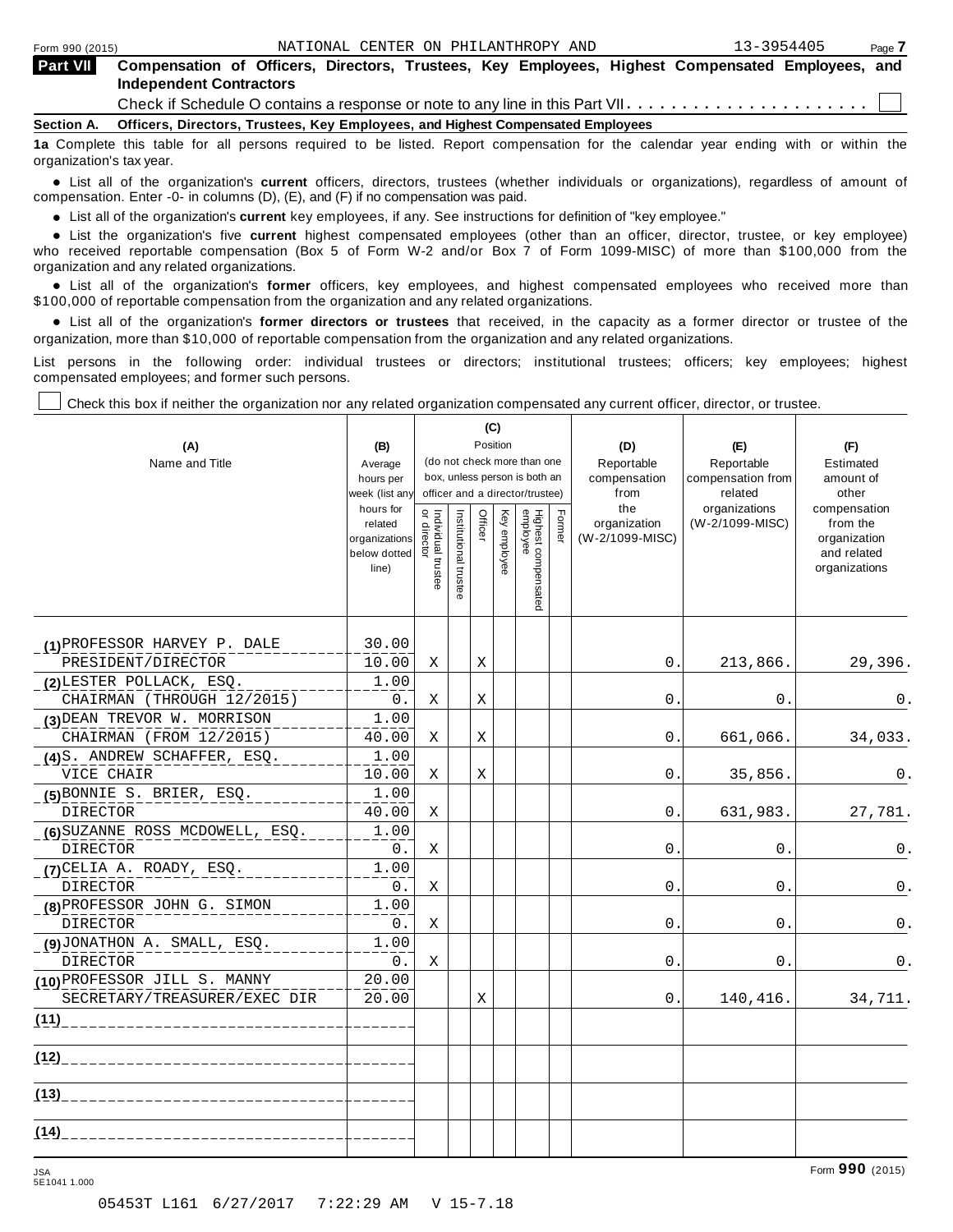#### NATIONAL CENTER ON PHILANTHROPY AND 13-3954405

| Form 990 (2015)<br><b>Part VII</b> | Section A. Officers, Directors, Trustees, Key Employees, and Highest Compensated Employees (continued)                                                                                                                                                                                        |                                                   |                                          |                       |                                                                    |                                                        |                                 |        |                                        |                                        |                     | Page 8                                                   |
|------------------------------------|-----------------------------------------------------------------------------------------------------------------------------------------------------------------------------------------------------------------------------------------------------------------------------------------------|---------------------------------------------------|------------------------------------------|-----------------------|--------------------------------------------------------------------|--------------------------------------------------------|---------------------------------|--------|----------------------------------------|----------------------------------------|---------------------|----------------------------------------------------------|
|                                    | (A)<br>(B)<br>(C)<br>(D)<br>Reportable<br>Name and title<br>Position<br>Average<br>(do not check more than one<br>compensation<br>hours per<br>box, unless person is both an<br>week (list any<br>from<br>officer and a director/trustee)<br>hours for                                        |                                                   |                                          |                       | (E)<br>Reportable<br>compensation from<br>related<br>organizations | (F)<br>Estimated<br>amount of<br>other<br>compensation |                                 |        |                                        |                                        |                     |                                                          |
|                                    |                                                                                                                                                                                                                                                                                               | related<br>organizations<br>below dotted<br>line) | Individual trustee<br> <br>  or director | Institutional trustee | Officer                                                            | Key employee                                           | Highest compensated<br>employee | Former | the<br>organization<br>(W-2/1099-MISC) | (W-2/1099-MISC)                        |                     | from the<br>organization<br>and related<br>organizations |
|                                    |                                                                                                                                                                                                                                                                                               |                                                   |                                          |                       |                                                                    |                                                        |                                 |        |                                        |                                        |                     |                                                          |
|                                    |                                                                                                                                                                                                                                                                                               |                                                   |                                          |                       |                                                                    |                                                        |                                 |        |                                        |                                        |                     |                                                          |
|                                    |                                                                                                                                                                                                                                                                                               |                                                   |                                          |                       |                                                                    |                                                        |                                 |        |                                        |                                        |                     |                                                          |
|                                    |                                                                                                                                                                                                                                                                                               |                                                   |                                          |                       |                                                                    |                                                        |                                 |        |                                        |                                        |                     |                                                          |
|                                    |                                                                                                                                                                                                                                                                                               |                                                   |                                          |                       |                                                                    |                                                        |                                 |        |                                        |                                        |                     |                                                          |
|                                    |                                                                                                                                                                                                                                                                                               |                                                   |                                          |                       |                                                                    |                                                        |                                 |        |                                        |                                        |                     |                                                          |
|                                    |                                                                                                                                                                                                                                                                                               |                                                   |                                          |                       |                                                                    |                                                        |                                 |        |                                        |                                        |                     |                                                          |
|                                    |                                                                                                                                                                                                                                                                                               |                                                   |                                          |                       |                                                                    |                                                        |                                 |        |                                        |                                        |                     |                                                          |
|                                    |                                                                                                                                                                                                                                                                                               |                                                   |                                          |                       |                                                                    |                                                        |                                 |        |                                        |                                        |                     |                                                          |
|                                    |                                                                                                                                                                                                                                                                                               |                                                   |                                          |                       |                                                                    |                                                        |                                 |        |                                        |                                        |                     |                                                          |
|                                    |                                                                                                                                                                                                                                                                                               |                                                   |                                          |                       |                                                                    |                                                        |                                 |        |                                        |                                        |                     |                                                          |
|                                    | 1b Sub-total experience in the sub-<br>c Total from continuation sheets to Part VII, Section A<br>d Total (add lines 1b and 1c) $\ldots \ldots \ldots \ldots \ldots \ldots \ldots \ldots \ldots \ldots \ldots$                                                                                |                                                   |                                          |                       |                                                                    |                                                        |                                 |        | 0.<br>0.<br>0.                         | 1,683,187.<br>$\Omega$ .<br>1,683,187. |                     | 125,921.<br>0.<br>125,921.                               |
|                                    | 2 Total number of individuals (including but not limited to those listed above) who received more than \$100,000 of<br>reportable compensation from the organization $\blacktriangleright$                                                                                                    |                                                   | 0.                                       |                       |                                                                    |                                                        |                                 |        |                                        |                                        |                     |                                                          |
| 3                                  | Did the organization list any former officer, director, or trustee, key employee, or highest compensated<br>employee on line 1a? If "Yes," complete Schedule J for such individual                                                                                                            |                                                   |                                          |                       |                                                                    |                                                        |                                 |        |                                        |                                        | 3                   | Yes <br>No<br>Χ                                          |
| 4                                  | For any individual listed on line 1a, is the sum of reportable compensation and other compensation from the<br>organization and related organizations greater than \$150,000? If "Yes," complete Schedule J for such                                                                          |                                                   |                                          |                       |                                                                    |                                                        |                                 |        |                                        |                                        | 4                   | Χ                                                        |
| 5                                  | Did any person listed on line 1a receive or accrue compensation from any unrelated organization or individual<br>for services rendered to the organization? If "Yes," complete Schedule J for such person                                                                                     |                                                   |                                          |                       |                                                                    |                                                        |                                 |        |                                        |                                        | 5                   | Χ                                                        |
| 1.<br>year.                        | <b>Section B. Independent Contractors</b><br>Complete this table for your five highest compensated independent contractors that received more than \$100,000 of<br>compensation from the organization. Report compensation for the calendar year ending with or within the organization's tax |                                                   |                                          |                       |                                                                    |                                                        |                                 |        |                                        |                                        |                     |                                                          |
|                                    | (A)<br>Name and business address                                                                                                                                                                                                                                                              |                                                   |                                          |                       |                                                                    |                                                        |                                 |        | (B)<br>Description of services         |                                        | (C)<br>Compensation |                                                          |
|                                    |                                                                                                                                                                                                                                                                                               |                                                   |                                          |                       |                                                                    |                                                        |                                 |        |                                        |                                        |                     |                                                          |
|                                    |                                                                                                                                                                                                                                                                                               |                                                   |                                          |                       |                                                                    |                                                        |                                 |        |                                        |                                        |                     |                                                          |
| 2                                  | Total number of independent contractors (including but not limited to those listed above) who received                                                                                                                                                                                        |                                                   |                                          |                       |                                                                    |                                                        |                                 |        |                                        |                                        |                     |                                                          |
| 10A                                | more than \$100,000 in compensation from the organization $\blacktriangleright$                                                                                                                                                                                                               |                                                   |                                          |                       |                                                                    | $0$ .                                                  |                                 |        |                                        |                                        |                     |                                                          |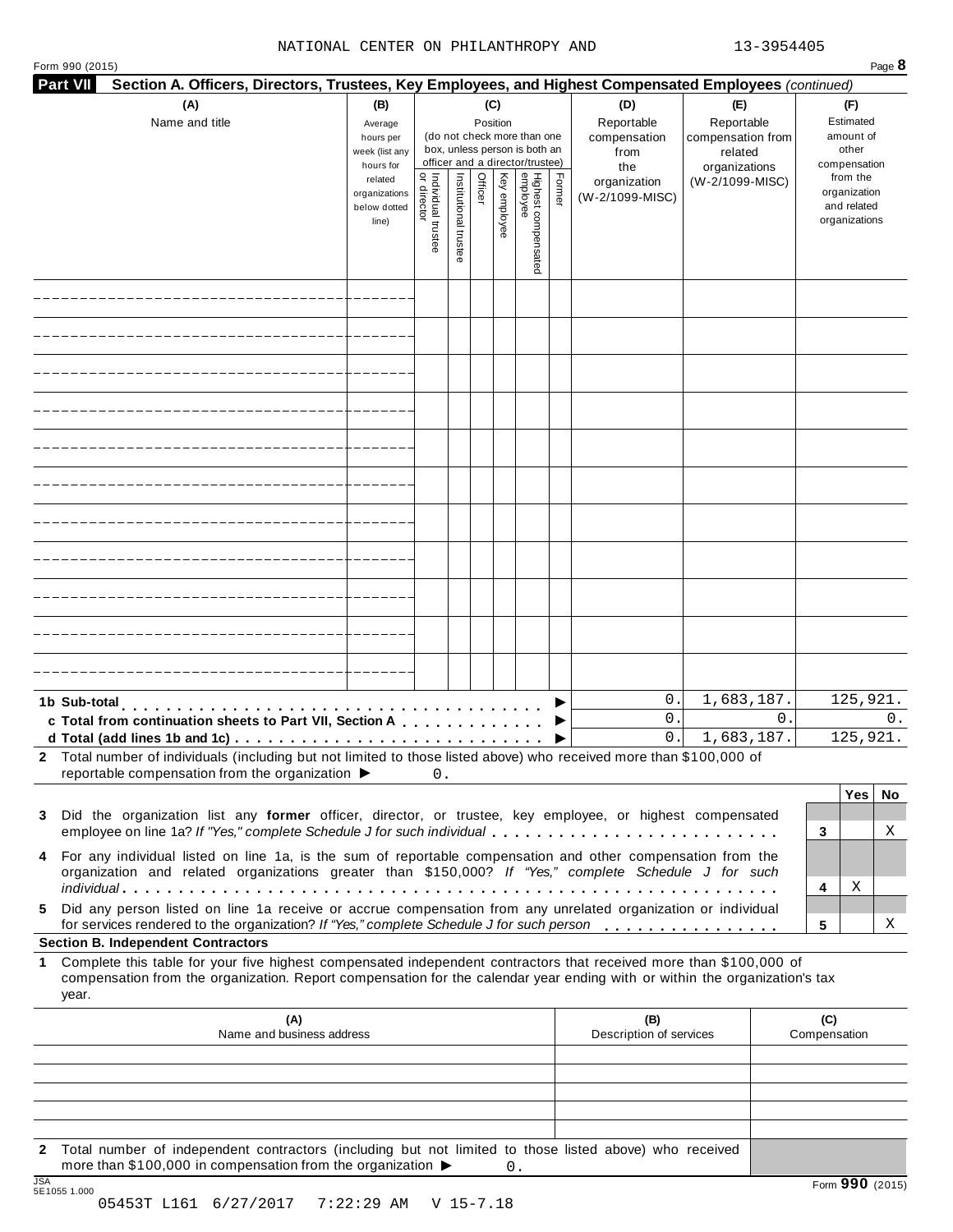| Form 990 (2015) |  |  |
|-----------------|--|--|
|                 |  |  |

| <b>Part VIII</b>                                                 |                                  | <b>Statement of Revenue</b>                                                                                                                                                                                                                                                                                                                                                                                                                                                                                             |                                                             |                      |                                           |                                                    |                                         |                                                                            |
|------------------------------------------------------------------|----------------------------------|-------------------------------------------------------------------------------------------------------------------------------------------------------------------------------------------------------------------------------------------------------------------------------------------------------------------------------------------------------------------------------------------------------------------------------------------------------------------------------------------------------------------------|-------------------------------------------------------------|----------------------|-------------------------------------------|----------------------------------------------------|-----------------------------------------|----------------------------------------------------------------------------|
|                                                                  |                                  |                                                                                                                                                                                                                                                                                                                                                                                                                                                                                                                         |                                                             |                      | (A)<br>Total revenue                      | (B)<br>Related or<br>exempt<br>function<br>revenue | (C)<br>Unrelated<br>business<br>revenue | $\sim$<br>(D)<br>Revenue<br>excluded from tax<br>under sections<br>512-514 |
| <b>Contributions, Gifts, Grants</b><br>and Other Similar Amounts | 1a<br>b<br>c<br>d<br>е<br>f<br>g | Federated campaigns <b>Federated</b><br>Membership dues<br>Fundraising events <b>Fundraising</b><br>Related organizations <b>and the set of the set of the set of the set of the set of the set of the set of the set of the set of the set of the set of the set of the set of the set of the set of the set of the set of the set </b><br>Government grants (contributions)<br>All other contributions, gifts, grants,<br>and similar amounts not included above<br>Noncash contributions included in lines 1a-1f: \$ | 1a<br>1 b<br>1c<br>1d<br>1е<br>1f                           | 290,000.<br>829,984. |                                           |                                                    |                                         |                                                                            |
|                                                                  | h                                | Total. Add lines 1a-1f ▶                                                                                                                                                                                                                                                                                                                                                                                                                                                                                                |                                                             | <b>Business Code</b> | 1,119,984.                                |                                                    |                                         |                                                                            |
| Program Service Revenue                                          | 2a<br>b<br>c<br>d<br>е<br>f      | All other program service revenue                                                                                                                                                                                                                                                                                                                                                                                                                                                                                       |                                                             |                      |                                           |                                                    |                                         |                                                                            |
| 3                                                                | g                                | Total. Add lines 2a-2f ▶<br>Investment<br>income                                                                                                                                                                                                                                                                                                                                                                                                                                                                        | (including dividends,                                       | interest,            | $\mathbf 0$ .                             |                                                    |                                         |                                                                            |
| 4<br>5                                                           |                                  | and other similar amounts) $\cdots$ $\cdots$ $\cdots$ $\cdots$<br>Income from investment of tax-exempt bond proceeds $\blacktriangleright$                                                                                                                                                                                                                                                                                                                                                                              | (i) Real                                                    | (ii) Personal        | 76,538.<br>$\mathbb O$ .<br>$\mathbb O$ . |                                                    |                                         | 76,538.                                                                    |
|                                                                  | 6a<br>$\mathbf b$<br>c           | Gross rents <b>Container</b><br>Less: rental expenses<br>Rental income or (loss)                                                                                                                                                                                                                                                                                                                                                                                                                                        |                                                             |                      |                                           |                                                    |                                         |                                                                            |
|                                                                  | d<br>7a                          | Net rental income or (loss) <b>interact in the set of the set of the set of the set of the set of the set of the set of the set of the set of the set of the set of the set of the set of the set of the set of the set of the </b><br>Gross amount from sales of<br>assets other than inventory                                                                                                                                                                                                                        | (i) Securities<br>259,988.                                  | (ii) Other           | 0.                                        |                                                    |                                         |                                                                            |
|                                                                  | b<br>c                           | Less: cost or other basis<br>and sales expenses<br>Gain or (loss)                                                                                                                                                                                                                                                                                                                                                                                                                                                       | 59,952.<br>200,036.                                         |                      |                                           |                                                    |                                         |                                                                            |
| Other Revenue                                                    | d<br>8а                          | Gross income from fundraising<br>events (not including \$<br>of contributions reported on line 1c).<br>See Part IV, line 18 a                                                                                                                                                                                                                                                                                                                                                                                           |                                                             |                      | 200,036.                                  |                                                    |                                         | 200,036.                                                                   |
|                                                                  | b                                | Less: direct expenses                                                                                                                                                                                                                                                                                                                                                                                                                                                                                                   | b                                                           |                      |                                           |                                                    |                                         |                                                                            |
|                                                                  | с<br>9а                          | Net income or (loss) from fundraising events _________<br>Gross income from gaming activities.<br>See Part IV, line 19 a                                                                                                                                                                                                                                                                                                                                                                                                |                                                             |                      | 0.                                        |                                                    |                                         |                                                                            |
|                                                                  | b                                | Less: direct expenses by the set of the set of the set of the set of the set of the set of the set of the set of the set of the set of the set of the set of the set of the set of the set of the set of the set of the set of                                                                                                                                                                                                                                                                                          |                                                             |                      |                                           |                                                    |                                         |                                                                            |
| 10a                                                              | c                                | Net income or (loss) from gaming activities ________<br>Gross sales of inventory, less<br>returns and allowances entertainment as                                                                                                                                                                                                                                                                                                                                                                                       |                                                             |                      | $\mathbf{0}$ .                            |                                                    |                                         |                                                                            |
|                                                                  | b<br>c                           | Less: cost of goods sold<br>Net income or (loss) from sales of inventory ▶                                                                                                                                                                                                                                                                                                                                                                                                                                              | $\mathbf{b}$                                                |                      | 0.                                        |                                                    |                                         |                                                                            |
|                                                                  |                                  | Miscellaneous Revenue                                                                                                                                                                                                                                                                                                                                                                                                                                                                                                   |                                                             | <b>Business Code</b> |                                           |                                                    |                                         |                                                                            |
| 11a                                                              | b                                | NONPROFIT FORUM<br>the control of the control of the control of the control of the control of the control of                                                                                                                                                                                                                                                                                                                                                                                                            | the control of the control of the control of the control of | 900099               | 7,156.                                    |                                                    |                                         | 7,156.                                                                     |
|                                                                  | c<br>d                           | the contract of the contract of the contract of the contract of the contract of<br>All other revenue entering the series of the series of the series of the series of the series of the series of                                                                                                                                                                                                                                                                                                                       |                                                             |                      |                                           |                                                    |                                         |                                                                            |
|                                                                  | е                                |                                                                                                                                                                                                                                                                                                                                                                                                                                                                                                                         |                                                             |                      | 7,156.                                    |                                                    |                                         |                                                                            |
| 12                                                               |                                  |                                                                                                                                                                                                                                                                                                                                                                                                                                                                                                                         |                                                             |                      | 1,403,714.                                |                                                    |                                         | 283,730.                                                                   |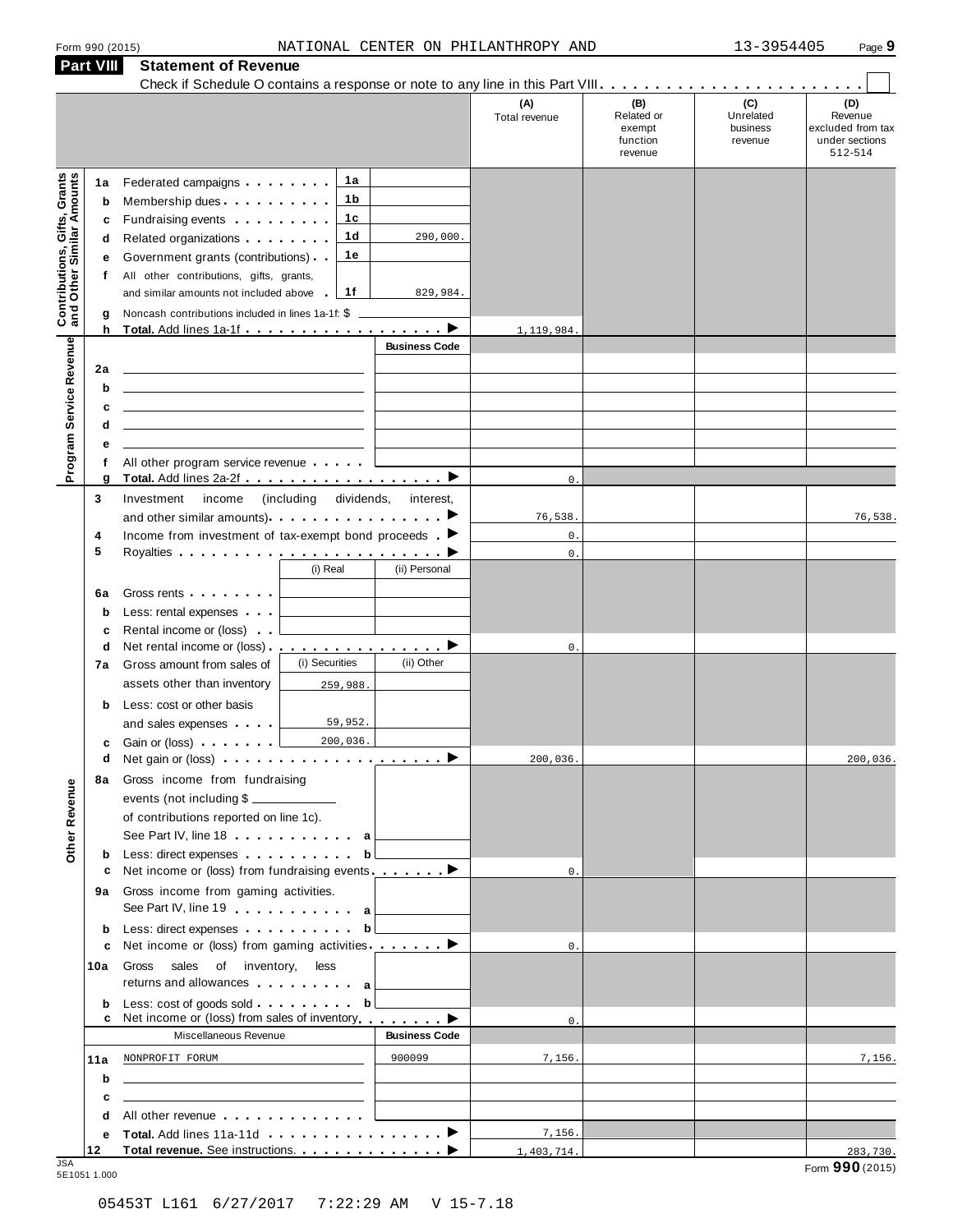| <b>Part IX</b> Statement of Functional Expenses                                                                                                                                                                                      |                       |                                    |                                    |                                |
|--------------------------------------------------------------------------------------------------------------------------------------------------------------------------------------------------------------------------------------|-----------------------|------------------------------------|------------------------------------|--------------------------------|
| Section 501(c)(3) and 501(c)(4) organizations must complete all columns. All other organizations must complete column (A).                                                                                                           |                       |                                    |                                    |                                |
| Check if Schedule O contains a response or note to any line in this Part IX                                                                                                                                                          |                       |                                    |                                    |                                |
| Do not include amounts reported on lines 6b, 7b,<br>8b, 9b, and 10b of Part VIII.                                                                                                                                                    | (A)<br>Total expenses | (B)<br>Program service<br>expenses | Management and<br>general expenses | (D)<br>Fundraising<br>expenses |
| 1 Grants and other assistance to domestic organizations                                                                                                                                                                              |                       |                                    |                                    |                                |
| and domestic governments. See Part IV, line 21                                                                                                                                                                                       | 100,000.              | 100,000.                           |                                    |                                |
| 2 Grants and other assistance to domestic                                                                                                                                                                                            |                       |                                    |                                    |                                |
| individuals. See Part IV, line 22                                                                                                                                                                                                    | 0.                    |                                    |                                    |                                |
| 3 Grants and other assistance to foreign                                                                                                                                                                                             |                       |                                    |                                    |                                |
| organizations, foreign governments, and foreign                                                                                                                                                                                      | 0.                    |                                    |                                    |                                |
| individuals. See Part IV, lines 15 and 16                                                                                                                                                                                            | 0.                    |                                    |                                    |                                |
| 4 Benefits paid to or for members                                                                                                                                                                                                    |                       |                                    |                                    |                                |
| 5 Compensation of current officers, directors,<br>trustees, and key employees                                                                                                                                                        | 0.                    |                                    |                                    |                                |
| 6 Compensation not included above, to disqualified                                                                                                                                                                                   |                       |                                    |                                    |                                |
| persons (as defined under section 4958(f)(1)) and                                                                                                                                                                                    |                       |                                    |                                    |                                |
| persons described in section 4958(c)(3)(B)                                                                                                                                                                                           | 0.                    |                                    |                                    |                                |
| 7 Other salaries and wages                                                                                                                                                                                                           | $^{\circ}$            |                                    |                                    |                                |
| 8 Pension plan accruals and contributions (include                                                                                                                                                                                   |                       |                                    |                                    |                                |
| section 401(k) and 403(b) employer contributions)                                                                                                                                                                                    | 0.                    |                                    |                                    |                                |
| Other employee benefits<br>9.                                                                                                                                                                                                        | 0.                    |                                    |                                    |                                |
| Payroll taxes<br>10                                                                                                                                                                                                                  | $^{\circ}$            |                                    |                                    |                                |
| Fees for services (non-employees):<br>11                                                                                                                                                                                             |                       |                                    |                                    |                                |
| a Management                                                                                                                                                                                                                         | 0.                    |                                    |                                    |                                |
|                                                                                                                                                                                                                                      | 0.                    |                                    |                                    |                                |
| c Accounting                                                                                                                                                                                                                         | 14,275.               |                                    | 14,275.                            |                                |
| d Lobbying                                                                                                                                                                                                                           | 0.                    |                                    |                                    |                                |
| e Professional fundraising services. See Part IV, line 17                                                                                                                                                                            | 0.                    |                                    |                                    |                                |
| f Investment management fees                                                                                                                                                                                                         | 3,473.                |                                    | 3,473.                             |                                |
| <b>g</b> Other. (If line 11g amount exceeds 10% of line 25, column                                                                                                                                                                   |                       |                                    |                                    |                                |
| (A) amount, list line 11g expenses on Schedule O.)                                                                                                                                                                                   | 0.                    |                                    |                                    |                                |
| 12 Advertising and promotion                                                                                                                                                                                                         | 0.                    |                                    |                                    |                                |
| Office expenses expenses<br>13                                                                                                                                                                                                       | 8,208.                | 7,566.                             | 311.                               | 331.                           |
| Information technology experience and the state of the state of the state of the state of the state of the state of the state of the state of the state of the state of the state of the state of the state of the state of th<br>14 | 6,300.                | 5,221.                             | 522.                               | 557.                           |
| Royalties Royalties Providence and Royalties<br>15                                                                                                                                                                                   | 0.                    |                                    |                                    |                                |
| Occupancy<br>16                                                                                                                                                                                                                      | 63,000.               | 52, 211.                           | 5,222.                             | 5,567.                         |
|                                                                                                                                                                                                                                      | 54,077.               | 54,077.                            |                                    |                                |
| 18 Payments of travel or entertainment expenses                                                                                                                                                                                      | 0.                    |                                    |                                    |                                |
| for any federal, state, or local public officials                                                                                                                                                                                    | 46,509.               | 46,509.                            |                                    |                                |
| Conferences, conventions, and meetings<br>19                                                                                                                                                                                         | 0.                    |                                    |                                    |                                |
| 20                                                                                                                                                                                                                                   | 0.                    |                                    |                                    |                                |
| Payments to affiliates experience and the set of the set of the set of the set of the set of the set of the set of the set of the set of the set of the set of the set of the set of the set of the set of the set of the set<br>21  | 0.                    |                                    |                                    |                                |
| Depreciation, depletion, and amortization<br>22                                                                                                                                                                                      | 0.                    |                                    |                                    |                                |
| Insurance<br>23                                                                                                                                                                                                                      |                       |                                    |                                    |                                |
| Other expenses. Itemize expenses not covered<br>24<br>above (List miscellaneous expenses in line 24e. If                                                                                                                             |                       |                                    |                                    |                                |
| line 24e amount exceeds 10% of line 25, column                                                                                                                                                                                       |                       |                                    |                                    |                                |
| (A) amount, list line 24e expenses on Schedule O.)                                                                                                                                                                                   |                       |                                    |                                    |                                |
| a SALARIES-ALLOCATED FROM NYU                                                                                                                                                                                                        | 477,705.              | 395,897.                           | 39,592.                            | 42,216.                        |
| <b>b</b> BENEFITS/TAXES-ALLOC FROM NY                                                                                                                                                                                                | 138,906.              | 115, 117.                          | 11,513.                            | 12,276.                        |
| $c$ BOOKS AND PERIODICALS ________                                                                                                                                                                                                   | 28,938.               | 28,938.                            |                                    |                                |
| dLIBRARY_SERVICES______________                                                                                                                                                                                                      | 13,360.               | 13,360.                            |                                    |                                |
| e All other expenses $\frac{1}{1}$                                                                                                                                                                                                   | 10,655.               | 10,501.                            | 74.                                | 80.                            |
| 25 Total functional expenses. Add lines 1 through 24e                                                                                                                                                                                | 965,406.              | 829,397.                           | 74,982.                            | 61,027.                        |
| 26 Joint costs. Complete this line only if the                                                                                                                                                                                       |                       |                                    |                                    |                                |
| organization reported in column (B) joint costs                                                                                                                                                                                      |                       |                                    |                                    |                                |
| from a combined educational campaign and<br>fundraising solicitation. Check here $\blacktriangleright$<br>if                                                                                                                         |                       |                                    |                                    |                                |
| following SOP 98-2 (ASC 958-720)                                                                                                                                                                                                     | 0                     |                                    |                                    |                                |
| <b>JSA</b><br>5E1052 1.000                                                                                                                                                                                                           |                       |                                    |                                    | Form 990 (2015)                |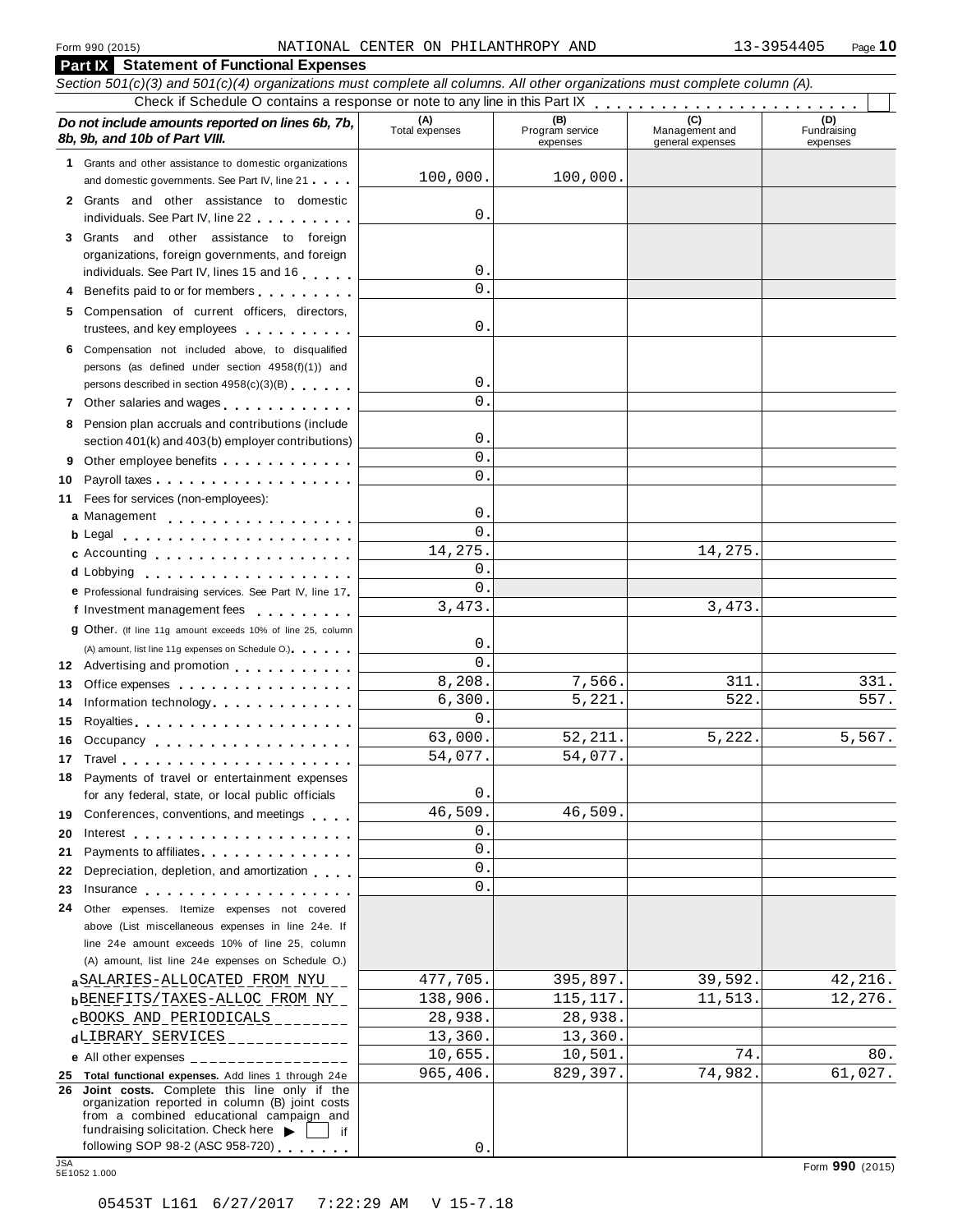|                      | Part X       | <b>Balance Sheet</b>                                                                                                                                                                                                                           |                          |                         |                    |
|----------------------|--------------|------------------------------------------------------------------------------------------------------------------------------------------------------------------------------------------------------------------------------------------------|--------------------------|-------------------------|--------------------|
|                      |              |                                                                                                                                                                                                                                                |                          |                         |                    |
|                      |              |                                                                                                                                                                                                                                                | (A)<br>Beginning of year |                         | (B)<br>End of year |
|                      | 1            |                                                                                                                                                                                                                                                | 231,867.                 | $\mathbf 1$             | 120,342.           |
|                      | $\mathbf{2}$ | Savings and temporary cash investments                                                                                                                                                                                                         | 0.                       | $\overline{2}$          | 0.                 |
|                      | 3            |                                                                                                                                                                                                                                                | $\mathbf 0$ .            | $\mathbf{3}$            | 332,734.           |
|                      | 4            |                                                                                                                                                                                                                                                | 0.                       | $\overline{\mathbf{4}}$ | 0.                 |
|                      | 5            | Loans and other receivables from current and former officers, directors,                                                                                                                                                                       |                          |                         |                    |
|                      |              | trustees, key employees, and highest compensated employees.                                                                                                                                                                                    |                          |                         |                    |
|                      |              | Complete Part II of Schedule L<br>Complete Part if or Scriedule L<br>Loans and other receivables from other disqualified persons (as defined under section                                                                                     | 0.                       | 5                       | $0$ .              |
|                      | 6            | 4958(f)(1)), persons described in section 4958(c)(3)(B), and contributing employers<br>and sponsoring organizations of section 501(c)(9) voluntary employees' beneficiary<br>organizations (see instructions). Complete Part II of Schedule L. | 0.                       | 6                       | $0$ .              |
|                      | 7            |                                                                                                                                                                                                                                                | $\mathbf{0}$ .           | $\overline{7}$          | $0$ .              |
| Assets               | 8            | Inventories for sale or use enterpreteration of the contract of the contract of the contract of the contract of                                                                                                                                | $\mathbf{0}$ .           | 8                       | $0$ .              |
|                      | 9            |                                                                                                                                                                                                                                                | 0.                       | 9                       | $0$ .              |
|                      |              | 10a Land, buildings, and equipment: cost or                                                                                                                                                                                                    |                          |                         |                    |
|                      |              | other basis. Complete Part VI of Schedule D<br>∣10a                                                                                                                                                                                            |                          |                         |                    |
|                      |              | <b>b</b> Less: accumulated depreciation $\cdots$ 10b                                                                                                                                                                                           |                          | 0.10c                   | 0.                 |
|                      | 11           |                                                                                                                                                                                                                                                | $6, 138, 252.$ 11        |                         | 6,308,384.         |
|                      | 12           | Investments - other securities. See Part IV, line 11.                                                                                                                                                                                          |                          | 0.112                   | 0.                 |
|                      | 13           | Investments - program-related. See Part IV, line 11                                                                                                                                                                                            |                          | 0.13                    | 0.                 |
|                      | 14           | Intangible assets enterpreteration of the contract of the contract of the contract of the contract of the contract of the contract of the contract of the contract of the contract of the contract of the contract of the cont                 | 0.                       | 14                      | $0$ .              |
|                      | 15           |                                                                                                                                                                                                                                                |                          | $0.1$ 15                | 0.                 |
|                      | 16           | Total assets. Add lines 1 through 15 (must equal line 34)                                                                                                                                                                                      | $6,370,119.$ 16          |                         | 6,761,460.         |
|                      | 17           | Accounts payable and accrued expenses                                                                                                                                                                                                          |                          | $0.1$ 17                | 0.                 |
|                      | 18           |                                                                                                                                                                                                                                                |                          | 0.118                   | 0.                 |
|                      | 19           |                                                                                                                                                                                                                                                |                          | 0.19                    | $0$ .              |
|                      | 20           |                                                                                                                                                                                                                                                | 0.                       | 20                      | 0.                 |
|                      | 21           | Escrow or custodial account liability. Complete Part IV of Schedule D                                                                                                                                                                          | 0.1                      | 21                      | 0.                 |
|                      | 22           | Loans and other payables to current and former officers, directors,                                                                                                                                                                            |                          |                         |                    |
|                      |              | trustees, key employees, highest compensated employees, and                                                                                                                                                                                    |                          |                         |                    |
| Liabilities          |              | disqualified persons. Complete Part II of Schedule L.                                                                                                                                                                                          | 0.1                      | 22                      | 0.                 |
|                      | 23           | Secured mortgages and notes payable to unrelated third parties                                                                                                                                                                                 | $\mathbf{0}$ .<br>0.     | 23                      | $0$ .<br>$0$ .     |
|                      | 24<br>25     | Unsecured notes and loans payable to unrelated third parties <b>contained</b><br>Other liabilities (including federal income tax, payables to related third                                                                                    |                          | 24                      |                    |
|                      |              | parties, and other liabilities not included on lines 17-24). Complete Part X                                                                                                                                                                   |                          |                         |                    |
|                      |              |                                                                                                                                                                                                                                                | 0.                       | 25                      | $0$ .              |
|                      | 26           |                                                                                                                                                                                                                                                | $\mathbf{0}$ .           | 26                      | $0$ .              |
|                      |              | $\overline{X}$ and<br>Organizations that follow SFAS 117 (ASC 958), check here ▶                                                                                                                                                               |                          |                         |                    |
|                      |              | complete lines 27 through 29, and lines 33 and 34.                                                                                                                                                                                             |                          |                         |                    |
|                      | 27           | Unrestricted net assets                                                                                                                                                                                                                        | 3,815,720.               | 27                      | 3,887,755.         |
|                      | 28           |                                                                                                                                                                                                                                                | 268,999.                 | 28                      | 588,305.           |
|                      | 29           | Permanently restricted net assets<br>intervals and intervals are not restricted to the set of assets are not restricted to the set of the set of the set of the set of the set of the set of the set of the set of the set of th               | 2,285,400.               | 29                      | 2, 285, 400.       |
| <b>Fund Balances</b> |              | Organizations that do not follow SFAS 117 (ASC 958), check here ▶<br>and<br>complete lines 30 through 34.                                                                                                                                      |                          |                         |                    |
|                      | 30           |                                                                                                                                                                                                                                                |                          | 30                      |                    |
| Net Assets or        | 31           | Paid-in or capital surplus, or land, building, or equipment fund                                                                                                                                                                               |                          | 31                      |                    |
|                      | 32           | Retained earnings, endowment, accumulated income, or other funds                                                                                                                                                                               |                          | 32                      |                    |
|                      | 33           |                                                                                                                                                                                                                                                | 6,370,119.               | 33                      | 6,761,460.         |
|                      | 34           | Total liabilities and net assets/fund balances                                                                                                                                                                                                 | 6,370,119.               | 34                      | 6,761,460.         |

Form **990** (2015)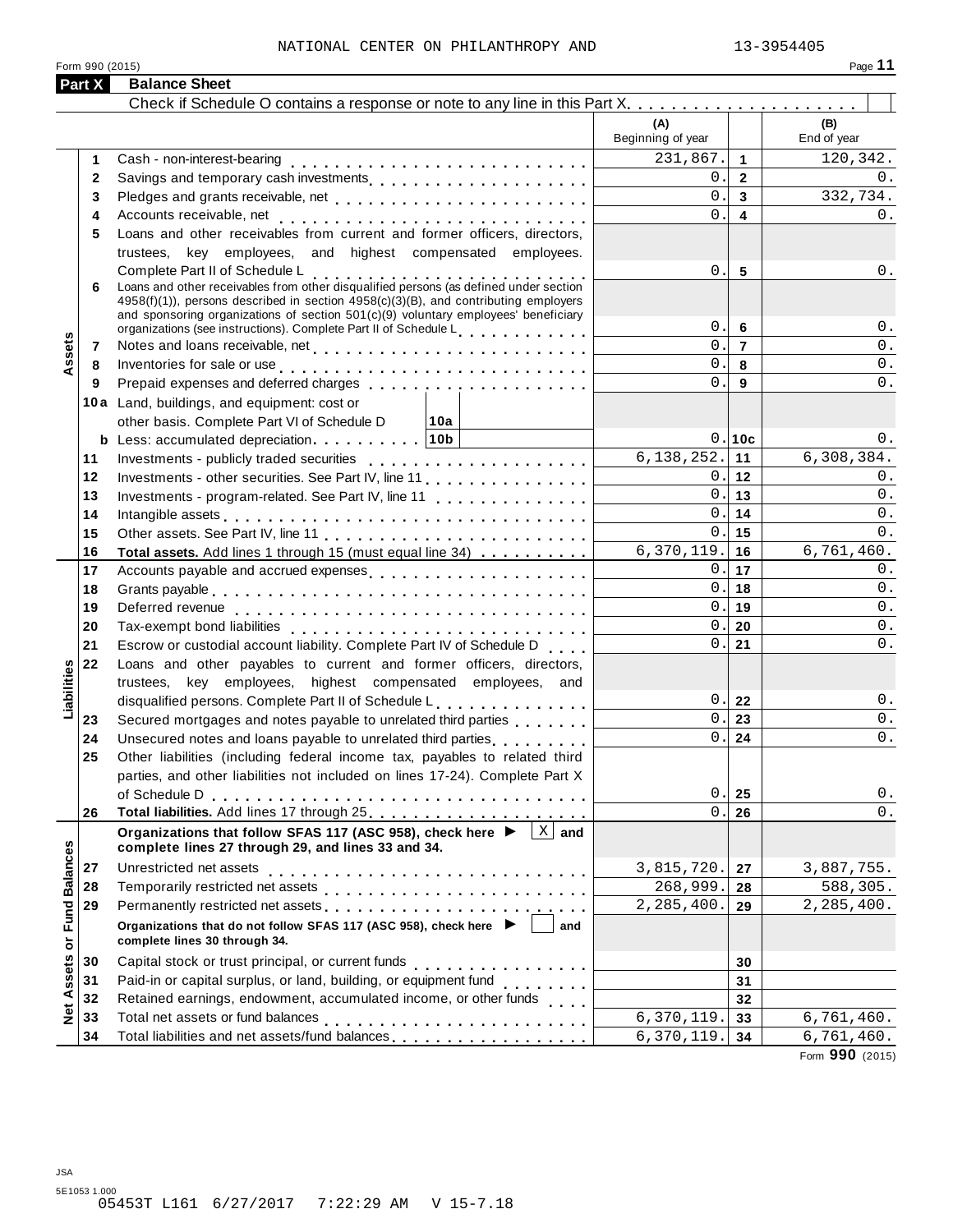| NATIONAL CENTER ON PHILANTHROPY AND |  | 13-3954405 |
|-------------------------------------|--|------------|
|                                     |  |            |

| <b>Part XI</b><br><b>Reconciliation of Net Assets</b><br>Check if Schedule O contains a response or note to any line in this Part XI<br>1,403,714.<br>$\mathbf{1}$<br>1<br>965, 406.<br>$\overline{2}$<br>$\mathbf{2}$<br>438,308.<br>$\overline{3}$<br>3<br>Net assets or fund balances at beginning of year (must equal Part X, line 33, column (A))<br>6,370,119.<br>$\overline{\mathbf{4}}$<br>4<br>$-46,967.$<br>5<br>5<br>0.<br>6<br>6<br>$0$ .<br>$\overline{7}$<br>7<br>0.<br>8<br>8<br>0.<br>9<br>9<br>Net assets or fund balances at end of year. Combine lines 3 through 9 (must equal Part X, line<br>10<br>6,761,460.<br>10<br><b>Part XII</b><br><b>Financial Statements and Reporting</b><br>Check if Schedule O contains a response or note to any line in this Part XII<br>Yes   No<br>  X   Accrual<br>Accounting method used to prepare the Form 990:     Cash<br>Other<br>1<br>If the organization changed its method of accounting from a prior year or checked "Other," explain in<br>Schedule O.<br>2a Were the organization's financial statements compiled or reviewed by an independent accountant?<br>Χ<br>2a<br>If "Yes," check a box below to indicate whether the financial statements for the year were compiled or<br>reviewed on a separate basis, consolidated basis, or both:<br>Separate basis<br><b>Consolidated basis</b><br>Both consolidated and separate basis<br>2 <sub>b</sub><br>Χ<br><b>b</b> Were the organization's financial statements audited by an independent accountant?<br>If "Yes," check a box below to indicate whether the financial statements for the year were audited on a<br>separate basis, consolidated basis, or both:<br>$X$ Both consolidated and separate basis<br>Consolidated basis<br>Separate basis<br>c If "Yes" to line 2a or 2b, does the organization have a committee that assumes responsibility for oversight<br>Χ<br>2c<br>of the audit, review, or compilation of its financial statements and selection of an independent accountant?<br>If the organization changed either its oversight process or selection process during the tax year, explain in<br>Schedule O.<br>3a As a result of a federal award, was the organization required to undergo an audit or audits as set forth in<br>Χ<br>3a<br><b>b</b> If "Yes," did the organization undergo the required audit or audits? If the organization did not undergo the<br>required audit or audits, explain why in Schedule O and describe any steps taken to undergo such audits.<br>3 <sub>b</sub> | Form 990 (2015) |  |  |  |  | Page 12 |  |
|----------------------------------------------------------------------------------------------------------------------------------------------------------------------------------------------------------------------------------------------------------------------------------------------------------------------------------------------------------------------------------------------------------------------------------------------------------------------------------------------------------------------------------------------------------------------------------------------------------------------------------------------------------------------------------------------------------------------------------------------------------------------------------------------------------------------------------------------------------------------------------------------------------------------------------------------------------------------------------------------------------------------------------------------------------------------------------------------------------------------------------------------------------------------------------------------------------------------------------------------------------------------------------------------------------------------------------------------------------------------------------------------------------------------------------------------------------------------------------------------------------------------------------------------------------------------------------------------------------------------------------------------------------------------------------------------------------------------------------------------------------------------------------------------------------------------------------------------------------------------------------------------------------------------------------------------------------------------------------------------------------------------------------------------------------------------------------------------------------------------------------------------------------------------------------------------------------------------------------------------------------------------------------------------------------------------------------------------------------------------------------------------------------------------------------------------------------------------------------------------------------------------------------------------|-----------------|--|--|--|--|---------|--|
|                                                                                                                                                                                                                                                                                                                                                                                                                                                                                                                                                                                                                                                                                                                                                                                                                                                                                                                                                                                                                                                                                                                                                                                                                                                                                                                                                                                                                                                                                                                                                                                                                                                                                                                                                                                                                                                                                                                                                                                                                                                                                                                                                                                                                                                                                                                                                                                                                                                                                                                                              |                 |  |  |  |  |         |  |
|                                                                                                                                                                                                                                                                                                                                                                                                                                                                                                                                                                                                                                                                                                                                                                                                                                                                                                                                                                                                                                                                                                                                                                                                                                                                                                                                                                                                                                                                                                                                                                                                                                                                                                                                                                                                                                                                                                                                                                                                                                                                                                                                                                                                                                                                                                                                                                                                                                                                                                                                              |                 |  |  |  |  |         |  |
|                                                                                                                                                                                                                                                                                                                                                                                                                                                                                                                                                                                                                                                                                                                                                                                                                                                                                                                                                                                                                                                                                                                                                                                                                                                                                                                                                                                                                                                                                                                                                                                                                                                                                                                                                                                                                                                                                                                                                                                                                                                                                                                                                                                                                                                                                                                                                                                                                                                                                                                                              |                 |  |  |  |  |         |  |
|                                                                                                                                                                                                                                                                                                                                                                                                                                                                                                                                                                                                                                                                                                                                                                                                                                                                                                                                                                                                                                                                                                                                                                                                                                                                                                                                                                                                                                                                                                                                                                                                                                                                                                                                                                                                                                                                                                                                                                                                                                                                                                                                                                                                                                                                                                                                                                                                                                                                                                                                              |                 |  |  |  |  |         |  |
|                                                                                                                                                                                                                                                                                                                                                                                                                                                                                                                                                                                                                                                                                                                                                                                                                                                                                                                                                                                                                                                                                                                                                                                                                                                                                                                                                                                                                                                                                                                                                                                                                                                                                                                                                                                                                                                                                                                                                                                                                                                                                                                                                                                                                                                                                                                                                                                                                                                                                                                                              |                 |  |  |  |  |         |  |
|                                                                                                                                                                                                                                                                                                                                                                                                                                                                                                                                                                                                                                                                                                                                                                                                                                                                                                                                                                                                                                                                                                                                                                                                                                                                                                                                                                                                                                                                                                                                                                                                                                                                                                                                                                                                                                                                                                                                                                                                                                                                                                                                                                                                                                                                                                                                                                                                                                                                                                                                              |                 |  |  |  |  |         |  |
|                                                                                                                                                                                                                                                                                                                                                                                                                                                                                                                                                                                                                                                                                                                                                                                                                                                                                                                                                                                                                                                                                                                                                                                                                                                                                                                                                                                                                                                                                                                                                                                                                                                                                                                                                                                                                                                                                                                                                                                                                                                                                                                                                                                                                                                                                                                                                                                                                                                                                                                                              |                 |  |  |  |  |         |  |
|                                                                                                                                                                                                                                                                                                                                                                                                                                                                                                                                                                                                                                                                                                                                                                                                                                                                                                                                                                                                                                                                                                                                                                                                                                                                                                                                                                                                                                                                                                                                                                                                                                                                                                                                                                                                                                                                                                                                                                                                                                                                                                                                                                                                                                                                                                                                                                                                                                                                                                                                              |                 |  |  |  |  |         |  |
|                                                                                                                                                                                                                                                                                                                                                                                                                                                                                                                                                                                                                                                                                                                                                                                                                                                                                                                                                                                                                                                                                                                                                                                                                                                                                                                                                                                                                                                                                                                                                                                                                                                                                                                                                                                                                                                                                                                                                                                                                                                                                                                                                                                                                                                                                                                                                                                                                                                                                                                                              |                 |  |  |  |  |         |  |
|                                                                                                                                                                                                                                                                                                                                                                                                                                                                                                                                                                                                                                                                                                                                                                                                                                                                                                                                                                                                                                                                                                                                                                                                                                                                                                                                                                                                                                                                                                                                                                                                                                                                                                                                                                                                                                                                                                                                                                                                                                                                                                                                                                                                                                                                                                                                                                                                                                                                                                                                              |                 |  |  |  |  |         |  |
|                                                                                                                                                                                                                                                                                                                                                                                                                                                                                                                                                                                                                                                                                                                                                                                                                                                                                                                                                                                                                                                                                                                                                                                                                                                                                                                                                                                                                                                                                                                                                                                                                                                                                                                                                                                                                                                                                                                                                                                                                                                                                                                                                                                                                                                                                                                                                                                                                                                                                                                                              |                 |  |  |  |  |         |  |
|                                                                                                                                                                                                                                                                                                                                                                                                                                                                                                                                                                                                                                                                                                                                                                                                                                                                                                                                                                                                                                                                                                                                                                                                                                                                                                                                                                                                                                                                                                                                                                                                                                                                                                                                                                                                                                                                                                                                                                                                                                                                                                                                                                                                                                                                                                                                                                                                                                                                                                                                              |                 |  |  |  |  |         |  |
|                                                                                                                                                                                                                                                                                                                                                                                                                                                                                                                                                                                                                                                                                                                                                                                                                                                                                                                                                                                                                                                                                                                                                                                                                                                                                                                                                                                                                                                                                                                                                                                                                                                                                                                                                                                                                                                                                                                                                                                                                                                                                                                                                                                                                                                                                                                                                                                                                                                                                                                                              |                 |  |  |  |  |         |  |
|                                                                                                                                                                                                                                                                                                                                                                                                                                                                                                                                                                                                                                                                                                                                                                                                                                                                                                                                                                                                                                                                                                                                                                                                                                                                                                                                                                                                                                                                                                                                                                                                                                                                                                                                                                                                                                                                                                                                                                                                                                                                                                                                                                                                                                                                                                                                                                                                                                                                                                                                              |                 |  |  |  |  |         |  |
|                                                                                                                                                                                                                                                                                                                                                                                                                                                                                                                                                                                                                                                                                                                                                                                                                                                                                                                                                                                                                                                                                                                                                                                                                                                                                                                                                                                                                                                                                                                                                                                                                                                                                                                                                                                                                                                                                                                                                                                                                                                                                                                                                                                                                                                                                                                                                                                                                                                                                                                                              |                 |  |  |  |  |         |  |
|                                                                                                                                                                                                                                                                                                                                                                                                                                                                                                                                                                                                                                                                                                                                                                                                                                                                                                                                                                                                                                                                                                                                                                                                                                                                                                                                                                                                                                                                                                                                                                                                                                                                                                                                                                                                                                                                                                                                                                                                                                                                                                                                                                                                                                                                                                                                                                                                                                                                                                                                              |                 |  |  |  |  |         |  |
|                                                                                                                                                                                                                                                                                                                                                                                                                                                                                                                                                                                                                                                                                                                                                                                                                                                                                                                                                                                                                                                                                                                                                                                                                                                                                                                                                                                                                                                                                                                                                                                                                                                                                                                                                                                                                                                                                                                                                                                                                                                                                                                                                                                                                                                                                                                                                                                                                                                                                                                                              |                 |  |  |  |  |         |  |
|                                                                                                                                                                                                                                                                                                                                                                                                                                                                                                                                                                                                                                                                                                                                                                                                                                                                                                                                                                                                                                                                                                                                                                                                                                                                                                                                                                                                                                                                                                                                                                                                                                                                                                                                                                                                                                                                                                                                                                                                                                                                                                                                                                                                                                                                                                                                                                                                                                                                                                                                              |                 |  |  |  |  |         |  |
|                                                                                                                                                                                                                                                                                                                                                                                                                                                                                                                                                                                                                                                                                                                                                                                                                                                                                                                                                                                                                                                                                                                                                                                                                                                                                                                                                                                                                                                                                                                                                                                                                                                                                                                                                                                                                                                                                                                                                                                                                                                                                                                                                                                                                                                                                                                                                                                                                                                                                                                                              |                 |  |  |  |  |         |  |
|                                                                                                                                                                                                                                                                                                                                                                                                                                                                                                                                                                                                                                                                                                                                                                                                                                                                                                                                                                                                                                                                                                                                                                                                                                                                                                                                                                                                                                                                                                                                                                                                                                                                                                                                                                                                                                                                                                                                                                                                                                                                                                                                                                                                                                                                                                                                                                                                                                                                                                                                              |                 |  |  |  |  |         |  |
|                                                                                                                                                                                                                                                                                                                                                                                                                                                                                                                                                                                                                                                                                                                                                                                                                                                                                                                                                                                                                                                                                                                                                                                                                                                                                                                                                                                                                                                                                                                                                                                                                                                                                                                                                                                                                                                                                                                                                                                                                                                                                                                                                                                                                                                                                                                                                                                                                                                                                                                                              |                 |  |  |  |  |         |  |
|                                                                                                                                                                                                                                                                                                                                                                                                                                                                                                                                                                                                                                                                                                                                                                                                                                                                                                                                                                                                                                                                                                                                                                                                                                                                                                                                                                                                                                                                                                                                                                                                                                                                                                                                                                                                                                                                                                                                                                                                                                                                                                                                                                                                                                                                                                                                                                                                                                                                                                                                              |                 |  |  |  |  |         |  |
|                                                                                                                                                                                                                                                                                                                                                                                                                                                                                                                                                                                                                                                                                                                                                                                                                                                                                                                                                                                                                                                                                                                                                                                                                                                                                                                                                                                                                                                                                                                                                                                                                                                                                                                                                                                                                                                                                                                                                                                                                                                                                                                                                                                                                                                                                                                                                                                                                                                                                                                                              |                 |  |  |  |  |         |  |
|                                                                                                                                                                                                                                                                                                                                                                                                                                                                                                                                                                                                                                                                                                                                                                                                                                                                                                                                                                                                                                                                                                                                                                                                                                                                                                                                                                                                                                                                                                                                                                                                                                                                                                                                                                                                                                                                                                                                                                                                                                                                                                                                                                                                                                                                                                                                                                                                                                                                                                                                              |                 |  |  |  |  |         |  |
|                                                                                                                                                                                                                                                                                                                                                                                                                                                                                                                                                                                                                                                                                                                                                                                                                                                                                                                                                                                                                                                                                                                                                                                                                                                                                                                                                                                                                                                                                                                                                                                                                                                                                                                                                                                                                                                                                                                                                                                                                                                                                                                                                                                                                                                                                                                                                                                                                                                                                                                                              |                 |  |  |  |  |         |  |
|                                                                                                                                                                                                                                                                                                                                                                                                                                                                                                                                                                                                                                                                                                                                                                                                                                                                                                                                                                                                                                                                                                                                                                                                                                                                                                                                                                                                                                                                                                                                                                                                                                                                                                                                                                                                                                                                                                                                                                                                                                                                                                                                                                                                                                                                                                                                                                                                                                                                                                                                              |                 |  |  |  |  |         |  |
|                                                                                                                                                                                                                                                                                                                                                                                                                                                                                                                                                                                                                                                                                                                                                                                                                                                                                                                                                                                                                                                                                                                                                                                                                                                                                                                                                                                                                                                                                                                                                                                                                                                                                                                                                                                                                                                                                                                                                                                                                                                                                                                                                                                                                                                                                                                                                                                                                                                                                                                                              |                 |  |  |  |  |         |  |
|                                                                                                                                                                                                                                                                                                                                                                                                                                                                                                                                                                                                                                                                                                                                                                                                                                                                                                                                                                                                                                                                                                                                                                                                                                                                                                                                                                                                                                                                                                                                                                                                                                                                                                                                                                                                                                                                                                                                                                                                                                                                                                                                                                                                                                                                                                                                                                                                                                                                                                                                              |                 |  |  |  |  |         |  |
|                                                                                                                                                                                                                                                                                                                                                                                                                                                                                                                                                                                                                                                                                                                                                                                                                                                                                                                                                                                                                                                                                                                                                                                                                                                                                                                                                                                                                                                                                                                                                                                                                                                                                                                                                                                                                                                                                                                                                                                                                                                                                                                                                                                                                                                                                                                                                                                                                                                                                                                                              |                 |  |  |  |  |         |  |
|                                                                                                                                                                                                                                                                                                                                                                                                                                                                                                                                                                                                                                                                                                                                                                                                                                                                                                                                                                                                                                                                                                                                                                                                                                                                                                                                                                                                                                                                                                                                                                                                                                                                                                                                                                                                                                                                                                                                                                                                                                                                                                                                                                                                                                                                                                                                                                                                                                                                                                                                              |                 |  |  |  |  |         |  |
|                                                                                                                                                                                                                                                                                                                                                                                                                                                                                                                                                                                                                                                                                                                                                                                                                                                                                                                                                                                                                                                                                                                                                                                                                                                                                                                                                                                                                                                                                                                                                                                                                                                                                                                                                                                                                                                                                                                                                                                                                                                                                                                                                                                                                                                                                                                                                                                                                                                                                                                                              |                 |  |  |  |  |         |  |
|                                                                                                                                                                                                                                                                                                                                                                                                                                                                                                                                                                                                                                                                                                                                                                                                                                                                                                                                                                                                                                                                                                                                                                                                                                                                                                                                                                                                                                                                                                                                                                                                                                                                                                                                                                                                                                                                                                                                                                                                                                                                                                                                                                                                                                                                                                                                                                                                                                                                                                                                              |                 |  |  |  |  |         |  |
|                                                                                                                                                                                                                                                                                                                                                                                                                                                                                                                                                                                                                                                                                                                                                                                                                                                                                                                                                                                                                                                                                                                                                                                                                                                                                                                                                                                                                                                                                                                                                                                                                                                                                                                                                                                                                                                                                                                                                                                                                                                                                                                                                                                                                                                                                                                                                                                                                                                                                                                                              |                 |  |  |  |  |         |  |
|                                                                                                                                                                                                                                                                                                                                                                                                                                                                                                                                                                                                                                                                                                                                                                                                                                                                                                                                                                                                                                                                                                                                                                                                                                                                                                                                                                                                                                                                                                                                                                                                                                                                                                                                                                                                                                                                                                                                                                                                                                                                                                                                                                                                                                                                                                                                                                                                                                                                                                                                              |                 |  |  |  |  |         |  |
|                                                                                                                                                                                                                                                                                                                                                                                                                                                                                                                                                                                                                                                                                                                                                                                                                                                                                                                                                                                                                                                                                                                                                                                                                                                                                                                                                                                                                                                                                                                                                                                                                                                                                                                                                                                                                                                                                                                                                                                                                                                                                                                                                                                                                                                                                                                                                                                                                                                                                                                                              |                 |  |  |  |  |         |  |

Form **990** (2015)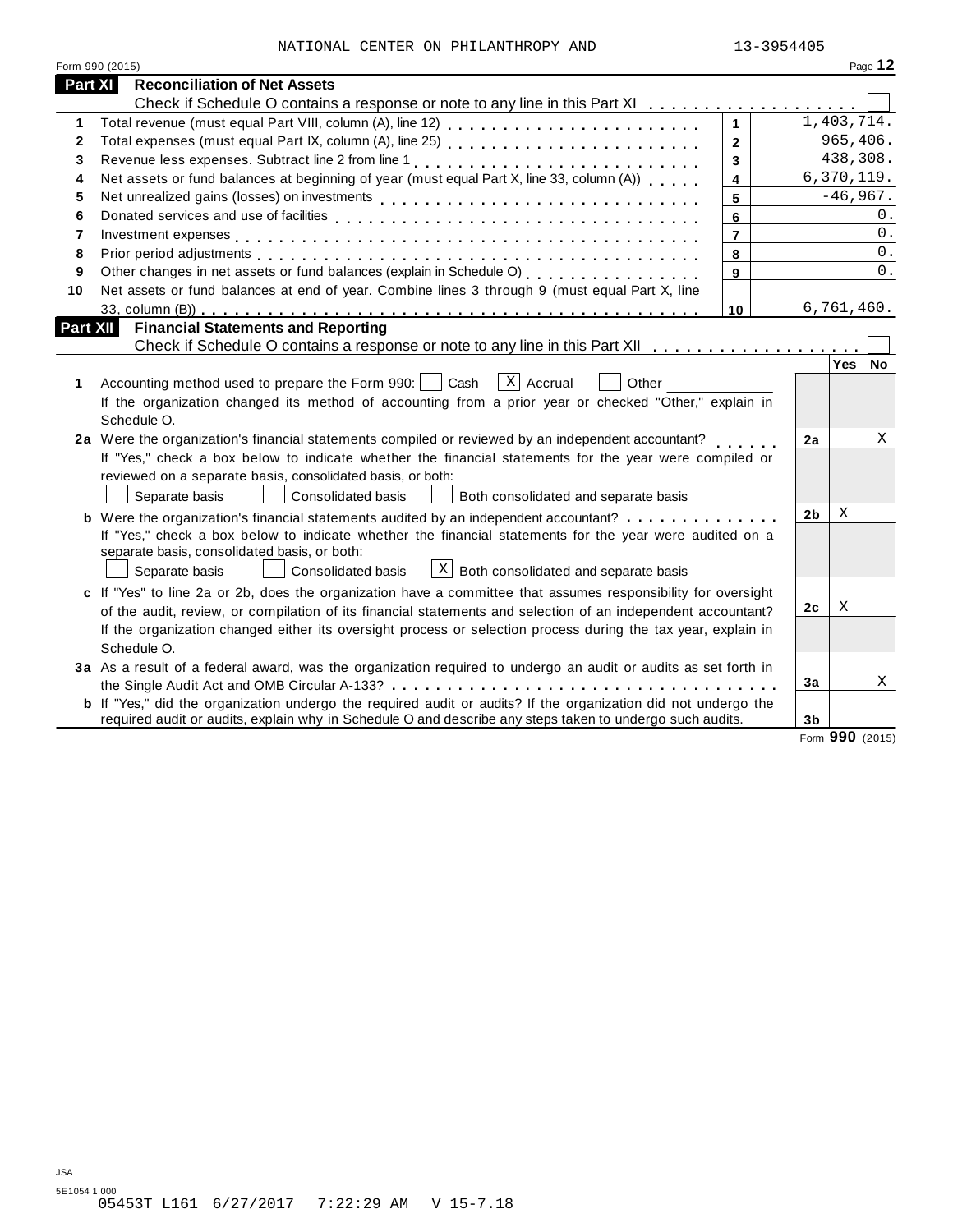# **SCHEDULE A Pub** OMB No. 1545-0047 **lic Charity Status and Public Support**

|                | (Form 990 or 990-EZ)                                          | Complete if the organization is a section 501(c)(3) organization or a section<br>5<br>4947(a)(1) nonexempt charitable trust. |                                                                                                           |     |                                                      |                                                                                                                                           |                                                                                                                                     |  |  |
|----------------|---------------------------------------------------------------|------------------------------------------------------------------------------------------------------------------------------|-----------------------------------------------------------------------------------------------------------|-----|------------------------------------------------------|-------------------------------------------------------------------------------------------------------------------------------------------|-------------------------------------------------------------------------------------------------------------------------------------|--|--|
|                | Department of the Treasury<br><b>Internal Revenue Service</b> |                                                                                                                              | Attach to Form 990 or Form 990-EZ.                                                                        |     |                                                      | Information about Schedule A (Form 990 or 990-EZ) and its instructions is at www.irs.gov/form990.                                         | Open to Public<br><b>Inspection</b>                                                                                                 |  |  |
|                |                                                               |                                                                                                                              | Name of the organization NATIONAL CENTER ON PHILANTHROPY AND                                              |     |                                                      |                                                                                                                                           | <b>Employer identification number</b>                                                                                               |  |  |
|                | THE LAW, INC.                                                 |                                                                                                                              |                                                                                                           |     |                                                      |                                                                                                                                           | 13-3954405                                                                                                                          |  |  |
| Part I         |                                                               |                                                                                                                              |                                                                                                           |     |                                                      | Reason for Public Charity Status (All organizations must complete this part.) See instructions.                                           |                                                                                                                                     |  |  |
|                |                                                               |                                                                                                                              | The organization is not a private foundation because it is: (For lines 1 through 11, check only one box.) |     |                                                      |                                                                                                                                           |                                                                                                                                     |  |  |
| 1              |                                                               |                                                                                                                              | A church, convention of churches, or association of churches described in section 170(b)(1)(A)(i).        |     |                                                      |                                                                                                                                           |                                                                                                                                     |  |  |
| $\mathbf{2}$   |                                                               |                                                                                                                              | A school described in section 170(b)(1)(A)(ii). (Attach Schedule E (Form 990 or 990-EZ).)                 |     |                                                      |                                                                                                                                           |                                                                                                                                     |  |  |
| 3              |                                                               |                                                                                                                              | A hospital or a cooperative hospital service organization described in section 170(b)(1)(A)(iii).         |     |                                                      |                                                                                                                                           |                                                                                                                                     |  |  |
| 4              |                                                               |                                                                                                                              |                                                                                                           |     |                                                      | A medical research organization operated in conjunction with a hospital described in section 170(b)(1)(A)(iii). Enter the                 |                                                                                                                                     |  |  |
|                | hospital's name, city, and state:                             |                                                                                                                              |                                                                                                           |     |                                                      |                                                                                                                                           |                                                                                                                                     |  |  |
| 5              |                                                               |                                                                                                                              |                                                                                                           |     |                                                      |                                                                                                                                           | An organization operated for the benefit of a college or university owned or operated by a governmental unit described in           |  |  |
|                |                                                               | section 170(b)(1)(A)(iv). (Complete Part II.)                                                                                |                                                                                                           |     |                                                      |                                                                                                                                           |                                                                                                                                     |  |  |
| 6              |                                                               |                                                                                                                              | A federal, state, or local government or governmental unit described in section 170(b)(1)(A)(v).          |     |                                                      |                                                                                                                                           |                                                                                                                                     |  |  |
| $\overline{7}$ |                                                               |                                                                                                                              |                                                                                                           |     |                                                      |                                                                                                                                           | An organization that normally receives a substantial part of its support from a governmental unit or from the general public        |  |  |
|                |                                                               | described in section 170(b)(1)(A)(vi). (Complete Part II.)                                                                   |                                                                                                           |     |                                                      |                                                                                                                                           |                                                                                                                                     |  |  |
| 8              |                                                               |                                                                                                                              | A community trust described in section 170(b)(1)(A)(vi). (Complete Part II.)                              |     |                                                      |                                                                                                                                           |                                                                                                                                     |  |  |
| 9              |                                                               |                                                                                                                              |                                                                                                           |     |                                                      |                                                                                                                                           | An organization that normally receives: (1) more than 331/3% of its support from contributions, membership fees, and gross          |  |  |
|                |                                                               |                                                                                                                              |                                                                                                           |     |                                                      |                                                                                                                                           | receipts from activities related to its exempt functions - subject to certain exceptions, and (2) no more than 331/3% of its        |  |  |
|                |                                                               |                                                                                                                              |                                                                                                           |     |                                                      |                                                                                                                                           | support from gross investment income and unrelated business taxable income (less section 511 tax) from businesses                   |  |  |
|                |                                                               |                                                                                                                              | acquired by the organization after June 30, 1975. See section 509(a)(2). (Complete Part III.)             |     |                                                      |                                                                                                                                           |                                                                                                                                     |  |  |
| 10             |                                                               |                                                                                                                              | An organization organized and operated exclusively to test for public safety. See section 509(a)(4).      |     |                                                      |                                                                                                                                           |                                                                                                                                     |  |  |
| 11             | X                                                             |                                                                                                                              |                                                                                                           |     |                                                      |                                                                                                                                           | An organization organized and operated exclusively for the benefit of, to perform the functions of, or to carry out the purposes of |  |  |
|                |                                                               |                                                                                                                              |                                                                                                           |     |                                                      |                                                                                                                                           | one or more publicly supported organizations described in section 509(a)(1) or section 509(a)(2). See section 509(a)(3). Check      |  |  |
|                |                                                               |                                                                                                                              |                                                                                                           |     |                                                      | the box in lines 11a through 11d that describes the type of supporting organization and complete lines 11e, 11f, and 11g.                 |                                                                                                                                     |  |  |
| a              |                                                               |                                                                                                                              |                                                                                                           |     |                                                      | $\frac{X}{X}$ Type I. A supporting organization operated, supervised, or controlled by its supported organization(s), typically by giving |                                                                                                                                     |  |  |
|                |                                                               |                                                                                                                              |                                                                                                           |     |                                                      |                                                                                                                                           | the supported organization(s) the power to regularly appoint or elect a majority of the directors or trustees of the supporting     |  |  |
|                |                                                               | organization. You must complete Part IV, Sections A and B.                                                                   |                                                                                                           |     |                                                      |                                                                                                                                           |                                                                                                                                     |  |  |
| b              |                                                               |                                                                                                                              |                                                                                                           |     |                                                      | Type II. A supporting organization supervised or controlled in connection with its supported organization(s), by having                   |                                                                                                                                     |  |  |
|                |                                                               |                                                                                                                              |                                                                                                           |     |                                                      | control or management of the supporting organization vested in the same persons that control or manage the supported                      |                                                                                                                                     |  |  |
|                |                                                               |                                                                                                                              | organization(s). You must complete Part IV, Sections A and C.                                             |     |                                                      |                                                                                                                                           |                                                                                                                                     |  |  |
| c              |                                                               |                                                                                                                              |                                                                                                           |     |                                                      | Type III functionally integrated. A supporting organization operated in connection with, and functionally integrated with,                |                                                                                                                                     |  |  |
|                |                                                               |                                                                                                                              | its supported organization(s) (see instructions). You must complete Part IV, Sections A, D, and E.        |     |                                                      |                                                                                                                                           |                                                                                                                                     |  |  |
| d              |                                                               |                                                                                                                              |                                                                                                           |     |                                                      | Type III non-functionally integrated. A supporting organization operated in connection with its supported organization(s)                 |                                                                                                                                     |  |  |
|                |                                                               |                                                                                                                              |                                                                                                           |     |                                                      | that is not functionally integrated. The organization generally must satisfy a distribution requirement and an attentiveness              |                                                                                                                                     |  |  |
|                |                                                               |                                                                                                                              | requirement (see instructions). You must complete Part IV, Sections A and D, and Part V.                  |     |                                                      |                                                                                                                                           |                                                                                                                                     |  |  |
| е              |                                                               |                                                                                                                              |                                                                                                           |     |                                                      | Check this box if the organization received a written determination from the IRS that it is a Type I, Type II, Type III                   |                                                                                                                                     |  |  |
|                |                                                               |                                                                                                                              | functionally integrated, or Type III non-functionally integrated supporting organization.                 |     |                                                      |                                                                                                                                           |                                                                                                                                     |  |  |
| f              |                                                               |                                                                                                                              | Enter the number of supported organizations                                                               |     |                                                      |                                                                                                                                           |                                                                                                                                     |  |  |
| g              |                                                               |                                                                                                                              | Provide the following information about the supported organization(s).                                    |     |                                                      |                                                                                                                                           |                                                                                                                                     |  |  |
|                | (i) Name of supported organization                            | (ii) EIN                                                                                                                     | (iii) Type of organization<br>(described on lines 1-9                                                     |     | (iv) Is the organization<br>listed in your governing | (v) Amount of monetary<br>support (see                                                                                                    | (vi) Amount of<br>other support (see                                                                                                |  |  |
|                |                                                               |                                                                                                                              | above (see instructions))                                                                                 |     | document?                                            | instructions)                                                                                                                             | instructions)                                                                                                                       |  |  |
|                |                                                               |                                                                                                                              |                                                                                                           |     |                                                      |                                                                                                                                           |                                                                                                                                     |  |  |
|                | ATTACHMENT 1                                                  |                                                                                                                              |                                                                                                           | Yes | No                                                   |                                                                                                                                           |                                                                                                                                     |  |  |
| (A)            |                                                               |                                                                                                                              |                                                                                                           |     |                                                      |                                                                                                                                           |                                                                                                                                     |  |  |
|                |                                                               |                                                                                                                              |                                                                                                           |     |                                                      |                                                                                                                                           |                                                                                                                                     |  |  |
| (B)            |                                                               |                                                                                                                              |                                                                                                           |     |                                                      |                                                                                                                                           |                                                                                                                                     |  |  |
|                |                                                               |                                                                                                                              |                                                                                                           |     |                                                      |                                                                                                                                           |                                                                                                                                     |  |  |
| (C)            |                                                               |                                                                                                                              |                                                                                                           |     |                                                      |                                                                                                                                           |                                                                                                                                     |  |  |
|                |                                                               |                                                                                                                              |                                                                                                           |     |                                                      |                                                                                                                                           |                                                                                                                                     |  |  |
| (D)            |                                                               |                                                                                                                              |                                                                                                           |     |                                                      |                                                                                                                                           |                                                                                                                                     |  |  |

For Paperwork Reduction Act Notice, see the Instructions for the controll of the control of the Schedule A (Form 990 or 990-EZ) 2015<br>Form 990 or 990-EZ.

**(E)**

**Total**

50,000.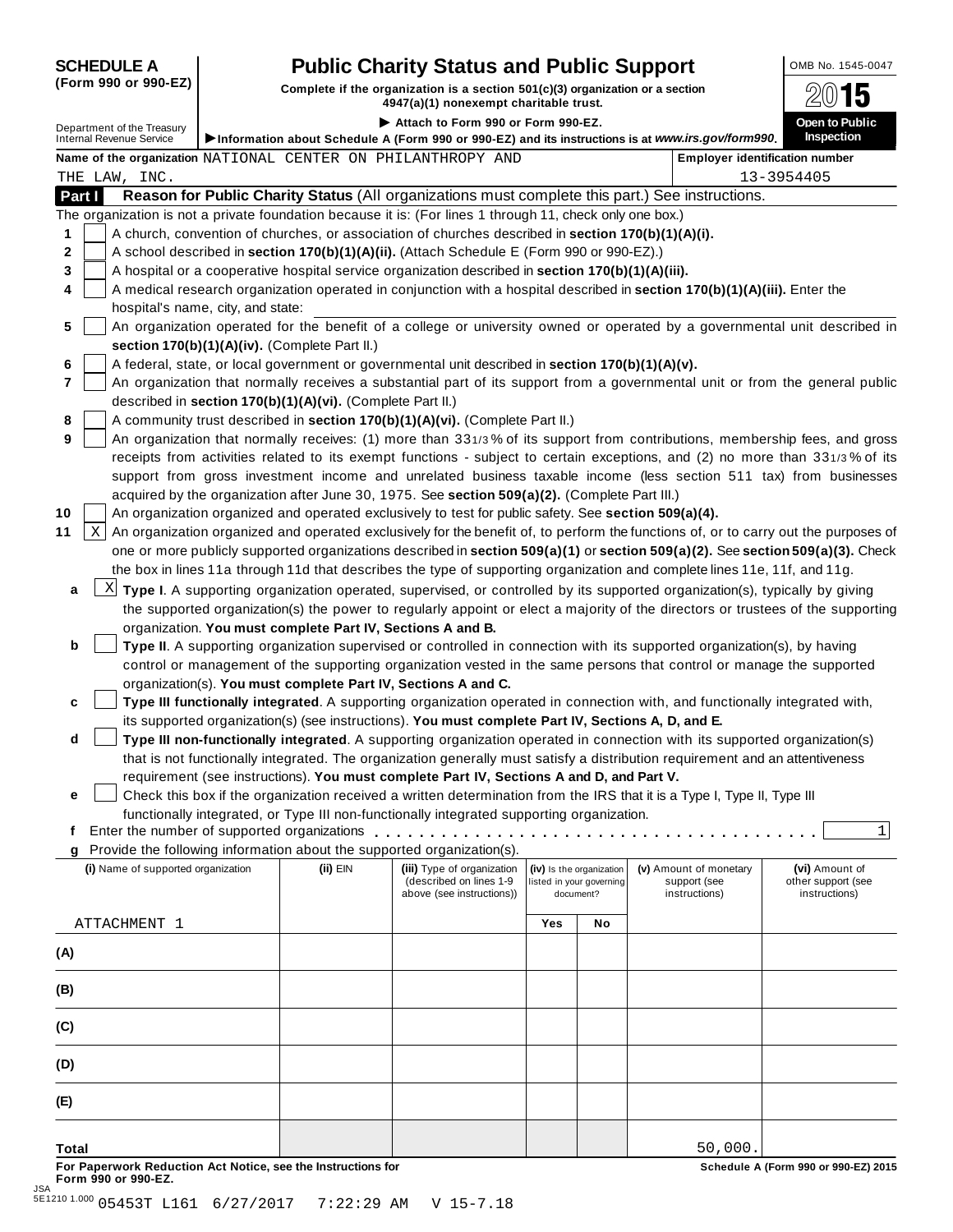**Support Schedule for Organizations Described in Sections 170(b)(1)(A)(iv) and 170(b)(1)(A)(vi)** (Complete only if you checked the box on line 5, 7, or 8 of Part I or if the organization failed to qualify under Part III. If the organization fails to qualify under the tests listed below, please complete Part III.) **Part II**

|              | <b>Section A. Public Support</b>                                                                                                                                                                                                                                                                                                                                    |            |          |            |            |            |           |
|--------------|---------------------------------------------------------------------------------------------------------------------------------------------------------------------------------------------------------------------------------------------------------------------------------------------------------------------------------------------------------------------|------------|----------|------------|------------|------------|-----------|
|              | Calendar year (or fiscal year beginning in) ▶                                                                                                                                                                                                                                                                                                                       | (a) 2011   | (b) 2012 | $(c)$ 2013 | (d) $2014$ | (e) 2015   | (f) Total |
| 1.           | Gifts,<br>grants,<br>contributions,<br>and<br>membership fees received. (Do not<br>include any "unusual grants.")                                                                                                                                                                                                                                                   |            |          |            |            |            |           |
| $\mathbf{2}$ | Tax<br>revenues<br>levied<br>for<br>the<br>organization's benefit and either paid<br>to or expended on its behalf                                                                                                                                                                                                                                                   |            |          |            |            |            |           |
| 3            | The value of services or facilities<br>furnished by a governmental unit to the<br>organization without charge                                                                                                                                                                                                                                                       |            |          |            |            |            |           |
| 4            | Total. Add lines 1 through 3                                                                                                                                                                                                                                                                                                                                        |            |          |            |            |            |           |
| 5            | The portion of total contributions by<br>each<br>person<br>(other<br>than<br>governmental<br>unit<br>or<br>publicly<br>supported organization) included on<br>line 1 that exceeds 2% of the amount<br>shown on line 11, column (f)                                                                                                                                  |            |          |            |            |            |           |
| 6            | Public support. Subtract line 5 from line 4.                                                                                                                                                                                                                                                                                                                        |            |          |            |            |            |           |
|              | <b>Section B. Total Support</b>                                                                                                                                                                                                                                                                                                                                     |            |          |            |            |            |           |
|              | Calendar year (or fiscal year beginning in) ▶                                                                                                                                                                                                                                                                                                                       | (a) $2011$ | (b) 2012 | $(c)$ 2013 | $(d)$ 2014 | (e) $2015$ | (f) Total |
| 7            | Amounts from line 4                                                                                                                                                                                                                                                                                                                                                 |            |          |            |            |            |           |
| 8            | Gross income from interest, dividends,<br>payments received on securities loans,<br>rents, royalties and income from similar<br>sources and the set of the set of the set of the set of the set of the set of the set of the set of the set of                                                                                                                      |            |          |            |            |            |           |
| 9            | Net income from unrelated business<br>activities, whether or not the business<br>is regularly carried on the control of the control of the control of the control of the control of the control o                                                                                                                                                                   |            |          |            |            |            |           |
| 10           | Other income. Do not include gain or<br>loss from the sale of capital assets<br>(Explain in Part VI.)                                                                                                                                                                                                                                                               |            |          |            |            |            |           |
| 11           | Total support. Add lines 7 through 10                                                                                                                                                                                                                                                                                                                               |            |          |            |            |            |           |
| 12           |                                                                                                                                                                                                                                                                                                                                                                     |            |          |            |            |            |           |
| 13           | First five years. If the Form 990 is for the organization's first, second, third, fourth, or fifth tax year as a section 501(c)(3)<br>organization, check this box and stop here entirely and the state of the state of the state of the state of the state of the state of the state of the state of the state of the state of the state of the state of the state |            |          |            |            |            |           |
|              | <b>Section C. Computation of Public Support Percentage</b>                                                                                                                                                                                                                                                                                                          |            |          |            |            |            |           |
| 14           | Public support percentage for 2015 (line 6, column (f) divided by line 11, column (f)                                                                                                                                                                                                                                                                               |            |          |            |            | 14         | $\%$      |
| 15           |                                                                                                                                                                                                                                                                                                                                                                     |            |          |            |            |            | %         |
|              | 16a 331/3% support test - 2015. If the organization did not check the box on line 13, and line 14 is 331/3% or more, check                                                                                                                                                                                                                                          |            |          |            |            |            |           |
|              | this box and stop here. The organization qualifies as a publicly supported organization                                                                                                                                                                                                                                                                             |            |          |            |            |            |           |
|              | b 331/3% support test - 2014. If the organization did not check a box on line 13 or 16a, and line 15 is 331/3% or more,                                                                                                                                                                                                                                             |            |          |            |            |            |           |
|              | check this box and stop here. The organization qualifies as a publicly supported organization                                                                                                                                                                                                                                                                       |            |          |            |            |            |           |
|              | 17a 10%-facts-and-circumstances test - 2015. If the organization did not check a box on line 13, 16a, or 16b, and line 14 is                                                                                                                                                                                                                                        |            |          |            |            |            |           |
|              | 10% or more, and if the organization meets the "facts-and-circumstances" test, check this box and stop here. Explain in                                                                                                                                                                                                                                             |            |          |            |            |            |           |
|              | Part VI how the organization meets the "facts-and-circumstances" test. The organization qualifies as a publicly supported                                                                                                                                                                                                                                           |            |          |            |            |            |           |
|              |                                                                                                                                                                                                                                                                                                                                                                     |            |          |            |            |            |           |
|              | b 10%-facts-and-circumstances test - 2014. If the organization did not check a box on line 13, 16a, 16b, or 17a, and line                                                                                                                                                                                                                                           |            |          |            |            |            |           |
|              | 15 is 10% or more, and if the organization meets the "facts-and-circumstances" test, check this box and stop here.                                                                                                                                                                                                                                                  |            |          |            |            |            |           |
|              | Explain in Part VI how the organization meets the "facts-and-circumstances" test. The organization qualifies as a publicly                                                                                                                                                                                                                                          |            |          |            |            |            |           |
| 18           | Private foundation. If the organization did not check a box on line 13, 16a, 16b, 17a, or 17b, check this box and see                                                                                                                                                                                                                                               |            |          |            |            |            |           |
|              |                                                                                                                                                                                                                                                                                                                                                                     |            |          |            |            |            |           |

**Schedule A (Form 990 or 990-EZ) 2015**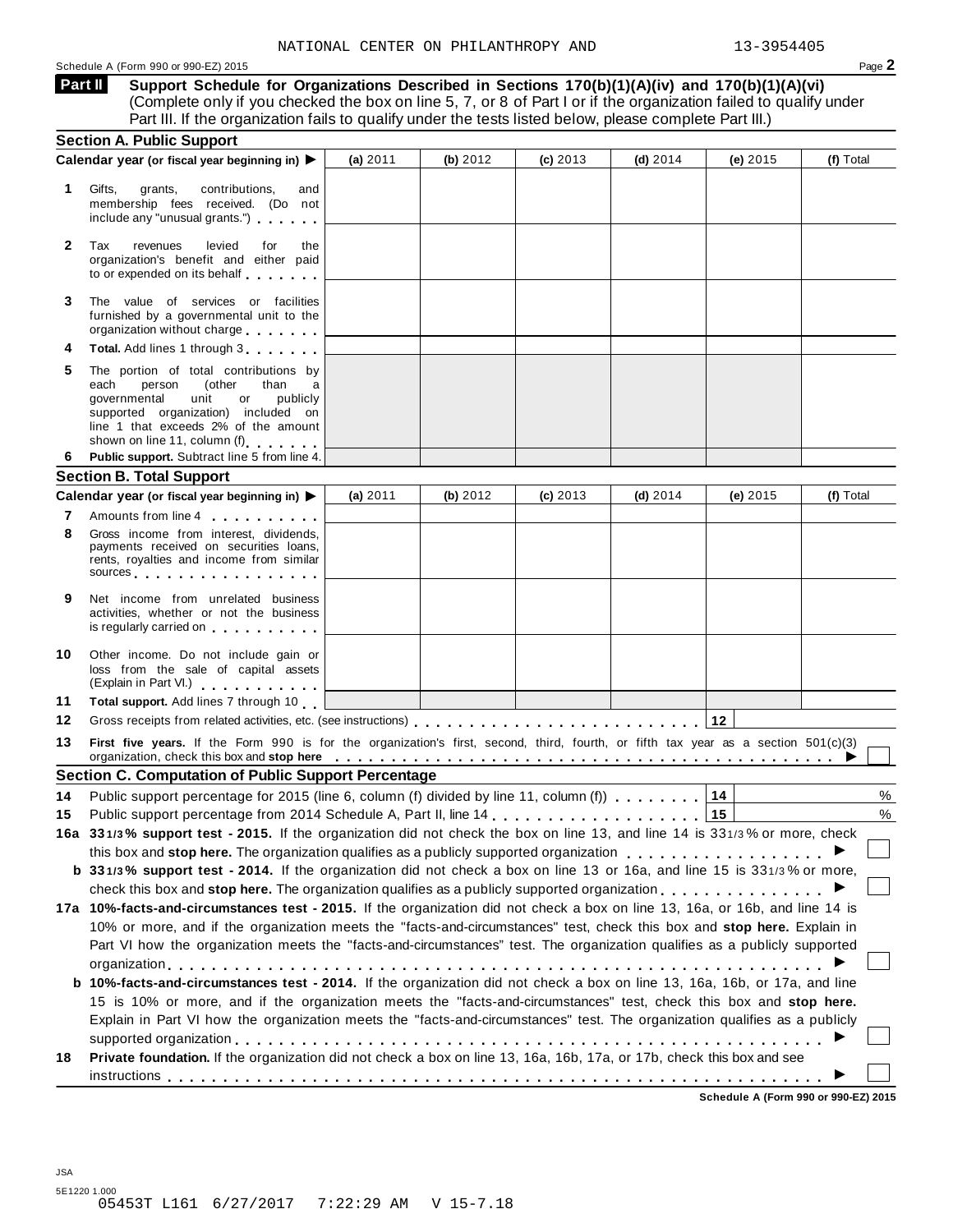#### Schedule <sup>A</sup> (Form <sup>990</sup> or 990-EZ) <sup>2015</sup> Page **3**

**Support Schedule for Organizations Described in Section 509(a)(2)** (Complete only if you checked the box on line 9 of Part I or if the organization failed to qualify under Part II. If the organization fails to qualify under the tests listed below, please complete Part II.) **Part III**

|                                                                                                                                                                                                                                                             | (a) 2011                                                                                                                                                                                                                                                                                                                                                                                                                                                                                                                                                                                                                                                                                                                                                                                                                                                                                                                                                                                                                                                                                                                                                                                                                                                                                                                                                       | (b) 2012 | $(c)$ 2013 | (d) $2014$ | (e) $2015$ | (f) Total                                                                                                                                        |
|-------------------------------------------------------------------------------------------------------------------------------------------------------------------------------------------------------------------------------------------------------------|----------------------------------------------------------------------------------------------------------------------------------------------------------------------------------------------------------------------------------------------------------------------------------------------------------------------------------------------------------------------------------------------------------------------------------------------------------------------------------------------------------------------------------------------------------------------------------------------------------------------------------------------------------------------------------------------------------------------------------------------------------------------------------------------------------------------------------------------------------------------------------------------------------------------------------------------------------------------------------------------------------------------------------------------------------------------------------------------------------------------------------------------------------------------------------------------------------------------------------------------------------------------------------------------------------------------------------------------------------------|----------|------------|------------|------------|--------------------------------------------------------------------------------------------------------------------------------------------------|
| Gifts, grants, contributions, and membership fees                                                                                                                                                                                                           |                                                                                                                                                                                                                                                                                                                                                                                                                                                                                                                                                                                                                                                                                                                                                                                                                                                                                                                                                                                                                                                                                                                                                                                                                                                                                                                                                                |          |            |            |            |                                                                                                                                                  |
| received. (Do not include any "unusual grants.")                                                                                                                                                                                                            |                                                                                                                                                                                                                                                                                                                                                                                                                                                                                                                                                                                                                                                                                                                                                                                                                                                                                                                                                                                                                                                                                                                                                                                                                                                                                                                                                                |          |            |            |            |                                                                                                                                                  |
| Gross receipts from admissions, merchandise                                                                                                                                                                                                                 |                                                                                                                                                                                                                                                                                                                                                                                                                                                                                                                                                                                                                                                                                                                                                                                                                                                                                                                                                                                                                                                                                                                                                                                                                                                                                                                                                                |          |            |            |            |                                                                                                                                                  |
| sold or services performed, or facilities                                                                                                                                                                                                                   |                                                                                                                                                                                                                                                                                                                                                                                                                                                                                                                                                                                                                                                                                                                                                                                                                                                                                                                                                                                                                                                                                                                                                                                                                                                                                                                                                                |          |            |            |            |                                                                                                                                                  |
| furnished in any activity that is related to the                                                                                                                                                                                                            |                                                                                                                                                                                                                                                                                                                                                                                                                                                                                                                                                                                                                                                                                                                                                                                                                                                                                                                                                                                                                                                                                                                                                                                                                                                                                                                                                                |          |            |            |            |                                                                                                                                                  |
|                                                                                                                                                                                                                                                             |                                                                                                                                                                                                                                                                                                                                                                                                                                                                                                                                                                                                                                                                                                                                                                                                                                                                                                                                                                                                                                                                                                                                                                                                                                                                                                                                                                |          |            |            |            |                                                                                                                                                  |
| Gross receipts from activities that are not an                                                                                                                                                                                                              |                                                                                                                                                                                                                                                                                                                                                                                                                                                                                                                                                                                                                                                                                                                                                                                                                                                                                                                                                                                                                                                                                                                                                                                                                                                                                                                                                                |          |            |            |            |                                                                                                                                                  |
|                                                                                                                                                                                                                                                             |                                                                                                                                                                                                                                                                                                                                                                                                                                                                                                                                                                                                                                                                                                                                                                                                                                                                                                                                                                                                                                                                                                                                                                                                                                                                                                                                                                |          |            |            |            |                                                                                                                                                  |
|                                                                                                                                                                                                                                                             |                                                                                                                                                                                                                                                                                                                                                                                                                                                                                                                                                                                                                                                                                                                                                                                                                                                                                                                                                                                                                                                                                                                                                                                                                                                                                                                                                                |          |            |            |            |                                                                                                                                                  |
|                                                                                                                                                                                                                                                             |                                                                                                                                                                                                                                                                                                                                                                                                                                                                                                                                                                                                                                                                                                                                                                                                                                                                                                                                                                                                                                                                                                                                                                                                                                                                                                                                                                |          |            |            |            |                                                                                                                                                  |
|                                                                                                                                                                                                                                                             |                                                                                                                                                                                                                                                                                                                                                                                                                                                                                                                                                                                                                                                                                                                                                                                                                                                                                                                                                                                                                                                                                                                                                                                                                                                                                                                                                                |          |            |            |            |                                                                                                                                                  |
|                                                                                                                                                                                                                                                             |                                                                                                                                                                                                                                                                                                                                                                                                                                                                                                                                                                                                                                                                                                                                                                                                                                                                                                                                                                                                                                                                                                                                                                                                                                                                                                                                                                |          |            |            |            |                                                                                                                                                  |
|                                                                                                                                                                                                                                                             |                                                                                                                                                                                                                                                                                                                                                                                                                                                                                                                                                                                                                                                                                                                                                                                                                                                                                                                                                                                                                                                                                                                                                                                                                                                                                                                                                                |          |            |            |            |                                                                                                                                                  |
|                                                                                                                                                                                                                                                             |                                                                                                                                                                                                                                                                                                                                                                                                                                                                                                                                                                                                                                                                                                                                                                                                                                                                                                                                                                                                                                                                                                                                                                                                                                                                                                                                                                |          |            |            |            |                                                                                                                                                  |
|                                                                                                                                                                                                                                                             |                                                                                                                                                                                                                                                                                                                                                                                                                                                                                                                                                                                                                                                                                                                                                                                                                                                                                                                                                                                                                                                                                                                                                                                                                                                                                                                                                                |          |            |            |            |                                                                                                                                                  |
|                                                                                                                                                                                                                                                             |                                                                                                                                                                                                                                                                                                                                                                                                                                                                                                                                                                                                                                                                                                                                                                                                                                                                                                                                                                                                                                                                                                                                                                                                                                                                                                                                                                |          |            |            |            |                                                                                                                                                  |
|                                                                                                                                                                                                                                                             |                                                                                                                                                                                                                                                                                                                                                                                                                                                                                                                                                                                                                                                                                                                                                                                                                                                                                                                                                                                                                                                                                                                                                                                                                                                                                                                                                                |          |            |            |            |                                                                                                                                                  |
|                                                                                                                                                                                                                                                             |                                                                                                                                                                                                                                                                                                                                                                                                                                                                                                                                                                                                                                                                                                                                                                                                                                                                                                                                                                                                                                                                                                                                                                                                                                                                                                                                                                |          |            |            |            |                                                                                                                                                  |
| received from other than disqualified                                                                                                                                                                                                                       |                                                                                                                                                                                                                                                                                                                                                                                                                                                                                                                                                                                                                                                                                                                                                                                                                                                                                                                                                                                                                                                                                                                                                                                                                                                                                                                                                                |          |            |            |            |                                                                                                                                                  |
| persons that exceed the greater of \$5,000                                                                                                                                                                                                                  |                                                                                                                                                                                                                                                                                                                                                                                                                                                                                                                                                                                                                                                                                                                                                                                                                                                                                                                                                                                                                                                                                                                                                                                                                                                                                                                                                                |          |            |            |            |                                                                                                                                                  |
| or 1% of the amount on line 13 for the year                                                                                                                                                                                                                 |                                                                                                                                                                                                                                                                                                                                                                                                                                                                                                                                                                                                                                                                                                                                                                                                                                                                                                                                                                                                                                                                                                                                                                                                                                                                                                                                                                |          |            |            |            |                                                                                                                                                  |
|                                                                                                                                                                                                                                                             |                                                                                                                                                                                                                                                                                                                                                                                                                                                                                                                                                                                                                                                                                                                                                                                                                                                                                                                                                                                                                                                                                                                                                                                                                                                                                                                                                                |          |            |            |            |                                                                                                                                                  |
| <b>Public support.</b> (Subtract line 7c from                                                                                                                                                                                                               |                                                                                                                                                                                                                                                                                                                                                                                                                                                                                                                                                                                                                                                                                                                                                                                                                                                                                                                                                                                                                                                                                                                                                                                                                                                                                                                                                                |          |            |            |            |                                                                                                                                                  |
| $line 6.)$ $\ldots$ $\ldots$ $\ldots$ $\ldots$ $\ldots$ $\ldots$                                                                                                                                                                                            |                                                                                                                                                                                                                                                                                                                                                                                                                                                                                                                                                                                                                                                                                                                                                                                                                                                                                                                                                                                                                                                                                                                                                                                                                                                                                                                                                                |          |            |            |            |                                                                                                                                                  |
|                                                                                                                                                                                                                                                             |                                                                                                                                                                                                                                                                                                                                                                                                                                                                                                                                                                                                                                                                                                                                                                                                                                                                                                                                                                                                                                                                                                                                                                                                                                                                                                                                                                |          |            |            |            |                                                                                                                                                  |
|                                                                                                                                                                                                                                                             |                                                                                                                                                                                                                                                                                                                                                                                                                                                                                                                                                                                                                                                                                                                                                                                                                                                                                                                                                                                                                                                                                                                                                                                                                                                                                                                                                                |          |            |            |            | (f) Total                                                                                                                                        |
| Amounts from line 6                                                                                                                                                                                                                                         |                                                                                                                                                                                                                                                                                                                                                                                                                                                                                                                                                                                                                                                                                                                                                                                                                                                                                                                                                                                                                                                                                                                                                                                                                                                                                                                                                                |          |            |            |            |                                                                                                                                                  |
|                                                                                                                                                                                                                                                             |                                                                                                                                                                                                                                                                                                                                                                                                                                                                                                                                                                                                                                                                                                                                                                                                                                                                                                                                                                                                                                                                                                                                                                                                                                                                                                                                                                |          |            |            |            |                                                                                                                                                  |
|                                                                                                                                                                                                                                                             |                                                                                                                                                                                                                                                                                                                                                                                                                                                                                                                                                                                                                                                                                                                                                                                                                                                                                                                                                                                                                                                                                                                                                                                                                                                                                                                                                                |          |            |            |            |                                                                                                                                                  |
| sources and the set of the set of the set of the set of the set of the set of the set of the set of the set of the set of the set of the set of the set of the set of the set of the set of the set of the set of the set of t                              |                                                                                                                                                                                                                                                                                                                                                                                                                                                                                                                                                                                                                                                                                                                                                                                                                                                                                                                                                                                                                                                                                                                                                                                                                                                                                                                                                                |          |            |            |            |                                                                                                                                                  |
|                                                                                                                                                                                                                                                             |                                                                                                                                                                                                                                                                                                                                                                                                                                                                                                                                                                                                                                                                                                                                                                                                                                                                                                                                                                                                                                                                                                                                                                                                                                                                                                                                                                |          |            |            |            |                                                                                                                                                  |
| section 511 taxes) from businesses                                                                                                                                                                                                                          |                                                                                                                                                                                                                                                                                                                                                                                                                                                                                                                                                                                                                                                                                                                                                                                                                                                                                                                                                                                                                                                                                                                                                                                                                                                                                                                                                                |          |            |            |            |                                                                                                                                                  |
|                                                                                                                                                                                                                                                             |                                                                                                                                                                                                                                                                                                                                                                                                                                                                                                                                                                                                                                                                                                                                                                                                                                                                                                                                                                                                                                                                                                                                                                                                                                                                                                                                                                |          |            |            |            |                                                                                                                                                  |
|                                                                                                                                                                                                                                                             |                                                                                                                                                                                                                                                                                                                                                                                                                                                                                                                                                                                                                                                                                                                                                                                                                                                                                                                                                                                                                                                                                                                                                                                                                                                                                                                                                                |          |            |            |            |                                                                                                                                                  |
|                                                                                                                                                                                                                                                             |                                                                                                                                                                                                                                                                                                                                                                                                                                                                                                                                                                                                                                                                                                                                                                                                                                                                                                                                                                                                                                                                                                                                                                                                                                                                                                                                                                |          |            |            |            |                                                                                                                                                  |
| activities not included in line 10b,                                                                                                                                                                                                                        |                                                                                                                                                                                                                                                                                                                                                                                                                                                                                                                                                                                                                                                                                                                                                                                                                                                                                                                                                                                                                                                                                                                                                                                                                                                                                                                                                                |          |            |            |            |                                                                                                                                                  |
| whether or not the business is regularly                                                                                                                                                                                                                    |                                                                                                                                                                                                                                                                                                                                                                                                                                                                                                                                                                                                                                                                                                                                                                                                                                                                                                                                                                                                                                                                                                                                                                                                                                                                                                                                                                |          |            |            |            |                                                                                                                                                  |
|                                                                                                                                                                                                                                                             |                                                                                                                                                                                                                                                                                                                                                                                                                                                                                                                                                                                                                                                                                                                                                                                                                                                                                                                                                                                                                                                                                                                                                                                                                                                                                                                                                                |          |            |            |            |                                                                                                                                                  |
|                                                                                                                                                                                                                                                             |                                                                                                                                                                                                                                                                                                                                                                                                                                                                                                                                                                                                                                                                                                                                                                                                                                                                                                                                                                                                                                                                                                                                                                                                                                                                                                                                                                |          |            |            |            |                                                                                                                                                  |
|                                                                                                                                                                                                                                                             |                                                                                                                                                                                                                                                                                                                                                                                                                                                                                                                                                                                                                                                                                                                                                                                                                                                                                                                                                                                                                                                                                                                                                                                                                                                                                                                                                                |          |            |            |            |                                                                                                                                                  |
|                                                                                                                                                                                                                                                             |                                                                                                                                                                                                                                                                                                                                                                                                                                                                                                                                                                                                                                                                                                                                                                                                                                                                                                                                                                                                                                                                                                                                                                                                                                                                                                                                                                |          |            |            |            |                                                                                                                                                  |
|                                                                                                                                                                                                                                                             |                                                                                                                                                                                                                                                                                                                                                                                                                                                                                                                                                                                                                                                                                                                                                                                                                                                                                                                                                                                                                                                                                                                                                                                                                                                                                                                                                                |          |            |            |            |                                                                                                                                                  |
|                                                                                                                                                                                                                                                             |                                                                                                                                                                                                                                                                                                                                                                                                                                                                                                                                                                                                                                                                                                                                                                                                                                                                                                                                                                                                                                                                                                                                                                                                                                                                                                                                                                |          |            |            |            |                                                                                                                                                  |
|                                                                                                                                                                                                                                                             |                                                                                                                                                                                                                                                                                                                                                                                                                                                                                                                                                                                                                                                                                                                                                                                                                                                                                                                                                                                                                                                                                                                                                                                                                                                                                                                                                                |          |            |            |            |                                                                                                                                                  |
|                                                                                                                                                                                                                                                             |                                                                                                                                                                                                                                                                                                                                                                                                                                                                                                                                                                                                                                                                                                                                                                                                                                                                                                                                                                                                                                                                                                                                                                                                                                                                                                                                                                |          |            |            |            |                                                                                                                                                  |
|                                                                                                                                                                                                                                                             |                                                                                                                                                                                                                                                                                                                                                                                                                                                                                                                                                                                                                                                                                                                                                                                                                                                                                                                                                                                                                                                                                                                                                                                                                                                                                                                                                                |          |            |            |            |                                                                                                                                                  |
| <b>Section C. Computation of Public Support Percentage</b>                                                                                                                                                                                                  |                                                                                                                                                                                                                                                                                                                                                                                                                                                                                                                                                                                                                                                                                                                                                                                                                                                                                                                                                                                                                                                                                                                                                                                                                                                                                                                                                                |          |            |            |            |                                                                                                                                                  |
| Public support percentage for 2015 (line 8, column (f) divided by line 13, column (f))<br>[11] reading for the 13, column (f) $\frac{1}{2}$ and $\frac{1}{2}$ and $\frac{1}{2}$ and $\frac{1}{2}$ and $\frac{1}{2}$ and $\frac{1}{2}$ and $\frac{1}{2}$ and |                                                                                                                                                                                                                                                                                                                                                                                                                                                                                                                                                                                                                                                                                                                                                                                                                                                                                                                                                                                                                                                                                                                                                                                                                                                                                                                                                                |          |            |            | 15         |                                                                                                                                                  |
| Public support percentage from 2014 Schedule A, Part III, line 15.                                                                                                                                                                                          |                                                                                                                                                                                                                                                                                                                                                                                                                                                                                                                                                                                                                                                                                                                                                                                                                                                                                                                                                                                                                                                                                                                                                                                                                                                                                                                                                                |          |            |            | 16         |                                                                                                                                                  |
| Section D. Computation of Investment Income Percentage                                                                                                                                                                                                      |                                                                                                                                                                                                                                                                                                                                                                                                                                                                                                                                                                                                                                                                                                                                                                                                                                                                                                                                                                                                                                                                                                                                                                                                                                                                                                                                                                |          |            |            |            |                                                                                                                                                  |
| Investment income percentage for 2015 (line 10c, column (f) divided by line 13, column (f)                                                                                                                                                                  |                                                                                                                                                                                                                                                                                                                                                                                                                                                                                                                                                                                                                                                                                                                                                                                                                                                                                                                                                                                                                                                                                                                                                                                                                                                                                                                                                                |          |            |            | 17         |                                                                                                                                                  |
|                                                                                                                                                                                                                                                             |                                                                                                                                                                                                                                                                                                                                                                                                                                                                                                                                                                                                                                                                                                                                                                                                                                                                                                                                                                                                                                                                                                                                                                                                                                                                                                                                                                |          |            |            | 18         |                                                                                                                                                  |
| 19a 331/3% support tests - 2015. If the organization did not check the box on line 14, and line 15 is more than 331/3%, and line                                                                                                                            |                                                                                                                                                                                                                                                                                                                                                                                                                                                                                                                                                                                                                                                                                                                                                                                                                                                                                                                                                                                                                                                                                                                                                                                                                                                                                                                                                                |          |            |            |            |                                                                                                                                                  |
| 17 is not more than 331/3%, check this box and stop here. The organization qualifies as a publicly supported organization                                                                                                                                   |                                                                                                                                                                                                                                                                                                                                                                                                                                                                                                                                                                                                                                                                                                                                                                                                                                                                                                                                                                                                                                                                                                                                                                                                                                                                                                                                                                |          |            |            |            |                                                                                                                                                  |
|                                                                                                                                                                                                                                                             |                                                                                                                                                                                                                                                                                                                                                                                                                                                                                                                                                                                                                                                                                                                                                                                                                                                                                                                                                                                                                                                                                                                                                                                                                                                                                                                                                                |          |            |            |            |                                                                                                                                                  |
| <b>b</b> 331/3% support tests - 2014. If the organization did not check a box on line 14 or line 19a, and line 16 is more than 331/3%, and                                                                                                                  |                                                                                                                                                                                                                                                                                                                                                                                                                                                                                                                                                                                                                                                                                                                                                                                                                                                                                                                                                                                                                                                                                                                                                                                                                                                                                                                                                                |          |            |            |            | %<br>%<br>%<br>%                                                                                                                                 |
| line 18 is not more than 331/3%, check this box and stop here. The organization qualifies as a publicly supported organization<br>Private foundation. If the organization did not check a box on line 14, 19a, or 19b, check this box and see instructions  |                                                                                                                                                                                                                                                                                                                                                                                                                                                                                                                                                                                                                                                                                                                                                                                                                                                                                                                                                                                                                                                                                                                                                                                                                                                                                                                                                                |          |            |            |            |                                                                                                                                                  |
|                                                                                                                                                                                                                                                             | <b>Section A. Public Support</b><br>Calendar year (or fiscal year beginning in) $\blacktriangleright$<br>organization's tax-exempt purpose<br>unrelated trade or business under section 513<br>levied<br>Tax<br>revenues<br>for<br>the<br>organization's benefit and either paid<br>to or expended on its behalf<br>The value of services or facilities<br>furnished by a governmental unit to the<br>organization without charge<br>Total. Add lines 1 through 5<br><b>7a</b> Amounts included on lines 1, 2, and 3<br>received from disqualified persons<br><b>b</b> Amounts included on lines 2 and 3<br>c Add lines 7a and 7b<br><b>Section B. Total Support</b><br>Calendar year (or fiscal year beginning in) ▶<br>10a Gross income from interest, dividends,<br>payments received on securities loans,<br>rents, royalties and income from similar<br><b>b</b> Unrelated business taxable income (less<br>acquired after June 30, 1975<br>c Add lines 10a and 10b<br>Net income from unrelated business<br>carried on with the state of the state of the state of the state of the state of the state of the state of the<br>Other income. Do not include gain or<br>loss from the sale of capital assets<br>(Explain in Part VI.) <b>All Accords</b><br>Total support. (Add lines 9, 10c, 11,<br>and 12.) $\cdots$ $\cdots$ $\cdots$ $\cdots$ $\cdots$ | (a) 2011 | (b) $2012$ | $(c)$ 2013 | (d) $2014$ | (e) $2015$<br>First five years. If the Form 990 is for the organization's first, second, third, fourth, or fifth tax year as a section 501(c)(3) |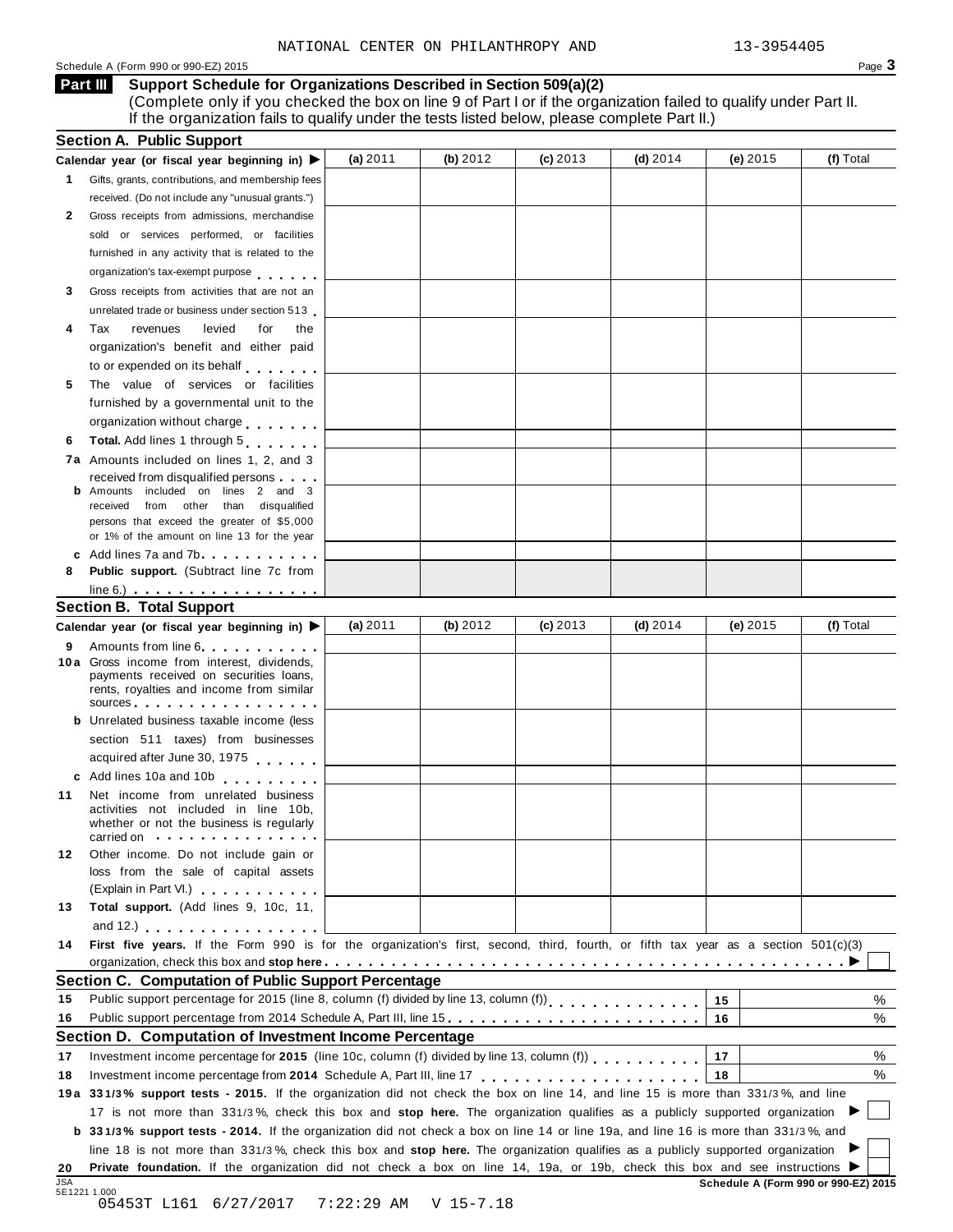### **Part IV Supporting Organizations**

(Complete only if you checked a box in line 11 of Part I. If you checked 11a of Part I, complete Sections A and B. If you checked 11b of Part I, complete Sections A and C. If you checked 11c of Part I, complete Sections A, D, and E. If you checked 11d of Part I, complete Sections A and D, and complete Part V.)

#### **Section A. All Supporting Organizations**

- **1** Are all of the organization's supported organizations listed by name in the organization's governing documents? *If* "*No,*" *describe in Part VI how the supported organizations are designated. If designated by class or purpose, describe the designation. If historic and continuing relationship, explain.* **1**
- **2** Did the organization have any supported organization that does not have an IRS determination of status under section 509(a)(1) or (2)? *If*"*Yes,*" *explain in Part VI how the organization determined that the supported organization was described in section 509(a)(1) or (2).*
- **3 a** Did the organization have a supported organization described in section 501(c)(4), (5), or (6)? *If* "*Yes,*" *answer (b) and (c) below.*
- **b** Did the organization confirm that each supported organization qualified under section 501(c)(4), (5), or (6) and | satisfied the public support tests under section 509(a)(2)? *If* "*Yes,*" *describe in Part VI when and how the organization made the determination.*
- **c** Did the organization ensure that all support to such organizations was used exclusively for section 170(c)(2)(B) purposes? *If*"*Yes,*" *explain in Part VI what controls the organization put in place to ensure such use.*
- **4 a** Was any supported organization not organized in the United States ("foreign supported organization")? *If* "*Yes,*" *and if you checked 11a or 11b in Part I, answer (b) and (c) below.*
- **b** Did the organization have ultimate control and discretion in deciding whether to make grants to the foreign | supported organization? *If* "*Yes,*" *describe in Part VI how the organization had such control and discretion despite being controlled or supervised by or in connection with its supported organizations.*
- **c** Did the organization support any foreign supported organization that does not have an IRS determination | under sections 501(c)(3) and 509(a)(1) or (2)? *If* "*Yes,*" *explain in Part VI what controls the organization used to ensure that all support to the foreign supported organization was used exclusively for section 170(c)(2)(B) purposes.*
- **5 a** Did the organization add, substitute, or remove any supported organizations during the tax year? *If* "*Yes,*" answer (b) and (c) below (if applicable). Also, provide detail in Part VI, including (i) the names and EIN *numbers of the supported organizations added, substituted, or removed; (ii) the reasons for each such action;* (iii) the authority under the organization's organizing document authorizing such action; and (iv) how the action *was accomplished (such as by amendment to the organizing document).*
- **b** Type I or Type II only. Was any added or substituted supported organization part of a class already | designated in the organization's organizing document?
- **c Substitutions only.** Was the substitution the result of an event beyond the organization's control?
- **6** Did the organization provide support (whether in the form of grants or the provision of services or facilities) to anyone other than (i) its supported organizations, (ii) individuals that are part of the charitable class benefited by one or more of its supported organizations, or (iii) other supporting organizations that also support or benefit one or more of the filing organization's supported organizations? *If*"*Yes,*" *provide detail in Part VI.*
- **7** Did the organization provide a grant, loan, compensation, or other similar payment to a substantial contributor (defined in section 4958(c)(3)(C)), a family member of a substantial contributor, or a 35% controlled entity with regard to a substantial contributor? *If*"*Yes,*" *complete Part I of Schedule L (Form 990 or 990-EZ).*
- **8** Did the organization make a loan to a disqualified person (as defined in section 4958) not described in line 7? *If* "*Yes,*" *complete Part I of Schedule L (Form 990 or 990-EZ).*
- **a** Was the organization controlled directly or indirectly at any time during the tax year by one or more | **9** disqualified persons as defined in section 4946 (other than foundation managers and organizations described in section 509(a)(1) or (2))? *If*"*Yes,*" *provide detail in Part VI.*
- **b** Did one or more disqualified persons (as defined in line 9a) hold a controlling interest in any entity in which | the supporting organization had an interest? *If*"*Yes,*" *provide detail in Part VI.*
- **c** Did a disqualified person (as defined in line 9a) have an ownership interest in, or derive any personal benefit from, assets in which the supporting organization also had an interest? *If*"*Yes,*" *provide detail in Part VI.*
- **10a** Was the organization subject to the excess business holdings rules of section 4943 because of section | 4943(f) (regarding certain Type II supporting organizations, and all Type III non-functionally integrated supporting organizations)? *If*"*Yes,*" *answer 10b below.*
	- **b** Did the organization have any excess business holdings in the tax year? *(Use Schedule C, Form 4720, to determine whether the organization had excess business holdings.)*

**Yes No**

X

X

X

X

X

X

X

X

X

X

X

X

**2**

**3a**

**3b**

**3c**

**4a**

**4b**

**4c**

**5a**

**5b 5c**

**6**

X

**7**

**8**

**9a**

**9b**

**9c**

**10a**

**10b** JSA **Schedule A (Form 990 or 990-EZ) 2015**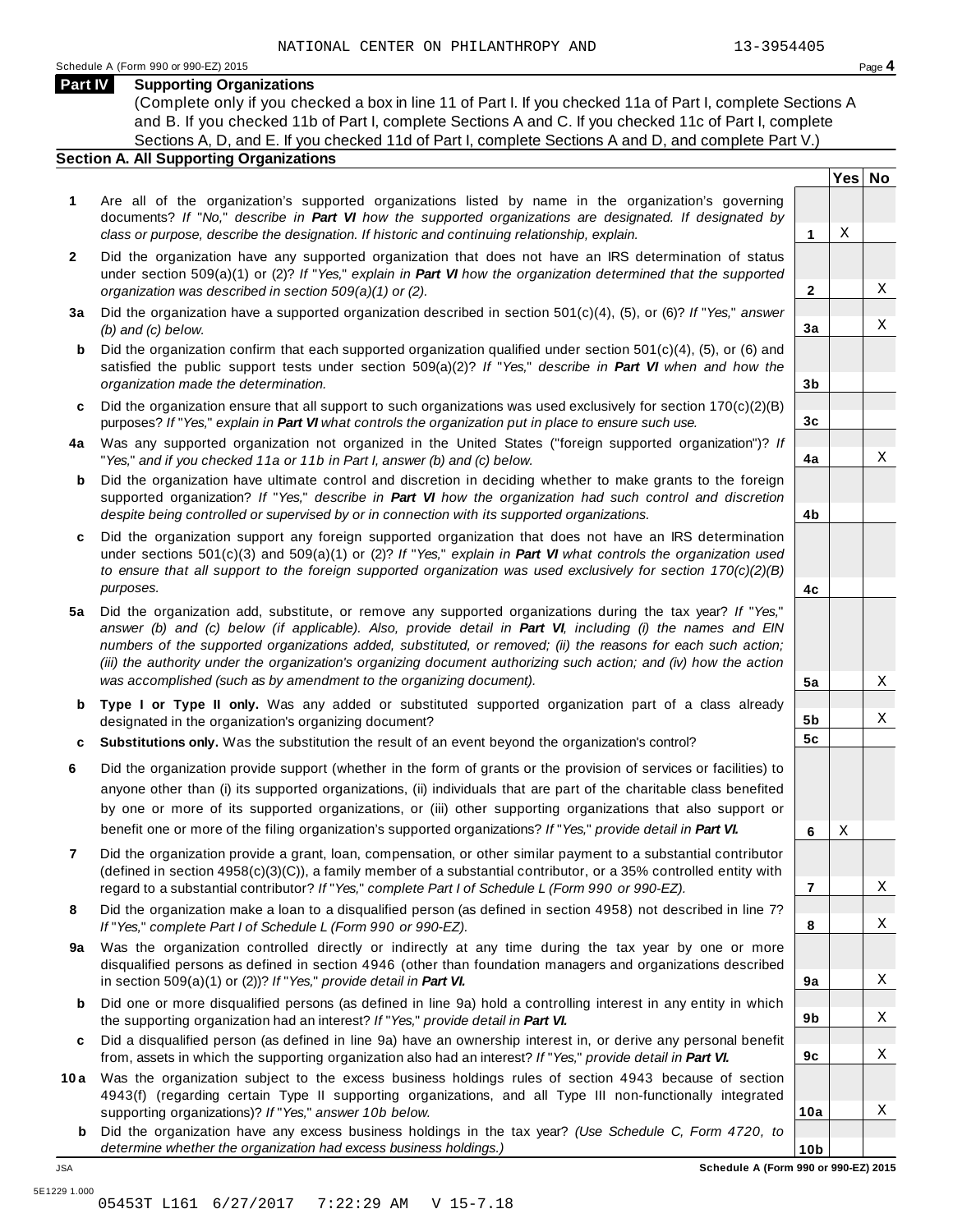|              | 13-3954405<br>NATIONAL CENTER ON PHILANTHROPY AND                                                                                                                                                                                                                                                                                                                                                                                                                           |                 |        |             |
|--------------|-----------------------------------------------------------------------------------------------------------------------------------------------------------------------------------------------------------------------------------------------------------------------------------------------------------------------------------------------------------------------------------------------------------------------------------------------------------------------------|-----------------|--------|-------------|
|              | Schedule A (Form 990 or 990-EZ) 2015                                                                                                                                                                                                                                                                                                                                                                                                                                        |                 |        | Page 5      |
| Part IV      | <b>Supporting Organizations (continued)</b>                                                                                                                                                                                                                                                                                                                                                                                                                                 |                 |        |             |
|              |                                                                                                                                                                                                                                                                                                                                                                                                                                                                             |                 | Yes    | No          |
| 11           | Has the organization accepted a gift or contribution from any of the following persons?                                                                                                                                                                                                                                                                                                                                                                                     |                 |        |             |
| a            | A person who directly or indirectly controls, either alone or together with persons described in (b) and (c)                                                                                                                                                                                                                                                                                                                                                                |                 |        |             |
|              | below, the governing body of a supported organization?                                                                                                                                                                                                                                                                                                                                                                                                                      | 11a             |        | Χ           |
| b            | A family member of a person described in (a) above?                                                                                                                                                                                                                                                                                                                                                                                                                         | 11 <sub>b</sub> |        | $\mathbf X$ |
|              | c A 35% controlled entity of a person described in (a) or (b) above? If "Yes" to a, b, or c, provide detail in Part VI.                                                                                                                                                                                                                                                                                                                                                     | 11c             |        | X           |
|              | <b>Section B. Type I Supporting Organizations</b>                                                                                                                                                                                                                                                                                                                                                                                                                           |                 |        |             |
|              |                                                                                                                                                                                                                                                                                                                                                                                                                                                                             |                 | Yes No |             |
| 1            | Did the directors, trustees, or membership of one or more supported organizations have the power to                                                                                                                                                                                                                                                                                                                                                                         |                 |        |             |
|              | regularly appoint or elect at least a majority of the organization's directors or trustees at all times during the<br>tax year? If "No," describe in Part VI how the supported organization(s) effectively operated, supervised, or                                                                                                                                                                                                                                         |                 |        |             |
|              | controlled the organization's activities. If the organization had more than one supported organization,<br>describe how the powers to appoint and/or remove directors or trustees were allocated among the supported                                                                                                                                                                                                                                                        |                 |        |             |
|              | organizations and what conditions or restrictions, if any, applied to such powers during the tax year.                                                                                                                                                                                                                                                                                                                                                                      | 1               | Χ      |             |
| $\mathbf{2}$ | Did the organization operate for the benefit of any supported organization other than the supported<br>organization(s) that operated, supervised, or controlled the supporting organization? If "Yes," explain in Part<br>VI how providing such benefit carried out the purposes of the supported organization(s) that operated,                                                                                                                                            |                 |        |             |
|              | supervised, or controlled the supporting organization.                                                                                                                                                                                                                                                                                                                                                                                                                      | 2               |        | Χ           |
|              | <b>Section C. Type II Supporting Organizations</b>                                                                                                                                                                                                                                                                                                                                                                                                                          |                 |        |             |
|              |                                                                                                                                                                                                                                                                                                                                                                                                                                                                             |                 | Yes No |             |
|              |                                                                                                                                                                                                                                                                                                                                                                                                                                                                             |                 |        |             |
| 1            | Were a majority of the organization's directors or trustees during the tax year also a majority of the directors<br>or trustees of each of the organization's supported organization(s)? If "No," describe in Part VI how control                                                                                                                                                                                                                                           |                 |        |             |
|              | or management of the supporting organization was vested in the same persons that controlled or managed<br>the supported organization(s).                                                                                                                                                                                                                                                                                                                                    |                 |        |             |
|              |                                                                                                                                                                                                                                                                                                                                                                                                                                                                             | 1               |        |             |
|              | Section D. All Type III Supporting Organizations                                                                                                                                                                                                                                                                                                                                                                                                                            |                 |        |             |
| 1            | Did the organization provide to each of its supported organizations, by the last day of the fifth month of the<br>organization's tax year, (i) a written notice describing the type and amount of support provided during the prior<br>tax year, (ii) a copy of the Form 990 that was most recently filed as of the date of notification, and (iii) copies of<br>the organization's governing documents in effect on the date of notification, to the extent not previously |                 | Yes No |             |
|              | provided?                                                                                                                                                                                                                                                                                                                                                                                                                                                                   | 1               |        |             |
| 2            | Were any of the organization's officers, directors, or trustees either (i) appointed or elected by the supported<br>organization(s) or (ii) serving on the governing body of a supported organization? If "No," explain in Part VI how                                                                                                                                                                                                                                      |                 |        |             |
|              | the organization maintained a close and continuous working relationship with the supported organization(s).                                                                                                                                                                                                                                                                                                                                                                 | $\mathbf 2$     |        |             |
| 3            | By reason of the relationship described in (2), did the organization's supported organizations have a<br>significant voice in the organization's investment policies and in directing the use of the organization's                                                                                                                                                                                                                                                         |                 |        |             |
|              | income or assets at all times during the tax year? If "Yes," describe in Part VI the role the organization's                                                                                                                                                                                                                                                                                                                                                                |                 |        |             |
|              | supported organizations played in this regard.                                                                                                                                                                                                                                                                                                                                                                                                                              | 3               |        |             |
|              | Section E. Type III Functionally-Integrated Supporting Organizations                                                                                                                                                                                                                                                                                                                                                                                                        |                 |        |             |
| 1            | Check the box next to the method that the organization used to satisfy the Integral Part Test during the year (see instructions):                                                                                                                                                                                                                                                                                                                                           |                 |        |             |
|              | The organization satisfied the Activities Test. Complete line 2 below.                                                                                                                                                                                                                                                                                                                                                                                                      |                 |        |             |
| а            | The organization is the parent of each of its supported organizations. Complete line 3 below.                                                                                                                                                                                                                                                                                                                                                                               |                 |        |             |
| b            |                                                                                                                                                                                                                                                                                                                                                                                                                                                                             |                 |        |             |
| c            | The organization supported a governmental entity. Describe in Part VI how you supported a government entity (see instructions).                                                                                                                                                                                                                                                                                                                                             |                 |        |             |
| 2            | Activities Test. Answer (a) and (b) below.                                                                                                                                                                                                                                                                                                                                                                                                                                  |                 | Yes No |             |
| a            | Did substantially all of the organization's activities during the tax year directly further the exempt purposes of<br>the supported organization(s) to which the organization was responsive? If "Yes," then in Part VI identify<br>those supported organizations and explain how these activities directly furthered their exempt purposes,                                                                                                                                |                 |        |             |
|              | how the organization was responsive to those supported organizations, and how the organization determined<br>that these activities constituted substantially all of its activities.                                                                                                                                                                                                                                                                                         | 2a              |        |             |
| b            | Did the activities described in (a) constitute activities that, but for the organization's involvement, one or more<br>of the organization's supported organization(s) would have been engaged in? If "Yes," explain in Part VI the<br>reasons for the organization's position that its supported organization(s) would have engaged in these                                                                                                                               |                 |        |             |
|              | activities but for the organization's involvement.                                                                                                                                                                                                                                                                                                                                                                                                                          | 2 <sub>b</sub>  |        |             |
| 3            | Parent of Supported Organizations. Answer (a) and (b) below.                                                                                                                                                                                                                                                                                                                                                                                                                |                 |        |             |
|              | Did the erganization have the nower to requierly appoint or elect a majority of the officers directors, or                                                                                                                                                                                                                                                                                                                                                                  |                 |        |             |

- **a** Did the organization have the power to regularly appoint or elect a majority of the officers, directors, or trustees of each of the supported organizations? *Provide details in Part VI.*
- **b** Did the organization exercise a substantial degree of direction over the policies, programs, and activities of each of its supported organizations? *If"Yes," describe in Part VI the role played by the organization in this regard.*

**3b Schedule A (Form 990 or 990-EZ) 2015**

**3a**

JSA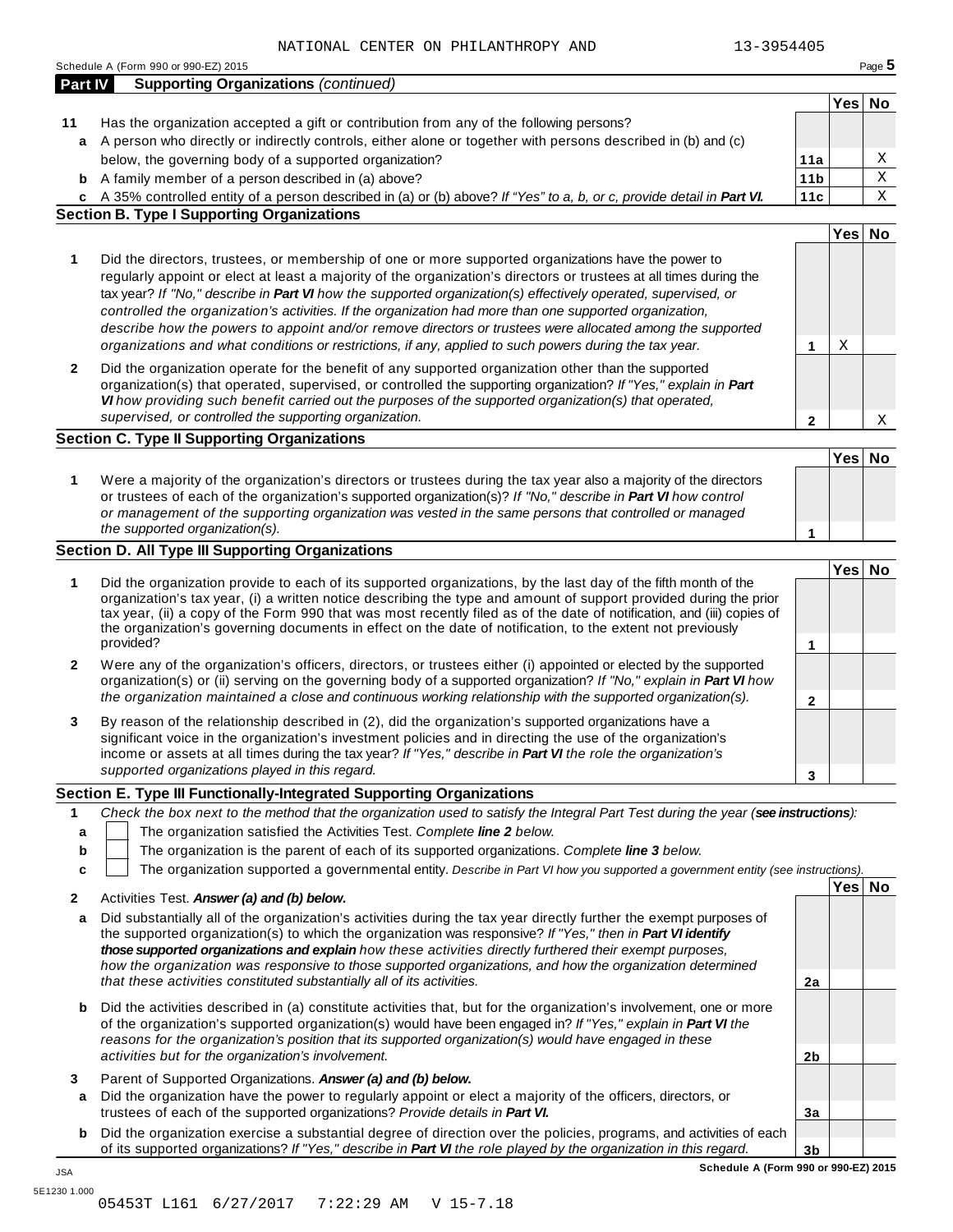| Schedule A (Form 990 or 990-EZ) 2015                                                                                                                                                                                                     |        |                | Page 6                         |
|------------------------------------------------------------------------------------------------------------------------------------------------------------------------------------------------------------------------------------------|--------|----------------|--------------------------------|
| Type III Non-Functionally Integrated 509(a)(3) Supporting Organizations<br>Part V                                                                                                                                                        |        |                |                                |
| Check here if the organization satisfied the Integral Part Test as a qualifying trust on Nov. 20, 1970. See instructions. All<br>other Type III non-functionally integrated supporting organizations must complete Sections A through E. |        |                |                                |
| <b>Section A - Adjusted Net Income</b>                                                                                                                                                                                                   |        | (A) Prior Year | (B) Current Year<br>(optional) |
| 1 Net short-term capital gain                                                                                                                                                                                                            |        |                |                                |
| 2 Recoveries of prior-year distributions                                                                                                                                                                                                 | ◠      |                |                                |
|                                                                                                                                                                                                                                          | $\sim$ |                |                                |

| 1 Net short-term capital gain                                                                                                        | 1                       |                |                                |
|--------------------------------------------------------------------------------------------------------------------------------------|-------------------------|----------------|--------------------------------|
| 2 Recoveries of prior-year distributions                                                                                             | $\overline{2}$          |                |                                |
| 3 Other gross income (see instructions)                                                                                              | 3                       |                |                                |
| 4 Add lines 1 through 3                                                                                                              | $\overline{\mathbf{4}}$ |                |                                |
| 5 Depreciation and depletion                                                                                                         | 5                       |                |                                |
| 6 Portion of operating expenses paid or incurred for production or                                                                   |                         |                |                                |
| collection of gross income or for management, conservation, or                                                                       |                         |                |                                |
| maintenance of property held for production of income (see instructions)                                                             | 6                       |                |                                |
| 7 Other expenses (see instructions)                                                                                                  | $\overline{7}$          |                |                                |
| 8 Adjusted Net Income (subtract lines 5, 6 and 7 from line 4)                                                                        | 8                       |                |                                |
| <b>Section B - Minimum Asset Amount</b>                                                                                              |                         | (A) Prior Year | (B) Current Year<br>(optional) |
| 1 Aggregate fair market value of all non-exempt-use assets (see<br>instructions for short tax year or assets held for part of year): |                         |                |                                |
| a Average monthly value of securities                                                                                                | 1a                      |                |                                |
| <b>b</b> Average monthly cash balances                                                                                               | 1 <sub>b</sub>          |                |                                |
| c Fair market value of other non-exempt-use assets                                                                                   | 1c                      |                |                                |
| d Total (add lines 1a, 1b, and 1c)                                                                                                   | 1 <sub>d</sub>          |                |                                |
| e Discount claimed for blockage or other                                                                                             |                         |                |                                |
| factors (explain in detail in Part VI):                                                                                              |                         |                |                                |
| 2 Acquisition indebtedness applicable to non-exempt-use assets                                                                       | $\mathbf 2$             |                |                                |
| 3 Subtract line 2 from line 1d                                                                                                       | 3                       |                |                                |
| 4 Cash deemed held for exempt use. Enter 1-1/2% of line 3 (for greater amount,<br>see instructions).                                 | 4                       |                |                                |
| 5 Net value of non-exempt-use assets (subtract line 4 from line 3)                                                                   | 5                       |                |                                |
| 6 Multiply line 5 by .035                                                                                                            | 6                       |                |                                |
| 7 Recoveries of prior-year distributions                                                                                             | 7                       |                |                                |
| 8 Minimum Asset Amount (add line 7 to line 6)                                                                                        | 8                       |                |                                |
| Section C - Distributable Amount                                                                                                     |                         |                | <b>Current Year</b>            |
| 1 Adjusted net income for prior year (from Section A, line 8, Column A)                                                              | 1                       |                |                                |
| 2 Enter 85% of line 1                                                                                                                | $\overline{2}$          |                |                                |
| 3 Minimum asset amount for prior year (from Section B, line 8, Column A)                                                             | 3                       |                |                                |
| 4 Enter greater of line 2 or line 3                                                                                                  | 4                       |                |                                |
| 5 Income tax imposed in prior year                                                                                                   | 5                       |                |                                |
| 6 Distributable Amount. Subtract line 5 from line 4, unless subject to                                                               |                         |                |                                |
| emergency temporary reduction (see instructions)                                                                                     | 6                       |                |                                |

**7** Check here if the current year is the organization's first as a non-functionally-integrated Type III supporting organization (see instructions).

**Schedule A (Form 990 or 990-EZ) 2015**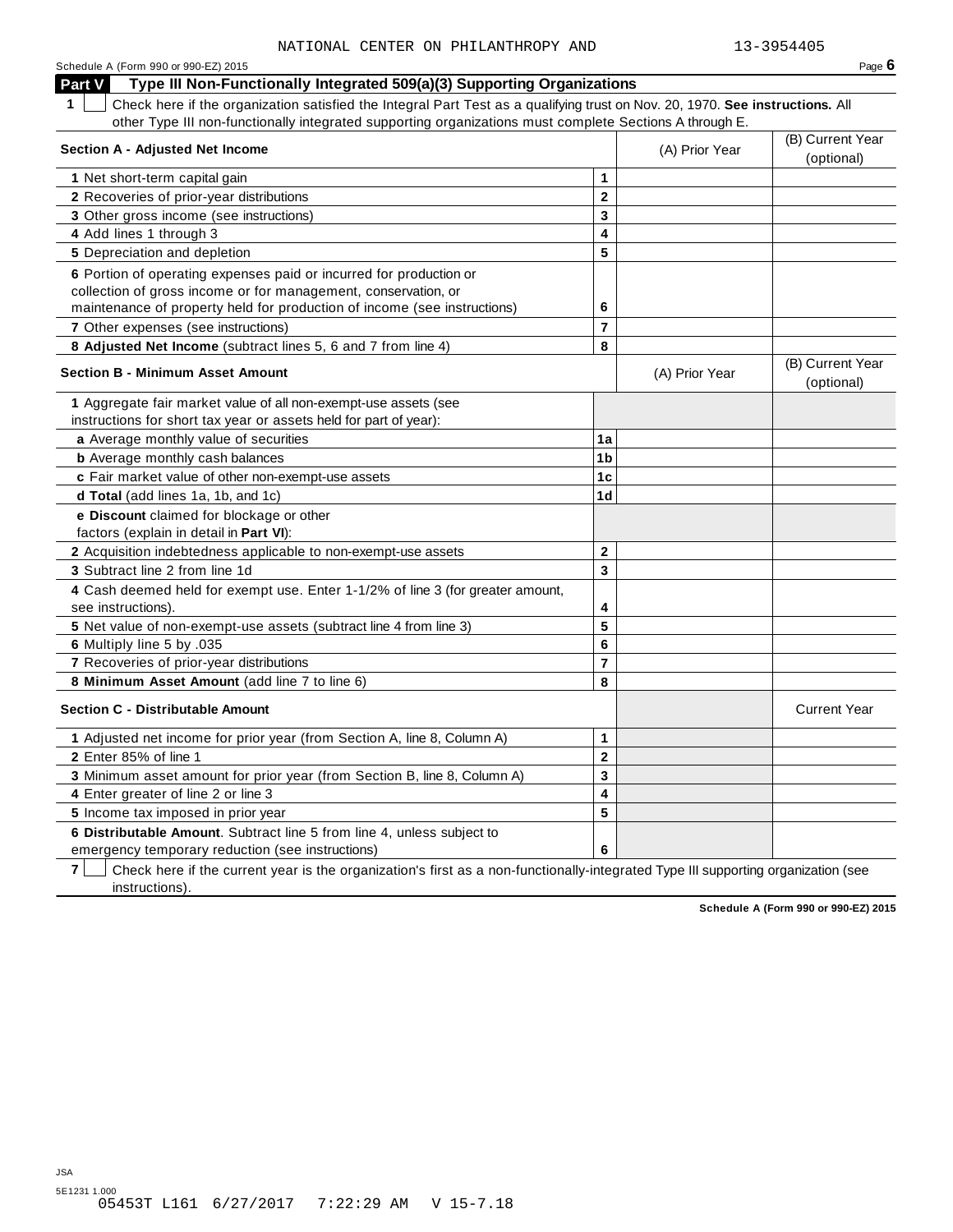| Part V       | Schedule A (Form 990 or 990-EZ) 2015<br>Type III Non-Functionally Integrated 509(a)(3) Supporting Organizations (continued) |                                    |                                               | Page 7                                           |
|--------------|-----------------------------------------------------------------------------------------------------------------------------|------------------------------------|-----------------------------------------------|--------------------------------------------------|
|              | <b>Section D - Distributions</b>                                                                                            |                                    |                                               | <b>Current Year</b>                              |
| 1            | Amounts paid to supported organizations to accomplish exempt purposes                                                       |                                    |                                               |                                                  |
| $\mathbf{2}$ | Amounts paid to perform activity that directly furthers exempt purposes of supported                                        |                                    |                                               |                                                  |
|              | organizations, in excess of income from activity                                                                            |                                    |                                               |                                                  |
| 3            | Administrative expenses paid to accomplish exempt purposes of supported organizations                                       |                                    |                                               |                                                  |
| 4            | Amounts paid to acquire exempt-use assets                                                                                   |                                    |                                               |                                                  |
| 5            | Qualified set-aside amounts (prior IRS approval required)                                                                   |                                    |                                               |                                                  |
| 6            | Other distributions (describe in Part VI). See instructions.                                                                |                                    |                                               |                                                  |
| 7            | Total annual distributions. Add lines 1 through 6.                                                                          |                                    |                                               |                                                  |
| 8            | Distributions to attentive supported organizations to which the organization is responsive                                  |                                    |                                               |                                                  |
|              | (provide details in Part VI). See instructions.                                                                             |                                    |                                               |                                                  |
| 9            | Distributable amount for 2015 from Section C, line 6                                                                        |                                    |                                               |                                                  |
| 10           | Line 8 amount divided by Line 9 amount                                                                                      |                                    |                                               |                                                  |
|              | Section E - Distribution Allocations (see instructions)                                                                     | (i)<br><b>Excess Distributions</b> | (ii)<br><b>Underdistributions</b><br>Pre-2015 | (iii)<br><b>Distributable</b><br>Amount for 2015 |
| 1            | Distributable amount for 2015 from Section C, line 6                                                                        |                                    |                                               |                                                  |
| 2            | Underdistributions, if any, for years prior to 2015                                                                         |                                    |                                               |                                                  |
|              | (reasonable cause required-see instructions)                                                                                |                                    |                                               |                                                  |
| 3            | Excess distributions carryover, if any, to 2015:                                                                            |                                    |                                               |                                                  |
| а            |                                                                                                                             |                                    |                                               |                                                  |
| b            |                                                                                                                             |                                    |                                               |                                                  |
| c            |                                                                                                                             |                                    |                                               |                                                  |
| d            | From 2013                                                                                                                   |                                    |                                               |                                                  |
| е            | From 2014 <b></b>                                                                                                           |                                    |                                               |                                                  |
| f            | Total of lines 3a through e                                                                                                 |                                    |                                               |                                                  |
| g            | Applied to underdistributions of prior years                                                                                |                                    |                                               |                                                  |
| h.           | Applied to 2015 distributable amount                                                                                        |                                    |                                               |                                                  |
| j.           | Carryover from 2010 not applied (see instructions)                                                                          |                                    |                                               |                                                  |
|              | Remainder. Subtract lines 3g, 3h, and 3i from 3f.                                                                           |                                    |                                               |                                                  |
| 4            | Distributions for 2015 from Section                                                                                         |                                    |                                               |                                                  |
|              | D, line 7:                                                                                                                  |                                    |                                               |                                                  |
| a            | Applied to underdistributions of prior years                                                                                |                                    |                                               |                                                  |
| b            | Applied to 2015 distributable amount                                                                                        |                                    |                                               |                                                  |
| c            | Remainder. Subtract lines 4a and 4b from 4.                                                                                 |                                    |                                               |                                                  |
| 5            | Remaining underdistributions for years prior to 2015, if                                                                    |                                    |                                               |                                                  |
|              | any. Subtract lines 3g and 4a from line 2 (if amount                                                                        |                                    |                                               |                                                  |
|              | greater than zero, see instructions).                                                                                       |                                    |                                               |                                                  |
| 6            | Remaining underdistributions for 2015. Subtract lines 3h                                                                    |                                    |                                               |                                                  |
|              | and 4b from line 1 (if amount greater than zero, see                                                                        |                                    |                                               |                                                  |
|              | instructions).                                                                                                              |                                    |                                               |                                                  |
| 7            | Excess distributions carryover to 2016. Add lines 3j                                                                        |                                    |                                               |                                                  |
|              | and 4c.                                                                                                                     |                                    |                                               |                                                  |
| 8            | Breakdown of line 7:                                                                                                        |                                    |                                               |                                                  |
| a            |                                                                                                                             |                                    |                                               |                                                  |
| b            |                                                                                                                             |                                    |                                               |                                                  |
| c            | Excess from 2013                                                                                                            |                                    |                                               |                                                  |
| d            | Excess from 2014                                                                                                            |                                    |                                               |                                                  |
| е            | Excess from 2015                                                                                                            |                                    |                                               |                                                  |

**Schedule A (Form 990 or 990-EZ) 2015**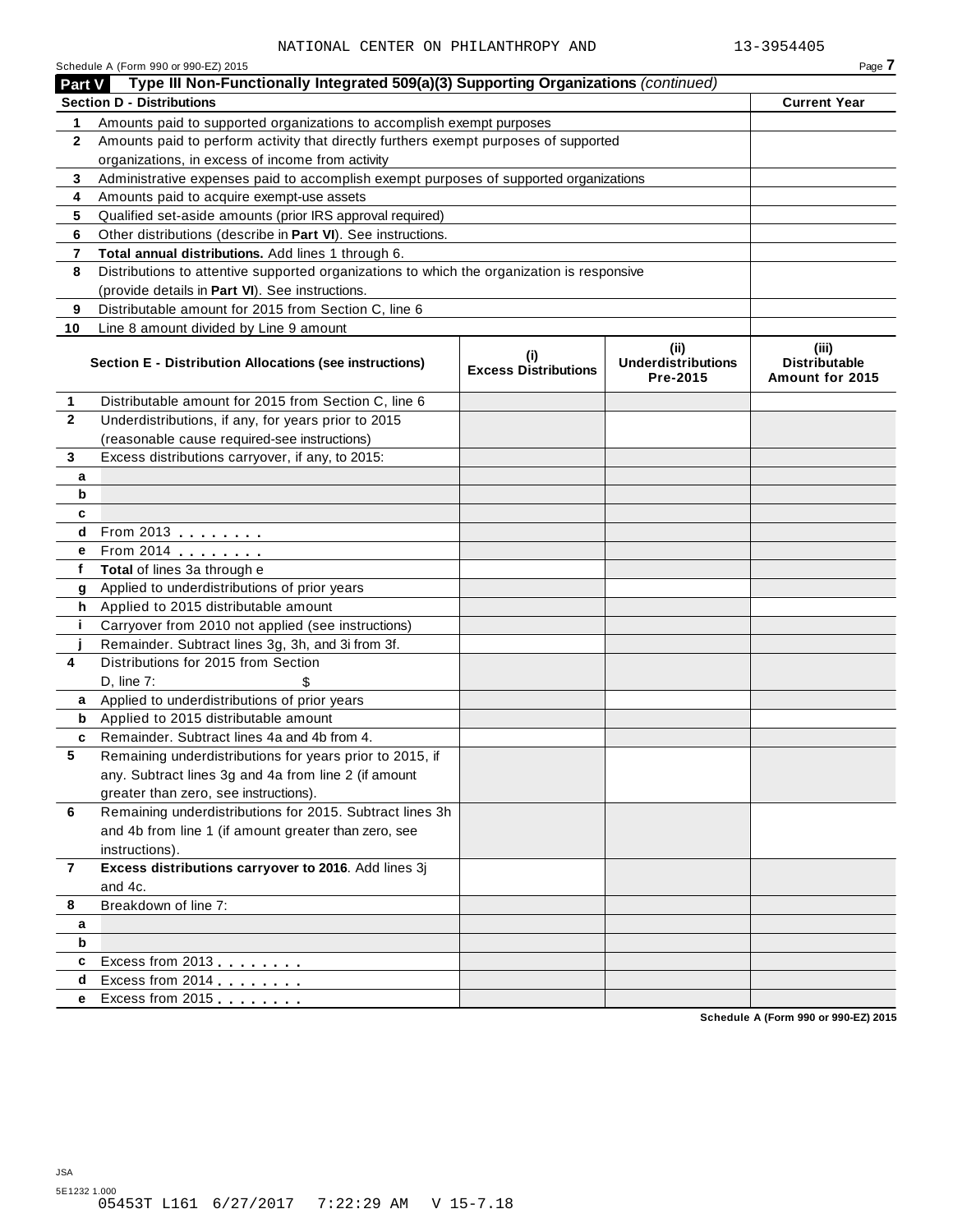<span id="page-21-0"></span>**Part VI** Supplemental Information. Provide the explanations required by Part II, line 10; Part II, line 17a or 17b; and Part III, line 12. Also complete this part for any additional information. (See instructions).

PART IV, SECTION A QUESTION 6

DURING THE YEAR NCPL MADE A GRANT TO THE VERA INSTITUTE OF JUSTICE AS A

STIPEND TO COVER THE FELLOWSHIP OF A GRADUATE STUDENT. THIS GRANT WAS

MADE IN SUPPORT OF NCPL'S MISSION.

|                                                                |              |               |        | ATTACHMENT 1  |                |
|----------------------------------------------------------------|--------------|---------------|--------|---------------|----------------|
| SCHEDULE A, PART I - INFORMATION ABOUT SUPPORTED ORGANIZATIONS |              |               |        |               |                |
|                                                                |              | (III) TYPE OF | (TV)   | (V) AMOUNT OF | (VI) OTHER     |
| NAME OF SUPPORTED ORGANIZATION<br>(T)                          | (II) EIN     | ORGANIZATION  | YES NO | SUPPORT       | SUPPORT AMOUNT |
|                                                                |              |               |        |               |                |
| NEW YORK UNIVERSITY                                            | 13-5562308 2 |               | Χ      | 50,000.       | 0.             |
|                                                                |              |               |        |               |                |
| TOTAL AMOUNT OF SUPPORT                                        |              |               |        | 50,000        |                |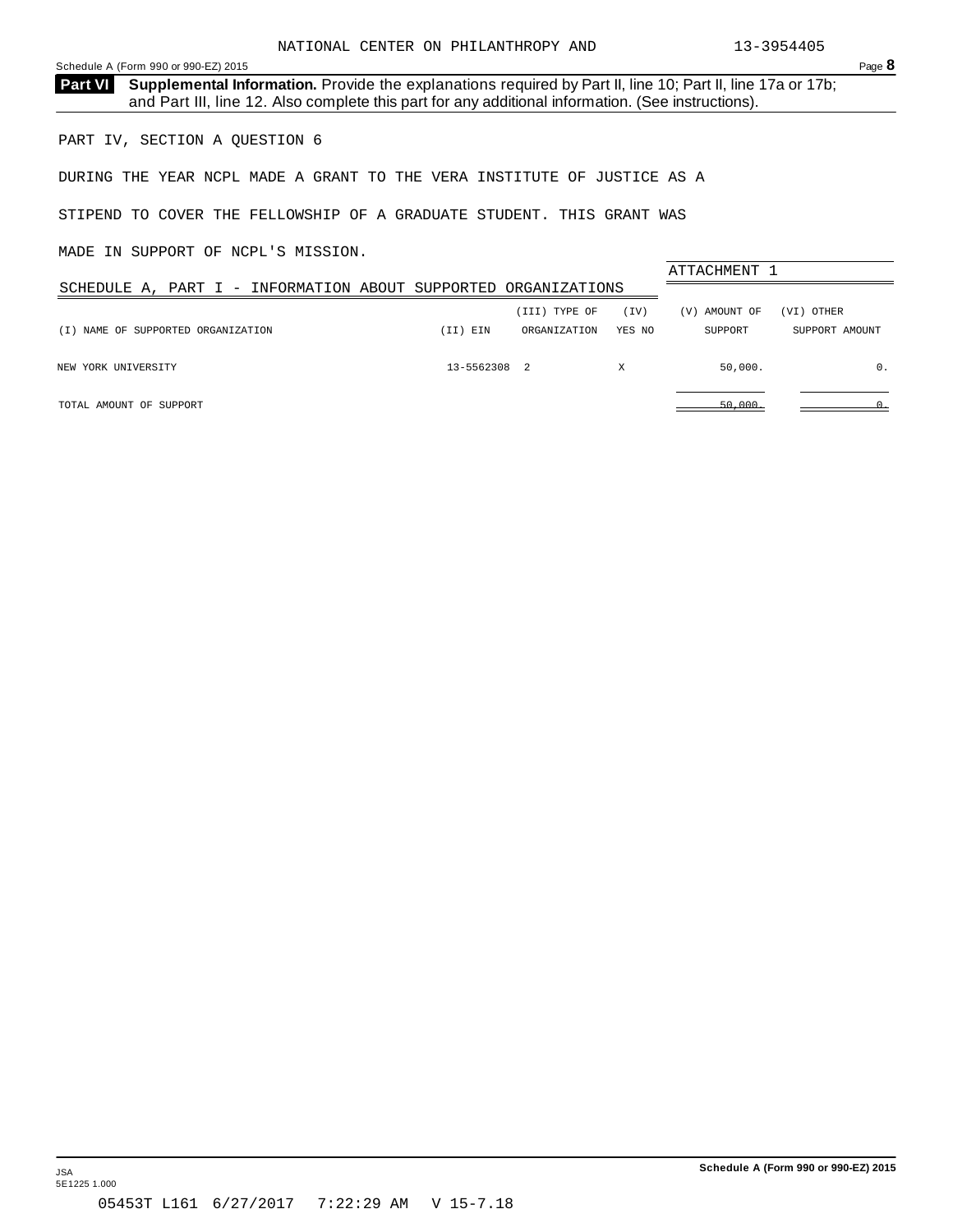| <b>Schedule B</b>             | <b>Schedule of Contributors</b> | OMB No. 1545-0047 |
|-------------------------------|---------------------------------|-------------------|
| $\sqrt{2}$ and and $\sqrt{2}$ |                                 |                   |

|  |            | (FORM 990, 990-EZ, |
|--|------------|--------------------|
|  | or 990-PF) |                    |

#### **(Form 990, 990-EZ,**

Department of the Treasury

or 990-PF)<br>Department of the Treasury<br>Internal Revenue Service **Department of the Treasury** Information about Schedule B (Form 990, 990-EZ, or 990-PF) and its instructions is at www.irs.gov/form990.<br>Name of the organizatio

NATIONAL CENTER ON PHILANTHROPY AND

2015

|  | 12.20001100 |  |
|--|-------------|--|

THE LAW, INC. 13-3954405

**Organization type** (check one):

| Filers of:         | Section:                                                                  |
|--------------------|---------------------------------------------------------------------------|
| Form 990 or 990-EZ | $\boxed{\text{X}}$ 501(c)(3) (enter number) organization                  |
|                    | 4947(a)(1) nonexempt charitable trust not treated as a private foundation |
|                    | 527 political organization                                                |
| Form 990-PF        | 501(c)(3) exempt private foundation                                       |
|                    | 4947(a)(1) nonexempt charitable trust treated as a private foundation     |
|                    | 501(c)(3) taxable private foundation                                      |

Check if your organization is covered by the **General Rule** or a **Special Rule.**

**Note.** Only a section 501(c)(7), (8), or (10) organization can check boxes for both the General Rule and a Special Rule. See instructions.

#### **General Rule**

 $\text{X}$  For an organization filing Form 990, 990-EZ, or 990-PF that received, during the year, contributions totaling \$5,000 or more (in money or property) from any one contributor. Complete Parts I and II. See instructions for determining a contributor's total contributions.

#### **Special Rules**

For an organization described in section 501(c)(3) filing Form 990 or 990-EZ that met the 33 1/3 % support test of the regulations under sections 509(a)(1) and 170(b)(1)(A)(vi), that checked Schedule A (Form 990 or 990-EZ), Part II, line 13, 16a, or 16b, and that received from any one contributor, during the year, total contributions of the greater of **(1)** \$5,000 or **(2)** 2% of the amount on (i) Form 990, Part VIII, line 1h, or (ii) Form 990-EZ, line 1. Complete Parts I and II.

For an organization described in section 501(c)(7), (8), or (10) filing Form 990 or 990-EZ that received from any one contributor, during the year, total contributions of more than \$1,000 *exclusively* for religious, charitable, scientific, literary, or educational purposes, or for the prevention of cruelty to children or animals. Complete Parts I, II, and III.

For an organization described in section 501(c)(7), (8), or (10) filing Form 990 or 990-EZ that received from any one contributor, during the year, contributions *exclusively* for religious, charitable, etc., purposes, but no such contributions totaled more than \$1,000. If this box is checked, enter here the total contributions that were received during the year for an *exclusively* religious, charitable, etc., purpose. Do not complete any of the parts unless the **General Rule** applies to this organization because it received *nonexclusively* religious, charitable, etc., contributions totaling \$5,000 or more during the year m, m, m, m, m, m, m, m, m, m, m, m, m m  $\frac{1}{2}$   $\frac{1}{2}$ 

**Caution.** An organization that is not covered by the General Rule and/or the Special Rules does not file Schedule B (Form 990, 990-EZ, or 990-PF), but it **must** answer "No" on Part IV, line 2, of its Form 990; or check the box on line H of its Form 990-EZ or on its Form 990-PF, Part I, line 2, to certify that it does not meet the filing requirements of Schedule B (Form 990, 990-EZ, or 990-PF).

For Paperwork Reduction Act Notice, see the Instructions for Form 990, 990-EZ, or 990-PF. Schedule B (Form 990, 990-EZ, or 990-PF) (2015)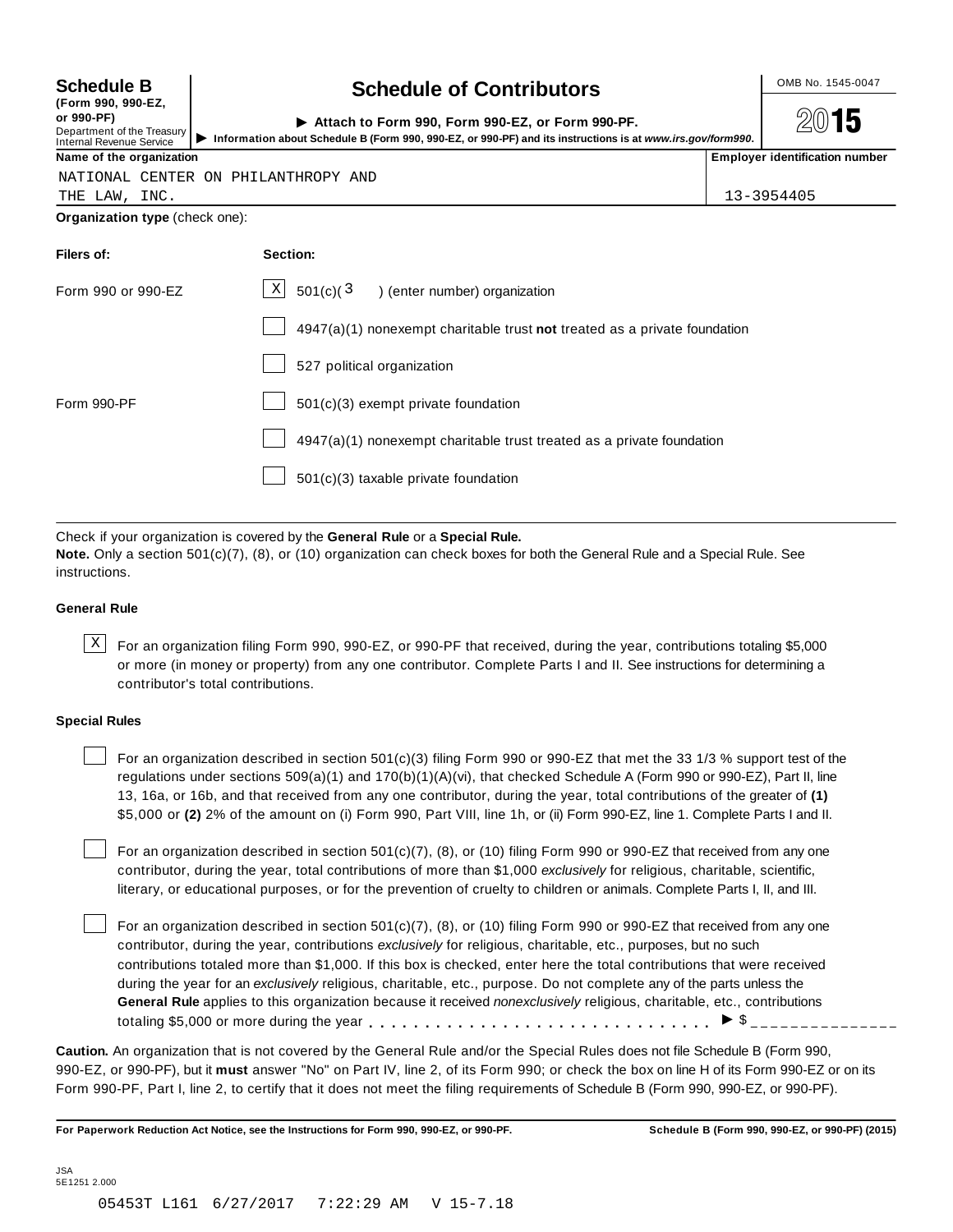#### Schedule <sup>B</sup> (Form 990, 990-EZ, or 990-PF) (2015) Page **2**

**Name of organization Employer identification number** NATIONAL CENTER ON PHILANTHROPY AND THE LAW, INC. 13-3954405

| Part I     | <b>Contributors</b> (see instructions). Use duplicate copies of Part I if additional space is needed. |                                   |                                                                                                        |  |  |  |  |
|------------|-------------------------------------------------------------------------------------------------------|-----------------------------------|--------------------------------------------------------------------------------------------------------|--|--|--|--|
| (a)<br>No. | (b)<br>Name, address, and ZIP + 4                                                                     | (c)<br><b>Total contributions</b> | (d)<br>Type of contribution                                                                            |  |  |  |  |
| 1          |                                                                                                       | 482,734.<br>\$                    | $\mathbf X$<br>Person<br>Payroll<br><b>Noncash</b><br>(Complete Part II for<br>noncash contributions.) |  |  |  |  |
| (a)<br>No. | (b)<br>Name, address, and ZIP + 4                                                                     | (c)<br><b>Total contributions</b> | (d)<br>Type of contribution                                                                            |  |  |  |  |
| 2          |                                                                                                       | 290,000.<br>\$                    | $\mathbf X$<br>Person<br>Payroll<br><b>Noncash</b><br>(Complete Part II for<br>noncash contributions.) |  |  |  |  |
| (a)<br>No. | (b)<br>Name, address, and ZIP + 4                                                                     | (c)<br><b>Total contributions</b> | (d)<br>Type of contribution                                                                            |  |  |  |  |
| 3          |                                                                                                       | 150,000.<br>\$                    | $\mathbf X$<br>Person<br>Payroll<br><b>Noncash</b><br>(Complete Part II for<br>noncash contributions.) |  |  |  |  |
| (a)<br>No. | (b)<br>Name, address, and ZIP + 4                                                                     | (c)<br><b>Total contributions</b> | (d)<br>Type of contribution                                                                            |  |  |  |  |
| 4          |                                                                                                       | 100,000.<br>\$                    | $\mathbf X$<br>Person<br>Payroll<br><b>Noncash</b><br>(Complete Part II for<br>noncash contributions.) |  |  |  |  |
| (a)<br>No. | (b)<br>Name, address, and ZIP + 4                                                                     | (c)<br><b>Total contributions</b> | (d)<br>Type of contribution                                                                            |  |  |  |  |
| 5          |                                                                                                       | 50,000.<br>\$                     | $\rm X$<br>Person<br>Payroll<br><b>Noncash</b><br>(Complete Part II for<br>noncash contributions.)     |  |  |  |  |
| (a)<br>No. | (b)<br>Name, address, and ZIP + 4                                                                     | (c)<br><b>Total contributions</b> | (d)<br>Type of contribution                                                                            |  |  |  |  |
| 6          |                                                                                                       | 30,000.<br>\$                     | $\rm X$<br>Person<br>Payroll<br><b>Noncash</b><br>(Complete Part II for<br>noncash contributions.)     |  |  |  |  |

5E1253 2.000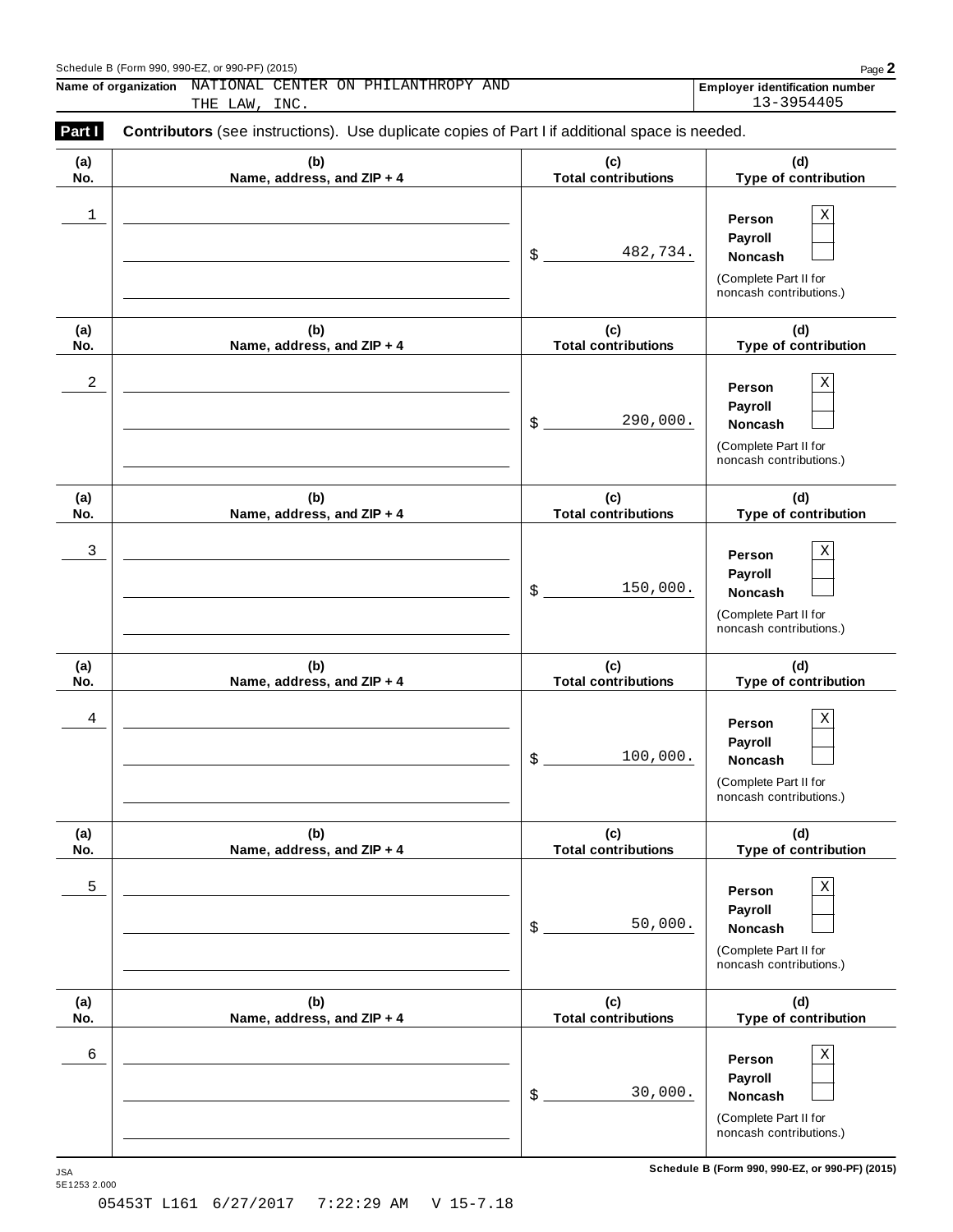#### Schedule <sup>B</sup> (Form 990, 990-EZ, or 990-PF) (2015) Page **2**

**Name of organization Employer identification number** NATIONAL CENTER ON PHILANTHROPY AND THE LAW, INC. 13-3954405

| (a) | (b)                        | (c)                                    | (d)                                              |
|-----|----------------------------|----------------------------------------|--------------------------------------------------|
| No. | Name, address, and ZIP + 4 | <b>Total contributions</b>             | Type of contribution                             |
| 7   |                            |                                        | $\mathbf X$<br>Person                            |
|     |                            |                                        | Payroll                                          |
|     |                            | 5,000.<br>$$$ $\overline{\phantom{a}}$ |                                                  |
|     |                            |                                        | Noncash                                          |
|     |                            |                                        | (Complete Part II for<br>noncash contributions.) |
| (a) | (b)                        | (c)                                    | (d)                                              |
| No. | Name, address, and ZIP + 4 | <b>Total contributions</b>             | Type of contribution                             |
| 8   |                            |                                        | $\rm X$<br>Person                                |
|     |                            |                                        |                                                  |
|     |                            | 5,000.                                 | Payroll                                          |
|     |                            | $\frac{1}{2}$                          | <b>Noncash</b>                                   |
|     |                            |                                        | (Complete Part II for<br>noncash contributions.) |
| (a) | (b)                        | (c)                                    | (d)                                              |
| No. | Name, address, and ZIP + 4 | <b>Total contributions</b>             | Type of contribution                             |
|     |                            |                                        | Person                                           |
|     |                            |                                        |                                                  |
|     |                            | $\frac{1}{2}$                          | Payroll                                          |
|     |                            |                                        | <b>Noncash</b>                                   |
|     |                            |                                        | (Complete Part II for<br>noncash contributions.) |
| (a) | (b)                        | (c)                                    | (d)                                              |
| No. | Name, address, and ZIP + 4 | <b>Total contributions</b>             | Type of contribution                             |
|     |                            |                                        |                                                  |
|     |                            |                                        | Person                                           |
|     |                            |                                        | Payroll                                          |
|     |                            | \$                                     | <b>Noncash</b>                                   |
|     |                            |                                        | (Complete Part II for                            |
|     |                            |                                        | noncash contributions.)                          |
| (a) | (b)                        | (c)                                    | (d)                                              |
| No. | Name, address, and ZIP + 4 | <b>Total contributions</b>             | Type of contribution                             |
|     |                            |                                        |                                                  |
|     |                            |                                        | Person                                           |
|     |                            |                                        | Payroll                                          |
|     |                            | $\boldsymbol{\$}$                      | <b>Noncash</b>                                   |
|     |                            |                                        | (Complete Part II for                            |
|     |                            |                                        | noncash contributions.)                          |
| (a) | (b)                        | (c)                                    | (d)                                              |
| No. | Name, address, and ZIP + 4 | <b>Total contributions</b>             | Type of contribution                             |
|     |                            |                                        |                                                  |
|     |                            |                                        | Person                                           |
|     |                            |                                        | Payroll                                          |
|     |                            | $\boldsymbol{\mathsf{S}}$              | Noncash                                          |
|     |                            |                                        | (Complete Part II for                            |
|     |                            |                                        | noncash contributions.)                          |
|     |                            |                                        |                                                  |

JSA<br>5E1253 2.000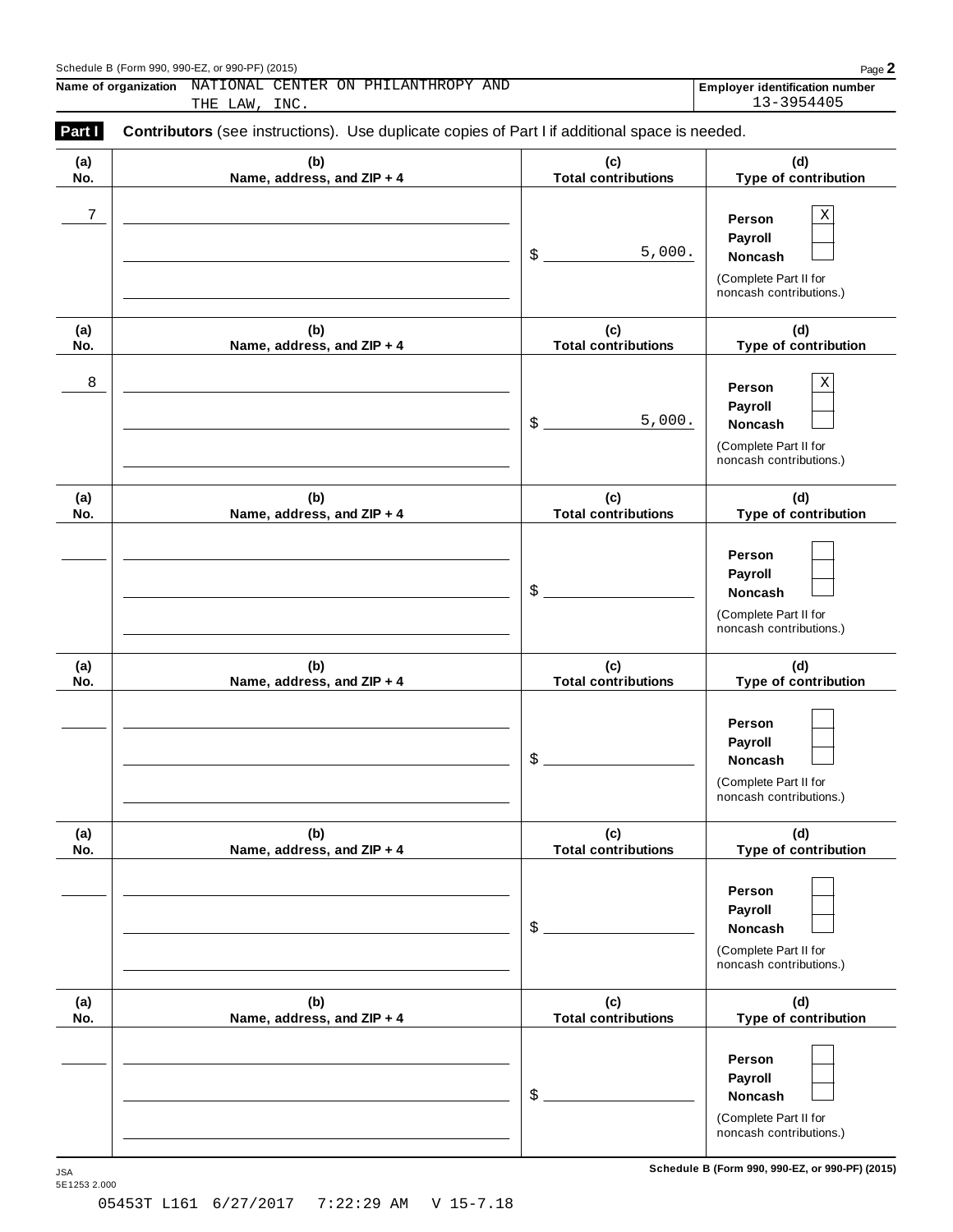|                           | Name of organization NATIONAL CENTER ON PHILANTHROPY AND<br>THE LAW, INC.                           |                                                | <b>Employer identification number</b><br>13-3954405 |
|---------------------------|-----------------------------------------------------------------------------------------------------|------------------------------------------------|-----------------------------------------------------|
| Part II                   | Noncash Property (see instructions). Use duplicate copies of Part II if additional space is needed. |                                                |                                                     |
| (a) No.<br>from<br>Part I | (b)<br>Description of noncash property given                                                        | (c)<br>FMV (or estimate)<br>(see instructions) | (d)<br>Date received                                |
|                           |                                                                                                     | $\mathcal{S}_{-}$                              |                                                     |
| (a) No.<br>from<br>Part I | (b)<br>Description of noncash property given                                                        | (c)<br>FMV (or estimate)<br>(see instructions) | (d)<br>Date received                                |
|                           |                                                                                                     | $\mathcal{S}_{-}$                              |                                                     |
| (a) No.<br>from<br>Part I | (b)<br>Description of noncash property given                                                        | (c)<br>FMV (or estimate)<br>(see instructions) | (d)<br>Date received                                |
|                           |                                                                                                     | $\mathcal{S}_{-}$                              |                                                     |
| (a) No.<br>from<br>Part I | (b)<br>Description of noncash property given                                                        | (c)<br>FMV (or estimate)<br>(see instructions) | (d)<br>Date received                                |
|                           |                                                                                                     | $$$ .                                          |                                                     |
| (a) No.<br>from<br>Part I | (b)<br>Description of noncash property given                                                        | (c)<br>FMV (or estimate)<br>(see instructions) | (d)<br>Date received                                |
|                           |                                                                                                     | $\mathcal{S}_{-}$                              |                                                     |
| (a) No.<br>from<br>Part I | (b)<br>Description of noncash property given                                                        | (c)<br>FMV (or estimate)<br>(see instructions) | (d)<br>Date received                                |
|                           |                                                                                                     |                                                |                                                     |
|                           |                                                                                                     | $$$ .                                          |                                                     |

 $S$ chedule B (Form 990, 990-EZ, or 990-PF) (2015)

5E1254 2.000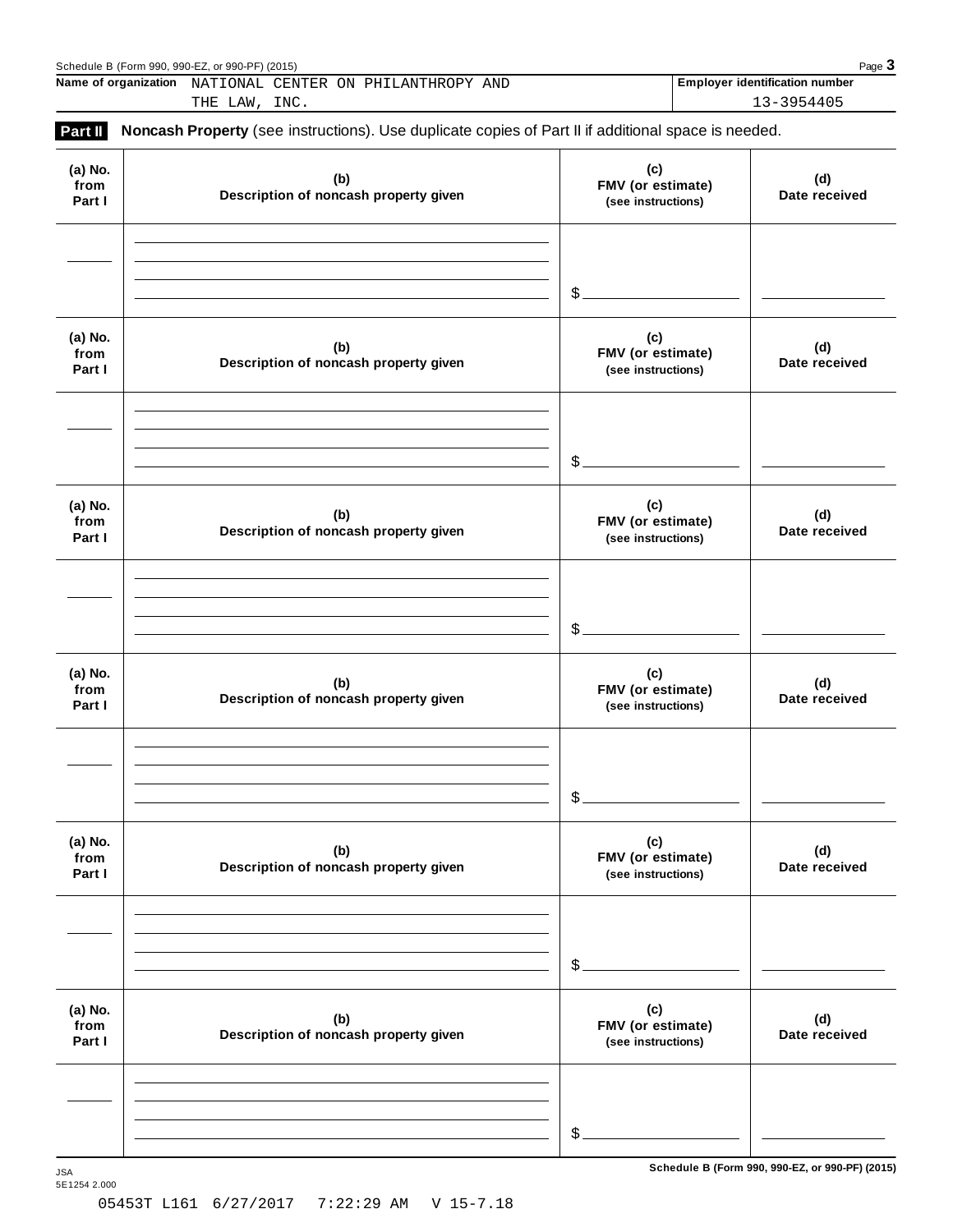|                           | Schedule B (Form 990, 990-EZ, or 990-PF) (2015)                                                                                                                                                                                                                                                           |                      |  | Page 4                                                                                                                                                                                                                                        |  |
|---------------------------|-----------------------------------------------------------------------------------------------------------------------------------------------------------------------------------------------------------------------------------------------------------------------------------------------------------|----------------------|--|-----------------------------------------------------------------------------------------------------------------------------------------------------------------------------------------------------------------------------------------------|--|
|                           | Name of organization NATIONAL CENTER ON PHILANTHROPY AND<br>THE LAW, INC.                                                                                                                                                                                                                                 |                      |  | <b>Employer identification number</b><br>13-3954405                                                                                                                                                                                           |  |
| Part III                  | Exclusively religious, charitable, etc., contributions to organizations described in section 501(c)(7), (8), or<br>contributions of \$1,000 or less for the year. (Enter this information once. See instructions.) $\triangleright$ \$<br>Use duplicate copies of Part III if additional space is needed. |                      |  | (10) that total more than \$1,000 for the year from any one contributor. Complete columns (a) through (e) and<br>the following line entry. For organizations completing Part III, enter the total of exclusively religious, charitable, etc., |  |
| $(a)$ No.<br>from         |                                                                                                                                                                                                                                                                                                           |                      |  |                                                                                                                                                                                                                                               |  |
| Part I                    | (b) Purpose of gift                                                                                                                                                                                                                                                                                       | (c) Use of gift      |  | (d) Description of how gift is held                                                                                                                                                                                                           |  |
|                           |                                                                                                                                                                                                                                                                                                           | (e) Transfer of gift |  |                                                                                                                                                                                                                                               |  |
|                           | Transferee's name, address, and ZIP + 4                                                                                                                                                                                                                                                                   |                      |  | Relationship of transferor to transferee                                                                                                                                                                                                      |  |
| (a) No.                   |                                                                                                                                                                                                                                                                                                           |                      |  |                                                                                                                                                                                                                                               |  |
| from<br>Part I            | (b) Purpose of gift                                                                                                                                                                                                                                                                                       | (c) Use of gift      |  | (d) Description of how gift is held                                                                                                                                                                                                           |  |
|                           |                                                                                                                                                                                                                                                                                                           |                      |  |                                                                                                                                                                                                                                               |  |
|                           | Transferee's name, address, and ZIP + 4                                                                                                                                                                                                                                                                   | (e) Transfer of gift |  | Relationship of transferor to transferee                                                                                                                                                                                                      |  |
|                           |                                                                                                                                                                                                                                                                                                           |                      |  |                                                                                                                                                                                                                                               |  |
| (a) No.<br>from<br>Part I | (b) Purpose of gift                                                                                                                                                                                                                                                                                       | (c) Use of gift      |  | (d) Description of how gift is held                                                                                                                                                                                                           |  |
|                           |                                                                                                                                                                                                                                                                                                           |                      |  |                                                                                                                                                                                                                                               |  |
|                           |                                                                                                                                                                                                                                                                                                           | (e) Transfer of gift |  |                                                                                                                                                                                                                                               |  |
|                           | Transferee's name, address, and ZIP + 4                                                                                                                                                                                                                                                                   |                      |  | Relationship of transferor to transferee                                                                                                                                                                                                      |  |
| (a) No.                   |                                                                                                                                                                                                                                                                                                           |                      |  |                                                                                                                                                                                                                                               |  |
| from<br>Part I            | (b) Purpose of gift                                                                                                                                                                                                                                                                                       | (c) Use of gift      |  | (d) Description of how gift is held                                                                                                                                                                                                           |  |
|                           |                                                                                                                                                                                                                                                                                                           |                      |  |                                                                                                                                                                                                                                               |  |
|                           | Transferee's name, address, and ZIP + 4                                                                                                                                                                                                                                                                   | (e) Transfer of gift |  | Relationship of transferor to transferee                                                                                                                                                                                                      |  |
|                           |                                                                                                                                                                                                                                                                                                           |                      |  |                                                                                                                                                                                                                                               |  |
|                           |                                                                                                                                                                                                                                                                                                           |                      |  |                                                                                                                                                                                                                                               |  |
|                           |                                                                                                                                                                                                                                                                                                           |                      |  | Schedule B (Form 990, 990-EZ, or 990-PF) (2015)                                                                                                                                                                                               |  |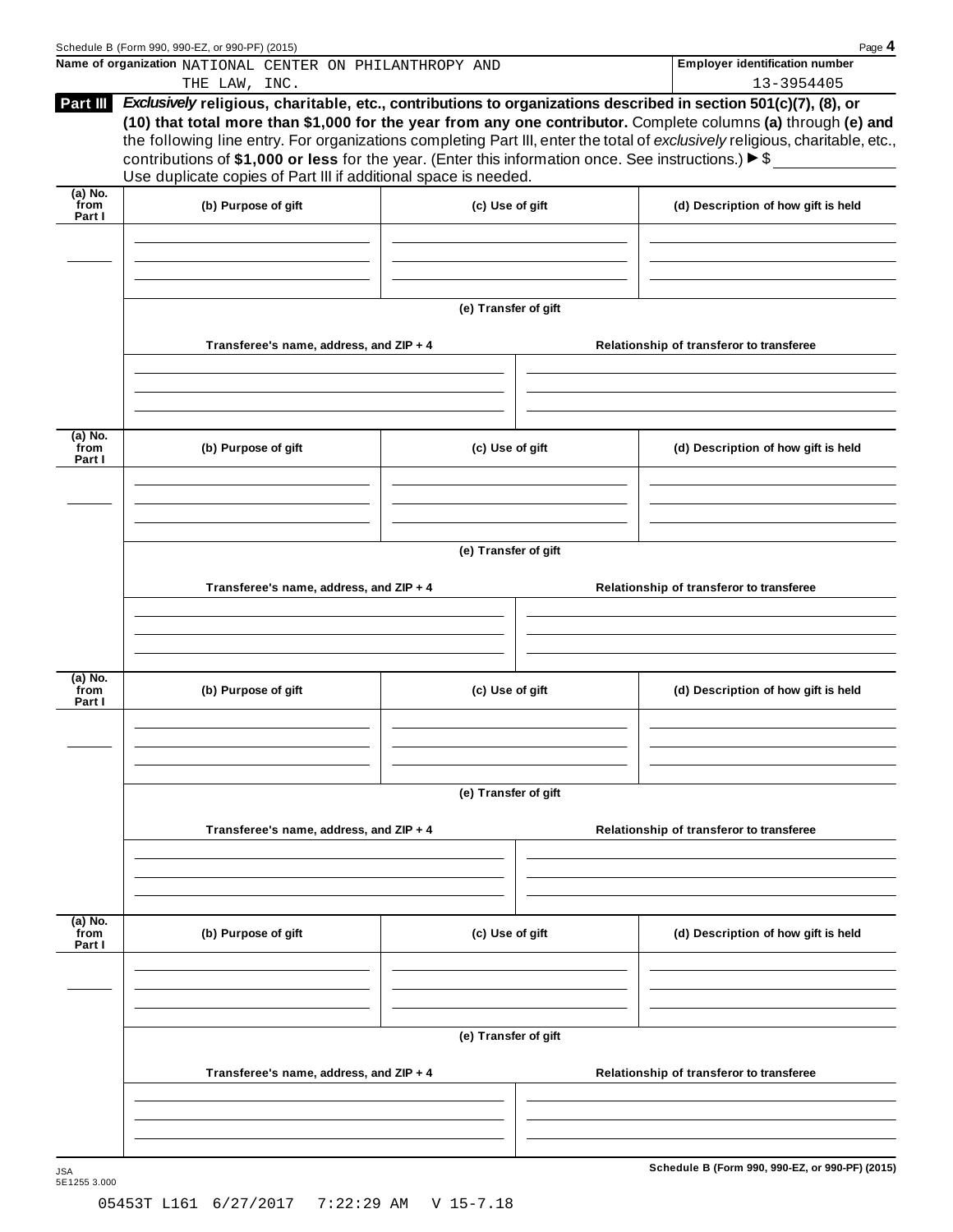| <b>SCHEDULE D</b><br>(Form 990)                               |                                                                                                          | <b>Supplemental Financial Statements</b><br>Complete if the organization answered "Yes" on Form 990,                                                                                                                                                         | Part IV, line 6, 7, 8, 9, 10, 11a, 11b, 11c, 11d, 11e, 11f, 12a, or 12b. |                                            |  |  |  |
|---------------------------------------------------------------|----------------------------------------------------------------------------------------------------------|--------------------------------------------------------------------------------------------------------------------------------------------------------------------------------------------------------------------------------------------------------------|--------------------------------------------------------------------------|--------------------------------------------|--|--|--|
| Department of the Treasury<br><b>Internal Revenue Service</b> |                                                                                                          | Attach to Form 990.<br>Information about Schedule D (Form 990) and its instructions is at www.irs.gov/form990.                                                                                                                                               |                                                                          | <b>Open to Public</b><br><b>Inspection</b> |  |  |  |
| Name of the organization                                      | NATIONAL CENTER ON PHILANTHROPY AND                                                                      |                                                                                                                                                                                                                                                              | <b>Employer identification number</b>                                    |                                            |  |  |  |
| THE LAW, INC.                                                 |                                                                                                          |                                                                                                                                                                                                                                                              | 13-3954405                                                               |                                            |  |  |  |
| Part I                                                        |                                                                                                          | Organizations Maintaining Donor Advised Funds or Other Similar Funds or Accounts.                                                                                                                                                                            |                                                                          |                                            |  |  |  |
|                                                               |                                                                                                          | Complete if the organization answered "Yes" on Form 990, Part IV, line 6.                                                                                                                                                                                    |                                                                          |                                            |  |  |  |
|                                                               |                                                                                                          | (a) Donor advised funds                                                                                                                                                                                                                                      | (b) Funds and other accounts                                             |                                            |  |  |  |
| 1                                                             | Total number at end of year manufacturers and the Total number                                           |                                                                                                                                                                                                                                                              |                                                                          |                                            |  |  |  |
| $\boldsymbol{2}$                                              | Aggregate value of contributions to (during year)                                                        |                                                                                                                                                                                                                                                              |                                                                          |                                            |  |  |  |
| 3                                                             | Aggregate value of grants from (during year)                                                             |                                                                                                                                                                                                                                                              |                                                                          |                                            |  |  |  |
| 4                                                             | Aggregate value at end of year                                                                           |                                                                                                                                                                                                                                                              |                                                                          |                                            |  |  |  |
| 5                                                             |                                                                                                          | Did the organization inform all donors and donor advisors in writing that the assets held in donor advised                                                                                                                                                   |                                                                          |                                            |  |  |  |
|                                                               |                                                                                                          | funds are the organization's property, subject to the organization's exclusive legal control?                                                                                                                                                                |                                                                          | <b>Yes</b><br>No                           |  |  |  |
| 6                                                             |                                                                                                          | Did the organization inform all grantees, donors, and donor advisors in writing that grant funds can be used                                                                                                                                                 |                                                                          |                                            |  |  |  |
|                                                               |                                                                                                          | only for charitable purposes and not for the benefit of the donor or donor advisor, or for any other purpose                                                                                                                                                 |                                                                          | No<br><b>Yes</b>                           |  |  |  |
| Part II                                                       | <b>Conservation Easements.</b>                                                                           |                                                                                                                                                                                                                                                              |                                                                          |                                            |  |  |  |
|                                                               |                                                                                                          | Complete if the organization answered "Yes" on Form 990, Part IV, line 7.                                                                                                                                                                                    |                                                                          |                                            |  |  |  |
| 1                                                             | Purpose(s) of conservation easements held by the organization (check all that apply).                    |                                                                                                                                                                                                                                                              |                                                                          |                                            |  |  |  |
|                                                               | Preservation of land for public use (e.g., recreation or education)                                      |                                                                                                                                                                                                                                                              | Preservation of a historically important land area                       |                                            |  |  |  |
|                                                               | Protection of natural habitat                                                                            |                                                                                                                                                                                                                                                              | Preservation of a certified historic structure                           |                                            |  |  |  |
|                                                               | Preservation of open space                                                                               |                                                                                                                                                                                                                                                              |                                                                          |                                            |  |  |  |
| 2                                                             |                                                                                                          | Complete lines 2a through 2d if the organization held a qualified conservation contribution in the form of a conservation                                                                                                                                    |                                                                          |                                            |  |  |  |
|                                                               | easement on the last day of the tax year.                                                                |                                                                                                                                                                                                                                                              |                                                                          | Held at the End of the Tax Year            |  |  |  |
| a                                                             |                                                                                                          |                                                                                                                                                                                                                                                              | 2a                                                                       |                                            |  |  |  |
| b                                                             |                                                                                                          | Total acreage restricted by conservation easements                                                                                                                                                                                                           | 2b                                                                       |                                            |  |  |  |
| c                                                             |                                                                                                          | Number of conservation easements on a certified historic structure included in (a)                                                                                                                                                                           | 2c                                                                       |                                            |  |  |  |
| d                                                             |                                                                                                          | Number of conservation easements included in (c) acquired after 8/17/06, and not on a                                                                                                                                                                        |                                                                          |                                            |  |  |  |
|                                                               |                                                                                                          | historic structure listed in the National Register                                                                                                                                                                                                           | 2d                                                                       |                                            |  |  |  |
| 3                                                             |                                                                                                          | Number of conservation easements modified, transferred, released, extinguished, or terminated by the organization during the                                                                                                                                 |                                                                          |                                            |  |  |  |
| tax year $\blacktriangleright$ $\_\_$                         |                                                                                                          |                                                                                                                                                                                                                                                              |                                                                          |                                            |  |  |  |
| 4<br>5                                                        | Number of states where property subject to conservation easement is located $\blacktriangleright$ $\bot$ | Does the organization have a written policy regarding the periodic monitoring, inspection, handling of                                                                                                                                                       |                                                                          |                                            |  |  |  |
|                                                               |                                                                                                          | violations, and enforcement of the conservation easements it holds? $\ldots \ldots \ldots \ldots \ldots \ldots$                                                                                                                                              |                                                                          |                                            |  |  |  |
| 6                                                             |                                                                                                          | Staff and volunteer hours devoted to monitoring, inspecting, handling of violations, and enforcing conservation easements during the year                                                                                                                    |                                                                          |                                            |  |  |  |
|                                                               | $\blacktriangleright$ and the contract of $\frac{1}{\sqrt{2}}$                                           |                                                                                                                                                                                                                                                              |                                                                          |                                            |  |  |  |
| 7                                                             |                                                                                                          | Amount of expenses incurred in monitoring, inspecting, handling of violations, and enforcing conservation easements during the year                                                                                                                          |                                                                          |                                            |  |  |  |
|                                                               | $\triangleright$ \$                                                                                      |                                                                                                                                                                                                                                                              |                                                                          |                                            |  |  |  |
|                                                               |                                                                                                          | Does each conservation easement reported on line 2(d) above satisfy the requirements of section 170(h)(4)(B)(i)                                                                                                                                              |                                                                          |                                            |  |  |  |
| 8                                                             |                                                                                                          |                                                                                                                                                                                                                                                              |                                                                          |                                            |  |  |  |
|                                                               |                                                                                                          |                                                                                                                                                                                                                                                              |                                                                          | <b>No</b><br>— Yes                         |  |  |  |
|                                                               |                                                                                                          | In Part XIII, describe how the organization reports conservation easements in its revenue and expense statement, and                                                                                                                                         |                                                                          |                                            |  |  |  |
| 9                                                             |                                                                                                          | balance sheet, and include, if applicable, the text of the footnote to the organization's financial statements that describes the                                                                                                                            |                                                                          |                                            |  |  |  |
|                                                               | organization's accounting for conservation easements.                                                    |                                                                                                                                                                                                                                                              |                                                                          |                                            |  |  |  |
| <b>Part III</b>                                               |                                                                                                          | Organizations Maintaining Collections of Art, Historical Treasures, or Other Similar Assets.                                                                                                                                                                 |                                                                          |                                            |  |  |  |
|                                                               |                                                                                                          | Complete if the organization answered "Yes" on Form 990, Part IV, line 8.                                                                                                                                                                                    |                                                                          |                                            |  |  |  |
|                                                               |                                                                                                          | If the organization elected, as permitted under SFAS 116 (ASC 958), not to report in its revenue statement and balance sheet works of art, historical treasures, or other similar assets held for public exhibition, education                               |                                                                          |                                            |  |  |  |
| b                                                             | public service, provide the following amounts relating to these items:                                   | If the organization elected, as permitted under SFAS 116 (ASC 958), to report in its revenue statement and balance sheet<br>works of art, historical treasures, or other similar assets held for public exhibition, education, or research in furtherance of |                                                                          |                                            |  |  |  |
|                                                               |                                                                                                          |                                                                                                                                                                                                                                                              |                                                                          |                                            |  |  |  |
|                                                               |                                                                                                          |                                                                                                                                                                                                                                                              |                                                                          |                                            |  |  |  |
| 1a<br>$\mathbf{2}$                                            |                                                                                                          | If the organization received or held works of art, historical treasures, or other similar assets for financial gain, provide the                                                                                                                             |                                                                          |                                            |  |  |  |
|                                                               |                                                                                                          | following amounts required to be reported under SFAS 116 (ASC 958) relating to these items:                                                                                                                                                                  |                                                                          |                                            |  |  |  |
| a<br>b                                                        |                                                                                                          |                                                                                                                                                                                                                                                              | $\blacktriangleright$ \$                                                 |                                            |  |  |  |

| 05453T L161 6/27/2017 7:22:29 AM V 15-7.18 |  |  |  |
|--------------------------------------------|--|--|--|
|--------------------------------------------|--|--|--|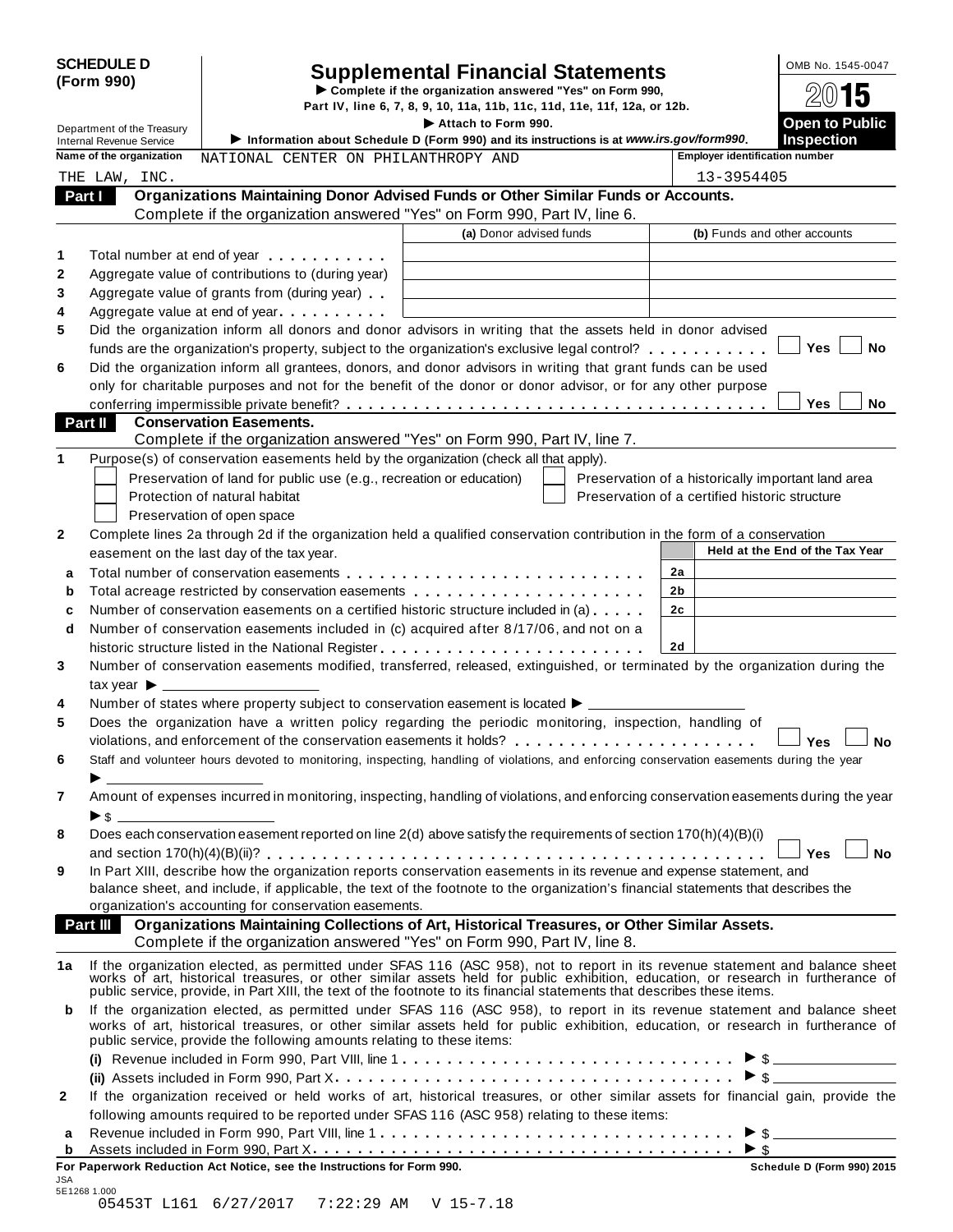NATIONAL CENTER ON PHILANTHROPY AND 13-3954405

|                | Schedule D (Form 990) 2015                                                                                                                                                                                                     |                                         |                |                          |                                    |                           |                                 |          |                     |     | Page 2     |
|----------------|--------------------------------------------------------------------------------------------------------------------------------------------------------------------------------------------------------------------------------|-----------------------------------------|----------------|--------------------------|------------------------------------|---------------------------|---------------------------------|----------|---------------------|-----|------------|
| Part III       | Organizations Maintaining Collections of Art, Historical Treasures, or Other Similar Assets (continued)                                                                                                                        |                                         |                |                          |                                    |                           |                                 |          |                     |     |            |
| 3              | Using the organization's acquisition, accession, and other records, check any of the following that are a significant use of its<br>collection items (check all that apply):                                                   |                                         |                |                          |                                    |                           |                                 |          |                     |     |            |
| a              | Public exhibition                                                                                                                                                                                                              |                                         | d              |                          |                                    | Loan or exchange programs |                                 |          |                     |     |            |
| b              | Scholarly research                                                                                                                                                                                                             |                                         | e              | Other                    |                                    |                           |                                 |          |                     |     |            |
| c              | Preservation for future generations                                                                                                                                                                                            |                                         |                |                          |                                    |                           |                                 |          |                     |     |            |
| 4              | Provide a description of the organization's collections and explain how they further the organization's exempt purpose in Part<br>XIII.                                                                                        |                                         |                |                          |                                    |                           |                                 |          |                     |     |            |
| 5              | During the year, did the organization solicit or receive donations of art, historical treasures, or other similar                                                                                                              |                                         |                |                          |                                    |                           |                                 |          |                     |     |            |
|                | assets to be sold to raise funds rather than to be maintained as part of the organization's collection?                                                                                                                        |                                         |                |                          |                                    |                           |                                 |          | <b>Yes</b>          |     | No         |
| <b>Part IV</b> | <b>Escrow and Custodial Arrangements.</b>                                                                                                                                                                                      |                                         |                |                          |                                    |                           |                                 |          |                     |     |            |
|                | Complete if the organization answered "Yes" on Form 990, Part IV, line 9, or reported an amount on Form<br>990, Part X, line 21.                                                                                               |                                         |                |                          |                                    |                           |                                 |          |                     |     |            |
|                | 1a Is the organization an agent, trustee, custodian or other intermediary for contributions or other assets not                                                                                                                |                                         |                |                          |                                    |                           |                                 |          |                     |     |            |
|                |                                                                                                                                                                                                                                |                                         |                |                          |                                    |                           |                                 |          | Yes                 |     | No         |
|                | b If "Yes," explain the arrangement in Part XIII and complete the following table:                                                                                                                                             |                                         |                |                          |                                    |                           |                                 |          |                     |     |            |
|                |                                                                                                                                                                                                                                |                                         |                |                          |                                    |                           |                                 | Amount   |                     |     |            |
| c              |                                                                                                                                                                                                                                |                                         |                |                          |                                    |                           |                                 |          |                     |     |            |
| d              |                                                                                                                                                                                                                                |                                         |                |                          |                                    | 1с<br>1d                  |                                 |          |                     |     |            |
| е              |                                                                                                                                                                                                                                |                                         |                |                          |                                    | 1е                        |                                 |          |                     |     |            |
| f              |                                                                                                                                                                                                                                |                                         |                |                          |                                    | 1f                        |                                 |          |                     |     |            |
|                | 2a Did the organization include an amount on Form 990, Part X, line 21, for escrow or custodial account liability?                                                                                                             |                                         |                |                          |                                    |                           |                                 |          | <b>Yes</b>          |     | No         |
|                | <b>b</b> If "Yes," explain the arrangement in Part XIII. Check here if the explanation has been provided on Part XIII                                                                                                          |                                         |                |                          |                                    |                           |                                 |          |                     |     |            |
| <b>Part V</b>  | <b>Endowment Funds.</b>                                                                                                                                                                                                        |                                         |                |                          |                                    |                           |                                 |          |                     |     |            |
|                | Complete if the organization answered "Yes" on Form 990, Part IV, line 10.                                                                                                                                                     |                                         |                |                          |                                    |                           |                                 |          |                     |     |            |
|                |                                                                                                                                                                                                                                | (a) Current year                        | (b) Prior year |                          |                                    | (c) Two years back        | (d) Three years back            |          | (e) Four years back |     |            |
|                |                                                                                                                                                                                                                                | 2,167,761.                              |                | 2,352,214.               |                                    | 2,262,940.                | 2, 234, 949.                    |          |                     |     | 2,199,404. |
| 1a             | Beginning of year balance                                                                                                                                                                                                      |                                         |                |                          |                                    |                           |                                 |          |                     |     |            |
| b              | Contributions                                                                                                                                                                                                                  |                                         |                |                          |                                    |                           |                                 |          |                     |     |            |
| c              | Net investment earnings, gains,                                                                                                                                                                                                | 76,724.                                 |                | $-73,341.$               |                                    | 210,036.                  |                                 | 193,870. |                     |     | 121,780.   |
|                | and losses                                                                                                                                                                                                                     |                                         |                |                          |                                    |                           |                                 |          |                     |     |            |
|                | Grants or scholarships                                                                                                                                                                                                         |                                         |                |                          |                                    |                           |                                 |          |                     |     |            |
| е              | Other expenditures for facilities                                                                                                                                                                                              | 96,097.                                 |                | 111, 112.                |                                    | 120,762.                  |                                 | 165,879. |                     |     | 86,235.    |
|                | and programs                                                                                                                                                                                                                   |                                         |                |                          |                                    |                           |                                 |          |                     |     |            |
|                | Administrative expenses                                                                                                                                                                                                        | 2,148,388.                              |                | $\overline{2,167,761}$ . |                                    | 2,352,214.                | 2,262,940.                      |          |                     |     | 2,234,949. |
| g              | End of year balance expansion of year balance                                                                                                                                                                                  |                                         |                |                          |                                    |                           |                                 |          |                     |     |            |
| 2<br>a         | Provide the estimated percentage of the current year end balance (line 1g, column (a)) held as:<br>Board designated or quasi-endowment >                                                                                       |                                         | %              |                          |                                    |                           |                                 |          |                     |     |            |
| b              | Permanent endowment > 100.0000 %                                                                                                                                                                                               |                                         |                |                          |                                    |                           |                                 |          |                     |     |            |
| c              | Temporarily restricted endowment ▶                                                                                                                                                                                             | %                                       |                |                          |                                    |                           |                                 |          |                     |     |            |
|                | The percentages on lines 2a, 2b, and 2c should equal 100%.                                                                                                                                                                     |                                         |                |                          |                                    |                           |                                 |          |                     |     |            |
|                | 3a Are there endowment funds not in the possession of the organization that are held and administered for the                                                                                                                  |                                         |                |                          |                                    |                           |                                 |          |                     |     |            |
|                | organization by:                                                                                                                                                                                                               |                                         |                |                          |                                    |                           |                                 |          |                     | Yes | No         |
|                |                                                                                                                                                                                                                                |                                         |                |                          |                                    |                           |                                 |          | 3a(i)               |     | Χ          |
|                |                                                                                                                                                                                                                                |                                         |                |                          |                                    |                           |                                 |          | 3a(ii)              |     | Χ          |
|                | If "Yes" on line 3a(ii), are the related organizations listed as required on Schedule R?                                                                                                                                       |                                         |                |                          |                                    |                           |                                 |          | 3 <sub>b</sub>      |     |            |
| 4              | Describe in Part XIII the intended uses of the organization's endowment funds.                                                                                                                                                 |                                         |                |                          |                                    |                           |                                 |          |                     |     |            |
| <b>Part VI</b> | Land, Buildings, and Equipment.<br>Complete if the organization answered "Yes" on Form 990, Part IV, line 11a. See Form 990, Part X, line 10.                                                                                  |                                         |                |                          |                                    |                           |                                 |          |                     |     |            |
|                | Description of property                                                                                                                                                                                                        |                                         |                |                          |                                    |                           |                                 |          |                     |     |            |
|                |                                                                                                                                                                                                                                | (a) Cost or other basis<br>(investment) |                |                          | (b) Cost or other basis<br>(other) |                           | (c) Accumulated<br>depreciation |          | (d) Book value      |     |            |
| 1a             | Land experience and the series of the series of the series of the series of the series of the series of the series of the series of the series of the series of the series of the series of the series of the series of the se |                                         |                |                          |                                    |                           |                                 |          |                     |     |            |
| b              | Buildings                                                                                                                                                                                                                      |                                         |                |                          |                                    |                           |                                 |          |                     |     |            |
| c              | Leasehold improvements <b>Leasehold</b> improvements                                                                                                                                                                           |                                         |                |                          |                                    |                           |                                 |          |                     |     |            |
| d              | Equipment experience and the set of the set of the set of the set of the set of the set of the set of the set o                                                                                                                |                                         |                |                          |                                    |                           |                                 |          |                     |     |            |
| е              | Other                                                                                                                                                                                                                          |                                         |                |                          |                                    |                           |                                 |          |                     |     |            |
|                | Total. Add lines 1a through 1e. (Column (d) must equal Form 990, Part X, column (B), line 10c.)                                                                                                                                |                                         |                |                          |                                    |                           |                                 |          |                     |     |            |
|                |                                                                                                                                                                                                                                |                                         |                |                          |                                    |                           |                                 |          |                     |     |            |

**Schedule D (Form 990) 2015**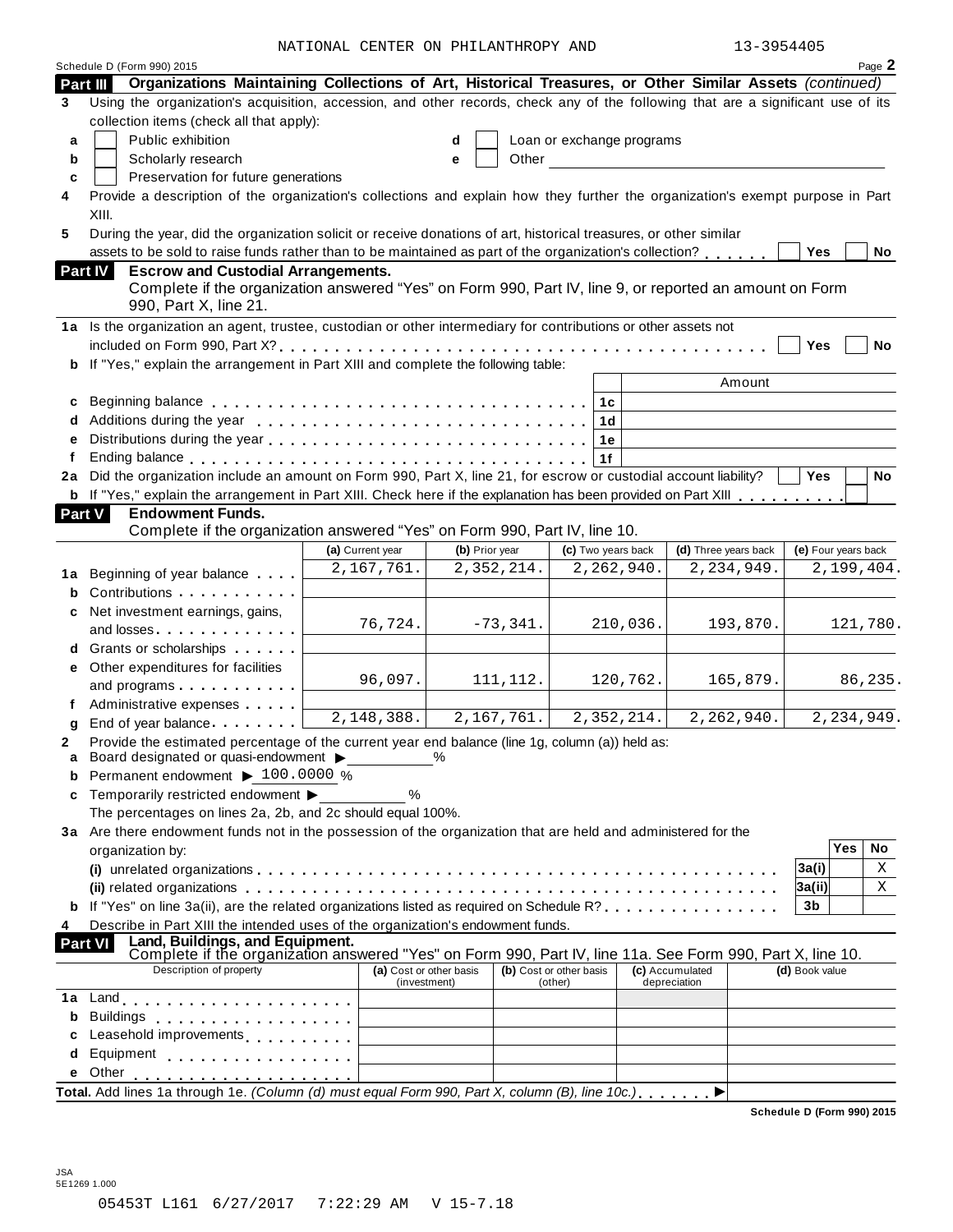| <b>Part VII</b>                                                                  |                                                                                          |                 |                                                                                                               |
|----------------------------------------------------------------------------------|------------------------------------------------------------------------------------------|-----------------|---------------------------------------------------------------------------------------------------------------|
|                                                                                  | <b>Investments - Other Securities.</b>                                                   |                 | Complete if the organization answered "Yes" on Form 990, Part IV, line 11b. See Form 990, Part X, line 12.    |
|                                                                                  | (a) Description of security or category<br>(including name of security)                  | (b) Book value  | (c) Method of valuation:<br>Cost or end-of-year market value                                                  |
|                                                                                  | (1) Financial derivatives                                                                |                 |                                                                                                               |
|                                                                                  | (2) Closely-held equity interests entitled and closely-held equity interests             |                 |                                                                                                               |
|                                                                                  |                                                                                          |                 |                                                                                                               |
| (A)                                                                              | ____________________________                                                             |                 |                                                                                                               |
| (B)                                                                              |                                                                                          |                 |                                                                                                               |
| (C)                                                                              |                                                                                          |                 |                                                                                                               |
| (D)                                                                              |                                                                                          |                 |                                                                                                               |
| (E)                                                                              |                                                                                          |                 |                                                                                                               |
| (F)                                                                              |                                                                                          |                 |                                                                                                               |
| (G)                                                                              |                                                                                          |                 |                                                                                                               |
| (H)                                                                              |                                                                                          |                 |                                                                                                               |
|                                                                                  | Total. (Column (b) must equal Form 990, Part X, col. (B) line 12.) $\blacktriangleright$ |                 |                                                                                                               |
| <b>Part VIII</b>                                                                 | <b>Investments - Program Related.</b>                                                    |                 | Complete if the organization answered "Yes" on Form 990, Part IV, line 11c. See Form 990, Part X, line 13.    |
|                                                                                  |                                                                                          |                 |                                                                                                               |
|                                                                                  | (a) Description of investment                                                            | (b) Book value  | (c) Method of valuation:<br>Cost or end-of-year market value                                                  |
| (1)                                                                              |                                                                                          |                 |                                                                                                               |
| (2)                                                                              |                                                                                          |                 |                                                                                                               |
| (3)                                                                              |                                                                                          |                 |                                                                                                               |
| (4)                                                                              |                                                                                          |                 |                                                                                                               |
| (5)                                                                              |                                                                                          |                 |                                                                                                               |
| (6)                                                                              |                                                                                          |                 |                                                                                                               |
| (7)                                                                              |                                                                                          |                 |                                                                                                               |
| (8)                                                                              |                                                                                          |                 |                                                                                                               |
| (9)                                                                              |                                                                                          |                 |                                                                                                               |
|                                                                                  | Total. (Column (b) must equal Form 990, Part X, col. (B) line 13.) $\blacktriangleright$ |                 |                                                                                                               |
|                                                                                  |                                                                                          |                 |                                                                                                               |
|                                                                                  | <b>Other Assets.</b>                                                                     |                 |                                                                                                               |
|                                                                                  |                                                                                          |                 | Complete if the organization answered "Yes" on Form 990, Part IV, line 11d. See Form 990, Part X, line 15.    |
|                                                                                  |                                                                                          | (a) Description | (b) Book value                                                                                                |
|                                                                                  |                                                                                          |                 |                                                                                                               |
|                                                                                  |                                                                                          |                 |                                                                                                               |
|                                                                                  |                                                                                          |                 |                                                                                                               |
|                                                                                  |                                                                                          |                 |                                                                                                               |
|                                                                                  |                                                                                          |                 |                                                                                                               |
|                                                                                  |                                                                                          |                 |                                                                                                               |
|                                                                                  |                                                                                          |                 |                                                                                                               |
|                                                                                  |                                                                                          |                 |                                                                                                               |
|                                                                                  |                                                                                          |                 |                                                                                                               |
| Part IX<br>(1)<br>(2)<br>(3)<br>(4)<br>(5)<br>(6)<br>(7)<br>(8)<br>(9)<br>Part X | <b>Other Liabilities.</b>                                                                |                 | ▶<br>Complete if the organization answered "Yes" on Form 990, Part IV, line 11e or 11f. See Form 990, Part X, |
|                                                                                  | line 25.                                                                                 |                 |                                                                                                               |
|                                                                                  | (a) Description of liability                                                             | (b) Book value  |                                                                                                               |
|                                                                                  | (1) Federal income taxes                                                                 |                 |                                                                                                               |
|                                                                                  |                                                                                          |                 |                                                                                                               |
|                                                                                  |                                                                                          |                 |                                                                                                               |
|                                                                                  |                                                                                          |                 |                                                                                                               |
|                                                                                  |                                                                                          |                 |                                                                                                               |
|                                                                                  |                                                                                          |                 |                                                                                                               |
| 1.<br>(2)<br>(3)<br>(4)<br>(5)<br>(6)<br>(7)                                     |                                                                                          |                 |                                                                                                               |
| (8)<br>(9)                                                                       |                                                                                          |                 |                                                                                                               |

organization's liability for uncertain tax positions under FIN 48 (ASC 740). Check here ifthe text of the footnote has been provided in Part XIII JSA **Schedule D (Form 990) 2015** 5E1270 1.000

X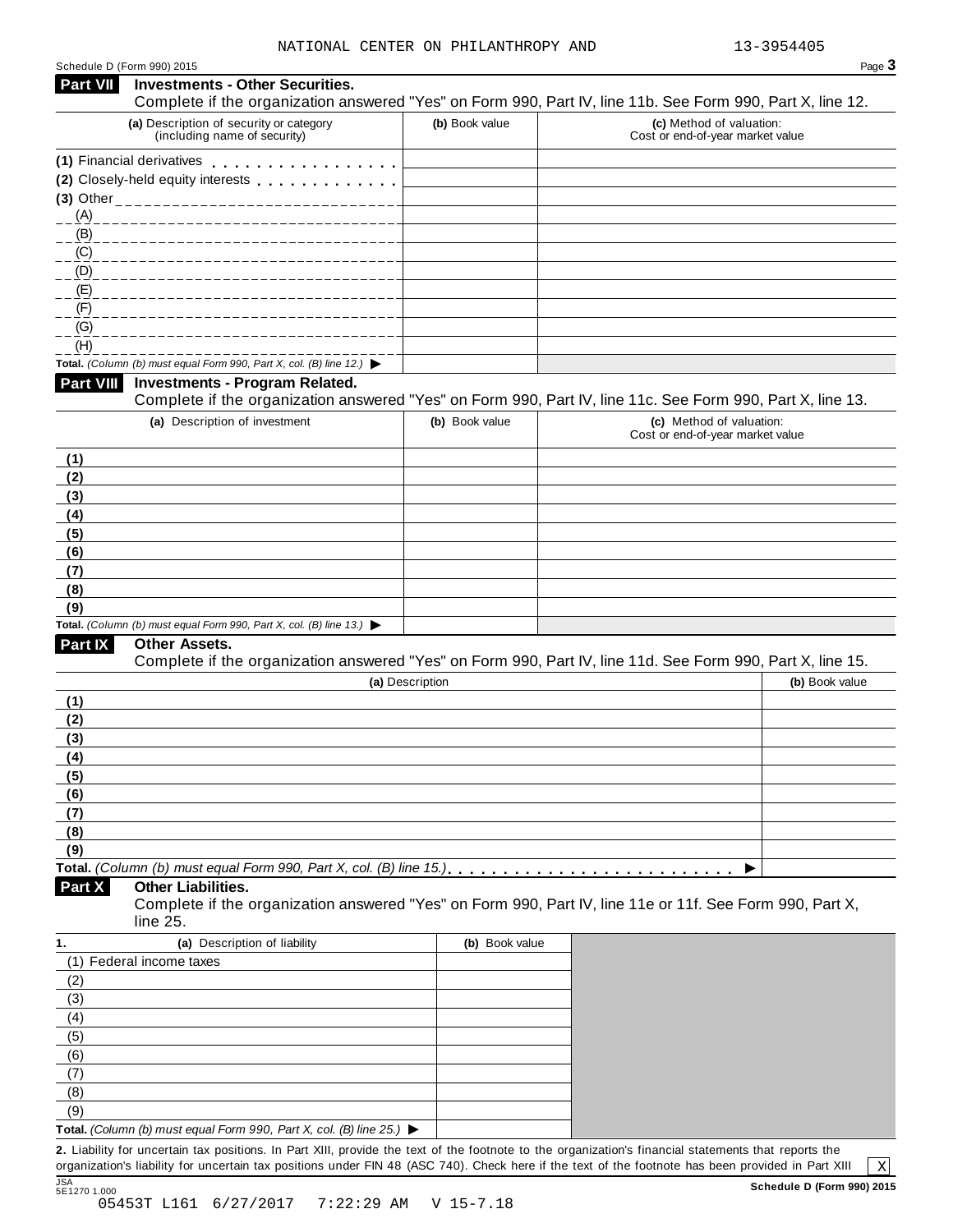|              | Schedule D (Form 990) 2015                                                                                                                                         |                      | Page 4     |
|--------------|--------------------------------------------------------------------------------------------------------------------------------------------------------------------|----------------------|------------|
| Part XI      | Reconciliation of Revenue per Audited Financial Statements With Revenue per Return.<br>Complete if the organization answered "Yes" on Form 990, Part IV, line 12a. |                      |            |
| 1            | Total revenue, gains, and other support per audited financial statements                                                                                           | $\blacktriangleleft$ | 1,356,747. |
| $\mathbf{2}$ | Amounts included on line 1 but not on Form 990, Part VIII, line 12:                                                                                                |                      |            |
| a            | $-46,967.$<br>2a<br>Net unrealized gains (losses) on investments                                                                                                   |                      |            |
| b            | 2 <sub>b</sub><br>Donated services and use of facilities                                                                                                           |                      |            |
| c            | 2c<br>Recoveries of prior year grants                                                                                                                              |                      |            |
| d            | 2d                                                                                                                                                                 |                      |            |
| е            |                                                                                                                                                                    | <b>2e</b>            | $-46,967.$ |
| 3            |                                                                                                                                                                    | 3                    | 1,403,714. |
| 4            | Amounts included on Form 990, Part VIII, line 12, but not on line 1:                                                                                               |                      |            |
| a            | 4а<br>Investment expenses not included on Form 990, Part VIII, line 7b                                                                                             |                      |            |
| b            | 4 <sub>b</sub>                                                                                                                                                     |                      |            |
|              |                                                                                                                                                                    | 4c                   |            |
| 5            | Total revenue. Add lines 3 and 4c. (This must equal Form 990, Part I, line 12.)                                                                                    | 5                    | 1,403,714. |
| Part XII     | Reconciliation of Expenses per Audited Financial Statements With Expenses per Return.                                                                              |                      |            |
|              | Complete if the organization answered "Yes" on Form 990, Part IV, line 12a.                                                                                        |                      |            |
| 1            |                                                                                                                                                                    | $\mathbf{1}$         | 965,406.   |
| $\mathbf{2}$ | Amounts included on line 1 but not on Form 990, Part IX, line 25:                                                                                                  |                      |            |
| a            | 2a                                                                                                                                                                 |                      |            |
| b            | 2 <sub>b</sub>                                                                                                                                                     |                      |            |
| c            | 2c                                                                                                                                                                 |                      |            |
| d            |                                                                                                                                                                    |                      |            |
| е            |                                                                                                                                                                    | 2e                   |            |
| 3            |                                                                                                                                                                    | 3                    | 965,406.   |
| 4            | Amounts included on Form 990, Part IX, line 25, but not on line 1:                                                                                                 |                      |            |
| a            | 4a<br>Investment expenses not included on Form 990, Part VIII, line 7b                                                                                             |                      |            |
| b            | 4 <sub>b</sub>                                                                                                                                                     |                      |            |
| C            |                                                                                                                                                                    | 4с                   |            |
| 5.           | Total expenses. Add lines 3 and 4c. (This must equal Form 990, Part I, line 18.)                                                                                   | 5                    | 965,406.   |
|              | Part XIII Supplemental Information.                                                                                                                                |                      |            |
|              | Provide the descriptions required for Part II, lines 3, 5, and 9; Part III, lines 1a and 4; Part IV, lines 1b and 2b; Part V, line 4; Part X, line                 |                      |            |
|              | 2; Part XI, lines 2d and 4b; and Part XII, lines 2d and 4b. Also complete this part to provide any additional information.                                         |                      |            |

SEE PAGE 5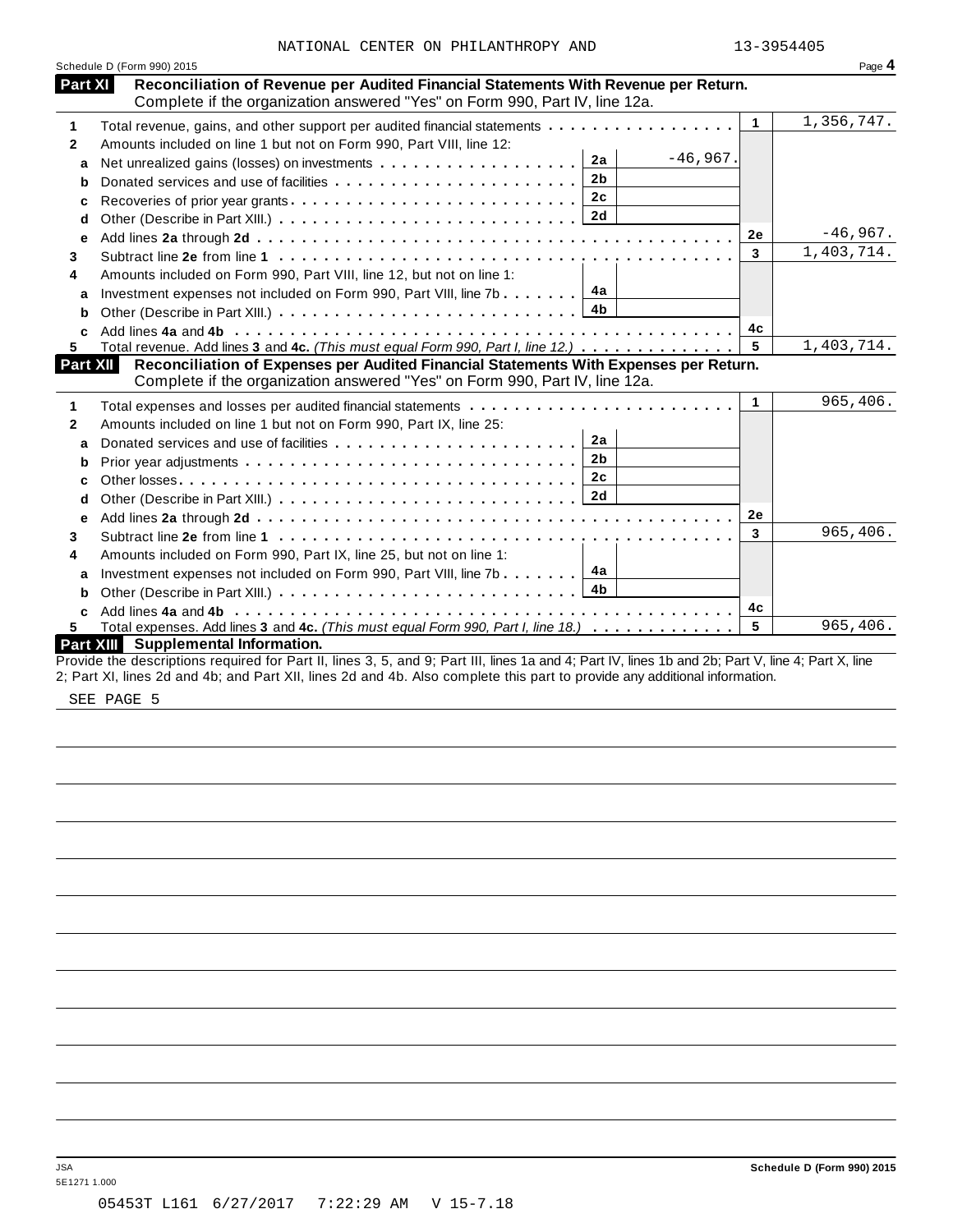PART V LINE 4

PURPOSE OF ENDOWMENT:

THE CENTER HAS ADOPTED INVESTMENT AND SPENDING POLICIES FOR ENDOWMENT ASSETS THAT ATTEMPT TO PROVIDE A PREDICTABLE STREAM OF FUNDING TO OBJECTIVES SUPPORTED BY ITS ENDOWMENT, WHILE SEEKING TO MAINTAIN THE PURCHASING POWER OF THE ENDOWMENT ASSETS.

PART X LINE 2

FOOTNOTE DISCLOSURE REGARDING INCOME TAXES:

THE CENTER IS SUBJECT TO THE PROVISIONS OF THE FINANCIAL ACCOUNTING STANDARDS BOARD'S (THE "FASB") ACCOUNTING STANDARDS CODIFICATION ("ASC") TOPIC 740, INCOME TAXES, AS IT RELATES TO ACCOUNTING AND REPORTING FOR UNCERTAINTY IN INCOME TAXES. BECAUSE OF THE CENTER'S GENERAL TAX-EXEMPT STATUS, MANAGEMENT BELIEVES ASC TOPIC 740 HAS NOT HAD, AND IS NOT ANTICIPATED TO HAVE, A MATERIAL IMPACT ON THE CENTER'S FINANCIAL STATEMENTS.

JSA 5E1226 1.000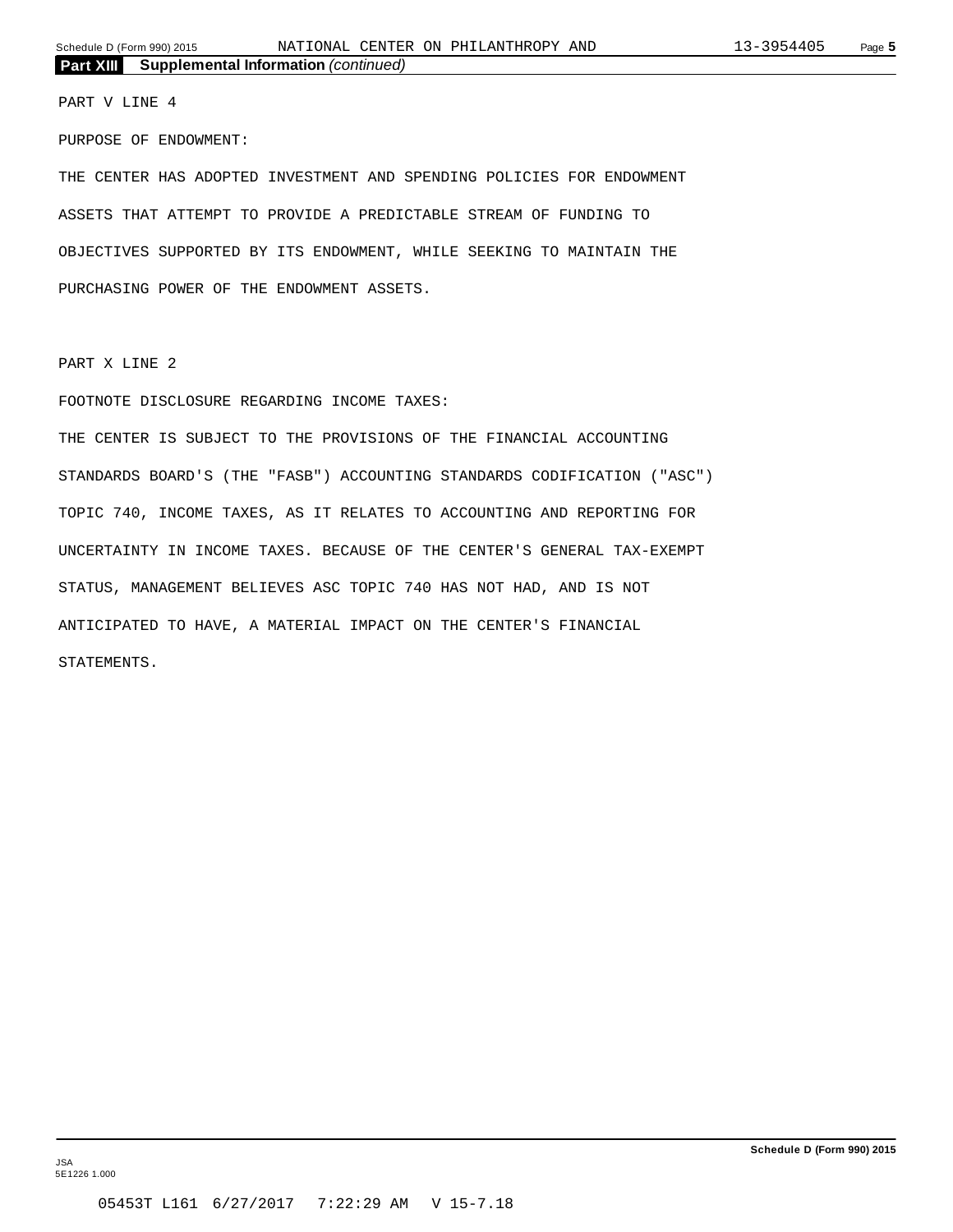| <b>SCHEDULE I</b><br>Grants and Other Assistance to Organizations,<br>(Form 990)<br>Governments, and Individuals in the United States                                                         |                                                                                                                                                                                                                                                                           |            |                                  |                                                                                  |                                       |                                                             |                                           | OMB No. 1545-0047<br>15                    |
|-----------------------------------------------------------------------------------------------------------------------------------------------------------------------------------------------|---------------------------------------------------------------------------------------------------------------------------------------------------------------------------------------------------------------------------------------------------------------------------|------------|----------------------------------|----------------------------------------------------------------------------------|---------------------------------------|-------------------------------------------------------------|-------------------------------------------|--------------------------------------------|
|                                                                                                                                                                                               |                                                                                                                                                                                                                                                                           |            |                                  | Complete if the organization answered "Yes" on Form 990, Part IV, line 21 or 22. |                                       |                                                             |                                           |                                            |
| Department of the Treasury                                                                                                                                                                    |                                                                                                                                                                                                                                                                           |            |                                  | Attach to Form 990.                                                              |                                       |                                                             |                                           | <b>Open to Public</b><br><b>Inspection</b> |
| Information about Schedule I (Form 990) and its instructions is at www.irs.gov/form990.<br><b>Internal Revenue Service</b><br>Name of the organization<br>NATIONAL CENTER ON PHILANTHROPY AND |                                                                                                                                                                                                                                                                           |            |                                  |                                                                                  |                                       |                                                             | <b>Employer identification number</b>     |                                            |
|                                                                                                                                                                                               |                                                                                                                                                                                                                                                                           |            |                                  |                                                                                  |                                       |                                                             |                                           |                                            |
| THE LAW, INC.<br><b>Part I</b>                                                                                                                                                                | <b>General Information on Grants and Assistance</b>                                                                                                                                                                                                                       |            |                                  |                                                                                  |                                       |                                                             | 13-3954405                                |                                            |
| $\mathbf{2}$                                                                                                                                                                                  | Describe in Part IV the organization's procedures for monitoring the use of grant funds in the United States.                                                                                                                                                             |            |                                  |                                                                                  |                                       |                                                             |                                           | X Yes<br><b>No</b>                         |
| <b>Part II</b>                                                                                                                                                                                | Grants and Other Assistance to Domestic Organizations and Domestic Governments. Complete if the organization answered "Yes" on Form<br>990, Part IV, line 21, for any recipient that received more than \$5,000. Part II can be duplicated if additional space is needed. |            |                                  |                                                                                  |                                       |                                                             |                                           |                                            |
|                                                                                                                                                                                               | 1 (a) Name and address of organization<br>or government                                                                                                                                                                                                                   | $(b)$ EIN  | (c) IRC section<br>if applicable | (d) Amount of cash<br>grant                                                      | (e) Amount of non-<br>cash assistance | (f) Method of valuation<br>(book, FMV, appraisal,<br>other) | (g) Description of<br>non-cash assistance | (h) Purpose of grant<br>or assistance      |
| (1) NEW YORK UNIVERSITY                                                                                                                                                                       |                                                                                                                                                                                                                                                                           |            |                                  |                                                                                  |                                       |                                                             |                                           |                                            |
| 105 EAST 17TH STREET, 2ND FLOOR                                                                                                                                                               |                                                                                                                                                                                                                                                                           | 13-5562308 | 501(C)(3)                        | 50,000.                                                                          |                                       | <b>FMV</b>                                                  |                                           | FELLOWSHIP FUND STIP                       |
| (2) VERA INSTITUTE OF JUSTICE                                                                                                                                                                 |                                                                                                                                                                                                                                                                           |            |                                  |                                                                                  |                                       |                                                             |                                           |                                            |
| 233 BROADWAY NEW YORK, NY 10279                                                                                                                                                               |                                                                                                                                                                                                                                                                           | 13-1941627 | 501(C)(3)                        | 50,000.                                                                          |                                       | <b>FMV</b>                                                  |                                           | FELLOWSHIP FUND STIP                       |
| (3)                                                                                                                                                                                           |                                                                                                                                                                                                                                                                           |            |                                  |                                                                                  |                                       |                                                             |                                           |                                            |
| (4)                                                                                                                                                                                           |                                                                                                                                                                                                                                                                           |            |                                  |                                                                                  |                                       |                                                             |                                           |                                            |
| (5)                                                                                                                                                                                           |                                                                                                                                                                                                                                                                           |            |                                  |                                                                                  |                                       |                                                             |                                           |                                            |
|                                                                                                                                                                                               |                                                                                                                                                                                                                                                                           |            |                                  |                                                                                  |                                       |                                                             |                                           |                                            |
| (6)                                                                                                                                                                                           |                                                                                                                                                                                                                                                                           |            |                                  |                                                                                  |                                       |                                                             |                                           |                                            |

I Enter total number of section 501(c)(3) and government organizations listed in the line 1 table m m m m m m m m m m m m m m m m m m m m m m m m m m m m

**For Paperwork Reduction Act Notice, see the Instructions for Form 990. Schedule I (Form 990) (2015)**

Enter total number of other organizations listed in the line 1 table m m m m m m m m m m m m m m m m m m m m m m m m m m m m m m m m m m m m m m m m m m m m

 $\overline{\phantom{a}}$ 

2.

|  | 05453T L161 6/27/2017 |  | 7:22:29 AM V 15-7.18 |  |
|--|-----------------------|--|----------------------|--|

**(8)**

**(9)**

**(10)**

**(11)**

**(12)**

**2 3**

JSA 5E1288 1.000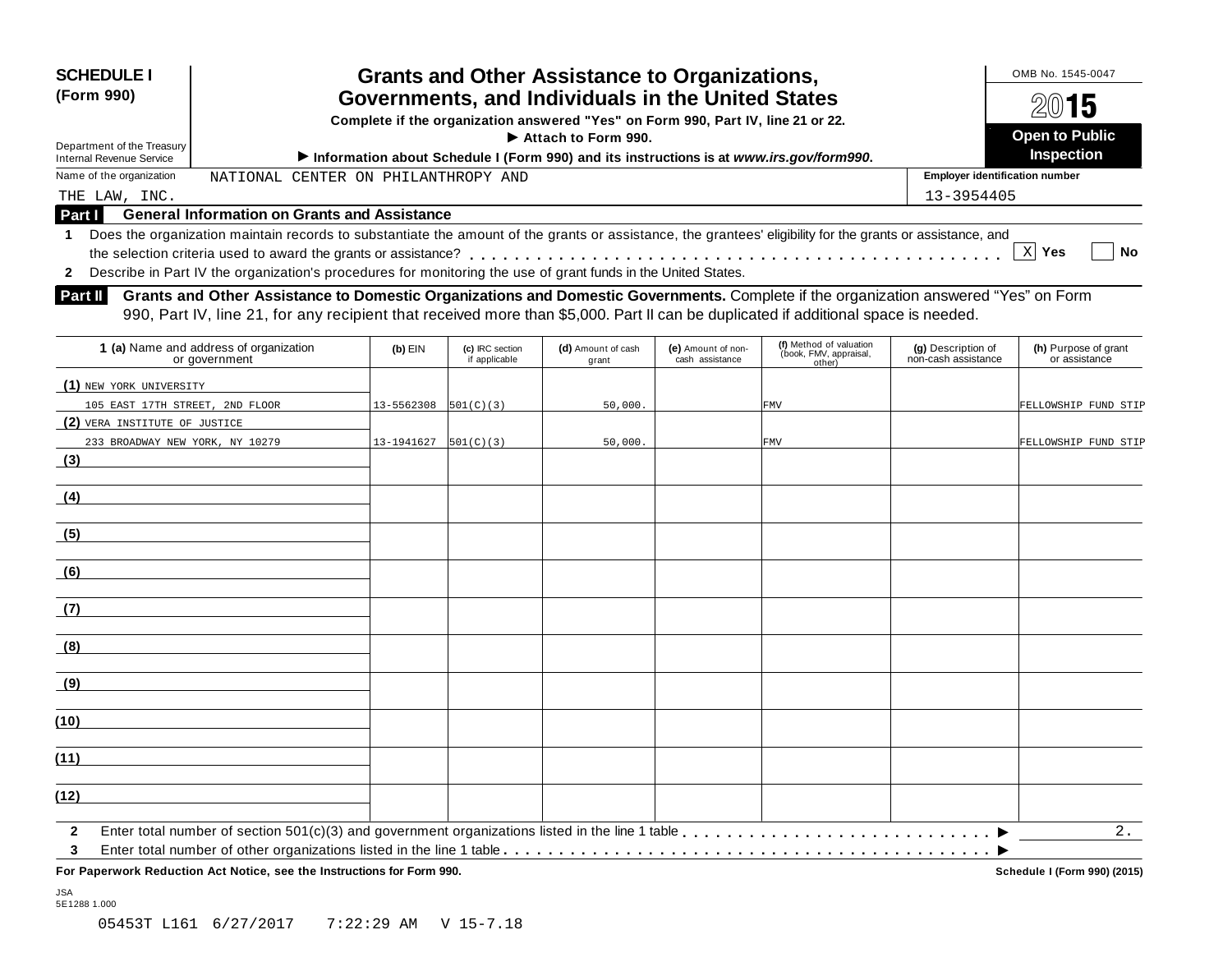| (a) Type of grant or assistance | (b) Number of<br>recipients | (c) Amount of<br>cash grant | (d) Amount of<br>non-cash assistance | (e) Method of valuation (book,<br>FMV, appraisal, other) | (f) Description of non-cash assistance |
|---------------------------------|-----------------------------|-----------------------------|--------------------------------------|----------------------------------------------------------|----------------------------------------|
|                                 |                             |                             |                                      |                                                          |                                        |
|                                 |                             |                             |                                      |                                                          |                                        |
|                                 |                             |                             |                                      |                                                          |                                        |
|                                 |                             |                             |                                      |                                                          |                                        |
|                                 |                             |                             |                                      |                                                          |                                        |
|                                 |                             |                             |                                      |                                                          |                                        |
|                                 |                             |                             |                                      |                                                          |                                        |

SCHEDULE I, PART I, QUESTION 2

EACH YEAR THE CENTER GIVES STIPENDS TO TWO ORGANIZATIONS TO SPONSOR

GRADUATE STUDENTS WHO WISH TO PURSUE FURTHER STUDIES IN THE

NOT-FOR-PROFIT FIELD. THE STUDENTS SELECTED ARE VERIFIED BY THE CENTER

AND AT THE END OF THE ACADEMIC YEAR THE CENTER RECEIVES A COPY OF A PAPER

PRESENTED BY EACH OF THE STUDENTS.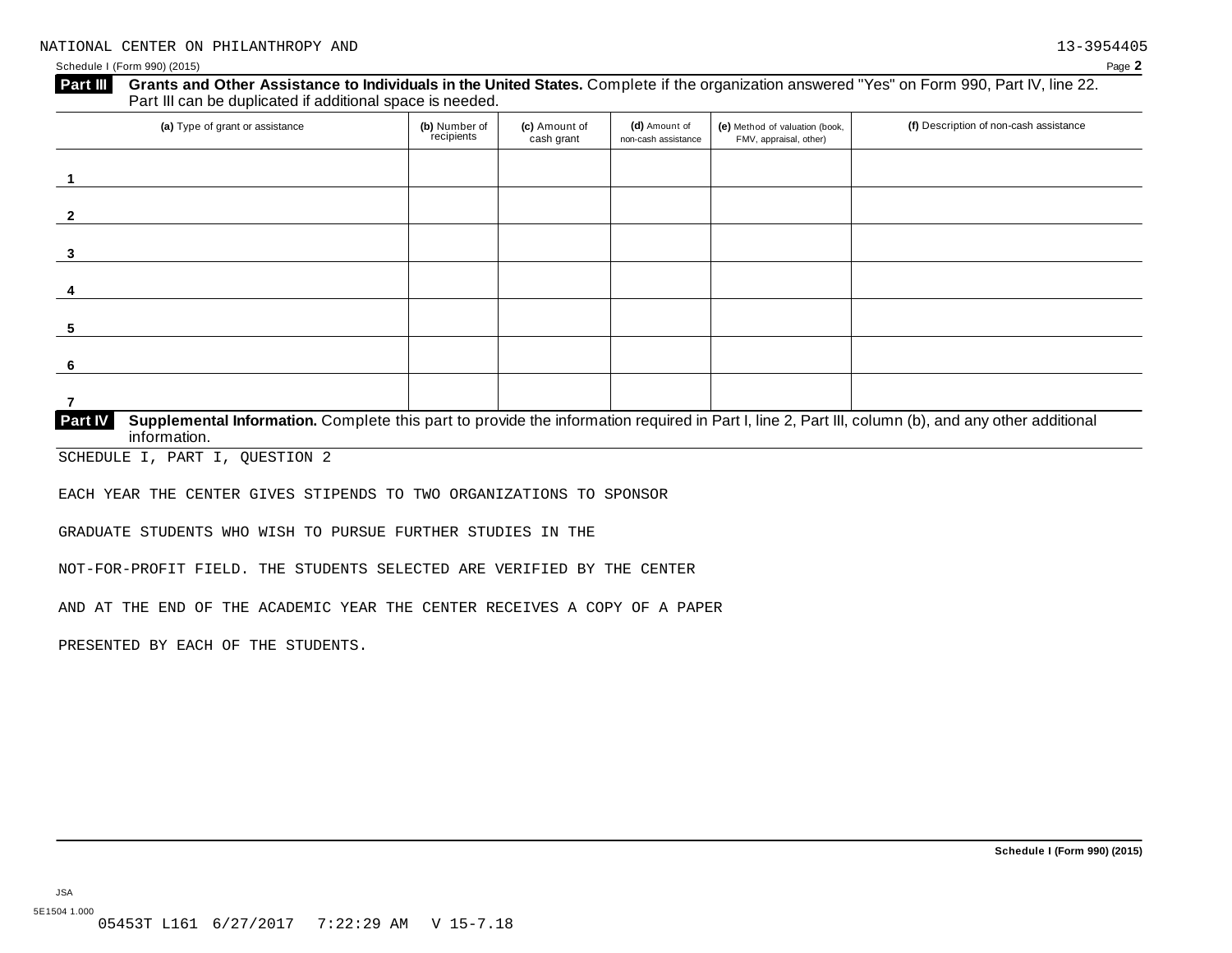| <b>SCHEDULE J</b> |                            |                                                                        | <b>Compensation Information</b>                                                                                      |                                       | OMB No. 1545-0047     |            |             |  |  |
|-------------------|----------------------------|------------------------------------------------------------------------|----------------------------------------------------------------------------------------------------------------------|---------------------------------------|-----------------------|------------|-------------|--|--|
|                   | (Form 990)                 |                                                                        | For certain Officers, Directors, Trustees, Key Employees, and Highest                                                |                                       | 2015                  |            |             |  |  |
|                   |                            |                                                                        | <b>Compensated Employees</b><br>Complete if the organization answered "Yes" on Form 990, Part IV, line 23.           |                                       |                       |            |             |  |  |
|                   | Department of the Treasury |                                                                        | Attach to Form 990.                                                                                                  |                                       | <b>Open to Public</b> |            |             |  |  |
|                   | Internal Revenue Service   |                                                                        | Information about Schedule J (Form 990) and its instructions is at www.irs.gov/form990.                              | <b>Employer identification number</b> | <b>Inspection</b>     |            |             |  |  |
|                   | Name of the organization   | NATIONAL CENTER ON PHILANTHROPY AND                                    |                                                                                                                      |                                       |                       |            |             |  |  |
|                   | THE LAW, INC.              | <b>Questions Regarding Compensation</b>                                |                                                                                                                      | 13-3954405                            |                       |            |             |  |  |
| Part I            |                            |                                                                        |                                                                                                                      |                                       |                       | <b>Yes</b> | No          |  |  |
|                   |                            |                                                                        | 1a Check the appropriate box(es) if the organization provided any of the following to or for a person listed on Form |                                       |                       |            |             |  |  |
|                   |                            |                                                                        | 990, Part VII, Section A, line 1a. Complete Part III to provide any relevant information regarding these items.      |                                       |                       |            |             |  |  |
|                   |                            | First-class or charter travel                                          | Housing allowance or residence for personal use                                                                      |                                       |                       |            |             |  |  |
|                   |                            | Travel for companions                                                  | Payments for business use of personal residence                                                                      |                                       |                       |            |             |  |  |
|                   |                            | Tax indemnification and gross-up payments                              | Health or social club dues or initiation fees                                                                        |                                       |                       |            |             |  |  |
|                   |                            | Discretionary spending account                                         | Personal services (e.g., maid, chauffeur, chef)                                                                      |                                       |                       |            |             |  |  |
|                   |                            |                                                                        |                                                                                                                      |                                       |                       |            |             |  |  |
| b                 |                            |                                                                        | If any of the boxes on line 1a are checked, did the organization follow a written policy regarding payment           |                                       |                       |            |             |  |  |
|                   |                            |                                                                        | or reimbursement or provision of all of the expenses described above? If "No," complete Part III to                  |                                       | 1b                    |            |             |  |  |
| $\mathbf{2}$      |                            |                                                                        | Did the organization require substantiation prior to reimbursing or allowing expenses incurred by all                |                                       |                       |            |             |  |  |
|                   |                            |                                                                        | directors, trustees, and officers, including the CEO/Executive Director, regarding the items checked in line         |                                       |                       |            |             |  |  |
|                   |                            |                                                                        |                                                                                                                      |                                       | $\mathbf{2}$          |            |             |  |  |
| 3                 |                            |                                                                        | Indicate which, if any, of the following the filing organization used to establish the compensation of the           |                                       |                       |            |             |  |  |
|                   |                            |                                                                        | organization's CEO/Executive Director. Check all that apply. Do not check any boxes for methods used by a            |                                       |                       |            |             |  |  |
|                   |                            |                                                                        | related organization to establish compensation of the CEO/Executive Director, but explain in Part III.               |                                       |                       |            |             |  |  |
|                   |                            | Compensation committee                                                 | Written employment contract                                                                                          |                                       |                       |            |             |  |  |
|                   |                            | Independent compensation consultant                                    | Compensation survey or study                                                                                         |                                       |                       |            |             |  |  |
|                   |                            | Form 990 of other organizations                                        | Approval by the board or compensation committee                                                                      |                                       |                       |            |             |  |  |
| 4                 |                            |                                                                        | During the year, did any person listed on Form 990, Part VII, Section A, line 1a, with respect to the filing         |                                       |                       |            |             |  |  |
|                   |                            | organization or a related organization:                                |                                                                                                                      |                                       |                       |            |             |  |  |
| a                 |                            |                                                                        |                                                                                                                      |                                       | 4a                    |            | Χ           |  |  |
| b                 |                            |                                                                        | Participate in, or receive payment from, a supplemental nonqualified retirement plan?                                |                                       | 4b                    |            | Χ           |  |  |
| c                 |                            |                                                                        | Participate in, or receive payment from, an equity-based compensation arrangement?                                   |                                       | 4c                    |            | $\mathbf X$ |  |  |
|                   |                            |                                                                        | If "Yes" to any of lines 4a-c, list the persons and provide the applicable amounts for each item in Part III.        |                                       |                       |            |             |  |  |
|                   |                            |                                                                        |                                                                                                                      |                                       |                       |            |             |  |  |
|                   |                            |                                                                        | Only section $501(c)(3)$ , $501(c)(4)$ , and $501(c)(29)$ organizations must complete lines 5–9.                     |                                       |                       |            |             |  |  |
| 5                 |                            |                                                                        | For persons listed on Form 990, Part VII, Section A, line 1a, did the organization pay or accrue any                 |                                       |                       |            |             |  |  |
|                   |                            | compensation contingent on the revenues of:                            |                                                                                                                      |                                       |                       |            |             |  |  |
| a                 |                            |                                                                        |                                                                                                                      |                                       | 5a                    |            | Χ           |  |  |
| b                 |                            |                                                                        |                                                                                                                      |                                       | 5b                    |            | X           |  |  |
|                   |                            | If "Yes" to line 5a or 5b, describe in Part III.                       |                                                                                                                      |                                       |                       |            |             |  |  |
| 6                 |                            |                                                                        | For persons listed on Form 990, Part VII, Section A, line 1a, did the organization pay or accrue any                 |                                       |                       |            |             |  |  |
|                   |                            | compensation contingent on the net earnings of:                        |                                                                                                                      |                                       |                       |            |             |  |  |
| a                 |                            |                                                                        |                                                                                                                      |                                       | 6a                    |            | Χ           |  |  |
| b                 |                            |                                                                        |                                                                                                                      |                                       | 6b                    |            | Χ           |  |  |
|                   |                            | If "Yes" on line 6a or 6b, describe in Part III.                       |                                                                                                                      |                                       |                       |            |             |  |  |
| 7                 |                            |                                                                        | For persons listed on Form 990, Part VII, Section A, line 1a, did the organization provide any non-fixed             |                                       |                       |            |             |  |  |
|                   |                            |                                                                        | payments not described on lines 5 and 6? If "Yes," describe in Part III.                                             |                                       | $\overline{7}$        |            | Χ           |  |  |
| 8                 |                            |                                                                        | Were any amounts reported on Form 990, Part VII, paid or accrued pursuant to a contract that was subject             |                                       |                       |            |             |  |  |
|                   |                            |                                                                        | to the initial contract exception described in Regulations section 53.4958-4(a)(3)? If "Yes," describe               |                                       |                       |            |             |  |  |
|                   |                            |                                                                        |                                                                                                                      |                                       | 8                     |            | X           |  |  |
| 9                 |                            |                                                                        | If "Yes" to line 8, did the organization also follow the rebuttable presumption procedure described in               |                                       |                       |            |             |  |  |
|                   |                            |                                                                        |                                                                                                                      |                                       | 9                     |            |             |  |  |
|                   |                            | For Paperwork Reduction Act Notice, see the Instructions for Form 990. |                                                                                                                      | Schedule J (Form 990) 2015            |                       |            |             |  |  |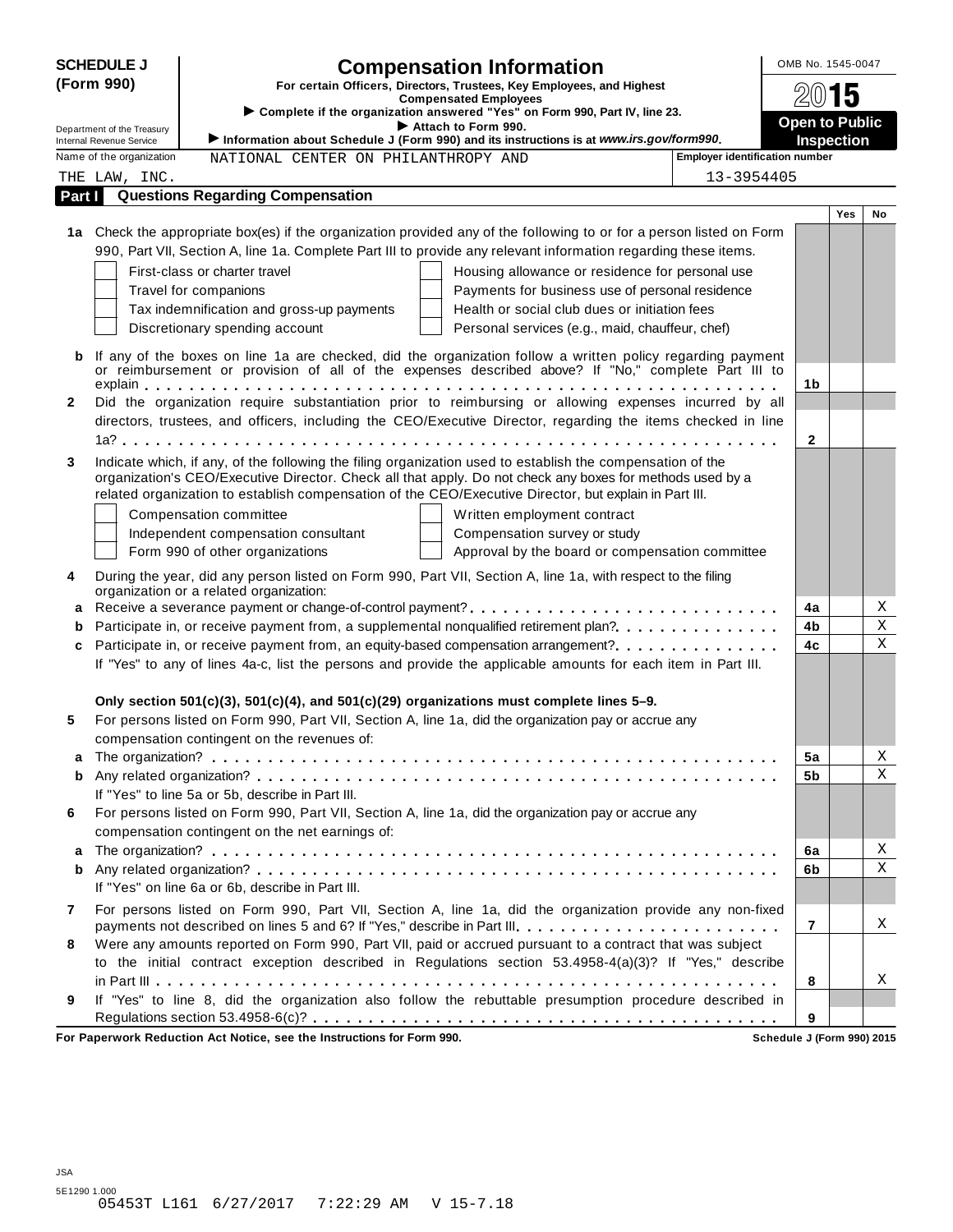#### **Part II Officers, Directors, Trustees, Key Employees, and Highest Compensated Employees.** Use duplicate copies ifadditional space is needed.

For each individual whose compensation must be reported on Schedule J, report compensation from the organization on row (i) and from related organizations, described in the instructions, on row (ii). Do not list any individuals that are not listed on Form 990, Part VII.

Note: The sum of columns (B)(i)-(iii) for each listed individual must equal the total amount of Form 990, Part VII, Section A, line 1a, applicable column (D) and (E) amounts for that individual.

|                               |      |                          | (B) Breakdown of W-2 and/or 1099-MISC compensation |                                           |                                                      | (D) Nontaxable | (E) Total of columns | (F) Compensation                                           |  |
|-------------------------------|------|--------------------------|----------------------------------------------------|-------------------------------------------|------------------------------------------------------|----------------|----------------------|------------------------------------------------------------|--|
| (A) Name and Title            |      | (i) Base<br>compensation | (ii) Bonus & incentive<br>compensation             | (iii) Other<br>reportable<br>compensation | (C) Retirement and<br>other deferred<br>compensation | benefits       | $(B)(i)-(D)$         | in column (B) reported<br>as deferred on prior<br>Form 990 |  |
| PROFESSOR HARVEY P. DAL (i)   |      | 0                        | $\mathsf{O}$ .                                     | $\mathsf{O}$ .                            | $\mathbf{0}$ .                                       | $0$ .          | $\mathbf{0}$ .       | $0$ .                                                      |  |
| 1PRESIDENT/DIRECTOR           | (i)  | 213,866                  | $\mathsf{O}$ .                                     | $\mathsf{O}$ .                            | 21,609                                               | 7,787.         | 243,262.             | $\mathtt{0}$ .                                             |  |
| DEAN TREVOR W. MORRISON (i)   |      | $\mathsf{O}$             | $\mathsf{O}\xspace$                                | $\mathsf{O}$ .                            | $\mathbf{0}$ .                                       | 0.             | $\mathsf{O}$         | $\mathsf{0}$ .                                             |  |
| $2$ CHAIRMAN (FROM 12/2015)   | (ii) | 661,066                  | $\mathsf{O}$                                       | $\mathsf{O}$ .                            | 13,250                                               | 20, 783.       | 695,099              | $\overline{0}$ .                                           |  |
| BONNIE S. BRIER, ESQ.         | (i)  | $\mathbf 0$              | $\mathsf{O}$ .                                     | $\mathsf{O}$ .                            | $\mathbf{0}$ .                                       | 0.             | $\mathbf{0}$ .       | $\mathsf{0}$ .                                             |  |
| $3^{\text{DIFFOR}}$           | (i)  | 631,983.                 | $\mathsf{O}$ .                                     | $0$ .                                     | 13,250.                                              | 14,531.        | 659,764.             | $\overline{0}$ .                                           |  |
| PROFESSOR JILL S. MANNY       | (i)  | 0                        | $\mathsf{O}$ .                                     | $\mathsf{O}$ .                            | 0.                                                   | $0$ .          | $\mathbf 0$ .        | $\overline{0}$ .                                           |  |
| ASECRETARY/TREASURER/EXEC DIR | (i)  | 140,416                  | $\mathsf{O}$ .                                     | $\mathbf{0}$                              | 13,928                                               | 20,783.        | 175,127.             | $\overline{0}$ .                                           |  |
|                               | (i)  |                          |                                                    |                                           |                                                      |                |                      |                                                            |  |
| 5                             | (i)  |                          |                                                    |                                           |                                                      |                |                      |                                                            |  |
|                               | (i)  |                          |                                                    |                                           |                                                      |                |                      |                                                            |  |
| 6                             | (i)  |                          |                                                    |                                           |                                                      |                |                      |                                                            |  |
|                               | (i)  |                          |                                                    |                                           |                                                      |                |                      |                                                            |  |
| $\overline{7}$                | (i)  |                          |                                                    |                                           |                                                      |                |                      |                                                            |  |
|                               | (i)  |                          |                                                    |                                           |                                                      |                |                      |                                                            |  |
| 8                             | (i)  |                          |                                                    |                                           |                                                      |                |                      |                                                            |  |
|                               | (i)  |                          |                                                    |                                           |                                                      |                |                      |                                                            |  |
| 9                             | (ii) |                          |                                                    |                                           |                                                      |                |                      |                                                            |  |
|                               | (i)  |                          |                                                    |                                           |                                                      |                |                      |                                                            |  |
| 10                            | (i)  |                          |                                                    |                                           |                                                      |                |                      |                                                            |  |
|                               | (i)  |                          |                                                    |                                           |                                                      |                |                      |                                                            |  |
| 11                            | (i)  |                          |                                                    |                                           |                                                      |                |                      |                                                            |  |
|                               | (i)  |                          |                                                    |                                           |                                                      |                |                      |                                                            |  |
| 12                            | (i)  |                          |                                                    |                                           |                                                      |                |                      |                                                            |  |
|                               | (i)  |                          |                                                    |                                           |                                                      |                |                      |                                                            |  |
| 13                            | (i)  |                          |                                                    |                                           |                                                      |                |                      |                                                            |  |
|                               | (i)  |                          |                                                    |                                           |                                                      |                |                      |                                                            |  |
| 14                            | (i)  |                          |                                                    |                                           |                                                      |                |                      |                                                            |  |
|                               | (i)  |                          |                                                    |                                           |                                                      |                |                      |                                                            |  |
| 15                            | (i)  |                          |                                                    |                                           |                                                      |                |                      |                                                            |  |
|                               | (i)  |                          |                                                    |                                           |                                                      |                |                      |                                                            |  |
| 16                            | (i)  |                          |                                                    |                                           |                                                      |                |                      |                                                            |  |

**Schedule J (Form 990) 2015**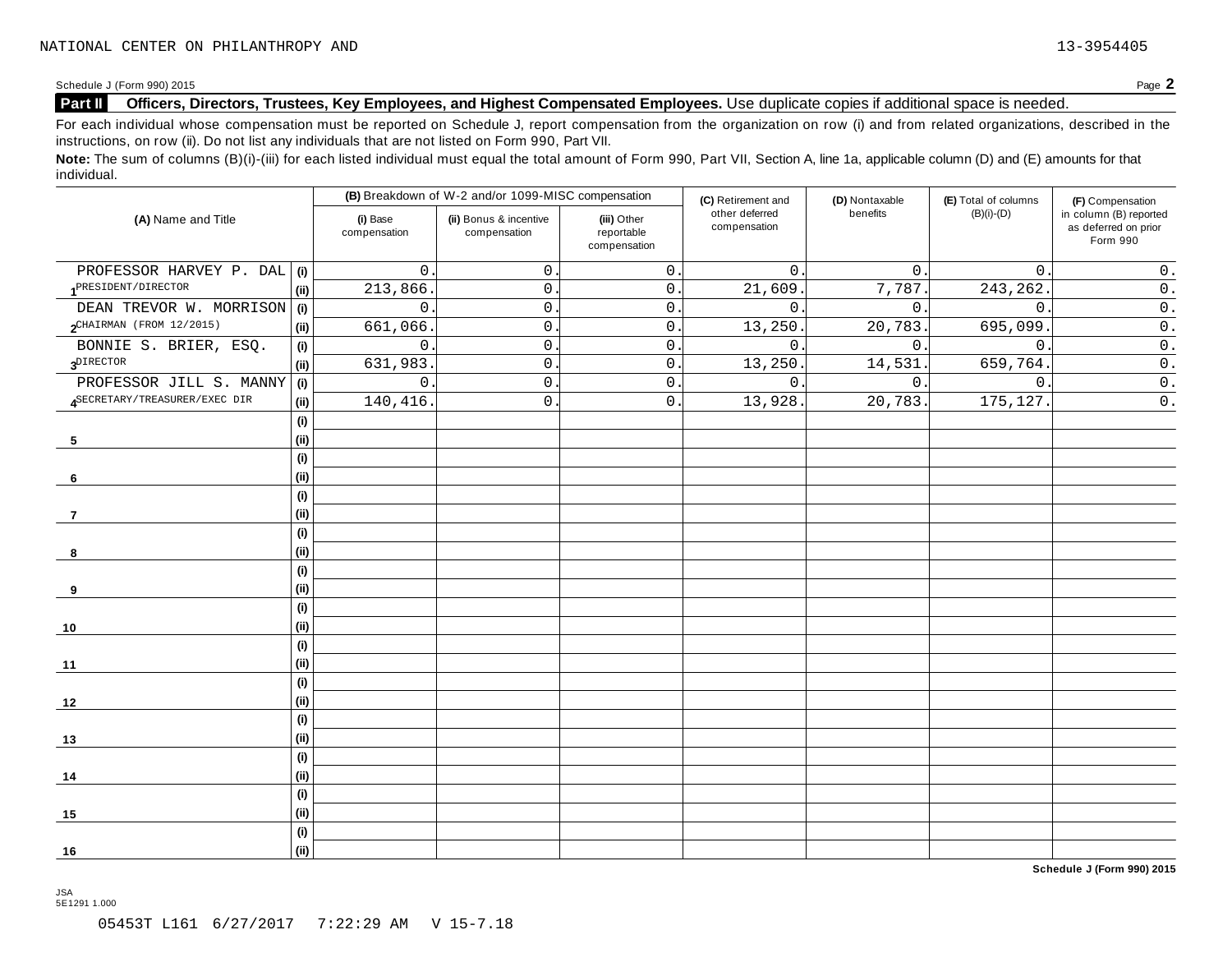#### **Part III Supplemental Information**

Complete this part to provide the information, explanation, or descriptions required for Part I, lines 1a, 1b, 3, 4a, 4b, 4c, 5a, 5b, 6a, 6b, 7, and 8, and for Part II. Also complete this part for any additional information.

SCHEDULE J - PART II

IN REFERENCE TO THE AMOUNTS DISCLOSED IN COLUMN "E" FOR PROFESSOR HARVEY

P. DALE AND PROFESSOR JILL S. MANNY, 100% IS REIMBURSED BY NATIONAL

CENTER ON PHILANTHROPY AND THE LAW, INC., TO NEW YORK UNIVERSITY. IN

REFERENCE TO THE AMOUNTS DISCLOSED IN COLUMN "E" FOR BONNIE S. BRIER AND

TREVOR W. MORRISON, 100% OF THOSE AMOUNTS ARE PAID BY NEW YORK UNIVERSITY

FOR THEIR RESPONSIBILITIES TO THE UNIVERSITY. MR. MORRISON AND MS. BRIER

ARE NOT COMPENSATED FOR SERVING AS DIRECTORS OF THE CENTER.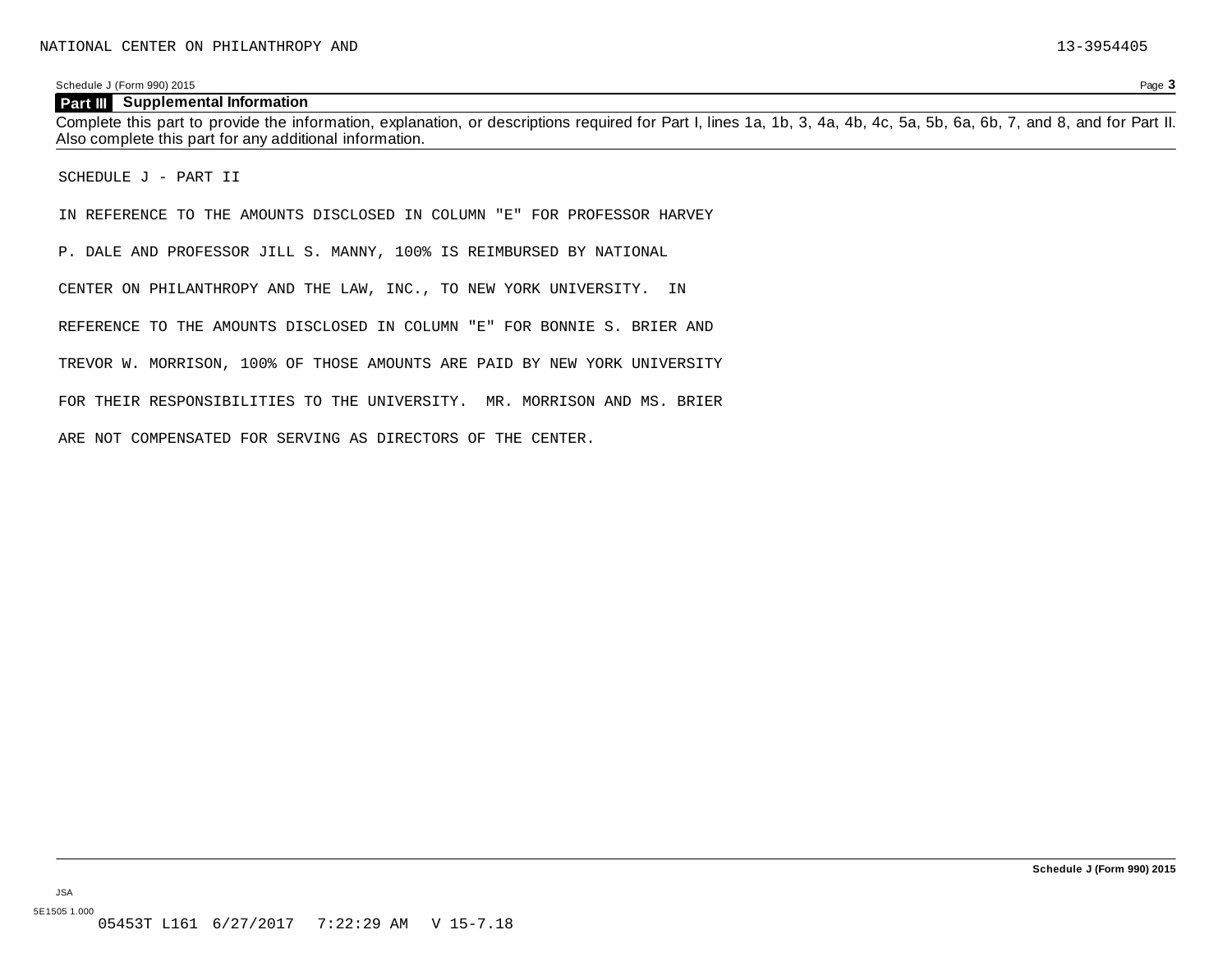**(Form 990 or 990-EZ)**

## **SCHEDULE O** Supplemental Information to Form 990 or 990-EZ  $\frac{100\text{dB No. }1545-0047}{\text{O}}$

**Complete to provide information for responses to specific questions on Form 990 or 990-EZ or to provide any additional information.** Fristen **Attach to Form 1990** or 990-EZ.<br>
Attach to Form 990 or 990-EZ.<br>
Attach to Form 990 or 990-EZ.<br> **Attach to Form 990 or 990-EZ.** Department of the Treasury Internal Revenue Service I



THE LAW, INC. 13-3954405

Name of the organization **MATIONAL CENTER ON PHILANTHROPY AND Employer identification number** 

PART VI, SECTION A, QUESTION 6, 7A, 7B

MEMBERS OR SHAREHOLDERS:

THE SOLE MEMBER OF THE CENTER IS THE NEW YORK UNIVERSITY SCHOOL OF LAW FOUNDATION.

POWER TO ELECT OR APPOINT ONE OR MORE MEMBERS OF THE GOVERNING BODY: MEMBERS OF THE BOARD OF DIRECTORS OF THE CENTER ARE APPOINTED BY THE NEW YORK UNIVERSITY SCHOOL OF LAW FOUNDATION.

GOVERNANCE DECISIONS OF THE ORGANIZATION RESERVED TO (OR SUBJECT TO APPROVAL BY) THE MEMBER:

THE CENTER'S SOLE MEMBER, NEW YORK UNIVERSITY SCHOOL OF LAW FOUNDATION IS GRANTED THE POWER UNDER THE CENTER'S BY-LAWS TO: (A) AMEND THE BY-LAWS, (B) AMEND THE CERTIFICATE OF INCORPORATION, (C) REMOVE DIRECTORS, WITH OR WITHOUT CAUSE, (D) LIQUIDATE OR DISSOLVE THE CORPORATION, AND (E) MERGE, CONSOLIDATE OR TRANSFER ALL OR SUBSTANTIALLY ALL OF THE ASSETS OF THE CORPORATION.

PART VI, SECTION B, QUESTION 11 APPROVAL OF THE FORM 990: THE ORGANIZATION'S TAX RETURN IS APPROVED BY THE BOARD OF DIRECTORS BEFORE FILING.

PART VI, SECTION B, QUESTION 12 CONFLICT-OF-INTEREST POLICY: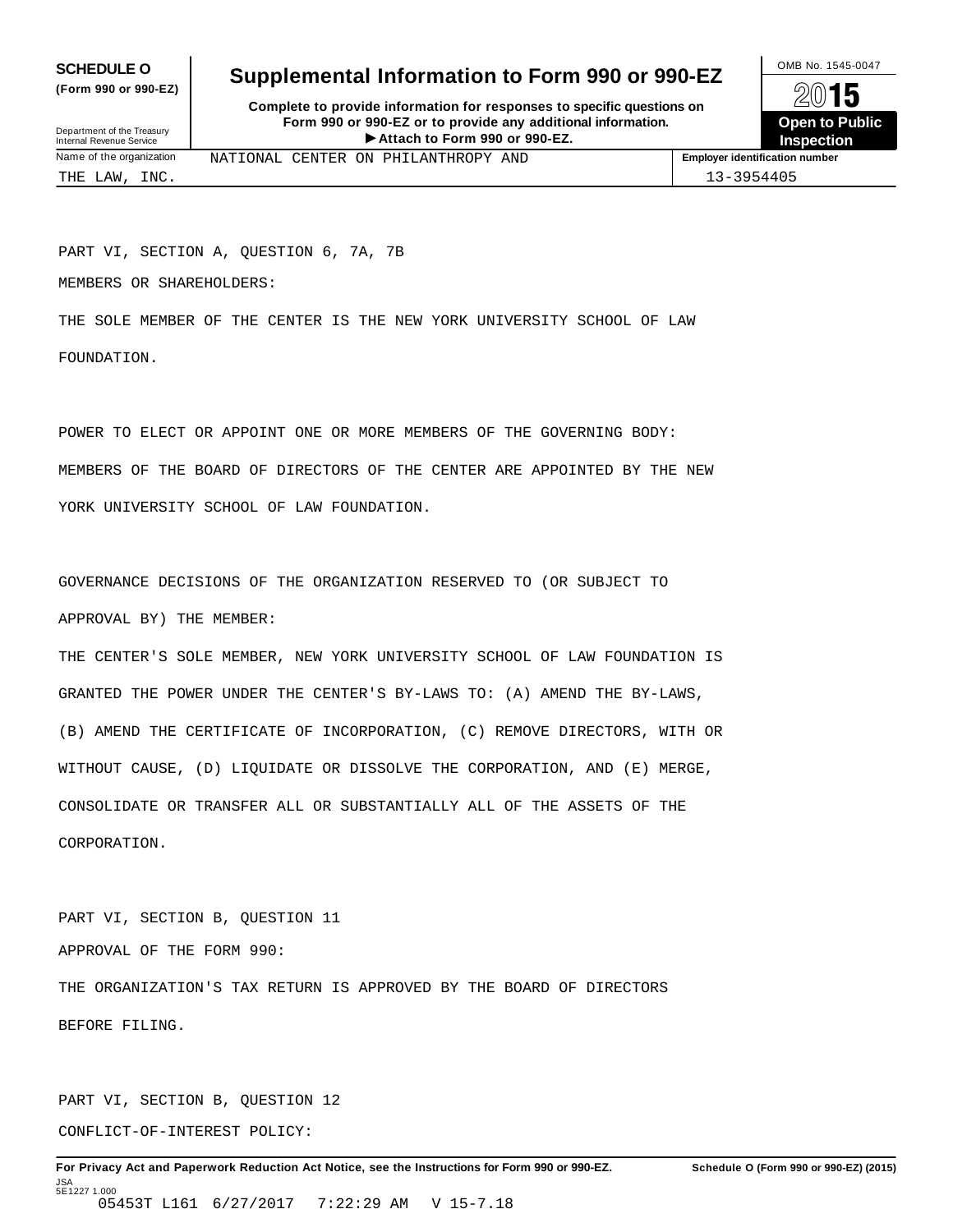| Schedule O (Form 990 or 990-EZ) 2015 |                                                        |                                       |  |
|--------------------------------------|--------------------------------------------------------|---------------------------------------|--|
| Name of the organization             | NATIONAL<br><b>CENTER</b><br>าง<br>AND<br>PHILANTHROPY | <b>Employer identification number</b> |  |
| INC.<br>THE<br>LAW                   |                                                        | $-3 - 3954405$                        |  |

AS EMPLOYEES OF NEW YORK UNIVERSITY, ALL CENTER STAFF MEMBERS ARE SUBJECT TO THE UNIVERSITY'S CONFLICT-OF-INTEREST POLICY. ADDITIONALLY, THE BOARD IS BOUND BY THE UNIVERSITY'S POLICY. THE POLICY APPEARS ON THE UNIVERSITY'S WEBSITE, AND IS ANNUALLY AFFIRMED BY STAFF AND BOARD MEMBERS.

PART VI, SECTION B, QUESTION 15

APPROVAL OF SALARIES:

AS A CENTER WITHIN NEW YORK UNIVERSITY, ALL STAFF MEMBERS ARE EMPLOYEES OF NEW YORK UNIVERSITY, AND AS SUCH, THEIR COMPENSATION IS SET BY AND PAID BY THE UNIVERSITY.

PART VI, SECTION C, QUESTION 19 AVAILABILITY OF GOVERNING DOCUMENTS: THE CENTER MAKES ITS GOVERNING DOCUMENTS, CONFLICT OF INTEREST POLICY, AND FINANCIAL STATEMENTS AVAILABLE UPON REQUEST.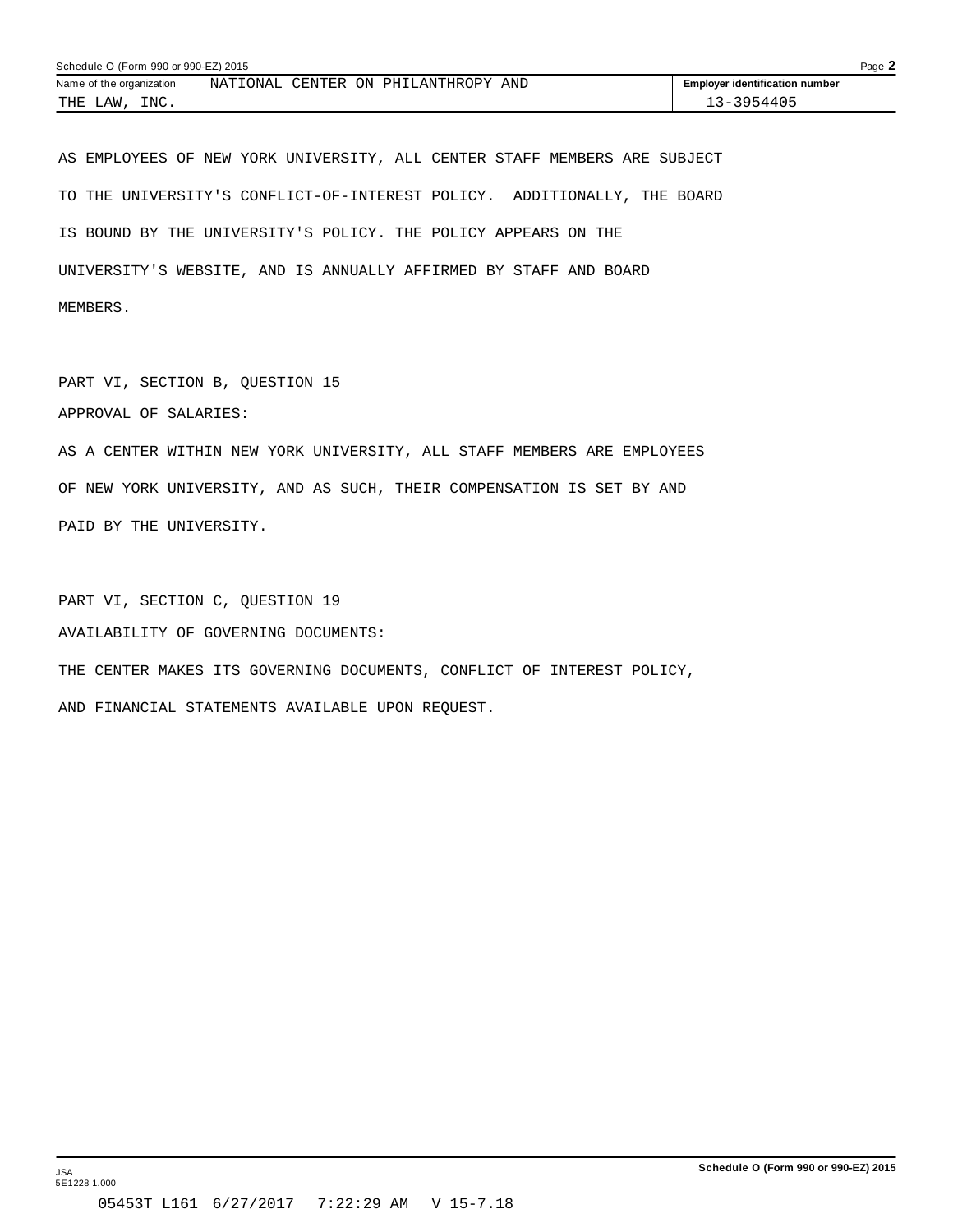| <b>SCHEDULE R</b><br>(Form 990)<br>Department of the Treasury<br>Internal Revenue Service | <b>Related Organizations and Unrelated Partnerships</b><br>▶ Complete if the organization answered "Yes" on Form 990, Part IV, line 33, 34, 35b, 36, or 37.<br>Attach to Form 990.<br>Information about Schedule R (Form 990) and its instructions is at www.irs.gov/form990. |                                       |  |  |
|-------------------------------------------------------------------------------------------|-------------------------------------------------------------------------------------------------------------------------------------------------------------------------------------------------------------------------------------------------------------------------------|---------------------------------------|--|--|
| Name of the organization                                                                  | NATIONAL CENTER ON PHILANTHROPY AND                                                                                                                                                                                                                                           | <b>Employer identification number</b> |  |  |
| THE LAW, INC.                                                                             |                                                                                                                                                                                                                                                                               | 13-3954405                            |  |  |

| (a)<br>Name, address, and EIN (if applicable) of disregarded entity | (b)<br>Primary activity | (c)<br>Legal domicile (state<br>or foreign country) | (d)<br>Total income | (e)<br>End-of-year assets | (f)<br>Direct controlling<br>entity |
|---------------------------------------------------------------------|-------------------------|-----------------------------------------------------|---------------------|---------------------------|-------------------------------------|
| (1)                                                                 |                         |                                                     |                     |                           |                                     |
| (2)                                                                 |                         |                                                     |                     |                           |                                     |
| (3)                                                                 |                         |                                                     |                     |                           |                                     |
| (4)                                                                 |                         |                                                     |                     |                           |                                     |
| (5)                                                                 |                         |                                                     |                     |                           |                                     |
| (6)                                                                 |                         |                                                     |                     |                           |                                     |

**Part II Identification of Related Tax-Exempt Organizations** Complete if the organization answered "Yes" on Form 990, Part IV, line 34 because it had<br>The one or more related tax-exempt organizations during the tax year.

| (a)<br>Name, address, and EIN of related organization |                    | (b)<br>Primary activity | (c)<br>Legal domicile (state<br>or foreign country) | (d)<br><b>Exempt Code section</b> | (e)<br>Public charity status<br>(if section $501(c)(3)$ ) | (f)<br>Direct controlling<br>entity | (g)<br>Section 512(b)(13)<br>controlled<br>entity? |           |
|-------------------------------------------------------|--------------------|-------------------------|-----------------------------------------------------|-----------------------------------|-----------------------------------------------------------|-------------------------------------|----------------------------------------------------|-----------|
|                                                       |                    |                         |                                                     |                                   |                                                           |                                     | Yes                                                | <b>No</b> |
| (1) NEW YORK UNIVERSITY                               | 13-5562308         |                         |                                                     |                                   |                                                           |                                     |                                                    |           |
| 105 EAST 17TH STREET, 2ND FLOO                        | NEW YORK, NY 10003 | EDUCATION               | ΝY                                                  | 501(C)(3)                         | LINE 2                                                    | N/A                                 |                                                    | Χ         |
| (2) NYU SCHOOL OF LAW FOUNDATION                      | 13-6161036         |                         |                                                     |                                   |                                                           |                                     |                                                    |           |
| 110 WEST 3RD STREET, 2ND FLOOR                        | NEW YORK, NY 10012 | SUPPORT                 | ΝY                                                  | 501(C)(3)                         | LINE 9                                                    | NYU                                 |                                                    | Χ         |
| (3) INSTITUTE OF FINE ARTS FOUNDATION                 | 23-7184242         |                         |                                                     |                                   |                                                           |                                     |                                                    |           |
| 1 EAST 78TH STREET                                    | NEW YORK, NY 10021 | FINE ARTS               | ΝY                                                  | 501(C)(3)                         | LINE 11A, I NYU                                           |                                     |                                                    | X         |
| (4) NEW YORK UNIVERSITY REAL ESTATE CORP              | 13-4141728         |                         |                                                     |                                   |                                                           |                                     |                                                    |           |
| 105 EAST 17TH STREET, 2ND FLOO                        | NEW YORK, NY 10003 | REAL ESTATE             | ΝY                                                  | 501(C)(25)                        |                                                           | NYU                                 |                                                    | Χ         |
| (5) NYU SCHOOL OF BUSINESS FOUNDATION                 | 13-4168015         |                         |                                                     |                                   |                                                           |                                     |                                                    |           |
| C/O KAUFMAN MGMT. CENTER 44 WE                        | NEW YORK, NY 10022 | SUPPORT                 | NY                                                  | 501(C)(3)                         | LINE 7                                                    | <b>NYU</b>                          |                                                    | X         |
| $(6)$ NYU IMAGING, INC.                               | 13-4000622         |                         |                                                     |                                   |                                                           |                                     |                                                    |           |
| 545 FIRST AVENUE                                      | NEW YORK, NY 10016 | MEDICAL                 | ΝY                                                  | 501(C)(3)                         | LINE 11A, I NYU                                           |                                     |                                                    | Χ         |
| (7) NYU SCHOOL OF LAW FACULTY RETENTION ASST          | 13-4047911         |                         |                                                     |                                   |                                                           |                                     |                                                    |           |
| 110 WEST 3RD STREET, 2ND FLOOR                        | NEW YORK, NY 10012 | SUPPORT                 | ΝY                                                  | 501(C)(3)                         |                                                           | LINE 11A, I NYU LAW FDN             |                                                    | X         |

**For Paperwork Reduction Act Notice, see the Instructions for Form 990. Schedule R (Form 990) 2015**

5E1307 1.000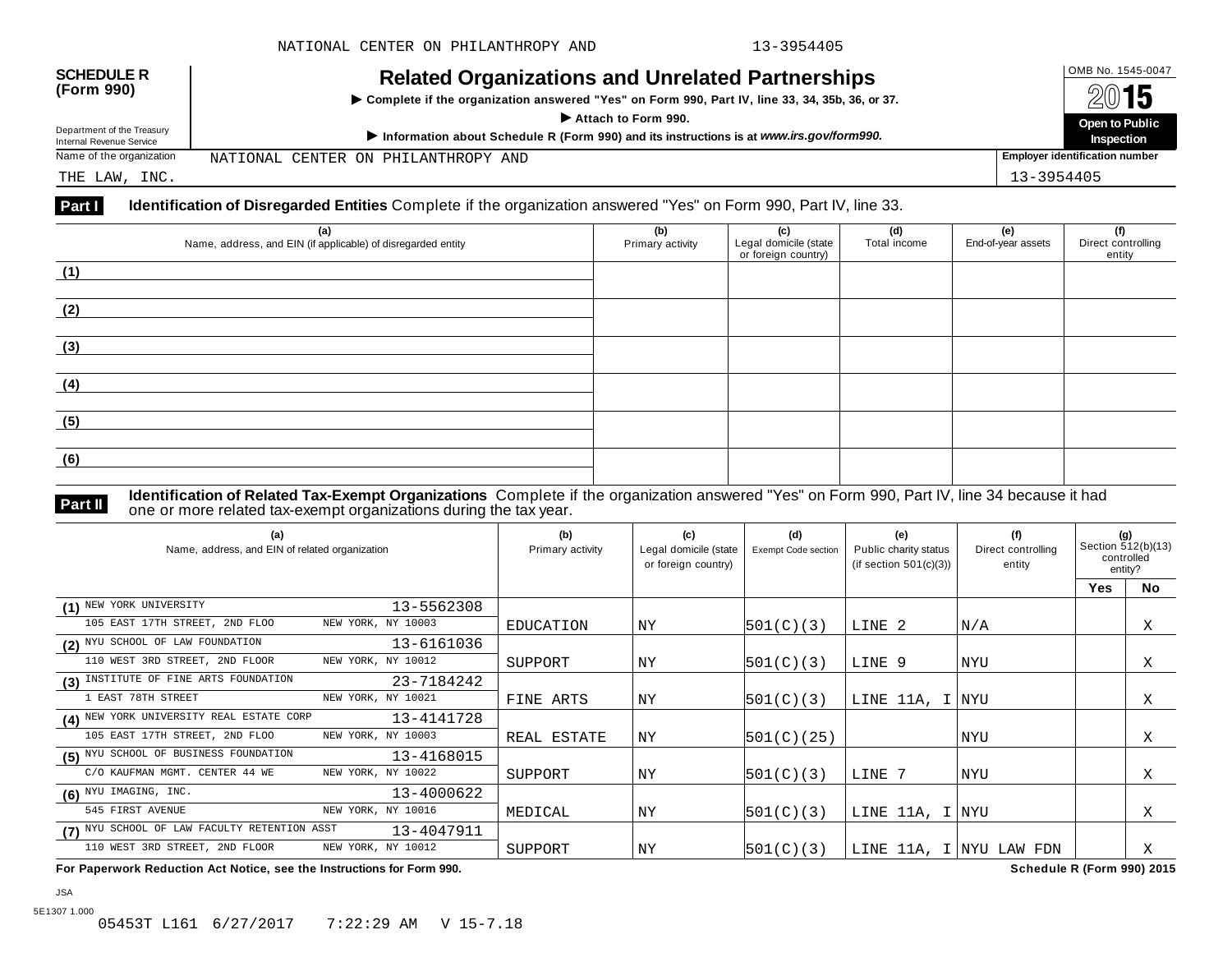| <b>SCHEDULE R</b><br>(Form 990)<br>Department of the Treasury<br>Internal Revenue Service | <b>Related Organizations and Unrelated Partnerships</b><br>Complete if the organization answered "Yes" on Form 990, Part IV, line 33, 34, 35b, 36, or 37.<br>Attach to Form 990.<br>Information about Schedule R (Form 990) and its instructions is at www.irs.gov/form990. |                                       |  |  |
|-------------------------------------------------------------------------------------------|-----------------------------------------------------------------------------------------------------------------------------------------------------------------------------------------------------------------------------------------------------------------------------|---------------------------------------|--|--|
| Name of the organization                                                                  | NATIONAL CENTER ON PHILANTHROPY AND                                                                                                                                                                                                                                         | <b>Employer identification number</b> |  |  |
| THE LAW, INC.                                                                             |                                                                                                                                                                                                                                                                             | 13-3954405                            |  |  |

| (a)<br>Name, address, and EIN (if applicable) of disregarded entity | (b)<br>Primary activity | (c)<br>Legal domicile (state<br>or foreign country) | (d)<br>Total income | (e)<br>End-of-year assets | (f)<br>Direct controlling<br>entity |
|---------------------------------------------------------------------|-------------------------|-----------------------------------------------------|---------------------|---------------------------|-------------------------------------|
| (1)                                                                 |                         |                                                     |                     |                           |                                     |
| (2)                                                                 |                         |                                                     |                     |                           |                                     |
| (3)                                                                 |                         |                                                     |                     |                           |                                     |
| (4)                                                                 |                         |                                                     |                     |                           |                                     |
| (5)                                                                 |                         |                                                     |                     |                           |                                     |
| (6)                                                                 |                         |                                                     |                     |                           |                                     |

JSA

**Part II Identification of Related Tax-Exempt Organizations** Complete if the organization answered "Yes" on Form 990, Part IV, line 34 because it had<br>The one or more related tax-exempt organizations during the tax year.

| (a)<br>Name, address, and EIN of related organization      | (b)<br>Primary activity | (c)<br>Legal domicile (state<br>or foreign country) | (d)<br>Exempt Code section | (e)<br>Public charity status<br>(if section $501(c)(3)$ ) | (f)<br>Direct controlling<br>entity | (g)<br>Section 512(b)(13)<br>controlled<br>entity? |           |
|------------------------------------------------------------|-------------------------|-----------------------------------------------------|----------------------------|-----------------------------------------------------------|-------------------------------------|----------------------------------------------------|-----------|
|                                                            |                         |                                                     |                            |                                                           |                                     | Yes                                                | <b>No</b> |
| (1) NYU SCHOOL OF LAW HOUSING ASSISTANCE<br>13-4043221     |                         |                                                     |                            |                                                           |                                     |                                                    |           |
| NEW YORK, NY 10012<br>110 WEST 3RD STREET, 2ND FLOOR       | SUPPORT                 | ΝY                                                  | 501(C)(3)                  |                                                           | LINE 11A, I NYU LAW FDN             |                                                    | X         |
| (2) NYU SCHOOL OF LAW RECRUITMENT ASSISTANCE<br>13-4043182 |                         |                                                     |                            |                                                           |                                     |                                                    |           |
| NEW YORK, NY 10012<br>110 WEST 3RD STREET, 2ND FLOOR       | SUPPORT                 | ΝY                                                  | 501(C)(3)                  | LINE 11A, I NYU LAW FDN                                   |                                     |                                                    | Χ         |
| (3) WASHINGTON SQUARE LEGAL SERVICES, INC.<br>23-7392120   |                         |                                                     |                            |                                                           |                                     |                                                    |           |
| 110 WEST 3RD STREET, 2ND FLOOR<br>NEW YORK, NY 10012       | PUBLIC INTERE           | NY                                                  | 501(C)(3)                  | LINE 11A, I NYU                                           |                                     |                                                    | Χ         |
| (4) HAROLD ACTON TRUST<br>13-7050560                       |                         |                                                     |                            |                                                           |                                     |                                                    |           |
| 105 EAST 17TH STREET, 2ND FLOO<br>NEW YORK, NY 10003       | SUPPORT                 | ΝY                                                  | 501(C)(3)                  | LINE 11A, I NYU                                           |                                     |                                                    | Χ         |
| (5) NYU IN ABU DHABI CORP<br>26-2652713                    |                         |                                                     |                            |                                                           |                                     |                                                    |           |
| C/O NYU 105 EAST 17TH STREET,<br>NEW YORK, NY 10003        | NYU ABU DHABI           | $\overline{\rm NY}$                                 | 501(C)(3)                  | LINE 11A, I NYU                                           |                                     |                                                    | Χ         |
| (6) HORTENSE ACTON TRUST<br>36-7110976                     |                         |                                                     |                            |                                                           |                                     |                                                    |           |
| PROVIDENCE, RI 02901<br>P.O. BOX 1802                      | NYU IN ITALY            | IL                                                  | 501(C)(3)                  | PF                                                        | NYU                                 |                                                    | Χ         |
| (7) NYU HOSPITALS CENTER<br>13-3971298                     |                         |                                                     |                            |                                                           |                                     |                                                    |           |
| 550 FIRST AVENUE<br>NEW YORK, NY 10016                     | HOSPITAL                | ΝY                                                  | 501(C)(3)                  | LINE 3                                                    | NYU                                 |                                                    | Χ         |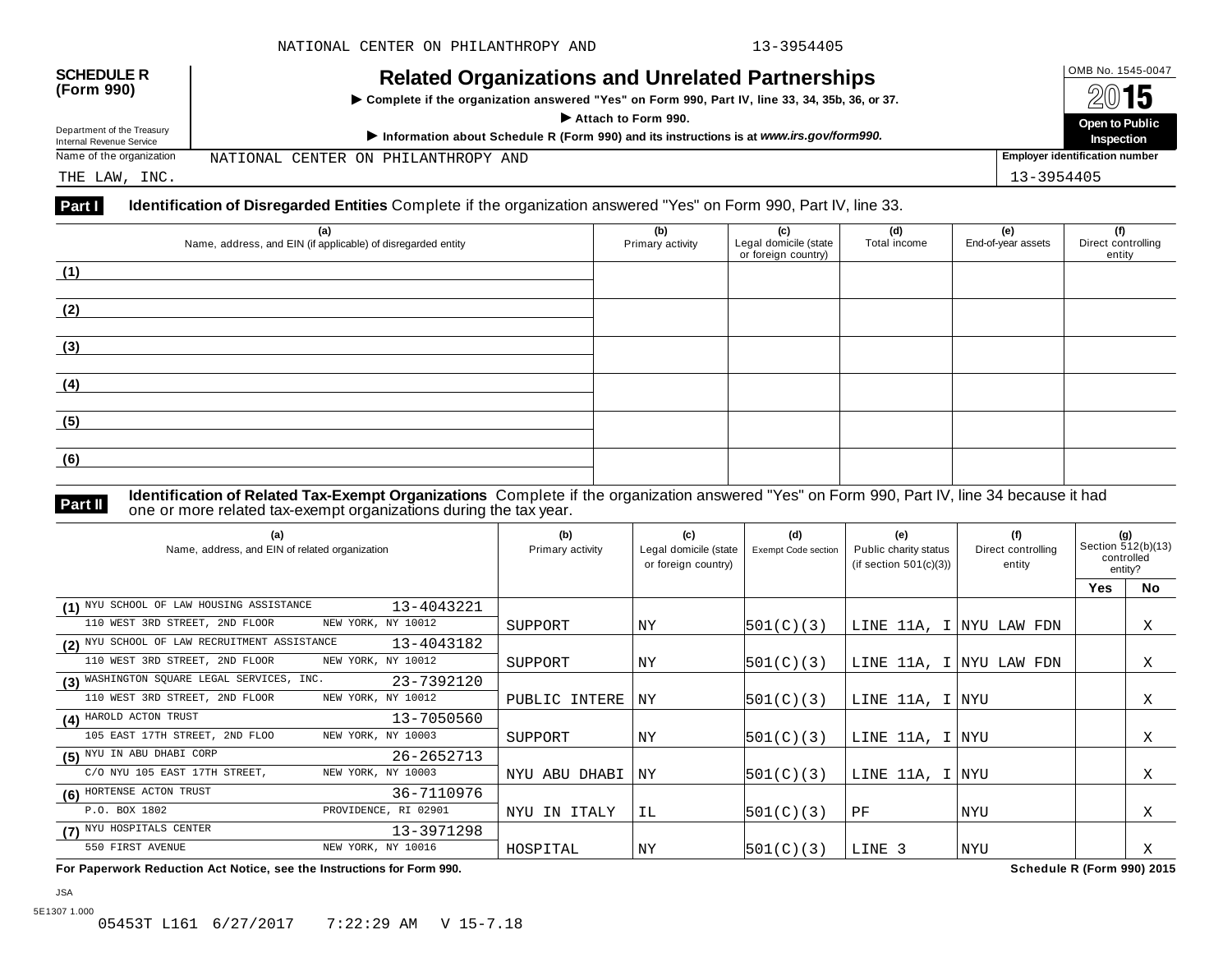| <b>SCHEDULE R</b><br>(Form 990)                        | OMB No. 1545-0047<br>2015<br>Open to Public                                             |                                       |
|--------------------------------------------------------|-----------------------------------------------------------------------------------------|---------------------------------------|
| Department of the Treasury<br>Internal Revenue Service | Information about Schedule R (Form 990) and its instructions is at www.irs.gov/form990. | Inspection                            |
| Name of the organization                               | NATIONAL CENTER ON PHILANTHROPY AND                                                     | <b>Employer identification number</b> |
| THE LAW, INC.                                          |                                                                                         | 13-3954405                            |

| (a)<br>Name, address, and EIN (if applicable) of disregarded entity | (b)<br>Primary activity | (c)<br>Legal domicile (state<br>or foreign country) | (d)<br>Total income | (e)<br>End-of-year assets | (f)<br>Direct controlling<br>entity |
|---------------------------------------------------------------------|-------------------------|-----------------------------------------------------|---------------------|---------------------------|-------------------------------------|
| (1)                                                                 |                         |                                                     |                     |                           |                                     |
| (2)                                                                 |                         |                                                     |                     |                           |                                     |
| (3)                                                                 |                         |                                                     |                     |                           |                                     |
| (4)                                                                 |                         |                                                     |                     |                           |                                     |
| (5)                                                                 |                         |                                                     |                     |                           |                                     |
| (6)                                                                 |                         |                                                     |                     |                           |                                     |

JSA

**Part II Identification of Related Tax-Exempt Organizations** Complete if the organization answered "Yes" on Form 990, Part IV, line 34 because it had<br>The one or more related tax-exempt organizations during the tax year.

| (a)<br>Name, address, and EIN of related organization |                            | (b)<br>Primary activity | (c)<br>Legal domicile (state<br>or foreign country) | (d)<br><b>Exempt Code section</b> | (e)<br>Public charity status<br>(if section $501(c)(3)$ ) | (f)<br>Direct controlling<br>entity | (g)<br>Section 512(b)(13)<br>controlled<br>entity? |           |
|-------------------------------------------------------|----------------------------|-------------------------|-----------------------------------------------------|-----------------------------------|-----------------------------------------------------------|-------------------------------------|----------------------------------------------------|-----------|
|                                                       |                            |                         |                                                     |                                   |                                                           |                                     | <b>Yes</b>                                         | <b>No</b> |
| (1) 34TH STREET CANCER CENTER, INC.                   | 30-0262470                 |                         |                                                     |                                   |                                                           |                                     |                                                    |           |
| 160 EAST 34TH STREET                                  | NEW YORK, NY 10016         | CANCER CARE             | ΝY                                                  | 501(C)(3)                         | LINE 11A I                                                | NYU HOSPITAL                        |                                                    | X         |
| $(2)$ JURODIN FUND, INC.                              | 13-6169166                 |                         |                                                     |                                   |                                                           |                                     |                                                    |           |
| P.O. BOX 6089                                         | NEWARK, DE 19714           | DONOR FUNDS             | DE                                                  | 501(C)(3)                         | PF                                                        | NYU                                 |                                                    | X         |
| $(3)$ NYU IN LONDON                                   | 98-1074101                 |                         |                                                     |                                   |                                                           |                                     |                                                    |           |
| 6 BEDFORD SQUARE                                      | LONDON, ENGLAND UK WC1B 3R | NYU IN LONDON           | UK                                                  |                                   |                                                           | NYU                                 |                                                    | Χ         |
| (4) NYU TISCH SCHOOL OF ARTS, ASIA, LTD.              |                            |                         |                                                     |                                   |                                                           |                                     |                                                    |           |
| 3 KAY SIANG ROAD                                      | SINGAPORE,<br>SN 248923    | NYU SINGAPORE           | SN                                                  |                                   |                                                           | NYU                                 |                                                    | X         |
| $(5)$ NYU IN TEL-AVIV LTD.                            | 98-1058326                 |                         |                                                     |                                   |                                                           |                                     |                                                    |           |
| TUVAL 13                                              | RAMAT GAN, IS 52522        | NYU TEL AVIV            | ΙS                                                  |                                   |                                                           | NYU                                 |                                                    | Χ         |
| (6) NEW YORK UNIVERSITY IN FRANCE                     | 98-1058568                 |                         |                                                     |                                   |                                                           |                                     |                                                    |           |
| 56, RUE DE PASSY                                      | PARIS, FR 75016            | IN FRANCE<br>NYU        | FR                                                  |                                   |                                                           | <b>NYU</b>                          |                                                    | Χ         |
| (7) NYU IN AFGHANISTAN                                |                            |                         |                                                     |                                   |                                                           |                                     |                                                    |           |
| 150 MASJID E HAJI ABDURRAHIM S                        | CHAWK ED KABUL,<br>AF      | NYU AFGHANIST           | l AF                                                |                                   |                                                           | <b>NYU</b>                          |                                                    | Χ         |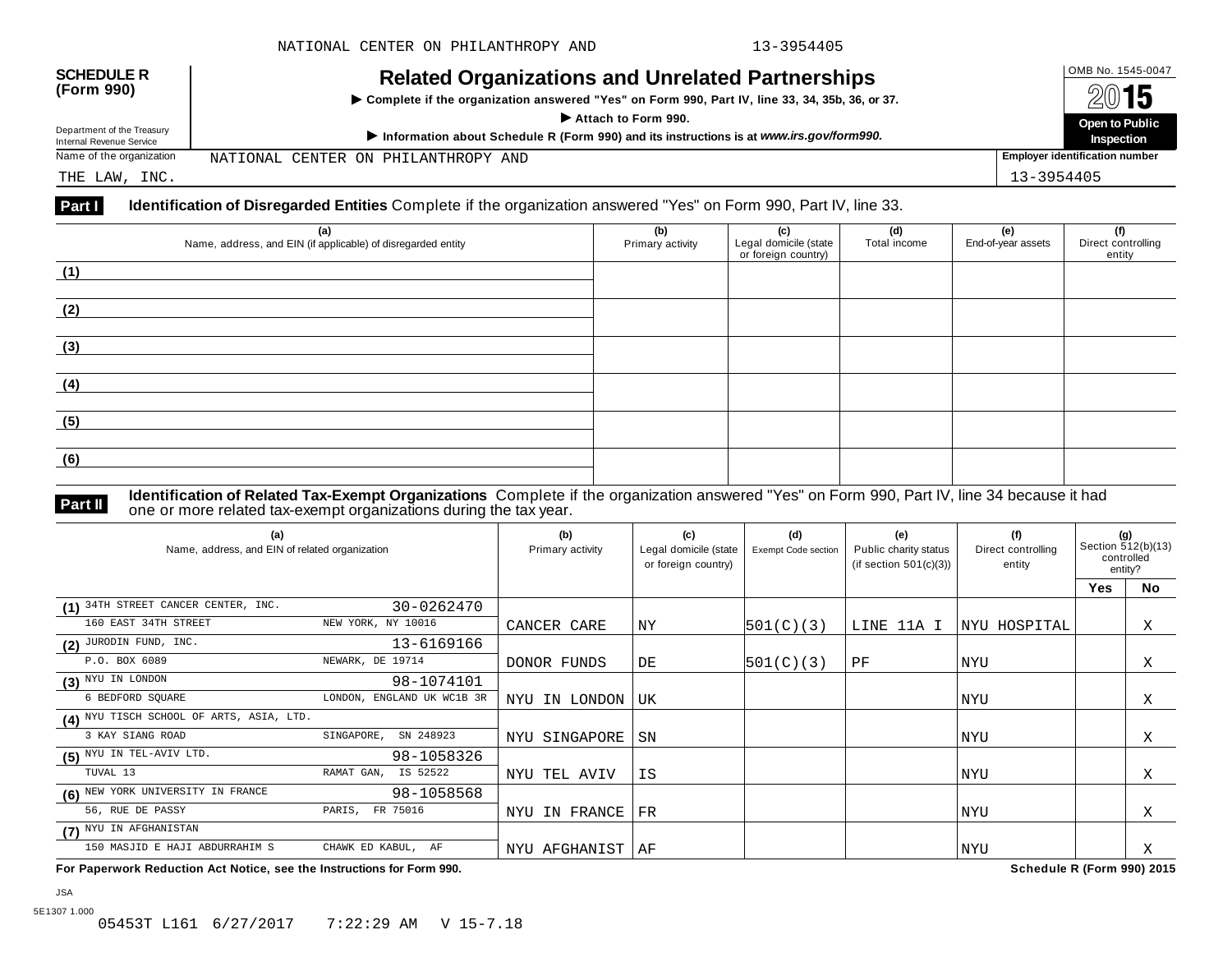| <b>SCHEDULE R</b><br>(Form 990)<br>Department of the Treasury<br>Internal Revenue Service | <b>Related Organizations and Unrelated Partnerships</b><br>Complete if the organization answered "Yes" on Form 990, Part IV, line 33, 34, 35b, 36, or 37.<br>Attach to Form 990.<br>Information about Schedule R (Form 990) and its instructions is at www.irs.gov/form990. |                                       |  |  |
|-------------------------------------------------------------------------------------------|-----------------------------------------------------------------------------------------------------------------------------------------------------------------------------------------------------------------------------------------------------------------------------|---------------------------------------|--|--|
| Name of the organization                                                                  | NATIONAL CENTER ON PHILANTHROPY AND                                                                                                                                                                                                                                         | <b>Employer identification number</b> |  |  |
| THE LAW, INC.                                                                             |                                                                                                                                                                                                                                                                             | 13-3954405                            |  |  |

| (a)<br>Name, address, and EIN (if applicable) of disregarded entity | (b)<br>Primary activity | (c)<br>Legal domicile (state<br>or foreign country) | (d)<br>Total income | (e)<br>End-of-year assets | (f)<br>Direct controlling<br>entity |
|---------------------------------------------------------------------|-------------------------|-----------------------------------------------------|---------------------|---------------------------|-------------------------------------|
| (1)                                                                 |                         |                                                     |                     |                           |                                     |
| (2)                                                                 |                         |                                                     |                     |                           |                                     |
| (3)                                                                 |                         |                                                     |                     |                           |                                     |
| (4)                                                                 |                         |                                                     |                     |                           |                                     |
| (5)                                                                 |                         |                                                     |                     |                           |                                     |
| (6)                                                                 |                         |                                                     |                     |                           |                                     |

JSA

**Part II Identification of Related Tax-Exempt Organizations** Complete if the organization answered "Yes" on Form 990, Part IV, line 34 because it had<br>The one or more related tax-exempt organizations during the tax year.

| (a)<br>Name, address, and EIN of related organization |                    | (b)<br>Primary activity | (c)<br>Legal domicile (state<br>or foreign country) | (d)<br><b>Exempt Code section</b> | (e)<br>Public charity status<br>(if section $501(c)(3)$ ) | (f)<br>Direct controlling<br>entity | (g)<br>Section 512(b)(13)<br>controlled<br>entity? |           |
|-------------------------------------------------------|--------------------|-------------------------|-----------------------------------------------------|-----------------------------------|-----------------------------------------------------------|-------------------------------------|----------------------------------------------------|-----------|
|                                                       |                    |                         |                                                     |                                   |                                                           |                                     | <b>Yes</b>                                         | <b>No</b> |
| (1) NYU LANGONE HEALTH SYSTEM                         | 47-2613531         |                         |                                                     |                                   |                                                           |                                     |                                                    |           |
| 550 FIRST AVENUE                                      | NEW YORK, NY 10016 | SUPPORT                 | ΝY                                                  | 501(C)(3)                         | LINE 11B, II NYU                                          |                                     |                                                    | Χ         |
| (2) NYU LUTHERAN MEDICAL CENTER                       | 11-1839567         |                         |                                                     |                                   |                                                           |                                     |                                                    |           |
| 150 55TH STREET                                       | BROOKLYN, NY 11220 | HOSPITAL                | ΝY                                                  | 501(C)(3)                         | LINE 3                                                    | <b>INYU LANGONE</b>                 |                                                    | X         |
| (3) COMMUNITY CARE ORGANIZATION, INC.                 | 11-3001682         |                         |                                                     |                                   |                                                           |                                     |                                                    |           |
| 246 55TH ST                                           | BROOKLYN, NY 11220 | HOME HEALTH             | ΝY                                                  | 501(C)(3)                         | LINE 9                                                    | NYU LUTHERAN                        |                                                    | Χ         |
| (4) HARBOR HILL HOUSING DEV. FUND CORP.               | 11-3152691         |                         |                                                     |                                   |                                                           |                                     |                                                    |           |
| 150 55TH STREET                                       | BROOKLYN, NY 11220 | HOUSING                 | NY                                                  | 501(C)(3)                         | LINE 9                                                    | NYU LUTHERAN                        |                                                    | Χ         |
| $(5)$ LMC HEALTH SYSTEM, INC.                         | 11-3589771         |                         |                                                     |                                   |                                                           |                                     |                                                    |           |
| 150 55TH STREET                                       | BROOKLYN, NY 11220 | SUPPORT                 | ΝY                                                  | 501(C)(3)                         |                                                           | LINE 11A, I NYU LUTHERAN            |                                                    | Χ         |
| (6) LUTHERAN AUGUSTANA CENTER FOR EXTENDED            | 11-2150953         |                         |                                                     |                                   |                                                           |                                     |                                                    |           |
| 5434 2ND AVENUE                                       | BROOKLYN, NY 11220 | EXTENDED CARE           | NY                                                  | 501(C)(3)                         | LINE 9                                                    | NYU LUTHERAN                        |                                                    | Χ         |
| (7) LUTHERAN CHHA, INC.                               | 46-2559181         |                         |                                                     |                                   |                                                           |                                     |                                                    |           |
| 5407 2ND AVENEUE                                      | BROOKLYN, NY 11220 | HOME HEALTH             | ΝY                                                  | 501(C)(3)                         | LINE 9                                                    | NYU LUTHERAN                        |                                                    | X         |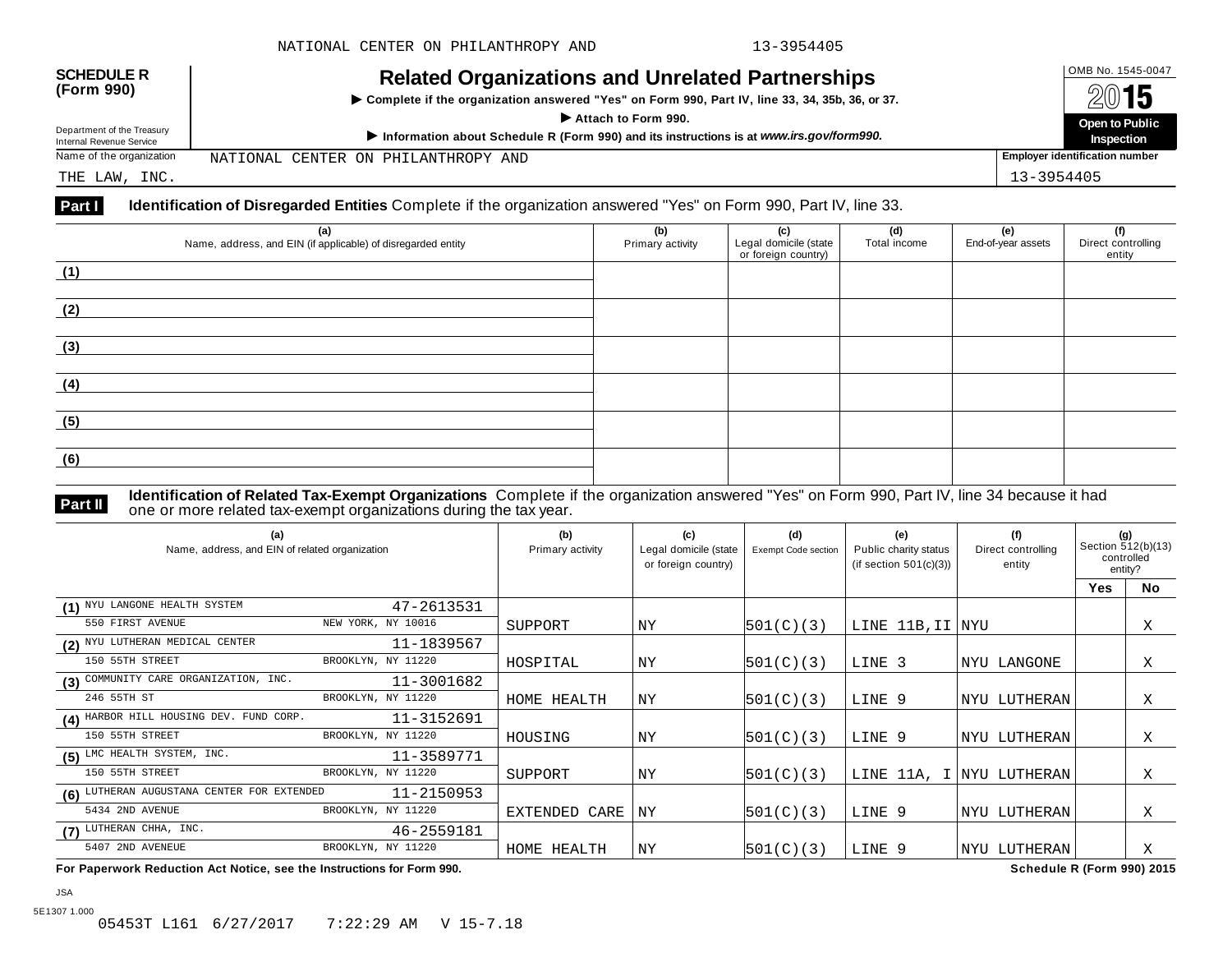| <b>SCHEDULE R</b><br>(Form 990)                        | <b>Related Organizations and Unrelated Partnerships</b><br>> Complete if the organization answered "Yes" on Form 990, Part IV, line 33, 34, 35b, 36, or 37.<br>Attach to Form 990. | OMB No. 1545-0047<br>2015<br>Open to Public |
|--------------------------------------------------------|------------------------------------------------------------------------------------------------------------------------------------------------------------------------------------|---------------------------------------------|
| Department of the Treasury<br>Internal Revenue Service | Information about Schedule R (Form 990) and its instructions is at www.irs.gov/form990.                                                                                            | Inspection                                  |
| Name of the organization                               | NATIONAL CENTER ON PHILANTHROPY AND                                                                                                                                                | <b>Employer identification number</b>       |
| THE LAW, INC.                                          |                                                                                                                                                                                    | 13-3954405                                  |

| (a)<br>Name, address, and EIN (if applicable) of disregarded entity | (b)<br>Primary activity | (c)<br>Legal domicile (state<br>or foreign country) | (d)<br>Total income | (e)<br>End-of-year assets | (f)<br>Direct controlling<br>entity |
|---------------------------------------------------------------------|-------------------------|-----------------------------------------------------|---------------------|---------------------------|-------------------------------------|
| (1)                                                                 |                         |                                                     |                     |                           |                                     |
| (2)                                                                 |                         |                                                     |                     |                           |                                     |
| (3)                                                                 |                         |                                                     |                     |                           |                                     |
| (4)                                                                 |                         |                                                     |                     |                           |                                     |
| (5)                                                                 |                         |                                                     |                     |                           |                                     |
| (6)                                                                 |                         |                                                     |                     |                           |                                     |

**Part II Identification of Related Tax-Exempt Organizations** Complete if the organization answered "Yes" on Form 990, Part IV, line 34 because it had<br>The one or more related tax-exempt organizations during the tax year.

| (a)<br>Name, address, and EIN of related organization |                    | (b)<br>Primary activity | (c)<br>Legal domicile (state<br>or foreign country) | (d)<br><b>Exempt Code section</b> | (e)<br>Public charity status<br>(if section $501(c)(3)$ ) | (f)<br>Direct controlling<br>entity | (g)<br>Section 512(b)(13)<br>controlled<br>entity? |           |
|-------------------------------------------------------|--------------------|-------------------------|-----------------------------------------------------|-----------------------------------|-----------------------------------------------------------|-------------------------------------|----------------------------------------------------|-----------|
|                                                       |                    |                         |                                                     |                                   |                                                           |                                     | <b>Yes</b>                                         | <b>No</b> |
| $(1)$ OHP PHSP INC.                                   | $11 - 3245559$     |                         |                                                     |                                   |                                                           |                                     |                                                    |           |
| 5800 3RD AVENUE                                       | BROOKLYN, NY 11220 | INSURANCE               | ΝY                                                  | 501(C)(4)                         |                                                           | NYU LUTHERAN                        |                                                    | Χ         |
| (2) SHORE HILL HOUSING COMPANY, INC.                  | 23-7405105         |                         |                                                     |                                   |                                                           |                                     |                                                    |           |
| 9000 SHORE ROAD                                       | BROOKLYN, NY 11209 | HOUSING                 | NY                                                  | 501(C)(3)                         | PF                                                        | NYU LUTHERAN                        |                                                    | X         |
| (3) SUNSET BAY COMMUNITY SERVICES, INC.               | 11-2439925         |                         |                                                     |                                   |                                                           |                                     |                                                    |           |
| 150 55TH STREET                                       | BROOKLYN, NY 11220 | DAY CARE/SR.            | NY                                                  | 501(C)(3)                         | LINE 7                                                    | NYU LUTHERAN                        |                                                    | Χ         |
| (4) SUNSET GARDENS HOUSING DEVELOPMENT FUND           | 20-3461755         |                         |                                                     |                                   |                                                           |                                     |                                                    |           |
| C/O SHORE HILL HOUSING 150 55T                        | BROOKLYN, NY 11220 | HOUSING                 | ΝY                                                  | 501(C)(3)                         | LINE 9                                                    | <b>NYU LUTHERAN</b>                 |                                                    | Χ         |
| $(5)$ NYU LANGONE IPA, INC.                           | 36-4841069         |                         |                                                     |                                   |                                                           |                                     |                                                    |           |
| 550 FIRST AVENUE                                      | NEW YORK, NY 10016 | HOSPITAL                | <b>NY</b>                                           | 501(C)(3)                         | LINE 3                                                    | NYU LANGONE                         |                                                    | Χ         |
| (6)                                                   |                    |                         |                                                     |                                   |                                                           |                                     |                                                    |           |
|                                                       |                    |                         |                                                     |                                   |                                                           |                                     |                                                    |           |
| (7)                                                   |                    |                         |                                                     |                                   |                                                           |                                     |                                                    |           |
|                                                       |                    |                         |                                                     |                                   |                                                           |                                     |                                                    |           |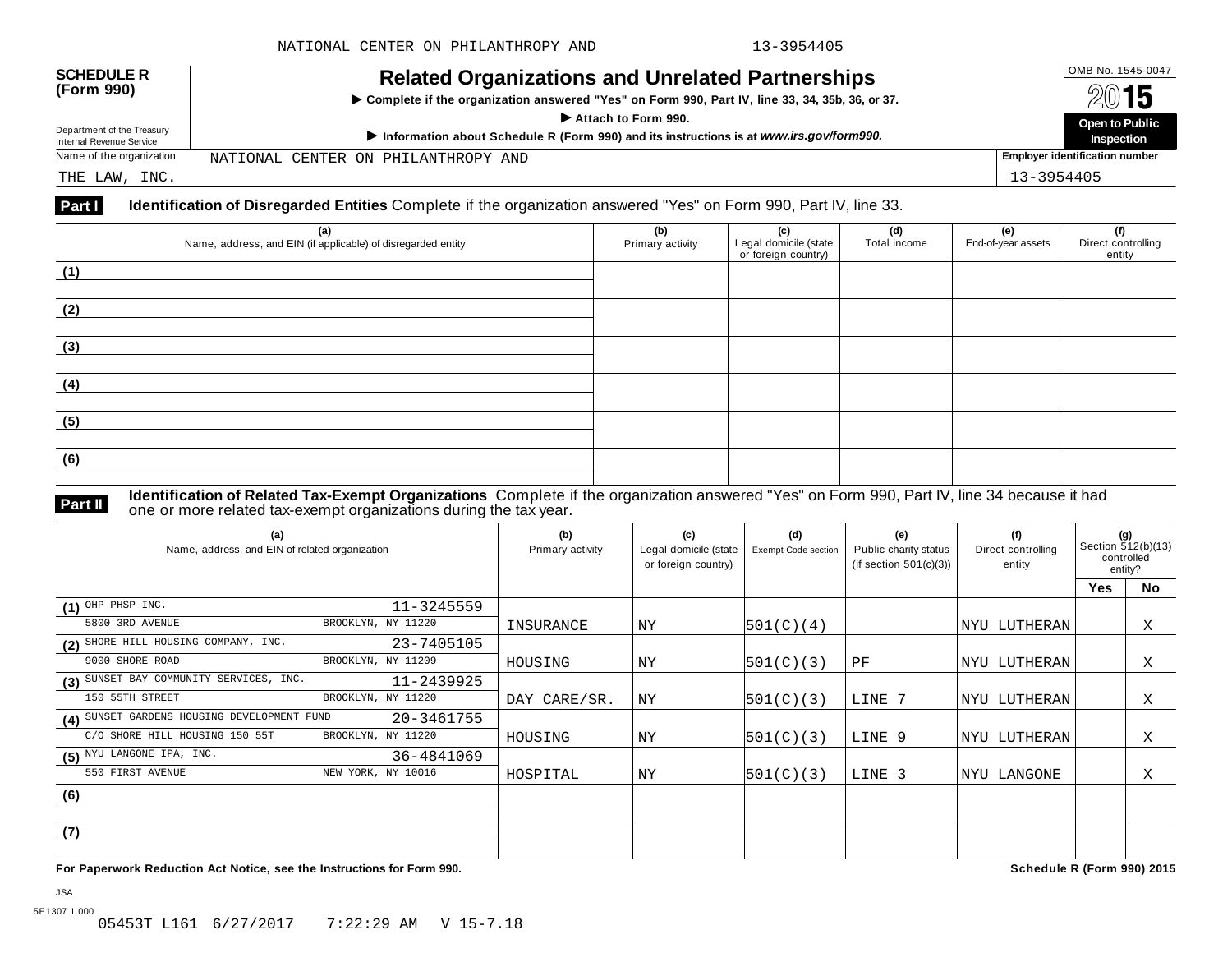**Identification of Related Organizations Taxable as a Partnership** Complete if the organization answered "Yes" on Form 990, Part IV, line 34 **because it had one or more related organizations Taxable as a Partnership** Complete if the organization of Related organizations treated as a partnership during the tax year.

| (a)<br>Name, address, and EIN of<br>related organization | ັ<br>(b)<br>Primary activity | (c)<br>Legal<br>domicile<br>(state or<br>foreign<br>country) | (d)<br>Direct controlling<br>entity | ັ<br>(e)<br>Predominant<br>income (related,<br>unrelated,<br>excluded from<br>tax under<br>sections 512-514) | (f)<br>(g)<br>Share of total<br>Share of end-of-<br>income<br>year assets |  | (h)<br>Disproportionate<br>allocations? |  | (i)<br>Code V-UBI<br>amount in box 20<br>of Schedule K-1<br>(Form 1065) | (i)<br>General or<br>managing<br>partner? |        | (k)<br>Percentage<br>ownership |
|----------------------------------------------------------|------------------------------|--------------------------------------------------------------|-------------------------------------|--------------------------------------------------------------------------------------------------------------|---------------------------------------------------------------------------|--|-----------------------------------------|--|-------------------------------------------------------------------------|-------------------------------------------|--------|--------------------------------|
|                                                          |                              |                                                              |                                     |                                                                                                              |                                                                           |  | Yes No                                  |  |                                                                         |                                           | Yes No |                                |
| (1)                                                      |                              |                                                              |                                     |                                                                                                              |                                                                           |  |                                         |  |                                                                         |                                           |        |                                |
| (2)                                                      |                              |                                                              |                                     |                                                                                                              |                                                                           |  |                                         |  |                                                                         |                                           |        |                                |
| (3)                                                      |                              |                                                              |                                     |                                                                                                              |                                                                           |  |                                         |  |                                                                         |                                           |        |                                |
| (4)                                                      |                              |                                                              |                                     |                                                                                                              |                                                                           |  |                                         |  |                                                                         |                                           |        |                                |
| (5)                                                      |                              |                                                              |                                     |                                                                                                              |                                                                           |  |                                         |  |                                                                         |                                           |        |                                |
| (6)                                                      |                              |                                                              |                                     |                                                                                                              |                                                                           |  |                                         |  |                                                                         |                                           |        |                                |
| (7)                                                      |                              |                                                              |                                     |                                                                                                              |                                                                           |  |                                         |  |                                                                         |                                           |        |                                |

# **Part IV** Identification of Related Organizations Taxable as a Corporation or Trust Complete if the organization answered "Yes" on Form 990, Part IV,<br>line 34 because it had one or more related organizations treated as a co

| (b)<br>Primary activity | (c)<br>Legal domicile<br>country) | (d)<br>Direct controlling<br>entity | (e)<br>Type of entity<br>(C corp, S corp, or<br>trust)                            | (f)<br>Share of total<br>income | (g)<br>Share of | (h) | (i)<br>Section                 | 512(b)(13)<br>controlled<br>entity? |
|-------------------------|-----------------------------------|-------------------------------------|-----------------------------------------------------------------------------------|---------------------------------|-----------------|-----|--------------------------------|-------------------------------------|
|                         |                                   |                                     |                                                                                   |                                 |                 |     | Yes No                         |                                     |
|                         |                                   |                                     |                                                                                   |                                 |                 |     |                                |                                     |
| INSURANCE               | ΝY                                |                                     | C CORP                                                                            |                                 |                 |     |                                | X                                   |
|                         |                                   |                                     |                                                                                   |                                 |                 |     |                                |                                     |
| HOLDS STOCK             | PM                                |                                     | C CORP                                                                            |                                 |                 |     |                                | X                                   |
|                         |                                   |                                     |                                                                                   |                                 |                 |     |                                |                                     |
| HOLDS PROPERT           | IT                                |                                     | C CORP                                                                            |                                 |                 |     |                                | X                                   |
|                         |                                   |                                     |                                                                                   |                                 |                 |     |                                |                                     |
| NYU IN CHINA            | $\rm CH$                          |                                     | C CORP                                                                            |                                 |                 |     |                                | Χ                                   |
|                         |                                   |                                     |                                                                                   |                                 |                 |     |                                |                                     |
|                         | NY.                               |                                     | TRUST                                                                             |                                 |                 |     |                                | X                                   |
|                         |                                   |                                     |                                                                                   |                                 |                 |     |                                |                                     |
|                         | <b>NY</b>                         |                                     | <b>TRUST</b>                                                                      |                                 |                 |     |                                | X                                   |
|                         |                                   |                                     |                                                                                   |                                 |                 |     |                                |                                     |
| HOUSING                 | NY                                |                                     | C CORP                                                                            |                                 |                 |     |                                |                                     |
|                         |                                   |                                     | (state or foreign<br>N/A<br>N/A<br>N/A<br>$\vert N/A \vert$<br>N/A<br>N/A<br> N/A |                                 |                 |     | end-of-year assets   ownership | Percentage                          |

5E1308 1.000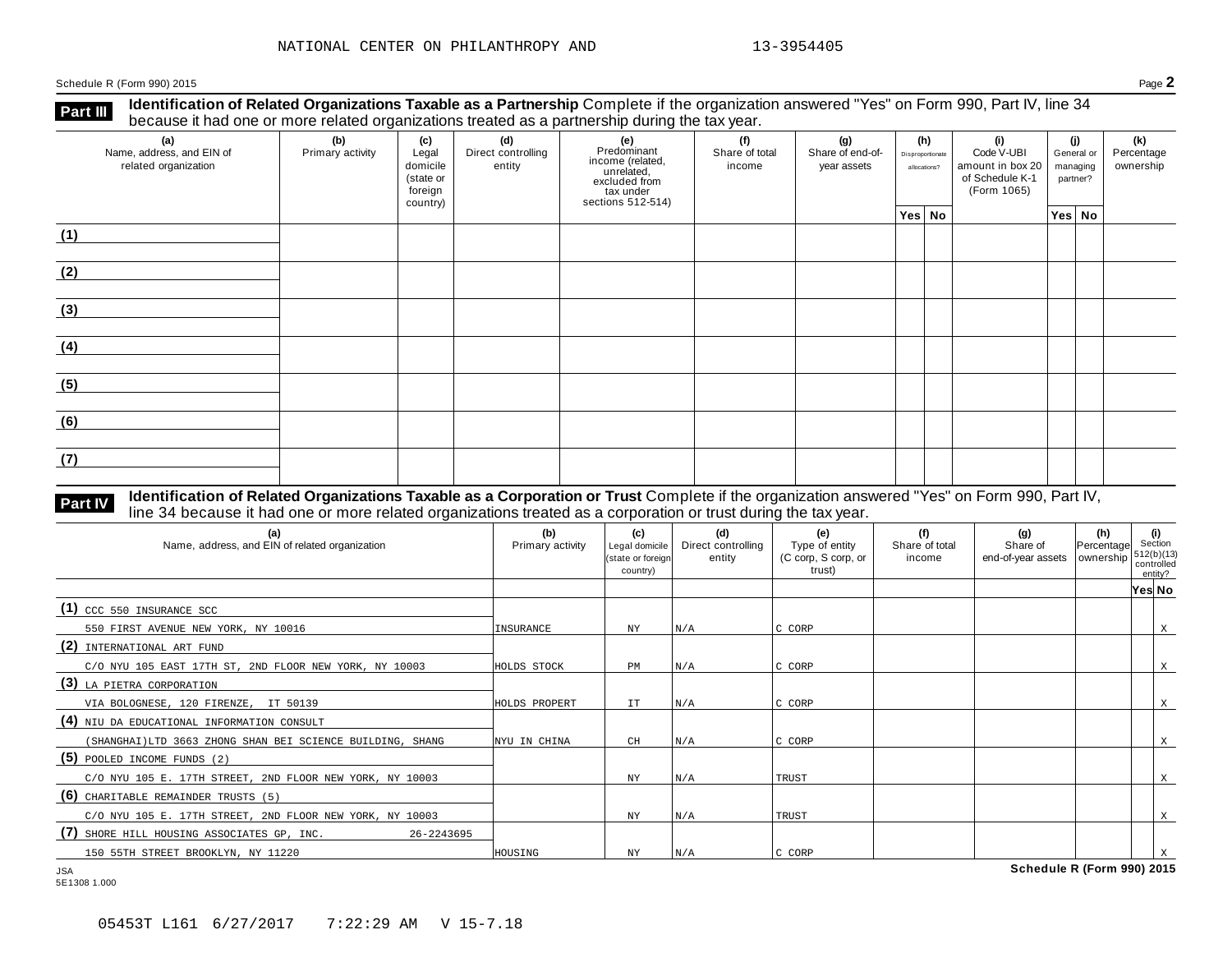| Part V       | Transactions With Related Organizations Complete if the organization answered "Yes" on Form 990, Part IV, line 34, 35b, or 36.                                               |                    |                        |                              |              |              |
|--------------|------------------------------------------------------------------------------------------------------------------------------------------------------------------------------|--------------------|------------------------|------------------------------|--------------|--------------|
|              | Note. Complete line 1 if any entity is listed in Parts II, III, or IV of this schedule.                                                                                      |                    |                        |                              |              | Yes No       |
| 1.           | During the tax year, did the organization engage in any of the following transactions with one or more related organizations listed in Parts II-IV?                          |                    |                        |                              |              |              |
| a            |                                                                                                                                                                              |                    |                        | 1a                           |              | $\mathbf x$  |
| b            |                                                                                                                                                                              |                    |                        | 1 <sub>b</sub>               | $\mathbf{X}$ |              |
| C            |                                                                                                                                                                              |                    |                        | 1c                           | $\mathbf{x}$ |              |
|              |                                                                                                                                                                              |                    |                        | 1 <sub>d</sub>               |              | Χ            |
|              |                                                                                                                                                                              |                    |                        | 1e                           |              | $\rm X$      |
|              |                                                                                                                                                                              |                    |                        |                              |              |              |
| f            |                                                                                                                                                                              |                    |                        | 1f                           |              |              |
| q            |                                                                                                                                                                              |                    |                        | 1 <sub>g</sub>               |              | Χ            |
| h.           |                                                                                                                                                                              |                    |                        | 1h                           |              | X            |
| j.           |                                                                                                                                                                              |                    |                        | 1i.                          |              | $\mathbf X$  |
|              |                                                                                                                                                                              |                    |                        | 1j                           |              | $\mathbf X$  |
|              |                                                                                                                                                                              |                    |                        |                              |              |              |
|              |                                                                                                                                                                              |                    |                        | 1k                           | X            |              |
|              |                                                                                                                                                                              |                    |                        | 11                           |              | Χ            |
|              |                                                                                                                                                                              |                    |                        | 1 <sub>m</sub>               |              | $\mathbf X$  |
| n            |                                                                                                                                                                              |                    |                        | 1n                           |              | X            |
|              |                                                                                                                                                                              |                    |                        | 1o                           | X            |              |
|              |                                                                                                                                                                              |                    |                        |                              |              |              |
|              |                                                                                                                                                                              |                    |                        | 1p                           |              | Χ            |
| a            |                                                                                                                                                                              |                    |                        | 1q                           |              | X            |
|              |                                                                                                                                                                              |                    |                        |                              |              |              |
|              |                                                                                                                                                                              |                    |                        | 1r                           |              | Х            |
|              |                                                                                                                                                                              |                    |                        | 1s                           |              | $\mathbf{X}$ |
| $\mathbf{2}$ | If the answer to any of the above is "Yes," see the instructions for information on who must complete this line, including covered relationships and transaction thresholds. |                    |                        |                              |              |              |
|              | (a)<br>Name of related organization                                                                                                                                          | (b)<br>Transaction | (c)<br>Amount involved | (d)<br>Method of determining |              |              |
|              |                                                                                                                                                                              | type $(a-s)$       |                        | amount involved              |              |              |
|              |                                                                                                                                                                              |                    |                        |                              |              |              |
|              |                                                                                                                                                                              |                    |                        |                              |              |              |
| (1)          |                                                                                                                                                                              |                    |                        |                              |              |              |
|              |                                                                                                                                                                              |                    |                        |                              |              |              |
| (2)          |                                                                                                                                                                              |                    |                        |                              |              |              |
|              |                                                                                                                                                                              |                    |                        |                              |              |              |
| (3)          |                                                                                                                                                                              |                    |                        |                              |              |              |
|              |                                                                                                                                                                              |                    |                        |                              |              |              |
| (4)          | <u>a sa barang sa mga barang sa mga barang sa mga barang sa mga barang sa mga barang sa mga barang sa mga barang sa </u>                                                     |                    |                        |                              |              |              |
|              |                                                                                                                                                                              |                    |                        |                              |              |              |
| (5)          |                                                                                                                                                                              |                    |                        |                              |              |              |
|              |                                                                                                                                                                              |                    |                        |                              |              |              |
| (6)          |                                                                                                                                                                              |                    |                        |                              |              |              |
| <b>JSA</b>   |                                                                                                                                                                              |                    |                        | Schedule R (Form 990) 2015   |              |              |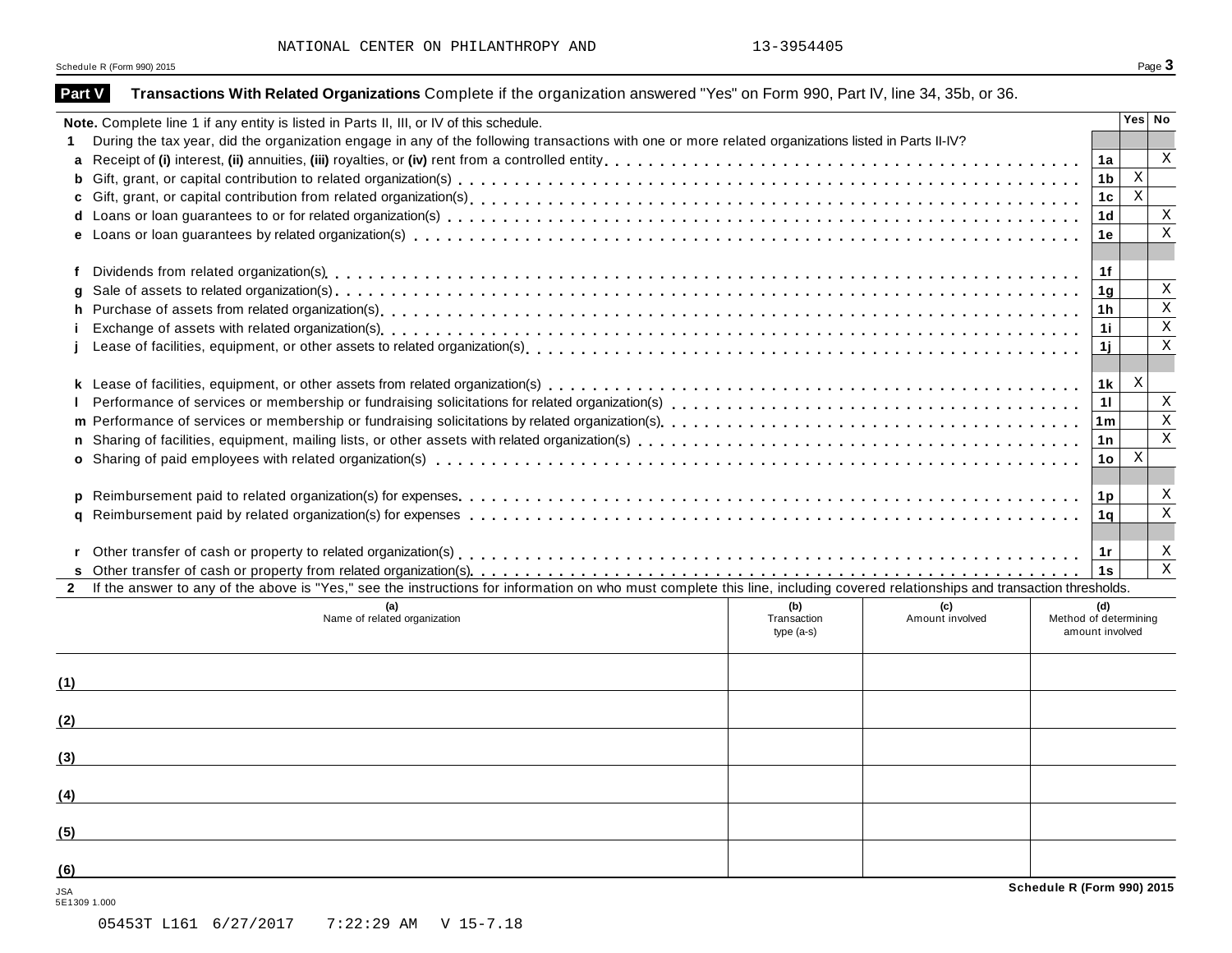### **Part VI Unrelated Organizations Taxable as a Partnership** Complete if the organization answered "Yes" on Form 990, Part IV, line 37.

Provide the following information for each entity taxed as a partnership through which the organization conducted more than five percent of its activities (measured by total assets or gross revenue) that was not a related organization. See instructions regarding exclusion for certain investment partnerships.

| (a)<br>Name, address, and EIN of entity | (b)<br>Primary activity | (c)<br>Legal domicile<br>(state or foreign<br>country) | $(d)$<br>Predominant<br>income (related,<br>unrelated, excluded<br>from tax under | $\begin{array}{ c c }\n\hline\n\end{array}$ Are all partners<br>section<br>501(c)(3)<br>organizations? | (f)<br>Share of<br>total income | (g)<br>Share of<br>end-of-year<br>assets |            | (h)<br>Disproportionate<br>allocations? | $\begin{array}{c} \textbf{(i)} \\ \textbf{Code V - UBI} \end{array}$<br>amount in box 20<br>of Schedule K-1<br>(Form 1065) | managing<br>partner? | (j)<br>General or | (k)<br>Percentage<br>ownership |
|-----------------------------------------|-------------------------|--------------------------------------------------------|-----------------------------------------------------------------------------------|--------------------------------------------------------------------------------------------------------|---------------------------------|------------------------------------------|------------|-----------------------------------------|----------------------------------------------------------------------------------------------------------------------------|----------------------|-------------------|--------------------------------|
|                                         |                         |                                                        | sections 512-514)                                                                 | Yes No                                                                                                 |                                 |                                          | <b>Yes</b> | <b>No</b>                               |                                                                                                                            | Yes                  | <b>No</b>         |                                |
| (1)                                     |                         |                                                        |                                                                                   |                                                                                                        |                                 |                                          |            |                                         |                                                                                                                            |                      |                   |                                |
| (2)                                     |                         |                                                        |                                                                                   |                                                                                                        |                                 |                                          |            |                                         |                                                                                                                            |                      |                   |                                |
| (3)                                     |                         |                                                        |                                                                                   |                                                                                                        |                                 |                                          |            |                                         |                                                                                                                            |                      |                   |                                |
| (4)                                     |                         |                                                        |                                                                                   |                                                                                                        |                                 |                                          |            |                                         |                                                                                                                            |                      |                   |                                |
| (5)                                     |                         |                                                        |                                                                                   |                                                                                                        |                                 |                                          |            |                                         |                                                                                                                            |                      |                   |                                |
| (6)                                     |                         |                                                        |                                                                                   |                                                                                                        |                                 |                                          |            |                                         |                                                                                                                            |                      |                   |                                |
| (7)                                     |                         |                                                        |                                                                                   |                                                                                                        |                                 |                                          |            |                                         |                                                                                                                            |                      |                   |                                |
| (8)                                     |                         |                                                        |                                                                                   |                                                                                                        |                                 |                                          |            |                                         |                                                                                                                            |                      |                   |                                |
| (9)                                     |                         |                                                        |                                                                                   |                                                                                                        |                                 |                                          |            |                                         |                                                                                                                            |                      |                   |                                |
| (10)                                    |                         |                                                        |                                                                                   |                                                                                                        |                                 |                                          |            |                                         |                                                                                                                            |                      |                   |                                |
| (11)                                    |                         |                                                        |                                                                                   |                                                                                                        |                                 |                                          |            |                                         |                                                                                                                            |                      |                   |                                |
| (12)                                    |                         |                                                        |                                                                                   |                                                                                                        |                                 |                                          |            |                                         |                                                                                                                            |                      |                   |                                |
| (13)                                    |                         |                                                        |                                                                                   |                                                                                                        |                                 |                                          |            |                                         |                                                                                                                            |                      |                   |                                |
| (14)                                    |                         |                                                        |                                                                                   |                                                                                                        |                                 |                                          |            |                                         |                                                                                                                            |                      |                   |                                |
| (15)                                    |                         |                                                        |                                                                                   |                                                                                                        |                                 |                                          |            |                                         |                                                                                                                            |                      |                   |                                |
| (16)                                    |                         |                                                        |                                                                                   |                                                                                                        |                                 |                                          |            |                                         |                                                                                                                            |                      |                   |                                |
| <b>JSA</b>                              |                         |                                                        |                                                                                   |                                                                                                        |                                 |                                          |            |                                         |                                                                                                                            |                      |                   | Schedule R (Form 990) 2015     |

5E1310 1.000